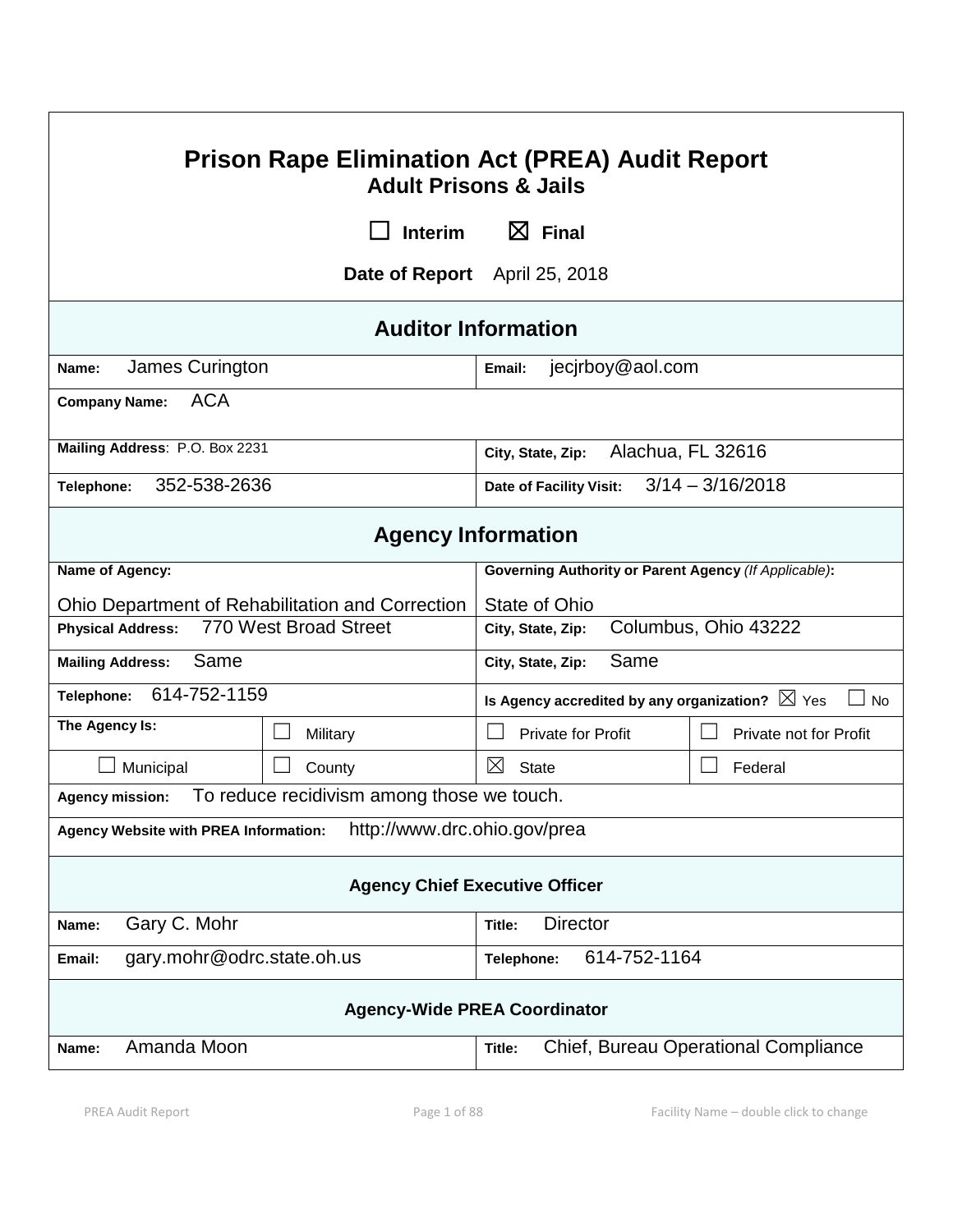| Amanda.moon@odrc.state.oh.us<br>Email:                                                                                                                                                                                                                                               |                                                            |                                                 | 614-752-1715<br>Telephone: |                    |                                       |                                                      |                        |
|--------------------------------------------------------------------------------------------------------------------------------------------------------------------------------------------------------------------------------------------------------------------------------------|------------------------------------------------------------|-------------------------------------------------|----------------------------|--------------------|---------------------------------------|------------------------------------------------------|------------------------|
| <b>PREA Coordinator Reports to:</b>                                                                                                                                                                                                                                                  |                                                            |                                                 |                            |                    |                                       | Number of Compliance Managers who report to the PREA |                        |
| <b>Agency Chief Inspector</b>                                                                                                                                                                                                                                                        |                                                            |                                                 | Coordinator                | 25                 |                                       |                                                      |                        |
| <b>Facility Information</b>                                                                                                                                                                                                                                                          |                                                            |                                                 |                            |                    |                                       |                                                      |                        |
|                                                                                                                                                                                                                                                                                      | <b>Noble Correctional Institution</b><br>Name of Facility: |                                                 |                            |                    |                                       |                                                      |                        |
|                                                                                                                                                                                                                                                                                      | <b>Physical Address:</b>                                   | 15708 McConnelsville Road, Caldwell, Ohio 43724 |                            |                    |                                       |                                                      |                        |
|                                                                                                                                                                                                                                                                                      | Mailing Address (if different than above):                 | Same                                            |                            |                    |                                       |                                                      |                        |
|                                                                                                                                                                                                                                                                                      | <b>Telephone Number:</b>                                   | 740-305-1352                                    |                            |                    |                                       |                                                      |                        |
| The Facility Is:                                                                                                                                                                                                                                                                     |                                                            | Military                                        |                            | Private for profit |                                       |                                                      | Private not for profit |
| $\Box$                                                                                                                                                                                                                                                                               | Municipal                                                  | County                                          | ⊠                          | <b>State</b>       |                                       | Federal                                              |                        |
| <b>Facility Type:</b>                                                                                                                                                                                                                                                                |                                                            | Jail                                            |                            |                    | ⊠                                     | Prison                                               |                        |
| The mission of the Noble Correctional Institution (NCI) is to reduce violence and<br><b>Facility Mission:</b><br>recidivism at NCI. We accomplish this through operating as a unit managed facility that addresses<br>the concerns of staff and responds to the needs of offenders." |                                                            |                                                 |                            |                    |                                       |                                                      |                        |
| http://www.drc.ohio.gov/nci<br><b>Facility Website with PREA Information:</b>                                                                                                                                                                                                        |                                                            |                                                 |                            |                    |                                       |                                                      |                        |
| <b>Warden/Superintendent</b>                                                                                                                                                                                                                                                         |                                                            |                                                 |                            |                    |                                       |                                                      |                        |
| Name:                                                                                                                                                                                                                                                                                | <b>Timothy Buchanan</b><br>Warden<br>Title:                |                                                 |                            |                    |                                       |                                                      |                        |
| Email:                                                                                                                                                                                                                                                                               | timothy.buchanan@odrc.state.oh.us                          |                                                 |                            | Telephone:         | 740-305-1352                          |                                                      |                        |
| <b>Facility PREA Compliance Manager</b>                                                                                                                                                                                                                                              |                                                            |                                                 |                            |                    |                                       |                                                      |                        |
| Name:                                                                                                                                                                                                                                                                                | David Poulton                                              |                                                 | Title:                     |                    | <b>Operational Compliance Manager</b> |                                                      |                        |
| Email:                                                                                                                                                                                                                                                                               | david.poulton@odrc.state.oh.us                             |                                                 |                            | Telephone:         | 740-305-1315                          |                                                      |                        |
| <b>Facility Health Service Administrator</b>                                                                                                                                                                                                                                         |                                                            |                                                 |                            |                    |                                       |                                                      |                        |
| Name:                                                                                                                                                                                                                                                                                | Vanessa Sawyer                                             |                                                 | Title:                     |                    | <b>Health Care Administrator</b>      |                                                      |                        |
| Email:                                                                                                                                                                                                                                                                               | vanessa.sawyer@odrc.state.oh.us                            |                                                 |                            | Telephone:         | 740-305-1293                          |                                                      |                        |
| <b>Facility Characteristics</b>                                                                                                                                                                                                                                                      |                                                            |                                                 |                            |                    |                                       |                                                      |                        |
| 1855<br><b>Current Population of Facility: 2443</b><br><b>Designated Facility Capacity:</b>                                                                                                                                                                                          |                                                            |                                                 |                            |                    |                                       |                                                      |                        |
| Number of inmates admitted to facility during the past 12 months                                                                                                                                                                                                                     |                                                            |                                                 |                            |                    |                                       |                                                      | 2193                   |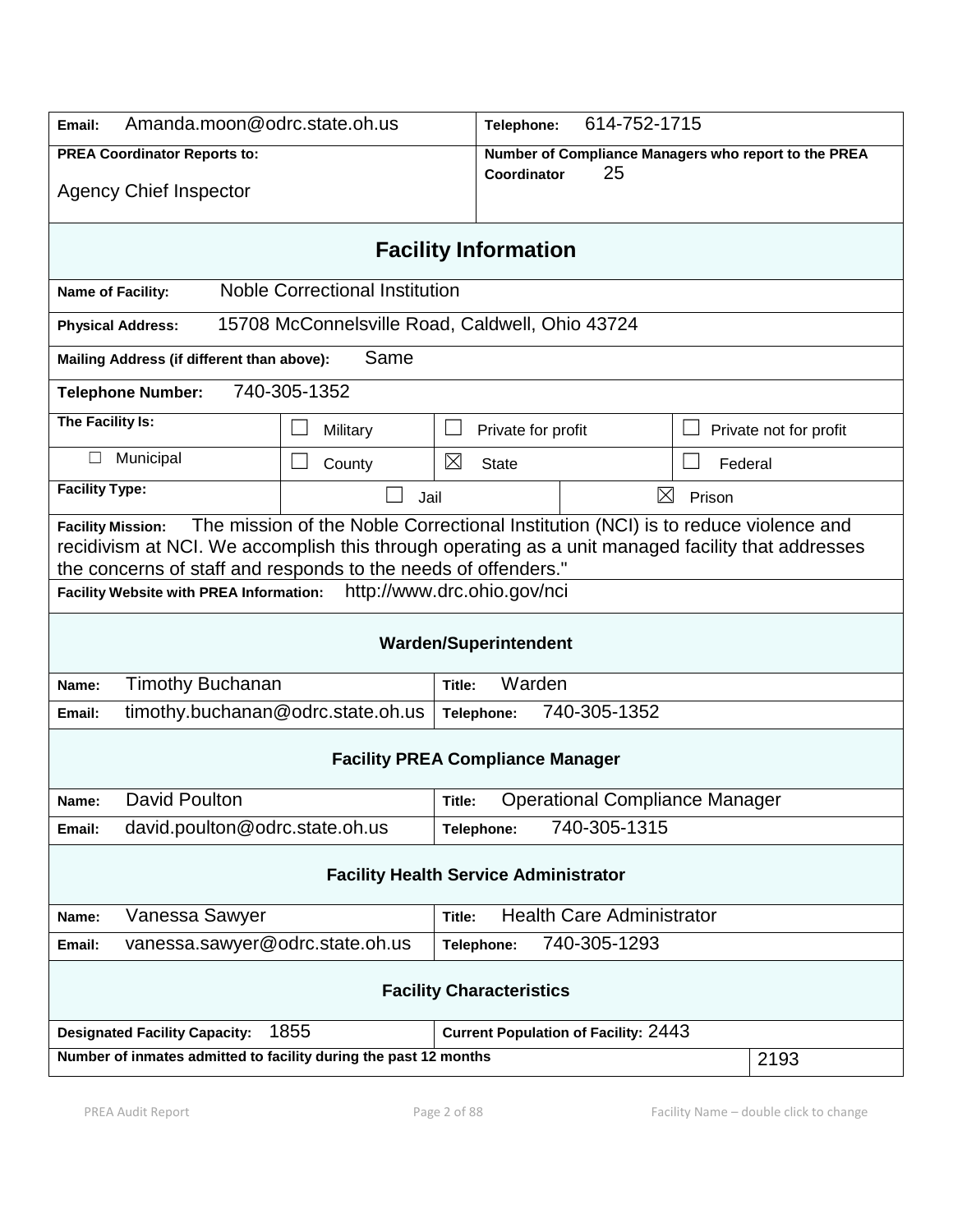| Number of inmates admitted to facility during the past 12 months whose length of stay in the<br>facility was for 30 days or more:                                                                                                                                                                                                                                                                                                                                                                              |                                                              |                                           | 2193                             |  |  |
|----------------------------------------------------------------------------------------------------------------------------------------------------------------------------------------------------------------------------------------------------------------------------------------------------------------------------------------------------------------------------------------------------------------------------------------------------------------------------------------------------------------|--------------------------------------------------------------|-------------------------------------------|----------------------------------|--|--|
| Number of inmates admitted to facility during the past 12 months whose length of stay in the facility<br>was for 72 hours or more:                                                                                                                                                                                                                                                                                                                                                                             |                                                              |                                           | 2193                             |  |  |
| Number of inmates on date of audit who were admitted to facility prior to August 20, 2012:                                                                                                                                                                                                                                                                                                                                                                                                                     |                                                              |                                           | 57                               |  |  |
| Age Range of<br>18-80 (range)<br>Youthful Inmates Under 18: N/A (range)<br><b>Adults:</b><br><b>Population:</b>                                                                                                                                                                                                                                                                                                                                                                                                |                                                              |                                           |                                  |  |  |
| Are youthful inmates housed separately from the adult population?<br>Yes<br>No                                                                                                                                                                                                                                                                                                                                                                                                                                 |                                                              |                                           | ⊠<br><b>NA</b>                   |  |  |
| Number of youthful inmates housed at this facility during the past 12 months:                                                                                                                                                                                                                                                                                                                                                                                                                                  | N/A                                                          |                                           |                                  |  |  |
| Average length of stay or time under supervision:                                                                                                                                                                                                                                                                                                                                                                                                                                                              | 2.32                                                         |                                           |                                  |  |  |
| Facility security level/inmate custody levels:                                                                                                                                                                                                                                                                                                                                                                                                                                                                 |                                                              |                                           | Level 1 & 2                      |  |  |
| Number of staff currently employed by the facility who may have contact with inmates:                                                                                                                                                                                                                                                                                                                                                                                                                          |                                                              |                                           | 395                              |  |  |
| Number of staff hired by the facility during the past 12 months who may have contact with inmates:                                                                                                                                                                                                                                                                                                                                                                                                             |                                                              |                                           | 18                               |  |  |
| Number of contracts in the past 12 months for services with contractors who may have contact with<br>inmates:                                                                                                                                                                                                                                                                                                                                                                                                  |                                                              |                                           | 18                               |  |  |
| <b>Physical Plant</b>                                                                                                                                                                                                                                                                                                                                                                                                                                                                                          |                                                              |                                           |                                  |  |  |
| 11<br>Number of Single Cell Housing Units: 0<br><b>Number of Buildings:</b>                                                                                                                                                                                                                                                                                                                                                                                                                                    |                                                              |                                           |                                  |  |  |
|                                                                                                                                                                                                                                                                                                                                                                                                                                                                                                                | <b>Number of Multiple Occupancy Cell Housing Units:</b><br>1 |                                           |                                  |  |  |
| <b>Number of Open Bay/Dorm Housing Units:</b>                                                                                                                                                                                                                                                                                                                                                                                                                                                                  |                                                              | 10                                        |                                  |  |  |
| Number of Segregation Cells (Administrative and Disciplinary:                                                                                                                                                                                                                                                                                                                                                                                                                                                  |                                                              | 50                                        |                                  |  |  |
| Description of any video or electronic monitoring technology (including any relevant information about where cameras are<br>placed, where the control room is, retention of video, etc.):<br>The facility has a list of areas in the total number of cameras that are placed throughout the institution<br>(both inside and outside the facility). Cameras are used to help prevent, detect, and respond to<br>sexual abuse in prison. NCI is committed to helping eliminate rape in prison and complying with |                                                              |                                           |                                  |  |  |
| PREA.                                                                                                                                                                                                                                                                                                                                                                                                                                                                                                          |                                                              |                                           |                                  |  |  |
| <b>Medical</b>                                                                                                                                                                                                                                                                                                                                                                                                                                                                                                 |                                                              |                                           |                                  |  |  |
| <b>Type of Medical Facility:</b><br>observation                                                                                                                                                                                                                                                                                                                                                                                                                                                                |                                                              | Outpatient primary care with overnight    |                                  |  |  |
| Forensic sexual assault medical exams are conducted at:                                                                                                                                                                                                                                                                                                                                                                                                                                                        |                                                              | Southeastern Ohio Regional Medical Center |                                  |  |  |
| <b>Other</b>                                                                                                                                                                                                                                                                                                                                                                                                                                                                                                   |                                                              |                                           |                                  |  |  |
| Number of volunteers and individual contractors, who may have contact with inmates, currently<br>authorized to enter the facility:                                                                                                                                                                                                                                                                                                                                                                             |                                                              |                                           | 830 volunteers<br>50 Contractors |  |  |
| Number of investigators the agency currently employs to investigate allegations of sexual abuse:                                                                                                                                                                                                                                                                                                                                                                                                               |                                                              |                                           | 39                               |  |  |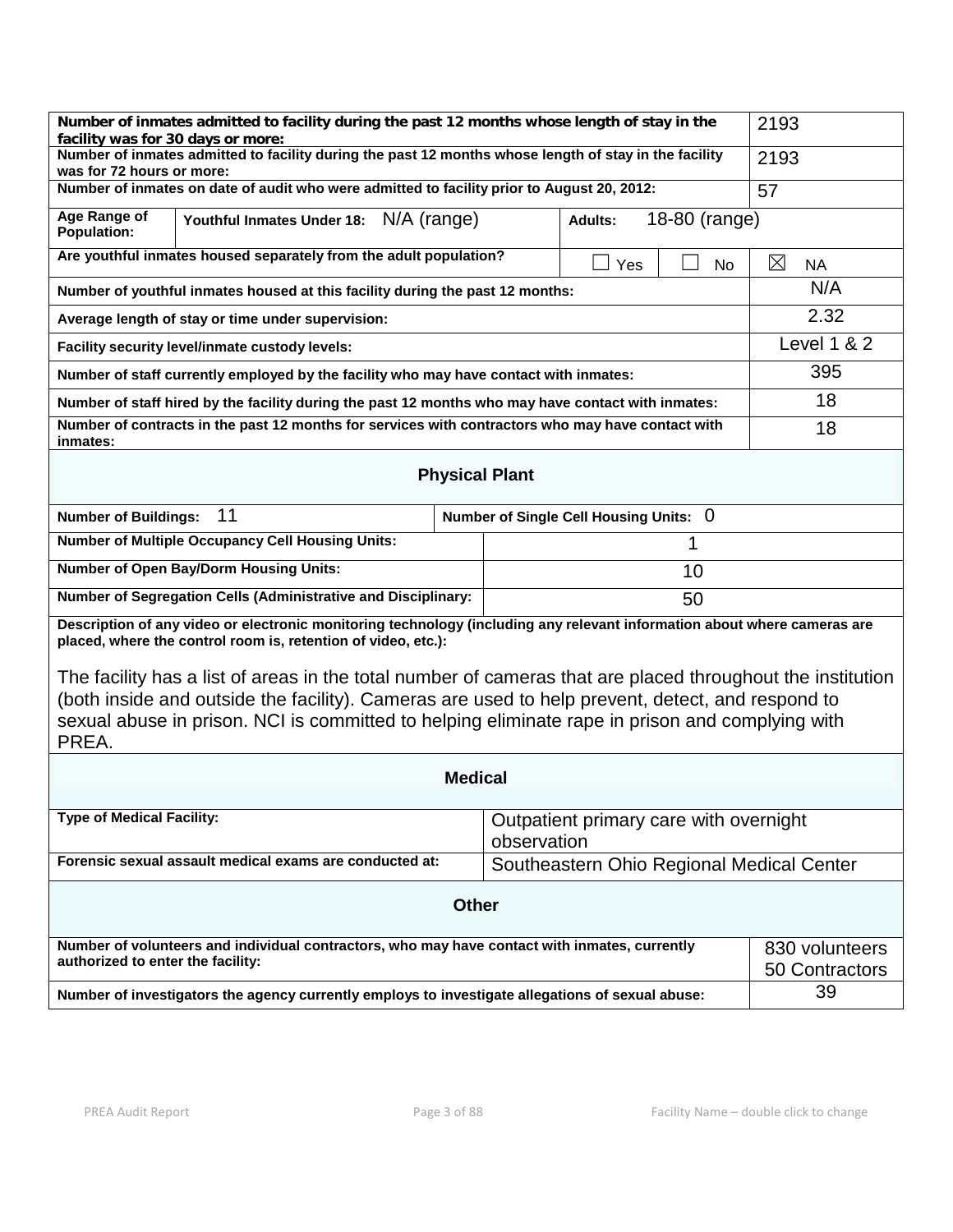# **Audit Findings**

# **Audit Narrative**

The Prison Rape Elimination Act (PREA) audit for the Ohio Department of Rehabilitation and Correction (ODRC), Noble Correctional Institution (NCI) facility was scheduled in January 2018 with a site visit planned for March 11-16, 2018 (including ACA site visit). The methodology, the Audit Instrument (including the new December 2018 PREA Audit Report Template), the Auditor's Handbook, and supplemental information and guidance was outlined and generally directed by the PREA Resource Center (PRC) and the auditor's training/testing/experience in conjunction with the aforementioned materials.

Notification of the audit was made in January 2018 by the American Correctional Association (ACA) to certified auditors, James Curington, lead auditor, and Dawn Pearson. Scheduling and assignments included James Curington arriving at the facility, March 11th to be part of the American Correctional Association accreditation audit team preceding the PREA audit. This clearly assisted the lead PREA auditor in observing the operations, touring the facility and learning about the facility's compliance with ACA standards and compliance with PREA standards. Ms. Pearson arrived March 13th to proceed with the PREA audit on March 14, 2018.

After scheduling and notification, the PREA audit process for Noble Correctional Institution began with the necessary and appropriate postings and notifications, to the facility and to the inmate population, of the audit at NCI. During this pre-audit time, there was an exchange of information between the auditors and the facility; the auditors and the ACA; and the auditors and the PRC. Following the exchange of information, the discussions, the notifications, and the time frame information; the methodology was partly outlined as follows:

1. Scheduling through the American Correctional Association with the Ohio Department of Rehabilitation and Correction.

2. Sending a Pre-Audit Report Form to the PREA Resource Center.

3. Making contacts with the agency/facility and obtaining information, documents, the facility Pre-Audit Questionnaire (PAQ), and other information supplied for the auditors' review.

- 4. Sending an agenda to NCI for the on-site visit.
- 5. Making an on-site visit to the community and facility to be audited March 11-16, 2018.

6. Making an assessment of compliance/noncompliance prior to, during, and after the site visit with follow-up review of documents and materials. This is the triangulation of pre-audit, on-site visit, and post audit review.

7. Completing an interim/final Auditor Summary Report (the report is the final product of the abovementioned triangulation of the audit).

- 8. Notifying the agency/facility of the Summary Report (interim or final report, as appropriate).
- 9. Sending a Post Audit Report Form, with the Final Audit Summary Report attached, to the PRC.

The following materials furnished by the PRC (through its website) were used to assess and complete the audit report:

The Auditor's Handbook, approximately 100 pages of information and helpful guidelines to direct, inform and guide the auditor(s).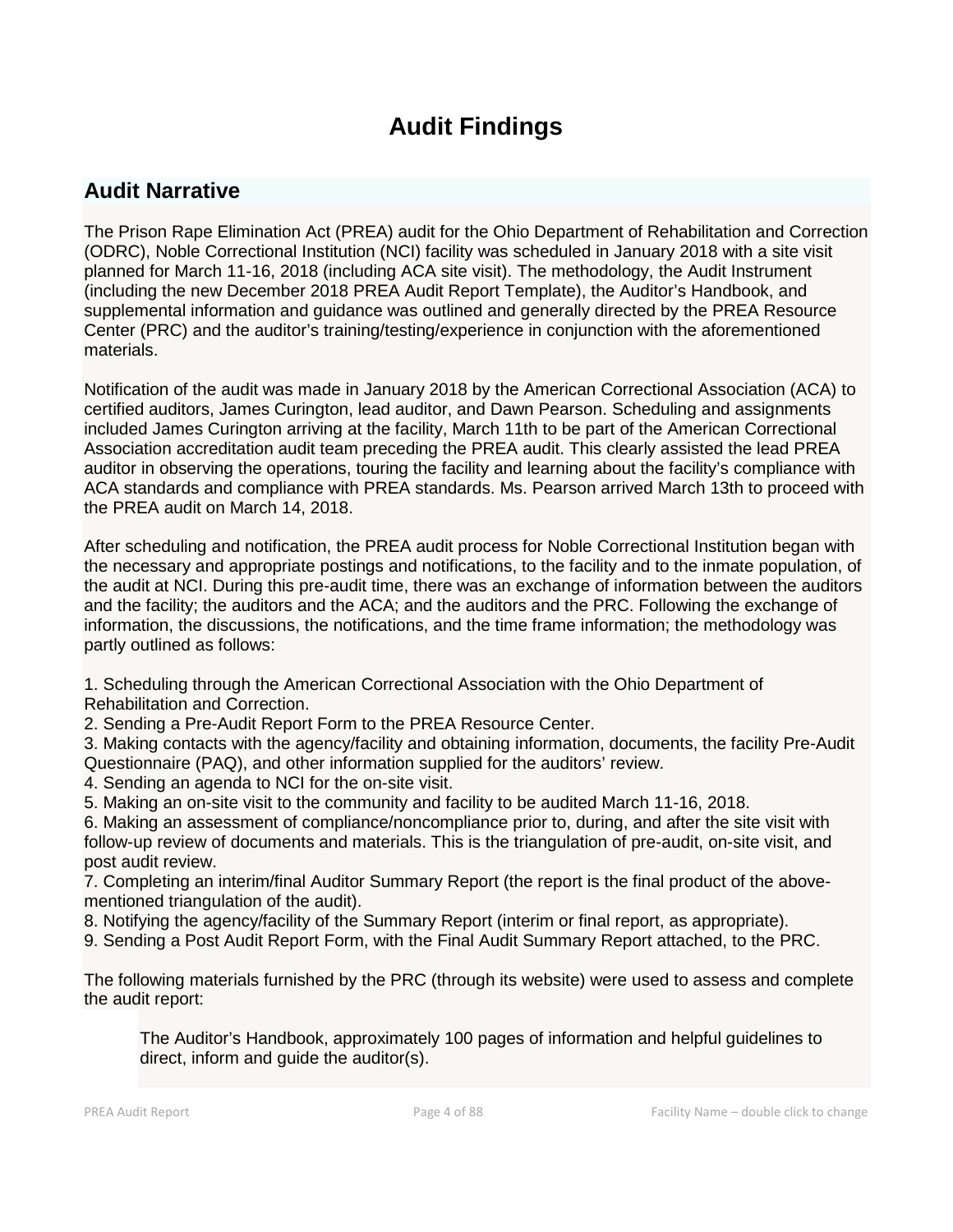The PREA report template document dated December 2017 with the 43 PREA standards and two additional standards (one, Frequency and Scope of Audits 115.401 and two, Audit Contents and Findings 115.403) was used as part of the audit report.

Further, the materials included the Audit Instrument - PREA Audit Instrument, Adult Prisons and Jails and its seven sections. The seven sections, A-G are detailed as follows: A) the Pre-Audit Questionnaire (PAQ, used throughout the report as documentation, this document obtained through the ODRC and the institution); B) the Auditor's Compliance Tool (used during the preaudit review, and the on-site visit and the summary review); C) Instructions for the PREA Audit Tour; D) the Interview Protocols; E) the Auditor Summary Report; F) the Process Map; and G) the Checklist of Documentation.

These materials were used as the basis for the auditors' assessment process and were used by the agency/facility to help prepare for the audit.

The lead auditor submitted a daily on-site agenda for Noble Correctional Institution, as follows:

Sunday, March 11

Evening dinner/introductions/meet and greet – facility staff and auditors for ACA and PREA Lead auditor

Pre-Audit Meetings as appropriate

ACA audit and PREA audit, Dual Audit Discussion (ACA audit, Mon. – Wed., PREA audit, Wed.  $-$  Fri.)

Monday, Tuesday, and Wednesday morning, March 12, 13, and 14 – ACA Audit

The ACA Audit Process including: Transportation; Entrance Interview; Facility Tour; Conditions of Confinement/Quality of Life; the Examination of Records including, Litigation, Significant Incidents/Outcome Measures; Departmental Visits, Shifts; Status of Standards/Plans of Action; and ACA wrap up including the Compliance Tally and Exit Discussion will be coordinated by the ACA Chairperson.

Tuesday, support PREA Auditor (Ms. Dawn Pearson) arrives.

Wednesday, March 14 – PREA Audit/PREA Agenda

8:00 a.m. – Support PREA auditor visits on site at the facility (Lead PREA Auditor continues with ACA audit until ACA closeout). Support PREA auditor tours, reviews documentation, and begins interviews. Note the required number of interviews as outlined in the Auditor's Handbook is at a minimum: 12 Random Staff and 16 Specialized Staff (including volunteers, contractors and visitors); and 50 inmates (see Auditor Handbook, which is on the internet/PRC - page 50).

12:00 noon – The Lead and support PREA auditor will discuss the Audit Instrument of the PREA Resource Center including 1) the Pre-Audit Questionnaire, 2) the Auditor Compliance Tool, 3) the Instructions for the PREA Audit Tour, 4) the Interview Protocols, 5) the Auditor's Summary Report (new template) 6) the Process Map, and 7) the Checklist of Documentation

Attend Shift Briefings – Post Assignments – Afternoon, Evening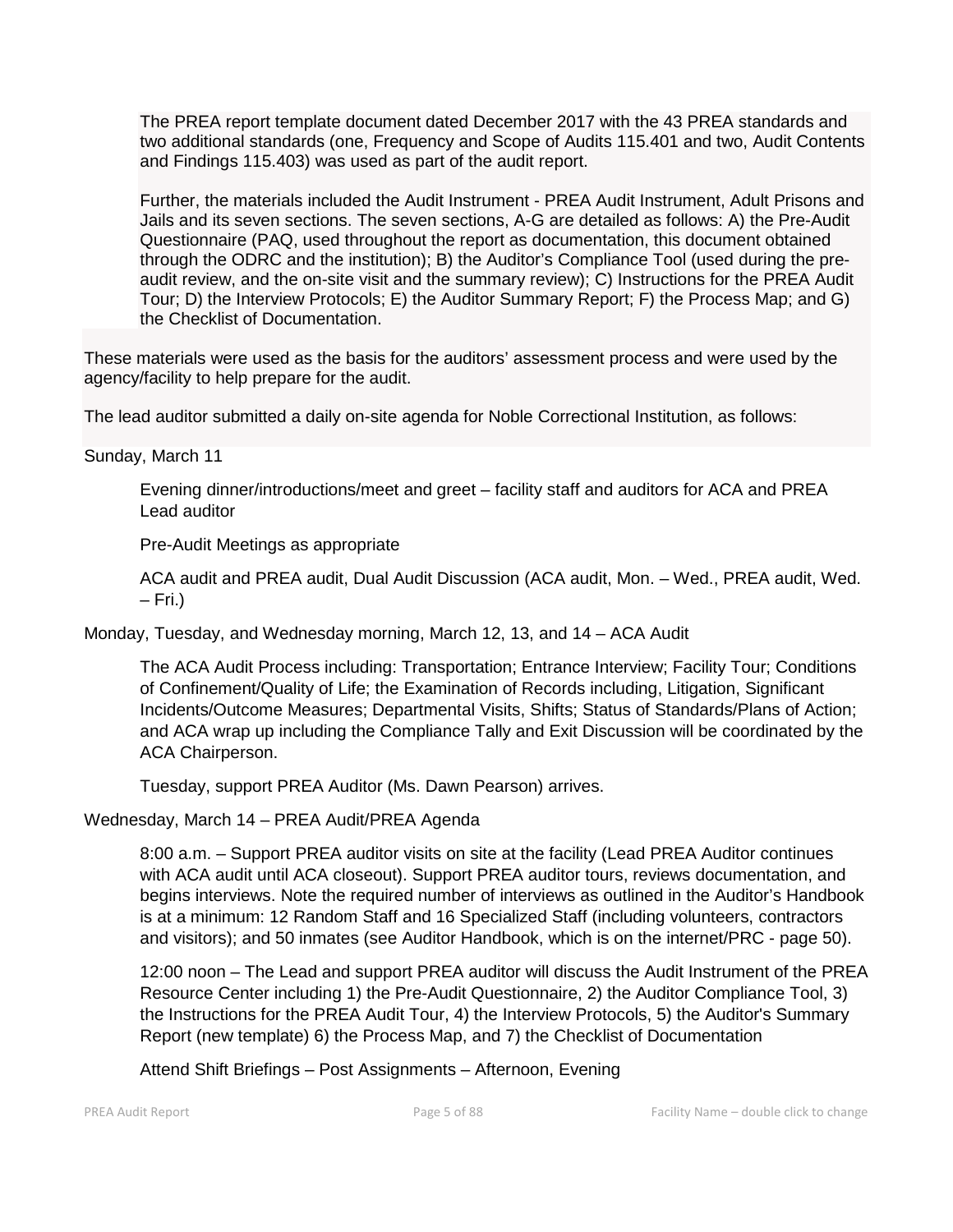Schedule interviews with staff and inmates (facility staff assistance)

Review PREA "Instructions for PREA Audit Tour". Follow up as needed from ACA audit tour

Review PREA Standards/justifications

Review demographics of the facility

Designated Capacity

Actual Capacity

Age Range/Youthful Offenders

Gender

Security Custody Levels

Number of staff: total, security, non-security, program, medical, contract, volunteers, other.

SPECIAL NOTE: Lists of inmates including complete inmate roster. Inmates with disabilities LGBTI inmates Inmates who are limited English proficient Inmates in segregated housing Inmates who reported sexual victimization during risk screening Inmates who reported sexual abuse Inmates placed in segregated housing for protection from sexual victimization Complete staff roster Specialized staff (see Interview Protocols for Staff) **Contractors** Volunteers All on pages 45 - 59 of the Auditor Handbook

Review facility schematics - # of buildings, # of dorms, # of acres (inside, outside the compound) # of towers, fence (kind, height, length, security features, etc.)

Review Allegations (sexual abuse, harassment, retaliation: investigated-administrative, criminal indicted, prosecuted, referred; founded, unfounded, substantiated, unsubstantiated) and "lists of such".

SPECIAL NOTE, lists are also critical in the following areas:

All grievances in the past 12 months

All incident reports in the past 12 months

All allegations of sexual abuse and sexual harassment reported for investigation in the last 12 months.

All hotline calls made during the last 12 months.

Again, this is in the Auditor Handbook, page 59.

Interviews with staff and inmates. Note PREA "Interview Protocols" i) Agency Head, ii) Warden, iii) PREA Compliance Manager/Coordinator, iv) Specialized Staff, v) Random Staff, vi) Inmates

View/review Offender Orientation/Admission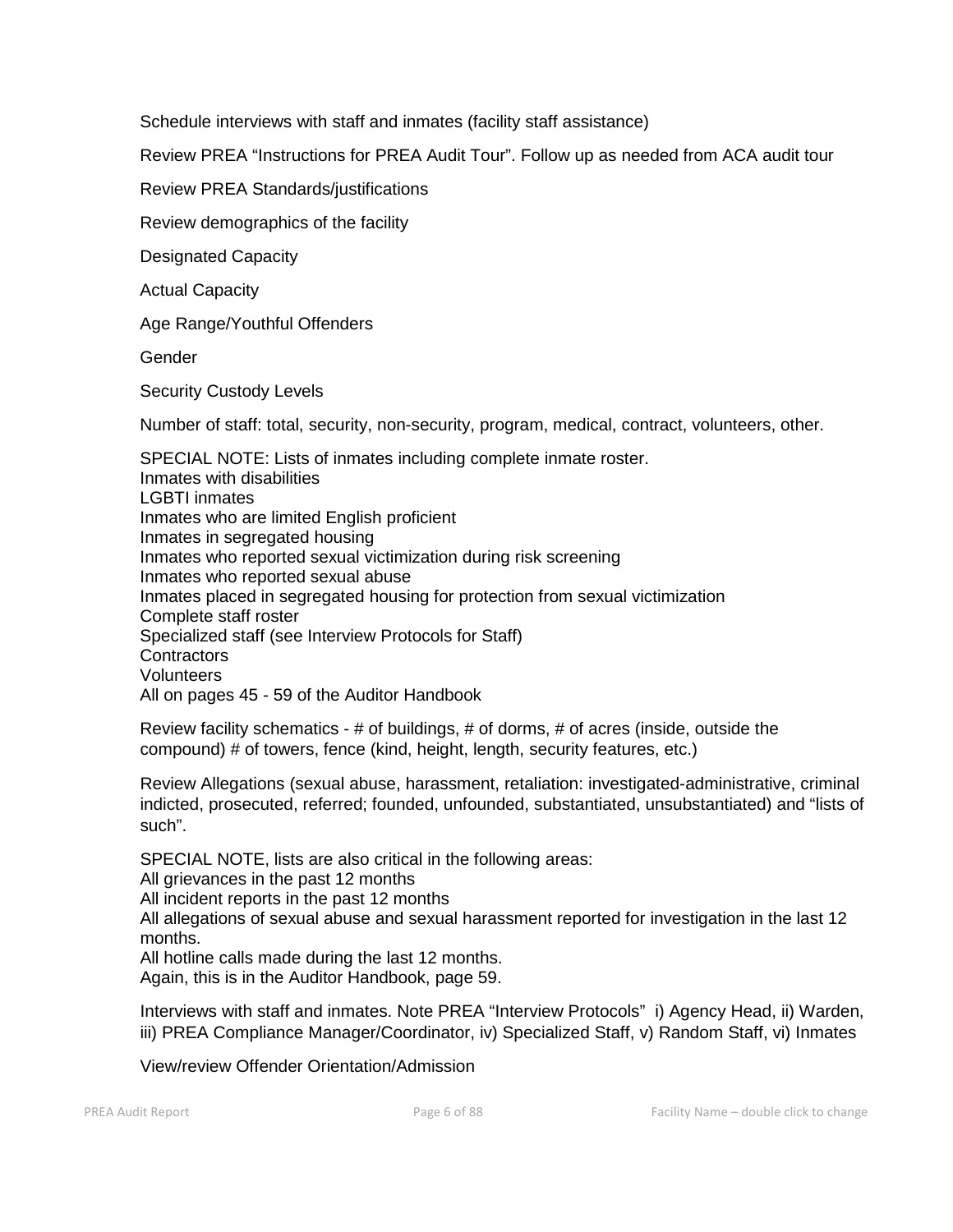Thursday, March 15

8:00 a.m. Visit and revisit institutional operational areas. Review specialty program areas.

3:00 p.m. Review PREA standards and new template.

Review Safety, Security, Healthcare – local hospital, EMS, sexual abuse crisis support, local Mental Health.

Interviews with staff and inmates. Note: PREA "Interview Protocols" Make sure interviews include all staff "shifts". Make sure inmates from each housing unit are interviewed.

Friday, March 16

Appropriate to the PREA Auditor's Summary Report, begin "triangulation" of pre-audit, site visit and interviews, information and report.

9:00 a.m. Tour with Warden, Institutional PREA Compliance Manager

11:00 a.m. Review Auditor's Summary procedures (interim report/final report) with key staff

12:00 noon Depart Noble Correctional Institution

Agenda for the PREA site visit was flexible and tentative. The goal was a thorough, comprehensive, professional and expert PREA audit review in conjunction with the facility Warden, staff and inmates, and the agency PREA staff. The auditors thank the facility and headquarters staff for their help and assistance with this agenda.

The above agenda was accomplished, making adjustments as necessary for visiting all areas of the facility, reviewing the operations of the facility, scheduling, interviews, and observing efforts for compliance with PREA. Interviews with staff and inmates were conducted as outlined in the Auditor Handbook. Specifically, 38 Staff were formally interviewed from scripted protocols (15, random staff, including staff from each shift and 23 specialized staff with specific protocol questions). Numerous informal discussions and informal interviews were also conducted with staff throughout the facility. There were 58 formal inmate interviews (random inmate interviews and interviews listed in table one of the Auditor Handbook, including inmates with disabilities, inmates with limited English proficiency, inmates who identified LGBTI, inmates in segregated housing, inmates who reported sexual abuse, and inmates identified as sexually abusive). Many informal discussions and interviews were also held with individual inmates during the on-site visit.

For this report, the auditor is generally beginning each overall standard compliance narrative with a listing of folders/documents that were submitted to the auditors in the pre-audit information/Pre-Audit Questionnaire (PAQ). The narrative may be supplemented by the auditors' tour/on-site visit, including observations, interviews and on-site documents review. A final assessment/review process for compliance determination is made upon interim and final summary report, review. This is the triangulation of: 1) pre-audit, 2) on-site tour/visit, and 3) follow-up review/report.

The ODRC and Noble Correctional Institution are committed to PREA compliance and a Zero Tolerance Policy for sexual abuse and sexual harassment in prison. This was noticeable through the interviews with staff and inmates, and the observation of agency and institutional operations, changing the historically violent culture of prison and making it safer for both inmates and staff.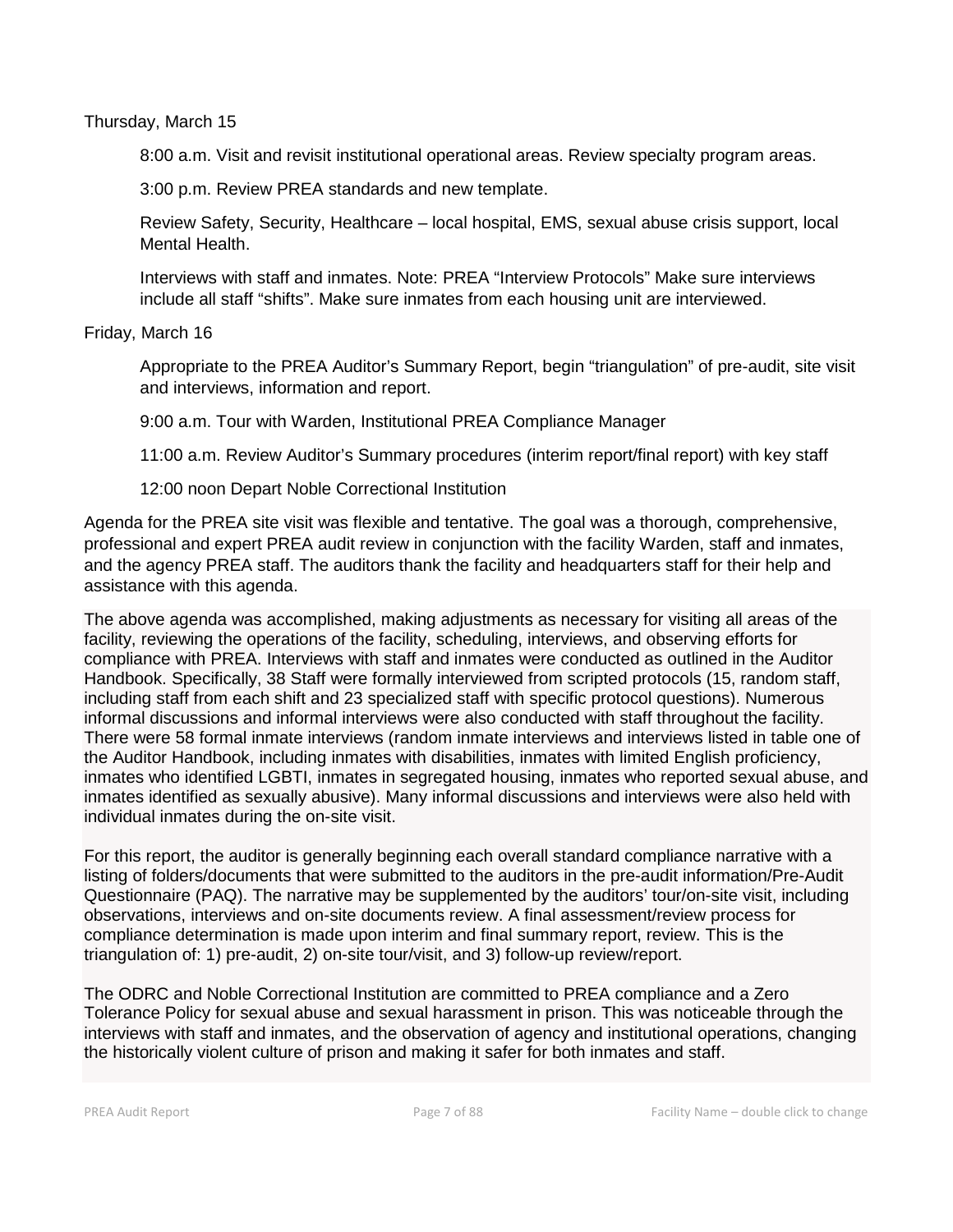The audit team wishes to acknowledge the leadership, staff and inmates at NCI for their help and assistance in completing this PREA audit.

# **Facility Characteristics**

The Noble Correctional Institution (NCI) of the Ohio Department of Rehabilitation and Correction is located in the southeastern Appalachian region of Ohio, about 30 miles west of the Ohio River and West Virginia. The address location is 15708, McConnelsville Road, Caldwell, OH 43724.

Noble Correctional Institution is a very large, adult, all-male, medium, minimum correctional facility. The Main Unit houses 2443 inmates. There are no youthful offenders at NCI (under the age of 18). The institution is located on 130 acres of land. The institutional compound is composed of 34 acres, housing inmates of security levels 1 and 2 (765 of level I, minimum; and 1678 level 2, medium). The compound is enclosed with an oval shaped perimeter road of 1.2+ miles with two surrounding 12 foot high chainlink and razor ribbon protection fences. The facility is secured by armed patrol vehicles. The ODRC designates security levels on a 1 to 5 scale; level I, minimum; level 2, medium; level 3, close; level 4, maximum; and level 5, high maximum. The higher levels of 3, 4, and 5 are transferred/assigned to other more secure facilities and not housed at NCI. There are a total of 215 cameras with pan, tilt, zoom, recording capabilities and interior (195) and exterior (20) coverage is accomplished to assist in monitoring and supervision. Recordings are routinely maintained for 21 days, but retention can be extended based on security/investigative needs.

The facility itself began construction in 1993 and was opened in 1996, described as a campus style facility with large open spaces and good lines of visibility. Within the main perimeter there are 11 main buildings: Administrative Building; Multipurpose Building; Inmate Health Services Building; Segregation/Transitional Program Unit (TPU); Inmates Services Building; Recreation Building; Sallyport; and 5 secured housing/dormitory buildings. The TPU is a 50 cell housing unit for special security needs. It was noted by the auditors that the Segregation/TPU is used very judiciously and only 39 inmates (2443 total population) were housed there during the audit. The five large inmate dormitory housing units consist of 484 inmates. These are divided into two levels, upper-level of 242 inmates and lower-level of 242 inmates. There is no joint use of facilities. There is an officer's station on each level and each level has its own entrances and exits. Outside the main perimeter double fencing are the parking lots, warehouse, garage, wastewater disposal building, and the firing range.

All inmates at the facility have a work assignment and/or program assignments. Work programs include: orderlies, housekeeping, janitorial; food service with varying levels and stations from janitorial to specialized food preparation and food service positions; maintenance positions of various trades; recreation positions; lawn, landscaping, and grounds positions; departmental assistant positions in the areas from janitorial to the tutor/mentor assistant positions; laundry positions; and clerk positions (nonconfidential/non-security, such as regular library, law library, laundry, maintenance, Chapel/religious, housekeeping). Program assignments include academic and vocational education; which covers areas from English as a Second Language (ESL), to literacy, to General Equivalency Diploma (GED), to vocational trades; self-help programs, therapeutic community programs for drug treatment, veterans programs, faith-based programs and reentry programs.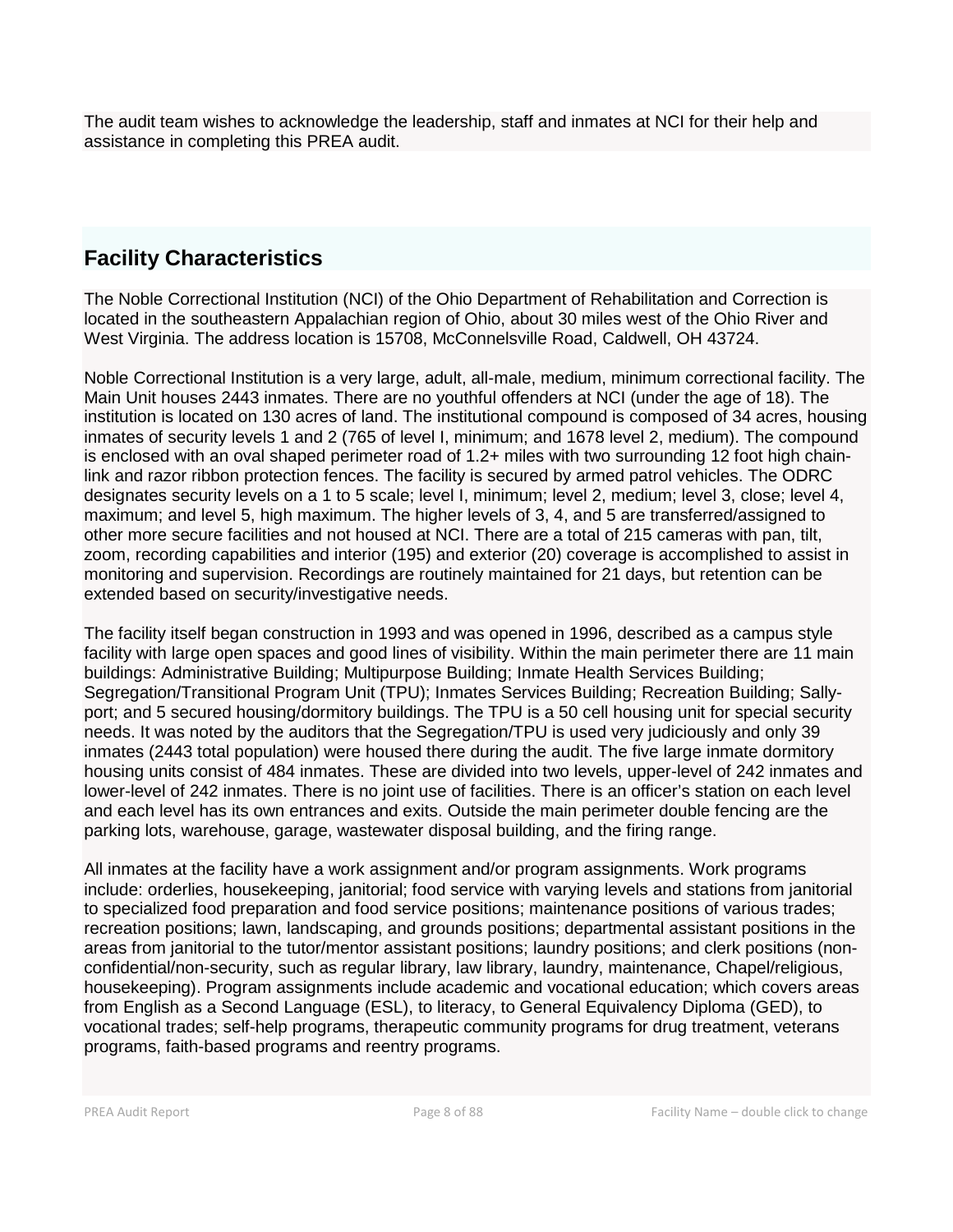The mission of the Ohio Department of Rehabilitation and Correction is:

"To reduce recidivism among those we touch."

The Noble Correctional Institution mission is:

"To reduce violence and recidivism at NCI. We accomplish this through operating as a unit managed facility that addresses the concerns of staff and responds to the needs of offenders."

The Noble Correctional Institution is accredited by the American Correctional Association, March 2-4, 2015; and recommended for reaccreditation to the ACA Commission on Accreditation March, 2018.

# **Summary of Audit Findings**

# **Number of Standards Exceeded:** Seven (7) standards

Standard 115.11 Zero tolerance exceeded the standards based on the agency and facility emphasis on the Zero Tolerance Policy and the Noble Correctional Institution's management and leadership, including the Warden, the Southern Region ODRC Compliance Supervisor for PREA, and the Institutional PREA Manager.

Standard 115.21 Evidence Protocol and Forensic Medical Examinations exceeded standards based on the MOU's with the Ohio State Highway Patrol and the local rape crisis center.

Standard 115.31 Staff Training exceeded standards based on the staff training, the testing of staff, and the intranet training of staff.

Standard 115.41 Assessment exceeded based on the assessment tool, the utilization of the assessment tool, and the individual treatment observed.

Standard 115.51 Reporting, which was based on the inmate interviews, which supported knowledge of the procedures for reporting as well as the special \*89 hotline/anonymous number that was accessible and well known, this standard exceeded.

Standard 115.71 Criminal and Administrative Agency Investigations were found to exceed standards based on the professionalism of the OSHP who have offices at the institutions and the Institutional Investigators who professionally work with OSHP.

Standard 115.88 Data Review for Corrective Action exceeded standards based on the comprehensiveness, thoroughness, and emphasis placed on the Annual Internal Report on Sexual Assault Data and the use of such data by the Agency Director and Agency PREA Coordinator to change the culture of violence in prison and to make inmates and staff safe.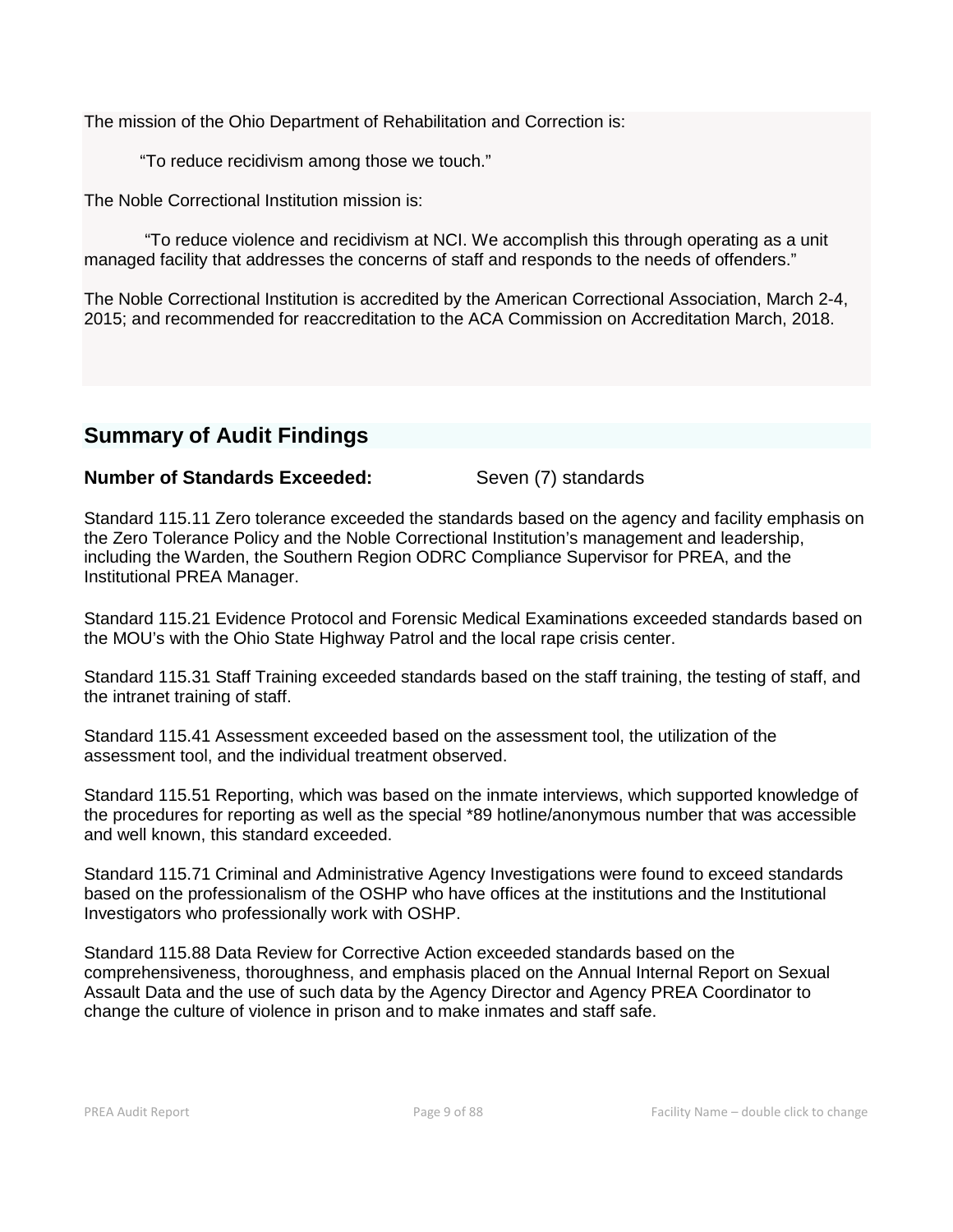# **Number of Standards Met:** Thirty-six (36) standards

Plus two (2) standards from new template

In addition to these 36 "meets standard", and the above seven (7) "exceeds standard" in the 115.11 to the 115.89 group, there are now two additional standards in the new template; 115.401 Frequency and Scope of Audits and 115.403 Audit Content and Findings that were assessed as "meets standard".

# **Number of Standards Not Met:** Zero (0)

This is the Auditor's Summary Final Report and all standards were met or exceeded standard.

# **Summary of Corrective Action (if any)**

Corrective action was not required, this of course is not to say that some standards could be improved, moving towards an "exceeds" assessment or improved upon the level of "meets standard compliance".

# **PREVENTION PLANNING**

# **Standard 115.11: Zero tolerance of sexual abuse and sexual harassment; PREA coordinator**

# **115.11 (a)**

- **Does the agency have a written policy mandating zero tolerance toward all forms of sexual** abuse and sexual harassment?  $\boxtimes$  Yes  $\Box$  No
- Does the written policy outline the agency's approach to preventing, detecting, and responding to sexual abuse and sexual harassment?  $\boxtimes$  Yes  $\Box$  No

#### **115.11 (b)**

- Has the agency employed or designated an agency-wide PREA Coordinator?  $\boxtimes$  Yes  $\Box$  No
- Is the PREA Coordinator position in the upper-level of the agency hierarchy?  $\boxtimes$  Yes  $\Box$  No
- Does the PREA Coordinator have sufficient time and authority to develop, implement, and oversee agency efforts to comply with the PREA standards in all of its facilities?  $\boxtimes$  Yes  $\Box$  No

# **115.11 (c)**

 If this agency operates more than one facility, has each facility designated a PREA compliance manager? (N/A if agency operates only one facility.)  $\boxtimes$  Yes  $\Box$  No  $\Box$  NA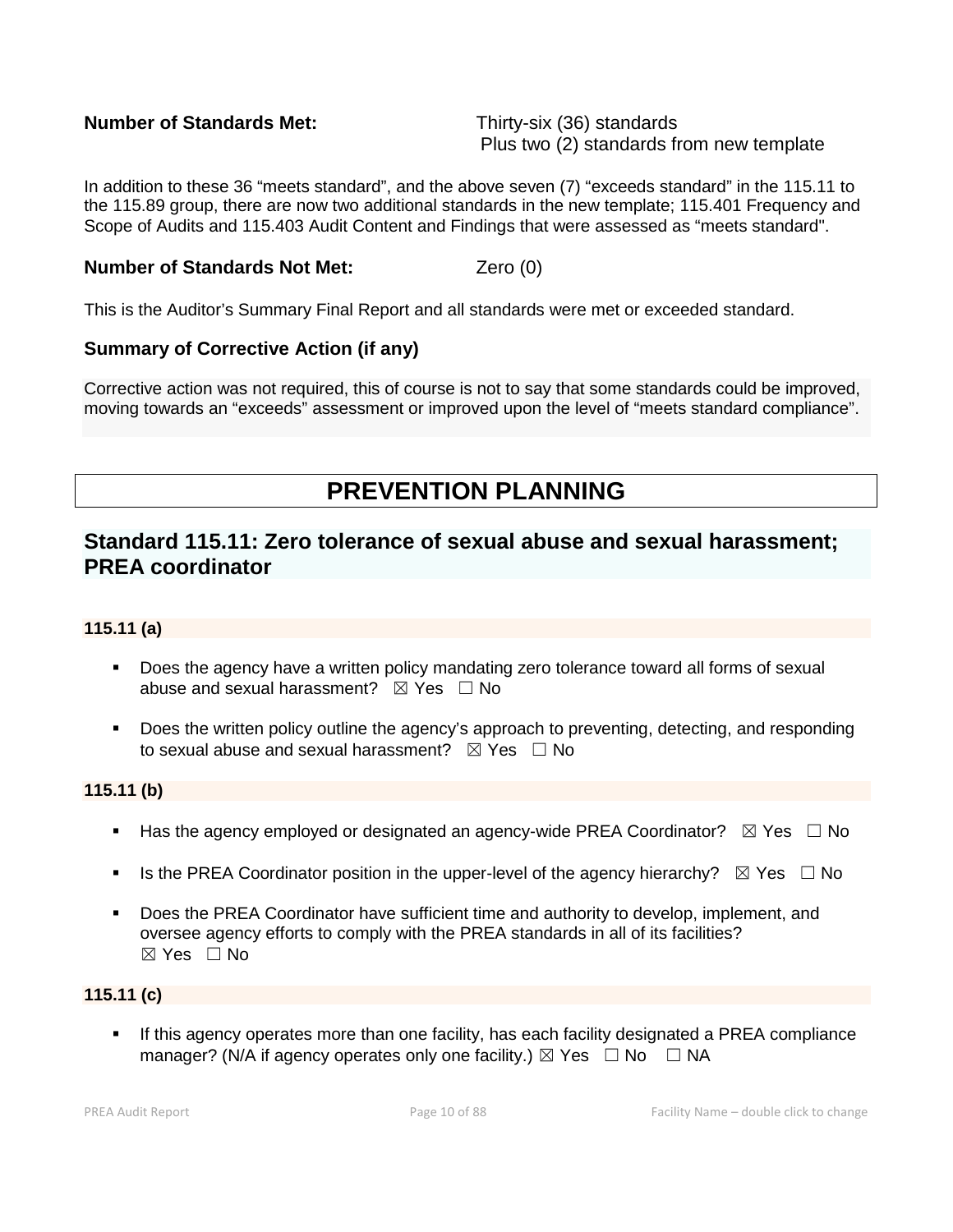Does the PREA compliance manager have sufficient time and authority to coordinate the facility's efforts to comply with the PREA standards? (N/A if agency operates only one facility.)  $\boxtimes$  Yes  $\Box$  No  $\Box$  NA

#### **Auditor Overall Compliance Determination**

- ☒ **Exceeds Standard** (*Substantially exceeds requirement of standards*)
- ☐ **Meets Standard** (*Substantial compliance; complies in all material ways with the standard for the relevant review period*)
- ☐ **Does Not Meet Standard** (*Requires Corrective Action*)

The auditors reviewed the pre-audit file folders, consisting of the following:

1) agency policy 79-ISA-01 Prison Rape Elimination,

2) agency policy 79-ISA-02, Prison Sexual Misconduct, Reporting, Response, Investigation, and Prevention of Retaliation,

- 3) institutional policy, 03E-01 Prison Rape Elimination Institutional Zero Tolerance policy,
- 4) institutional organizational chart and
- 5) agency organizational chart.

It was recognized by the auditors that the ODRC and Noble Correctional Institution have a comprehensive and thorough zero-tolerance policy. The policy directs efforts to eliminate sexual abuse and sexual harassment in prison. The ODRC policy 79-ISA-01 states that the purpose of the policy is "to provide a safe, humane, and appropriately secure environment, free from the threat of sexual misconduct for all inmates by maintaining a program of prevention, detection, response, investigation, and tracking."

The auditors interviewed inmates and staff and asked scripted questions. The questions for staff included questions about training and specifically about training concerning the agency Zero-Tolerance Policy. The staff were knowledgeable of the Zero Tolerance Policy, were trained on the Zero-Tolerance Policy, and the training was documented. Questions for inmates included questions about information against sexual abuse and harassment in prison and further questions about the inmates' right not to be sexually abused or sexually harassed. The inmates were knowledgeable of their rights, received information concerning zero tolerance of sexual abuse and sexual harassment, and the training is documented.

The Agency PREA Coordinator, and the Institutional PREA Manager were both interviewed and were found knowledgeable, expert, and committed to zero tolerance. They both had time to accomplish and perform their duties and responsibilities. Additionally, the PREA Coordinator has direct access to the Agency Director and the Institutional PREA Manager has direct access to the Warden of the facility. The Institutional Organizational Chart was reviewed by the audit team. The Agency Organizational Chart was also reviewed by the audit team. Both positions were identified on the organizational chart and reflected that they were a significant part of the agency and institutional management teams.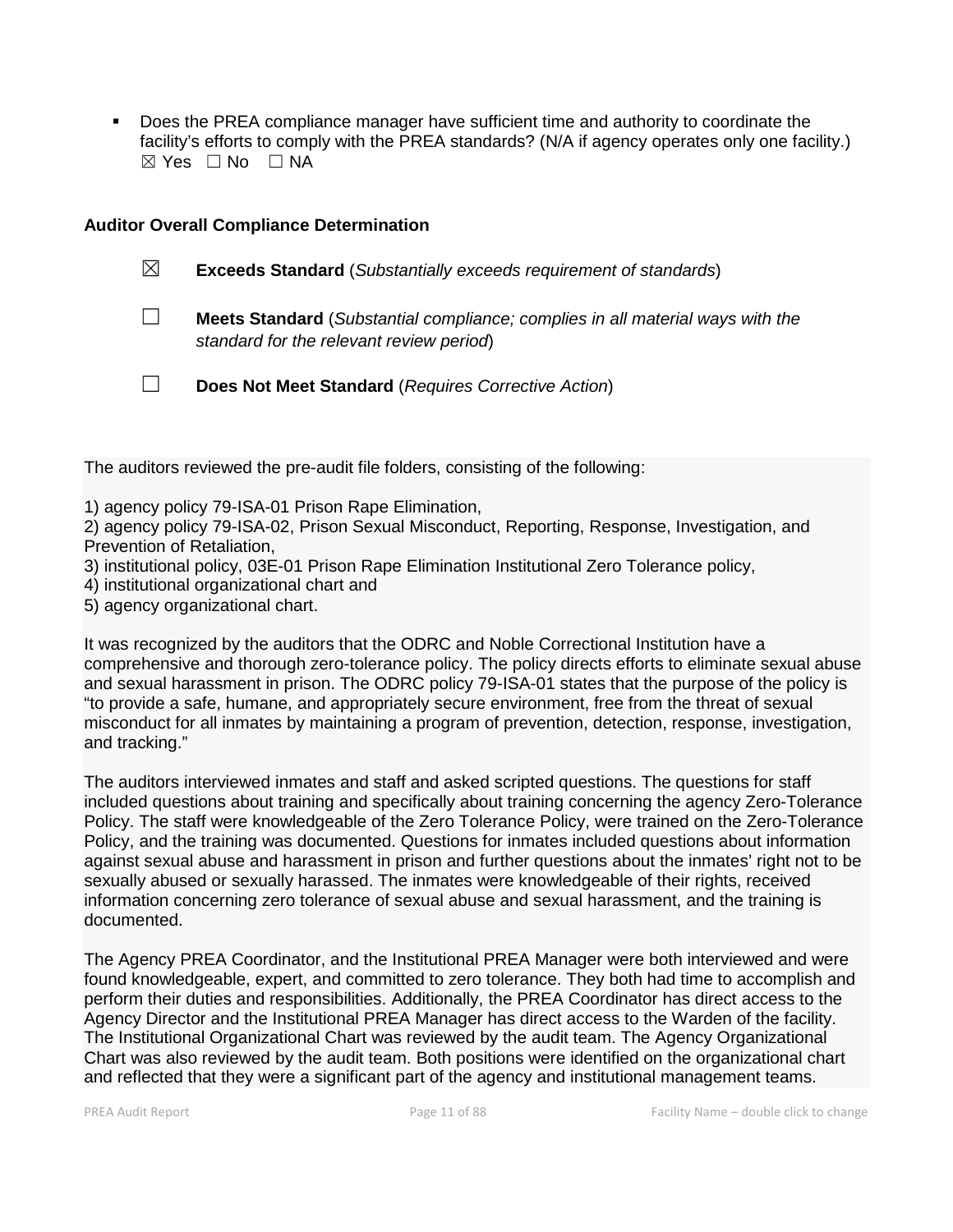The institution has its own Zero-Tolerance Policy 03E-01, further emphasizing the agency's Zero Tolerance Policy and the rights of inmates not to be sexually abused or sexually harassed in prison.

Information concerning PREA is accessible to the general public on the agency's website. The information is also accessible through postings at institutions and the agency headquarters which the general public has access to. There are inmate handbooks at the facility and accessible intranet training tools for staff that further educates inmates and staff regarding PREA. This information outlines the agency's commitment to eliminate rape in prison and further emphasizes its zero tolerance policy.

Based on the above information, interviews with staff and inmates, and the auditors' review of critical information concerning zero tolerance of sexual abuse and sexual harassment, this standard is assessed as "exceeds standard".

# **Standard 115.12: Contracting with other entities for the confinement of inmates**

# **115.12 (a)**

 If this agency is public and it contracts for the confinement of its inmates with private agencies or other entities including other government agencies, has the agency included the entity's obligation to comply with the PREA standards in any new contract or contract renewal signed on or after August 20, 2012? (N/A if the agency does not contract with private agencies or other entities for the confinement of inmates.)  $\boxtimes$  Yes  $\Box$  No  $\Box$  NA

# **115.12 (b)**

 Does any new contract or contract renewal signed on or after August 20, 2012 provide for agency contract monitoring to ensure that the contractor is complying with the PREA standards? (N/A if the agency does not contract with private agencies or other entities for the confinement of inmates OR the response to 115.12(a)-1 is "NO".)  $\boxtimes$  Yes  $\Box$  No  $\Box$  NA

#### **Auditor Overall Compliance Determination**

- ☐ **Exceeds Standard** (*Substantially exceeds requirement of standards*)
- ☒ **Meets Standard** (*Substantial compliance; complies in all material ways with the standard for the relevant review period*)

☐ **Does Not Meet Standard** (*Requires Corrective Action*)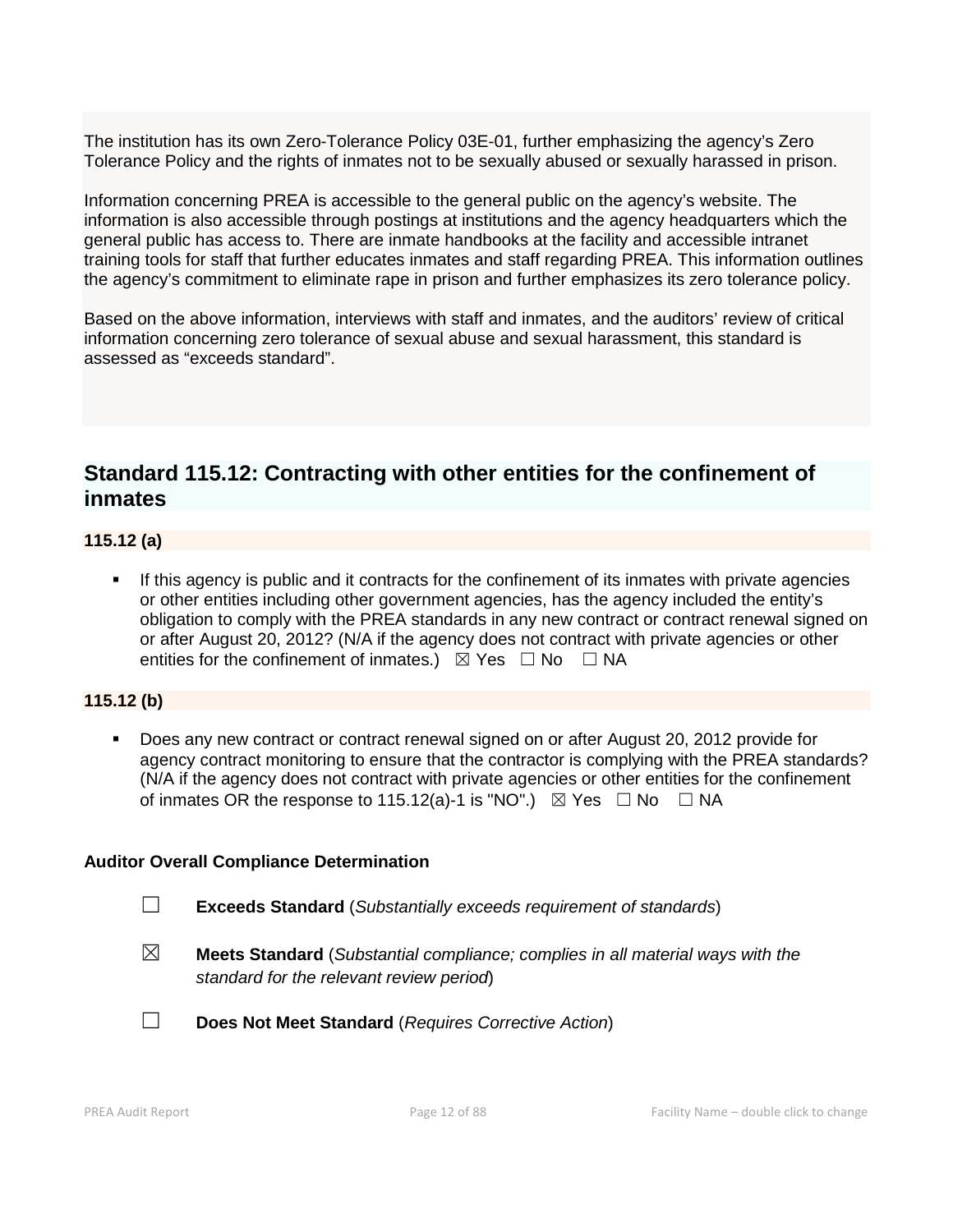The Noble Correctional Institution does not contract with other entities for the confinement of inmates.

The Ohio Department of Rehabilitation and Correction does have facilities with which it contracts for the housing of inmates and these facilities are required to comply with PREA. The contracts were reviewed and the contract administrator was interviewed supporting ODRC compliance with this standard.

This standard is assessed as "meets standard".

# **Standard 115.13: Supervision and monitoring**

# **115.13 (a)**

- Does the agency ensure that each facility has developed a staffing plan that provides for adequate levels of staffing and, where applicable, video monitoring, to protect inmates against sexual abuse? ⊠ Yes □ No
- **Does the agency ensure that each facility has documented a staffing plan that provides for** adequate levels of staffing and, where applicable, video monitoring, to protect inmates against sexual abuse?  $\boxtimes$  Yes  $\Box$  No
- Does the agency ensure that each facility's staffing plan takes into consideration the generally accepted detention and correctional practices in calculating adequate staffing levels and determining the need for video monitoring?  $\boxtimes$  Yes  $\Box$  No
- Does the agency ensure that each facility's staffing plan takes into consideration any judicial findings of inadequacy in calculating adequate staffing levels and determining the need for video monitoring? ⊠ Yes □ No
- Does the agency ensure that each facility's staffing plan takes into consideration any findings of inadequacy from Federal investigative agencies in calculating adequate staffing levels and determining the need for video monitoring?  $\boxtimes$  Yes  $\Box$  No
- Does the agency ensure that each facility's staffing plan takes into consideration any findings of inadequacy from internal or external oversight bodies in calculating adequate staffing levels and determining the need for video monitoring?  $\boxtimes$  Yes  $\Box$  No
- Does the agency ensure that each facility's staffing plan takes into consideration all components of the facility's physical plant (including "blind-spots" or areas where staff or inmates may be isolated) in calculating adequate staffing levels and determining the need for video monitoring?  $\boxtimes$  Yes  $\Box$  No
- Does the agency ensure that each facility's staffing plan takes into consideration the composition of the inmate population in calculating adequate staffing levels and determining the need for video monitoring?  $\boxtimes$  Yes  $\Box$  No
- Does the agency ensure that each facility's staffing plan takes into consideration the number and placement of supervisory staff in calculating adequate staffing levels and determining the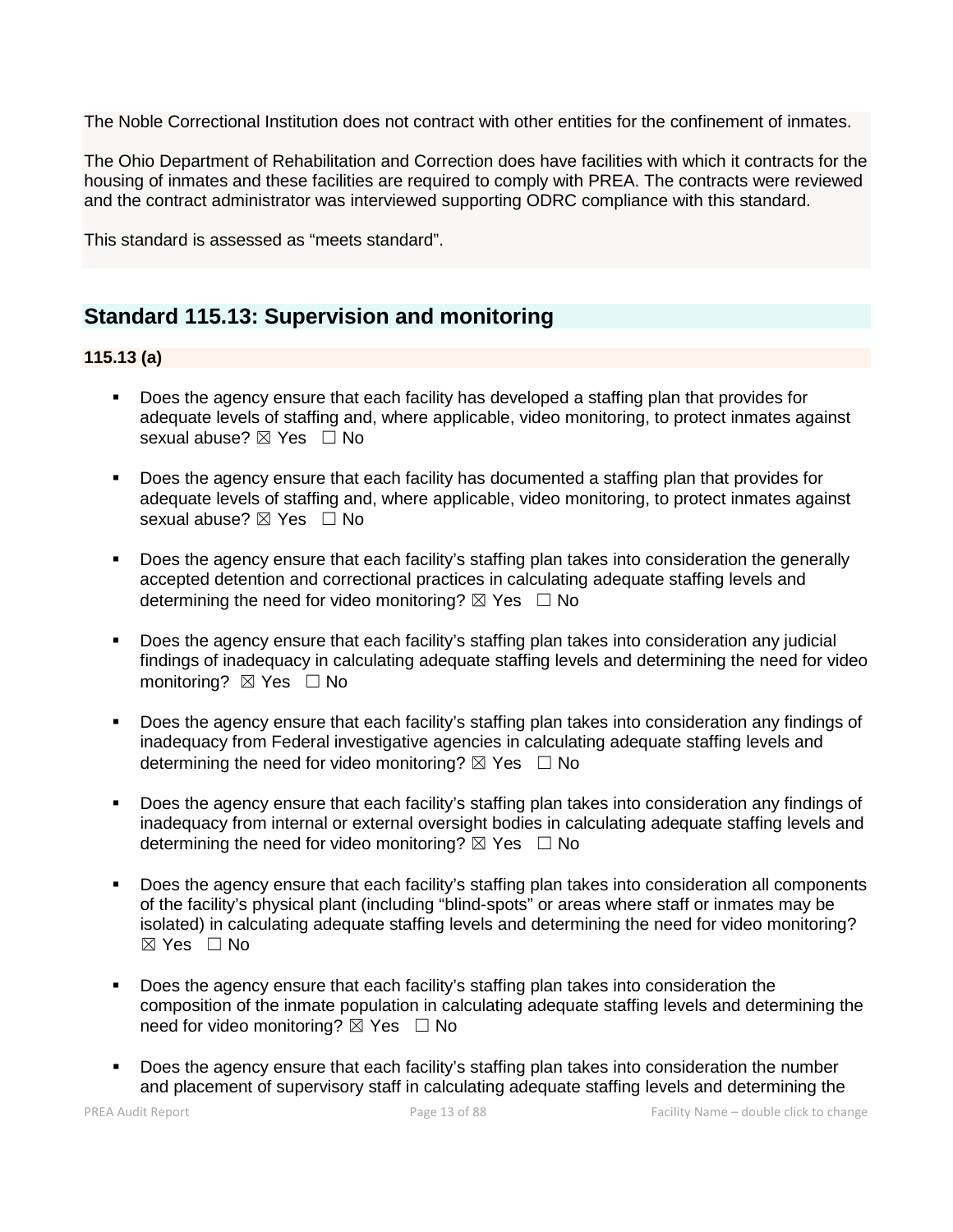need for video monitoring?  $\boxtimes$  Yes  $\Box$  No

- Does the agency ensure that each facility's staffing plan takes into consideration the institution programs occurring on a particular shift in calculating adequate staffing levels and determining the need for video monitoring?  $\boxtimes$  Yes  $\Box$  No  $\Box$  NA
- Does the agency ensure that each facility's staffing plan takes into consideration any applicable State or local laws, regulations, or standards in calculating adequate staffing levels and determining the need for video monitoring?  $\boxtimes$  Yes  $\Box$  No
- Does the agency ensure that each facility's staffing plan takes into consideration the prevalence of substantiated and unsubstantiated incidents of sexual abuse in calculating adequate staffing levels and determining the need for video monitoring?  $\boxtimes$  Yes  $\Box$  No
- Does the agency ensure that each facility's staffing plan takes into consideration any other relevant factors in calculating adequate staffing levels and determining the need for video monitoring? **⊠** Yes □ No

# **115.13 (b)**

 In circumstances where the staffing plan is not complied with, does the facility document and justify all deviations from the plan? (N/A if no deviations from staffing plan.)  $\boxtimes$  Yes  $\Box$  No  $\Box$  NA

# **115.13 (c)**

- In the past 12 months, has the facility, in consultation with the agency PREA Coordinator, assessed, determined, and documented whether adjustments are needed to: The staffing plan established pursuant to paragraph (a) of this section?  $\boxtimes$  Yes  $\Box$  No
- In the past 12 months, has the facility, in consultation with the agency PREA Coordinator, assessed, determined, and documented whether adjustments are needed to: The facility's deployment of video monitoring systems and other monitoring technologies?  $\boxtimes$  Yes  $\Box$  No
- In the past 12 months, has the facility, in consultation with the agency PREA Coordinator, assessed, determined, and documented whether adjustments are needed to: The resources the facility has available to commit to ensure adherence to the staffing plan?  $\boxtimes$  Yes  $\Box$  No

# **115.13 (d)**

- Has the facility/agency implemented a policy and practice of having intermediate-level or higherlevel supervisors conduct and document unannounced rounds to identify and deter staff sexual abuse and sexual harassment?  $\boxtimes$  Yes  $\Box$  No
- Is this policy and practice implemented for night shifts as well as day shifts?  $\boxtimes$  Yes  $\Box$  No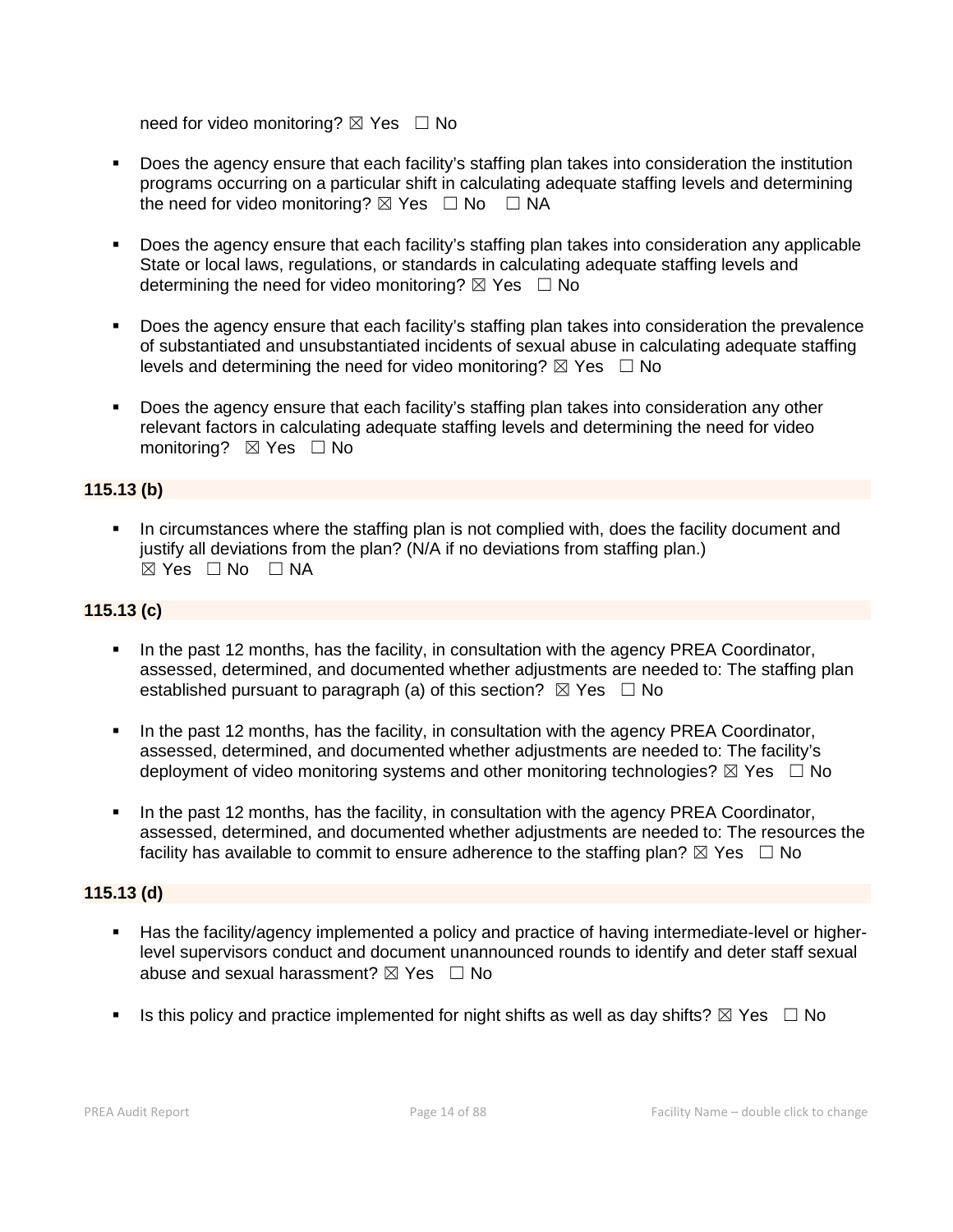**Does the facility/agency have a policy prohibiting staff from alerting other staff members that** these supervisory rounds are occurring, unless such announcement is related to the legitimate operational functions of the facility?  $\boxtimes$  Yes  $\Box$  No

# **Auditor Overall Compliance Determination**

- ☐ **Exceeds Standard** (*Substantially exceeds requirement of standards*) ☒ **Meets Standard** (*Substantial compliance; complies in all material ways with the* 
	- *standard for the relevant review period*)
- ☐ **Does Not Meet Standard** (*Requires Corrective Action*)

The auditors reviewed the pre-audit file folders, consisting of the following:

- 1) policy 50-PAM-02 Inmate Communications/Weekly Rounds,
- 2) 79-ISA-01 Prison Rape Elimination,
- 3) shifts and schedules, daily rosters, and
- 4) institutional spiral bound notebook Employee Visit Record.

The ODRC policy 79-ISA-01, Prison Rape Elimination, directs that each institution shall develop, document, and make its best efforts to comply with a staffing plan that provides for adequate levels of staff and, where applicable, supplement with video monitoring supervision, and monitoring efforts to protect inmates. The agency and the facility take into consideration those above factors, so listed in section (a).

This standard was assessed as "meets standard" based on the policies of the ODRC, the review of records, the tour of the facility, observation of facility operations, and interviews with staff and inmates.

ODRC policies 79-ISA-01, Prison Rape Elimination and policy 50-PAM-02 Inmate Communication/Weekly Rounds and the NCI Staffing Plan, specifically address supervision and monitoring; communications; and employee visits.

The auditors reviewed the PREA Staffing Plan (signed by the Warden and reviewed by the Institutional PREA Manager). The auditors also reviewed shift schedules for NCI, PREA Staffing Deviation logs; and the Employee Visits Record/employee signed logs. The Warden signs off on any staffing deviations.

During the tour of the facility and while visiting over three days, the auditors reviewed operations, observed interaction between staff and inmates, and observed custody, care and control. These observations and reviews supported compliance of this standard.

The auditors interviewed the Warden, the Human Resources Manager, the Institutional PREA Manager, and specialized staff, which confirmed compliance with this standard. Higher-level staff conduct unannounced rounds confirmed, both by interviews and supervisory logs.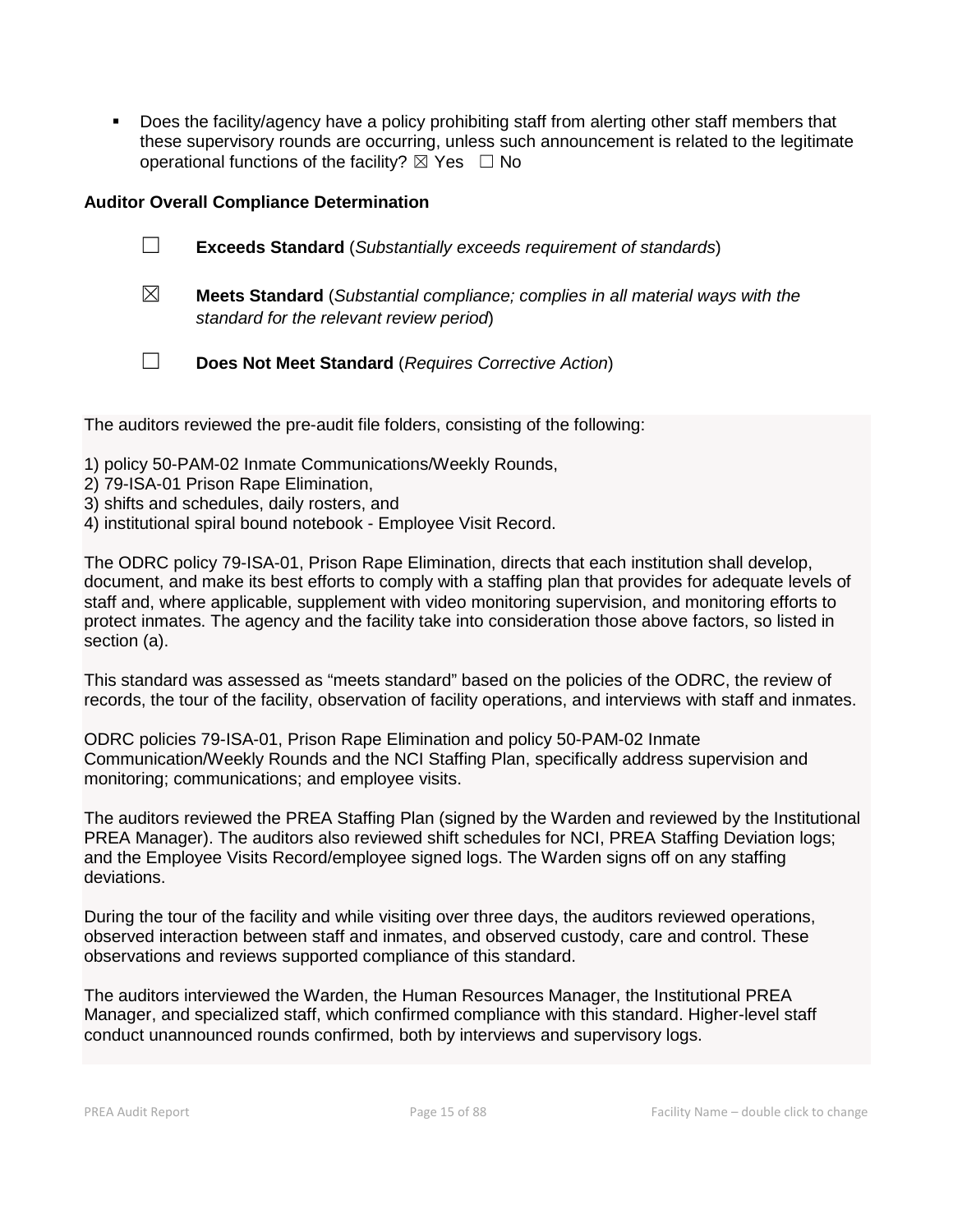There are internal and external cameras strategically placed throughout the facility (215 cameras at NCI). The Major (Chief Correctional Officer) and his staff are continually monitoring the institution through this technology (sensitive to clothing/toilet/shower privacy issues). Cameras, recordings, and retention, all reviewed by the auditors.

Based on the above policies, reviews, camera/technology reviews, interviews, visit/tour and observations, the auditors assess this standard as "meets standard".

# **Standard 115.14: Youthful inmates**

# **115.14 (a)**

 Does the facility place all youthful inmates in housing units that separate them from sight, sound, and physical contact with any adult inmates through use of a shared dayroom or other common space, shower area, or sleeping quarters? (N/A if facility does not have youthful inmates [inmates <18 years old].)  $\Box$  Yes  $\Box$  No  $\boxtimes$  NA

# **115.14 (b)**

- In areas outside of housing units does the agency maintain sight and sound separation between youthful inmates and adult inmates? (N/A if facility does not have youthful inmates [inmates <18 years old].)  $\Box$  Yes  $\Box$  No  $\boxtimes$  NA
- In areas outside of housing units does the agency provide direct staff supervision when youthful inmates and adult inmates have sight, sound, or physical contact? (N/A if facility does not have vouthful inmates [inmates <18 years old].)  $\Box$  Yes  $\Box$  No  $\boxtimes$  NA

#### **115.14 (c)**

- Does the agency make its best efforts to avoid placing youthful inmates in isolation to comply with this provision? (N/A if facility does not have youthful inmates [inmates <18 years old].)  $\Box$  Yes  $\Box$  No  $\boxtimes$  NA
- Does the agency, while complying with this provision, allow youthful inmates daily large-muscle exercise and legally required special education services, except in exigent circumstances? (N/A if facility does not have youthful inmates [inmates <18 years old].)  $\Box$  Yes  $\Box$  No  $\boxtimes$  NA
- Do youthful inmates have access to other programs and work opportunities to the extent possible? (N/A if facility does not have youthful inmates [inmates <18 years old].)  $\Box$  Yes  $\Box$  No  $\boxtimes$  NA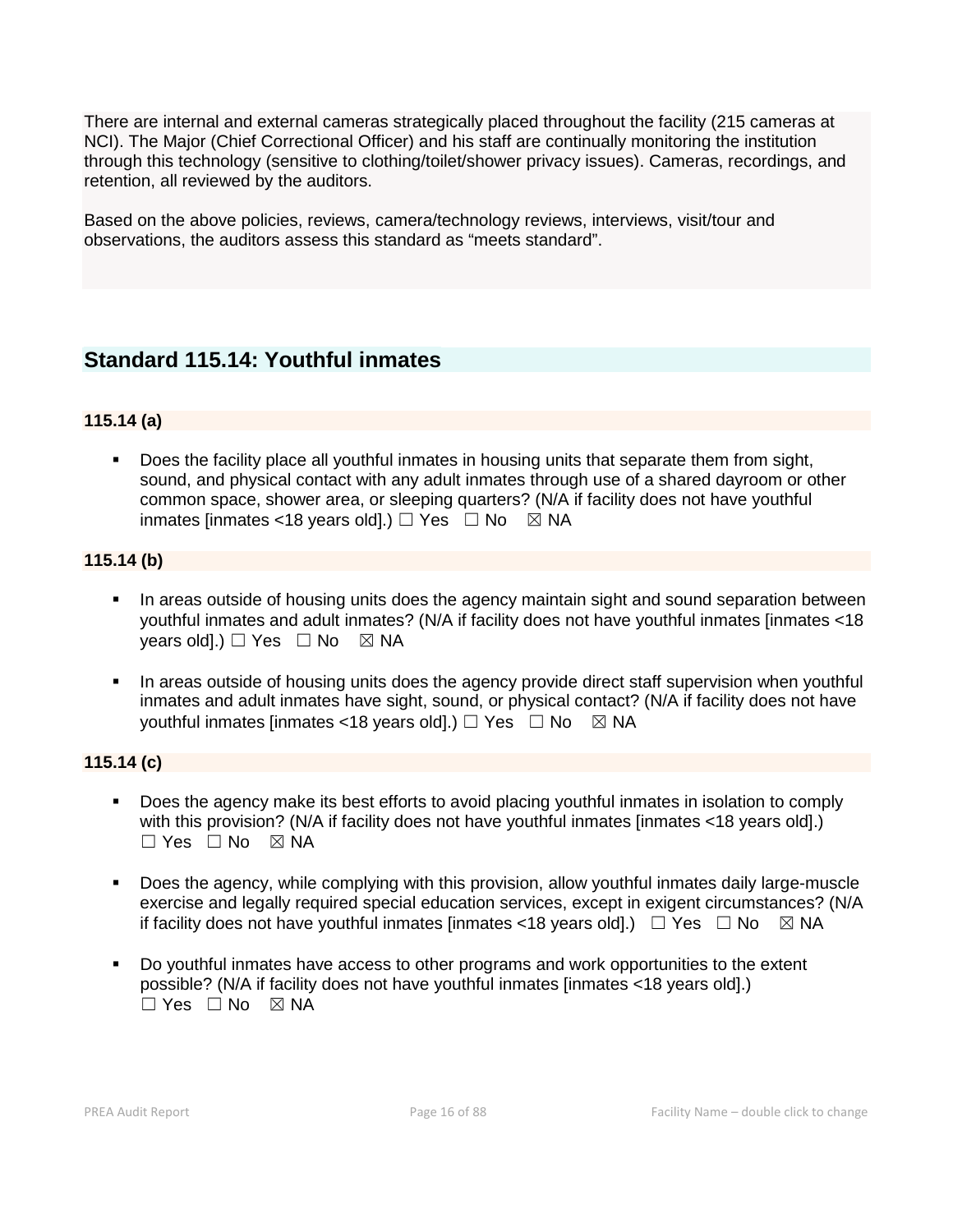#### **Auditor Overall Compliance Determination**



☒ **Meets Standard** (*Substantial compliance; complies in all material ways with the standard for the relevant review period*)



☐ **Does Not Meet Standard** (*Requires Corrective Action*)

The ODRC does not house inmates under the age of 18 at the Noble Correctional Institution. The facility does not have youthful inmates. Thus, this standard is assessed as "meets standard".

# **Standard 115.15: Limits to cross-gender viewing and searches**

# **115.15 (a)**

 Does the facility always refrain from conducting any cross-gender strip or cross-gender visual body cavity searches, except in exigent circumstances or by medical practitioners?  $\boxtimes$  Yes  $\Box$  No

#### **115.15 (b)**

- Does the facility always refrain from conducting cross-gender pat-down searches of female inmates in non-exigent circumstances? (N/A here for facilities with less than 50 inmates before August 20,2017.)  $\boxtimes$  Yes  $\Box$  No  $\Box$  NA
- Does the facility always refrain from restricting female inmates' access to regularly available programming or other out-of-cell opportunities in order to comply with this provision? (N/A here for facilities with less than 50 inmates before August 20, 2017.)  $\boxtimes$  Yes  $\Box$  No  $\Box$  NA

#### **115.15 (c)**

- Does the facility document all cross-gender strip searches and cross-gender visual body cavity searches? ⊠ Yes □ No
- Does the facility document all cross-gender pat-down searches of female inmates?  $\boxtimes$  Yes  $\Box$  No

# **115.15 (d)**

 Does the facility implement a policy and practice that enables inmates to shower, perform bodily functions, and change clothing without nonmedical staff of the opposite gender viewing their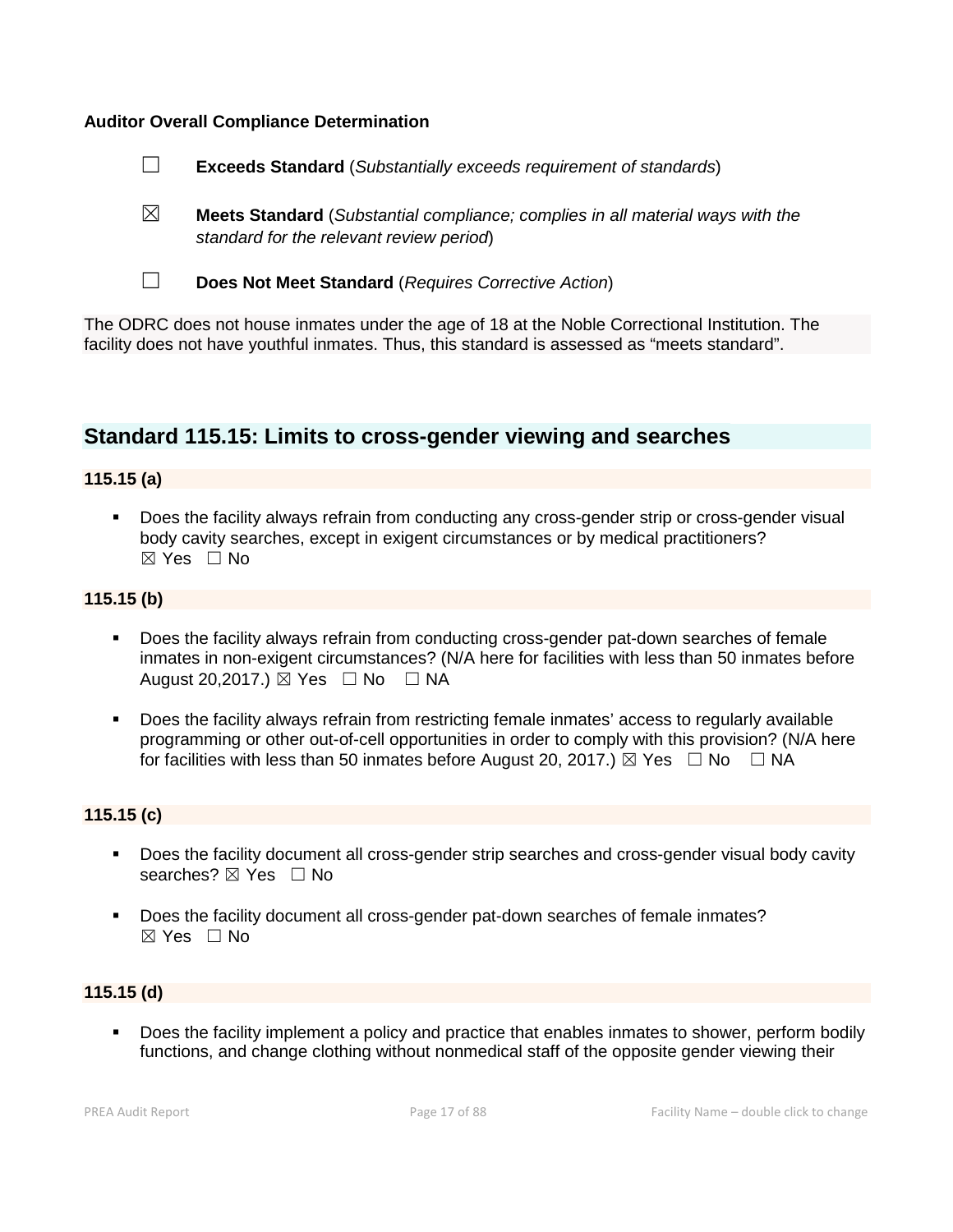breasts, buttocks, or genitalia, except in exigent circumstances or when such viewing is incidental to routine cell checks?  $\boxtimes$  Yes  $\Box$  No

 Does the facility require staff of the opposite gender to announce their presence when entering an inmate housing unit?  $\boxtimes$  Yes  $\Box$  No

# **115.15 (e)**

- **Does the facility always refrain from searching or physically examining transgender or intersex** inmates for the sole purpose of determining the inmate's genital status?  $\boxtimes$  Yes  $\Box$  No
- If an inmate's genital status is unknown, does the facility determine genital status during conversations with the inmate, by reviewing medical records, or, if necessary, by learning that information as part of a broader medical examination conducted in private by a medical practitioner? ⊠ Yes □ No

# **115.15 (f)**

- Does the facility/agency train security staff in how to conduct cross-gender pat down searches in a professional and respectful manner, and in the least intrusive manner possible, consistent with security needs?  $\boxtimes$  Yes  $\Box$  No
- Does the facility/agency train security staff in how to conduct searches of transgender and intersex inmates in a professional and respectful manner, and in the least intrusive manner possible, consistent with security needs?  $\boxtimes$  Yes  $\Box$  No

# **Auditor Overall Compliance Determination**

- ☐ **Exceeds Standard** (*Substantially exceeds requirement of standards*)
- ☒ **Meets Standard** (*Substantial compliance; complies in all material ways with the standard for the relevant review period*)

☐ **Does Not Meet Standard** (*Requires Corrective Action*)

The auditors reviewed the pre-audit file folders, including the following:

- 1) agency policy 79-ISA-01 Prison Rape Elimination,
- 2) agency policy 79 ISA-05 Lesbian, Gay, Bisexual, Transgender, Intersex Policy (LGBTI),
- 3) Statement of Status, no body cavity or cross gender searches at Noble Correctional Institution (NCI),
- 4) Statement of Status, there are no females at NCI, it is an all-male facility,
- 5) e-learning roster for completion of training,
- 6) policy, 310-SEC-01 Inmate and Physical Plant Searches,
- 7) PREA Pat-down Video Script training, and
- 8) Male Staff Member Pat-down of Transgender or Intersex Inmates video training.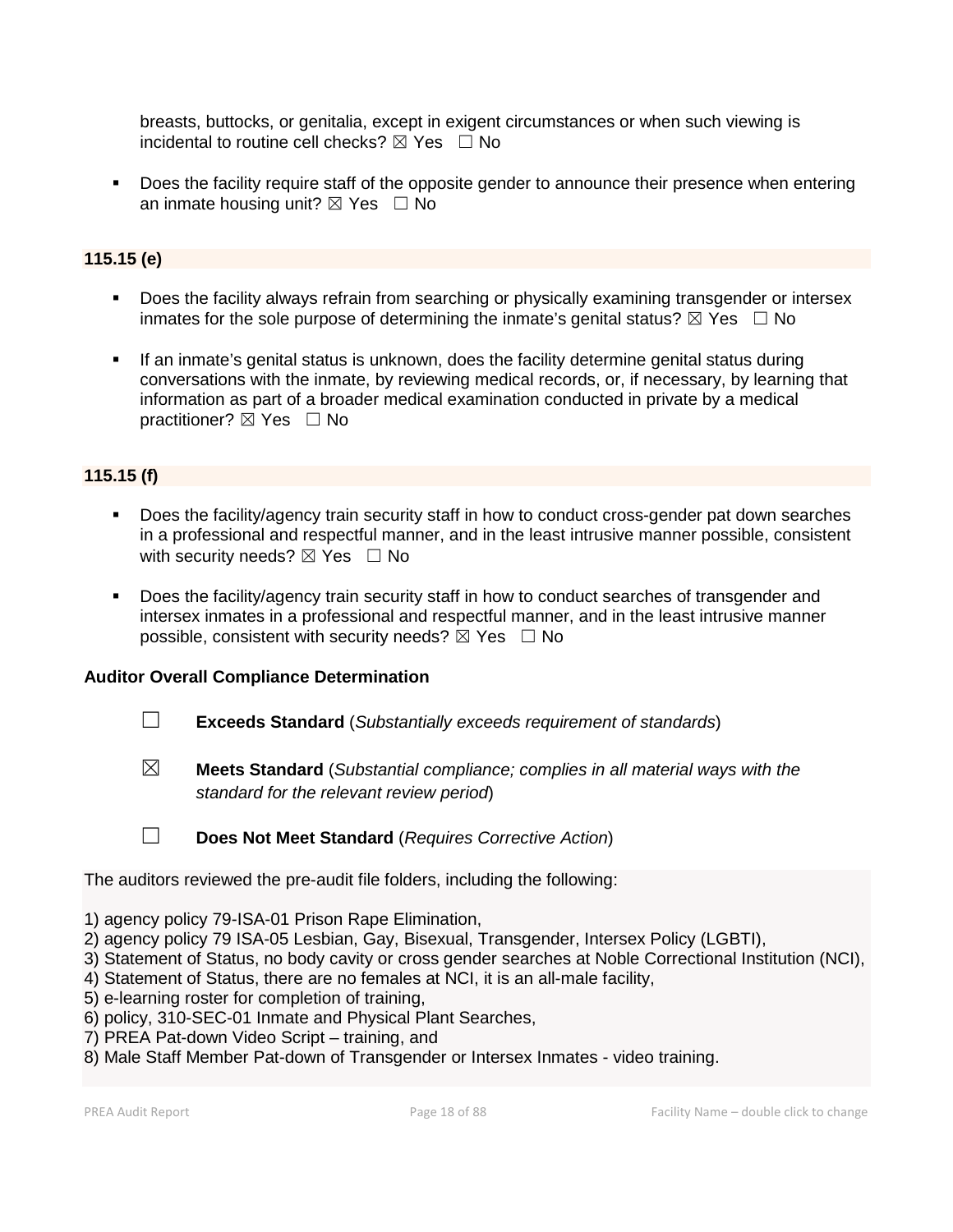Noble Correctional Institution is an all-male facility and does not house nor maintain female inmates.

The ODRC policy 79-ISA-01, Prison Rape Elimination, and policy 310-SEC-01 Inmates and Physical Plant Searches address and stipulate that the agency and its institutions will not conduct cross gender strip or cross gender visual body cavity searches except in exigent circumstances. By policy, if any searches are made involving exigent circumstances, policy requires that these searches be documented.

All security staff received annual training, video training, online training, and shift briefing trainings covering policy and procedures, searches, and the inmates' right not to be sexually abused or sexually harassed. As observed by the auditors, staff are knowledgeable and professional in conducting searches and, when interviewed, attested to their training and knowledge of the PREA concerning cross gender viewing and searches. 100% of all security staff have received training on conducting cross gender searches, pat-down searches, and searches of transgender and intersex inmates, in a professional and respectful manner consistent with security needs.

In the past 12 months there have been zero (0) number of cross gender strip and cross gender visual body cavity searches of inmates (this information from the NCI Pre-Audit Questionnaire). The facility requires documentation of any cross gender strip searches and cross gender visual body cavity searches. There have been no searches of female inmates at NCI by male staff as this facility does not receive nor house female inmates.

The auditors toured the facility including all housing units, inmate bathrooms and showers. It was evident that inmates could shower, use the toilet, and change clothes without being viewed by a staff member of the opposite gender. There are appropriate curtains and dividers to assist with privacy.

Staff members of the opposite gender from the male inmates housed at NCI announce themselves to the inmate population of the housing unit they enter by annunciator/alarm and blinking light. This was visually and audibly observed by the auditors.

Agency policy 79-ISA-05 LGBTI prohibits staff from searching or physically examining a transgender or intersex inmate for determining that inmate's genital status.

The auditors found this standard in compliance based on the agency policy, the procedures outlined in the policies, the review of bathroom, shower and housing accommodations, and based on staff and inmate interviews, which all confirmed that inmates can perform bodily functions, change clothing, and shower without staff of the opposite gender viewing them.

Based on the above, this standard is assessed as compliant, "meets standard".

# **Standard 115.16: Inmates with disabilities and inmates who are limited English proficient**

# **115.16 (a)**

 Does the agency take appropriate steps to ensure that inmates with disabilities have an equal opportunity to participate in or benefit from all aspects of the agency's efforts to prevent, detect,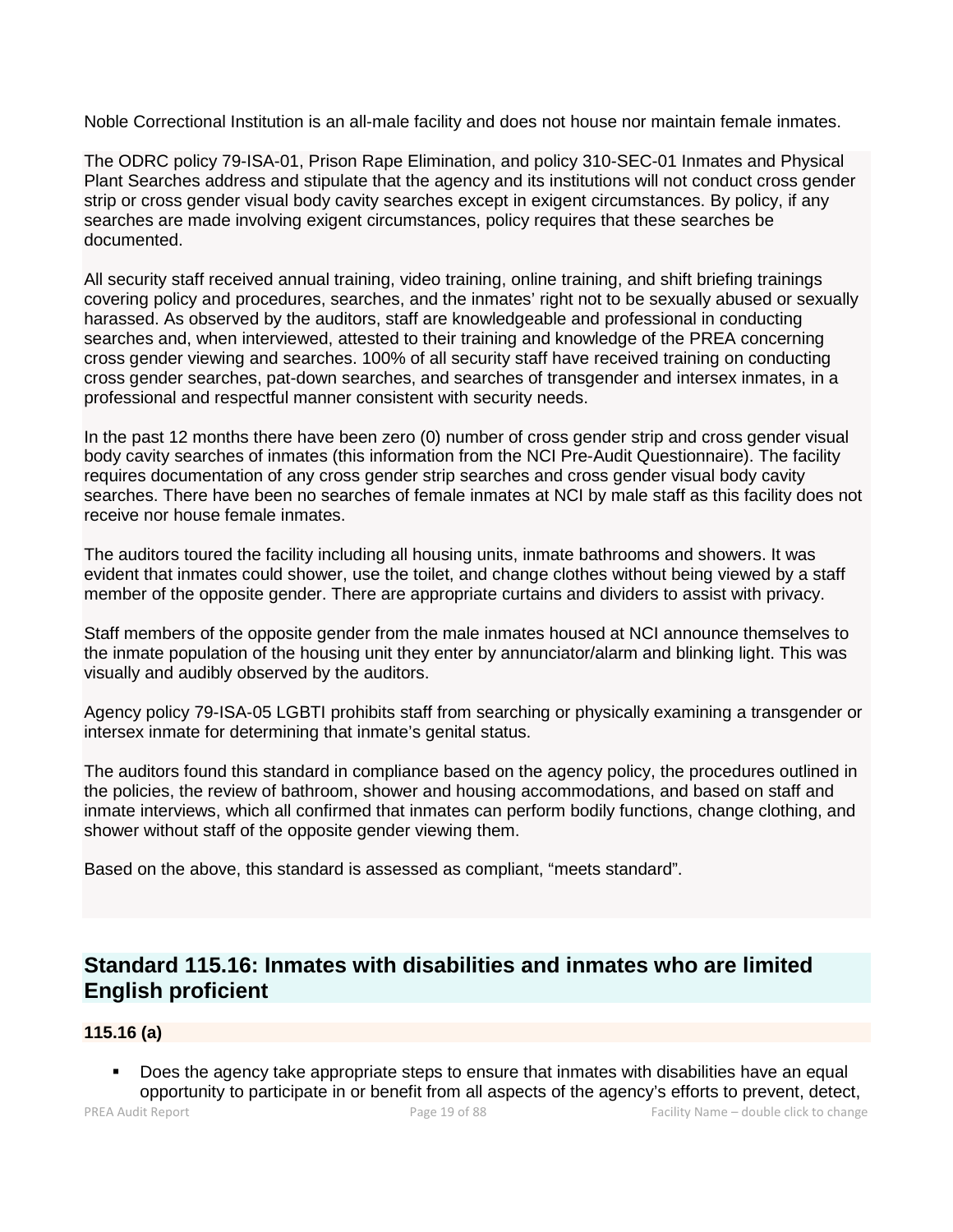and respond to sexual abuse and sexual harassment, including: inmates who are deaf or hard of hearing? ⊠ Yes □ No

- Does the agency take appropriate steps to ensure that inmates with disabilities have an equal opportunity to participate in or benefit from all aspects of the agency's efforts to prevent, detect, and respond to sexual abuse and sexual harassment, including: inmates who are blind or have low vision?  $\boxtimes$  Yes  $\Box$  No
- Does the agency take appropriate steps to ensure that inmates with disabilities have an equal opportunity to participate in or benefit from all aspects of the agency's efforts to prevent, detect, and respond to sexual abuse and sexual harassment, including: inmates who have intellectual disabilities? **⊠** Yes □ No
- Does the agency take appropriate steps to ensure that inmates with disabilities have an equal opportunity to participate in or benefit from all aspects of the agency's efforts to prevent, detect, and respond to sexual abuse and sexual harassment, including: inmates who have psychiatric disabilities?  $\boxtimes$  Yes  $\Box$  No
- Does the agency take appropriate steps to ensure that inmates with disabilities have an equal opportunity to participate in or benefit from all aspects of the agency's efforts to prevent, detect, and respond to sexual abuse and sexual harassment, including: inmates who have speech disabilities? ☒ Yes ☐ No
- Does the agency take appropriate steps to ensure that inmates with disabilities have an equal opportunity to participate in or benefit from all aspects of the agency's efforts to prevent, detect, and respond to sexual abuse and sexual harassment, including: Other (if "other," please explain in overall determination notes)?  $\boxtimes$  Yes  $\Box$  No
- Do such steps include, when necessary, ensuring effective communication with inmates who are deaf or hard of hearing?  $\boxtimes$  Yes  $\Box$  No
- Do such steps include, when necessary, providing access to interpreters who can interpret effectively, accurately, and impartially, both receptively and expressively, using any necessary specialized vocabulary? ⊠ Yes □ No
- Does the agency ensure that written materials are provided in formats or through methods that ensure effective communication with inmates with disabilities including inmates who: Have intellectual disabilities?  $\boxtimes$  Yes  $\Box$  No
- Does the agency ensure that written materials are provided in formats or through methods that ensure effective communication with inmates with disabilities including inmates who: Have limited reading skills?  $\boxtimes$  Yes  $\Box$  No
- Does the agency ensure that written materials are provided in formats or through methods that ensure effective communication with inmates with disabilities including inmates who: Are blind or have low vision?  $\boxtimes$  Yes  $\Box$  No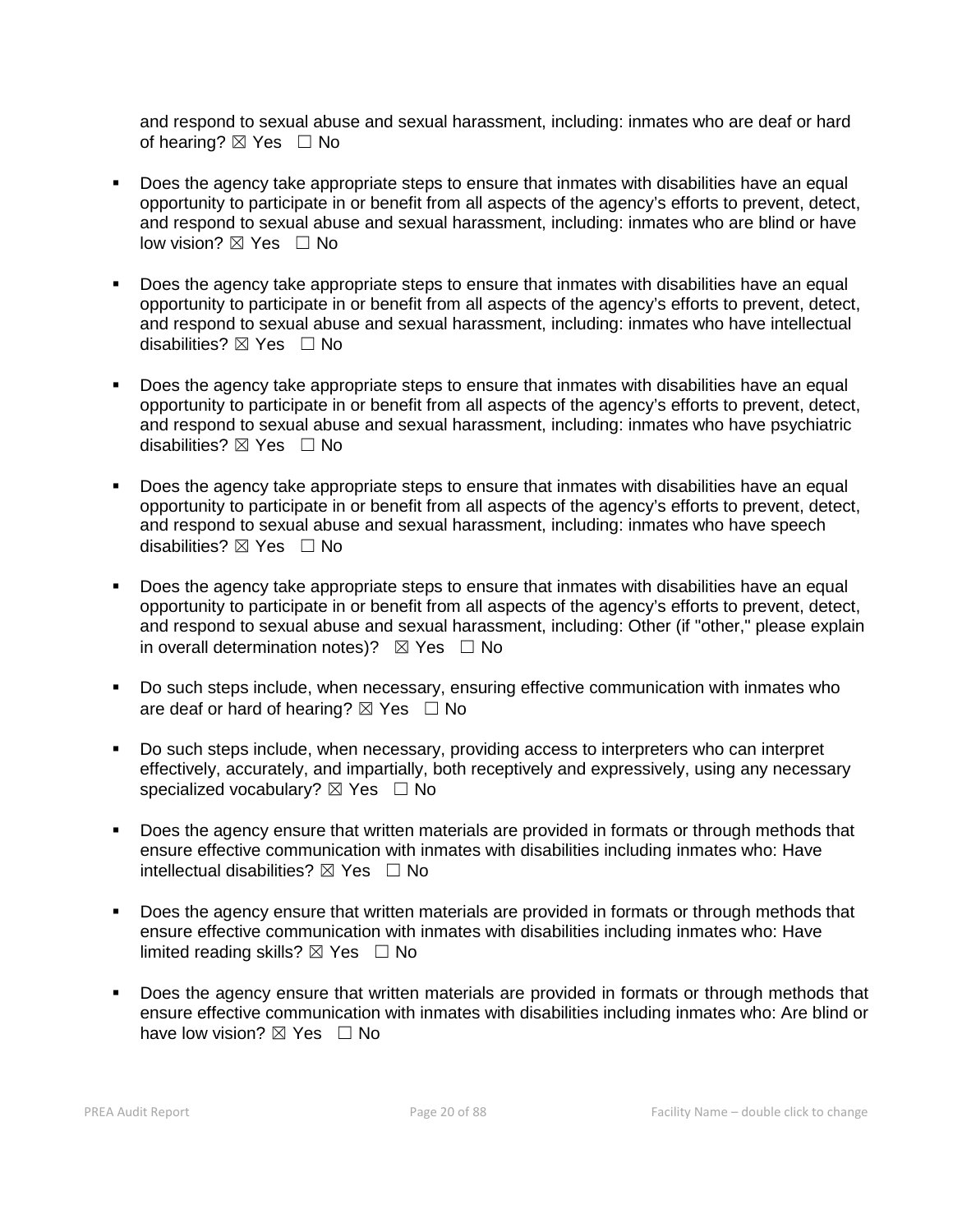#### **115.16 (b)**

- Does the agency take reasonable steps to ensure meaningful access to all aspects of the agency's efforts to prevent, detect, and respond to sexual abuse and sexual harassment to inmates who are limited English proficient?  $\boxtimes$  Yes  $\Box$  No
- Do these steps include providing interpreters who can interpret effectively, accurately, and impartially, both receptively and expressively, using any necessary specialized vocabulary? ☒ Yes ☐ No

# **115.16 (c)**

 Does the agency always refrain from relying on inmate interpreters, inmate readers, or other types of inmate assistance except in limited circumstances where an extended delay in obtaining an effective interpreter could compromise the inmate's safety, the performance of firstresponse duties under §115.64, or the investigation of the inmate's allegations?  $\boxtimes$  Yes  $\Box$  No

#### **Auditor Overall Compliance Determination**

- ☐ **Exceeds Standard** (*Substantially exceeds requirement of standards*)
- ☒ **Meets Standard** (*Substantial compliance; complies in all material ways with the standard for the relevant review period*)
- ☐ **Does Not Meet Standard** (*Requires Corrective Action*)

The auditors reviewed this standard on inmates with disabilities and inmates who are limited English proficient to ensure that all inmates, including those with disabilities and limited English proficiency: a) benefit from the agency's efforts to prevent, detect, and respond to sexual abuse and sexual harassment; b) have meaningful access to information to prevent, detect, and respond to sexual abuse and sexual harassment, including providing interpretation; and c), do not rely on inmate interpreters/readers except in limited circumstances. Zero (0) number of inmate interpreters or readers have been used as stipulated in the PAQ. The ODRC policy 64-DCM-02, titled Inmates with Disabilities, addresses disability needs, interpretation needs, and accommodations. The Prison Rape Elimination policy 79-ISA-01 also addresses inmates with low literacy levels and those who are not fluent in English, such that they may benefit from ODRC's efforts to eliminate rape in prison.

To quote policy 64-DCM-02 referenced above, "It is the policy of the Ohio Department of Rehabilitation and Correction not to discriminate against individuals on the basis of disabilities in the provision of services, program assignments, and other activities, as well as in making administrative decisions, and to provide reasonable accommodation to inmates when a demonstrated need exists."

Also, upon reception to the ODRC and as directed by policy, the inmates receive a health evaluation and screening to include intellectual and developmental disabilities. Inmates then receive both oral and written instructions (Inmate Handbook), not only about zero tolerance but also about: a) prevention; b) self-protection; c) reporting; and d) treatment and counseling. Inmates are also instructed about reasonable accommodations for individual needs. The auditors reviewed these forms and evaluations.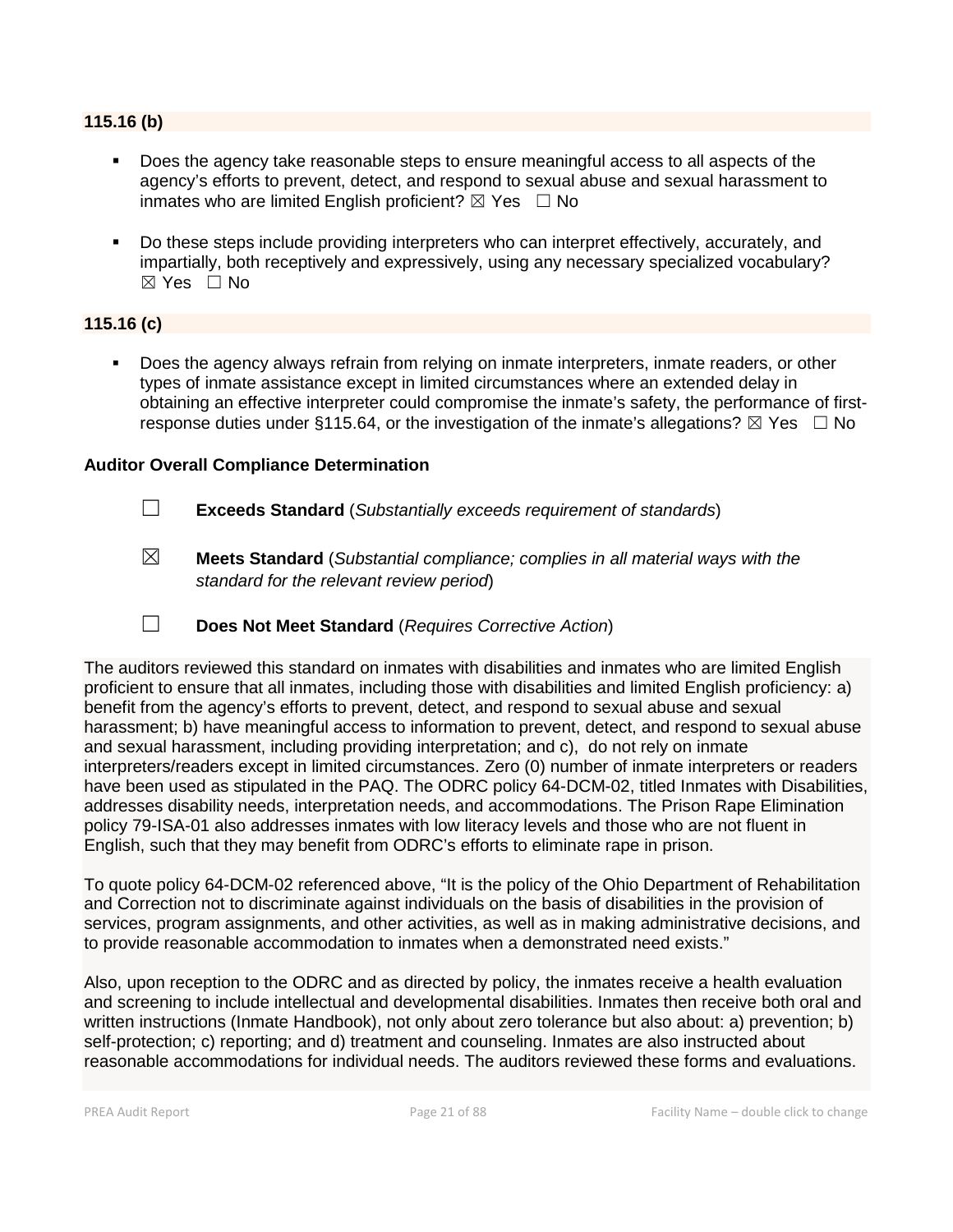The auditors also reviewed the inmate video with "signing" and with "captioned' subtext. They reviewed the contracts for translation services, effective through 2019, and the contract for deaf service coordination, effective through 2019. The auditors used the above information and reviews; the Spanish-language information, posters, and handbooks; and the interviews with staff, inmates, and disabled inmates to assess this standard as compliant. This standard "meets standard".

# **Standard 115.17: Hiring and promotion decisions**

# **115.17 (a)**

- Does the agency prohibit the hiring or promotion of anyone who may have contact with inmates who has engaged in sexual abuse in a prison, jail, lockup, community confinement facility, juvenile facility, or other institution (as defined in 42 U.S.C. 1997)?  $\boxtimes$  Yes  $\Box$  No
- Does the agency prohibit the hiring or promotion of anyone who may have contact with inmates who has been convicted of engaging or attempting to engage in sexual activity in the community facilitated by force, overt or implied threats of force, or coercion, or if the victim did not consent or was unable to consent or refuse?  $\boxtimes$  Yes  $\Box$  No
- Does the agency prohibit the hiring or promotion of anyone who may have contact with inmates who has been civilly or administratively adjudicated to have engaged in the activity described in the question immediately above?  $\boxtimes$  Yes  $\Box$  No
- Does the agency prohibit the enlistment of services of any contractor who may have contact with inmates who has engaged in sexual abuse in a prison, jail, lockup, community confinement facility, juvenile facility, or other institution (as defined in 42 U.S.C. 1997)?  $\boxtimes$  Yes  $\Box$  No
- Does the agency prohibit the enlistment of services of any contractor who may have contact with inmates who has been convicted of engaging or attempting to engage in sexual activity in the community facilitated by force, overt or implied threats of force, or coercion, or if the victim did not consent or was unable to consent or refuse?  $\boxtimes$  Yes  $\Box$  No
- Does the agency prohibit the enlistment of services of any contractor who may have contact with inmates who has been civilly or administratively adjudicated to have engaged in the activity described in the question immediately above?  $\boxtimes$  Yes  $\Box$  No

# **115.17 (b)**

 Does the agency consider any incidents of sexual harassment in determining whether to hire or promote anyone, or to enlist the services of any contractor, who may have contact with inmates? ⊠ Yes □ No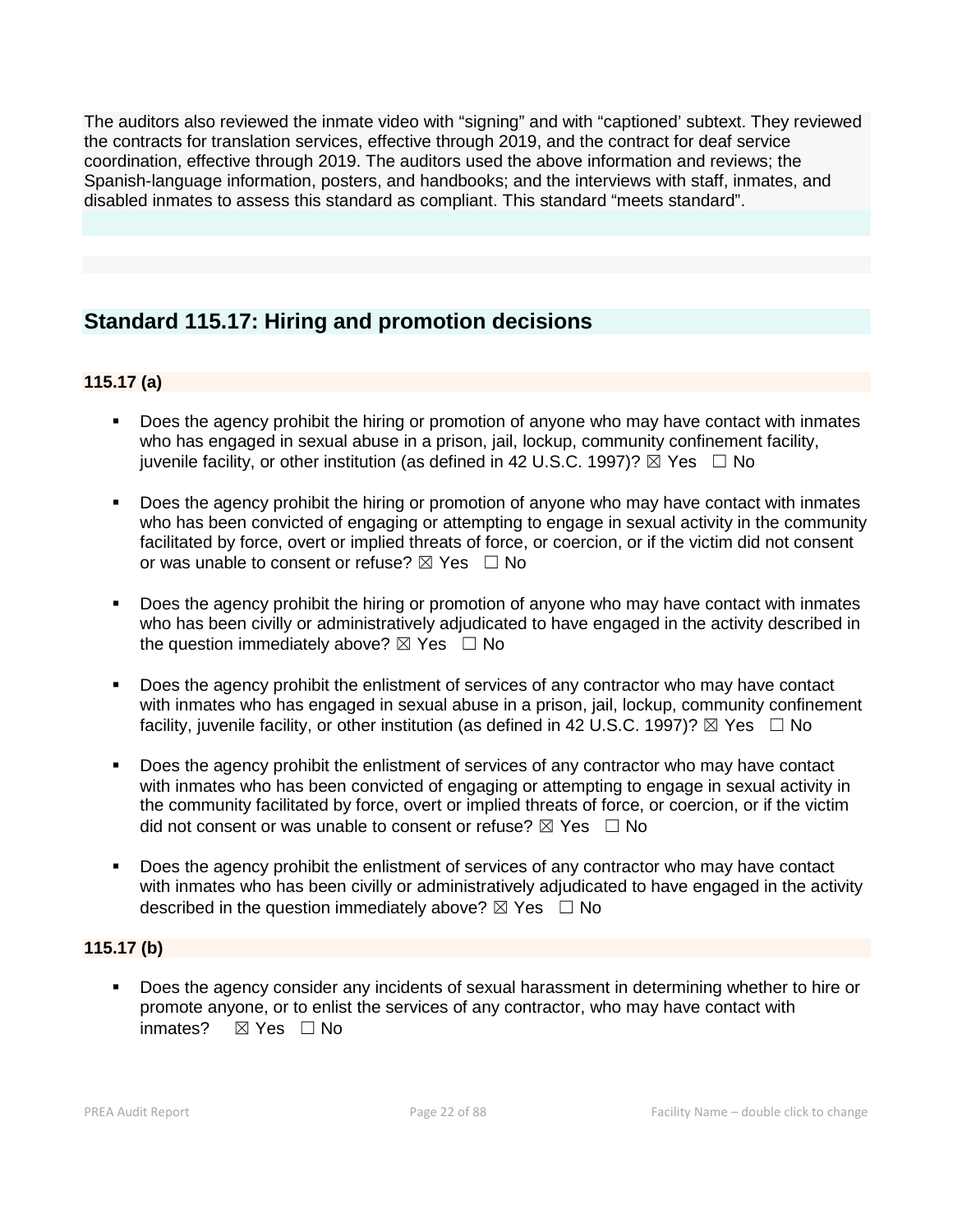#### **115.17 (c)**

- Before hiring new employees, who may have contact with inmates, does the agency: perform a criminal background records check?  $\boxtimes$  Yes  $\Box$  No
- **Before hiring new employees, who may have contact with inmates, does the agency: consistent** with Federal, State, and local law, make its best efforts to contact all prior institutional employers for information on substantiated allegations of sexual abuse or any resignation during a pending investigation of an allegation of sexual abuse?  $\boxtimes$  Yes  $\Box$  No

# **115.17 (d)**

 Does the agency perform a criminal background records check before enlisting the services of any contractor who may have contact with inmates?  $\boxtimes$  Yes  $\Box$  No

#### **115.17 (e)**

 Does the agency either conduct criminal background records checks at least every five years of current employees and contractors who may have contact with inmates or have in place a system for otherwise capturing such information for current employees?  $\boxtimes$  Yes  $\Box$  No

#### **115.17 (f)**

- Does the agency ask all applicants and employees who may have contact with inmates directly about previous misconduct described in paragraph (a) of this section in written applications or interviews for hiring or promotions?  $\boxtimes$  Yes  $\Box$  No
- Does the agency ask all applicants and employees who may have contact with inmates directly about previous misconduct described in paragraph (a) of this section in any interviews or written self-evaluations conducted as part of reviews of current employees?  $\boxtimes$  Yes  $\Box$  No
- Does the agency impose upon employees a continuing affirmative duty to disclose any such misconduct?  $\boxtimes$  Yes  $\Box$  No

#### **115.17 (g)**

 Does the agency consider material omissions regarding such misconduct, or the provision of materially false information, grounds for termination?  $\boxtimes$  Yes  $\Box$  No

#### **115.17 (h)**

 Does the agency provide information on substantiated allegations of sexual abuse or sexual harassment involving a former employee upon receiving a request from an institutional employer for whom such employee has applied to work? (N/A if providing information on substantiated allegations of sexual abuse or sexual harassment involving a former employee is prohibited by law.)  $\boxtimes$  Yes  $\Box$  No  $\Box$  NA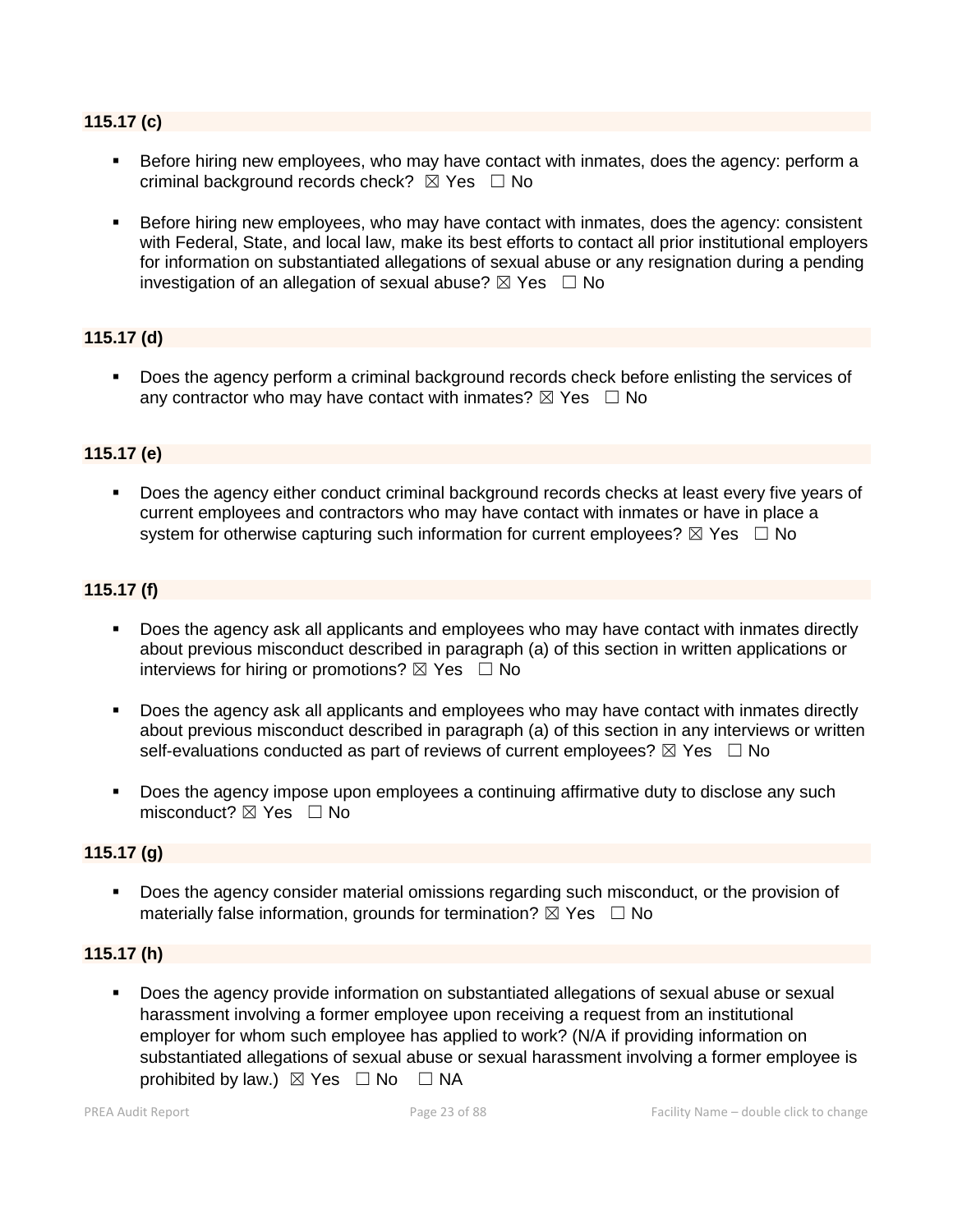#### **Auditor Overall Compliance Determination**

- ☐ **Exceeds Standard** (*Substantially exceeds requirement of standards*)
- ☒ **Meets Standard** (*Substantial compliance; complies in all material ways with the standard for the relevant review period*)
- 
- ☐ **Does Not Meet Standard** (*Requires Corrective Action*)

Hiring and promotion decisions at the ODRC and specifically at the NCI, are crucial to the safety of the public, the staff, the inmates and effect the operations, management, and the conditions of confinement. NCI's Human Resources/Personnel Department coordinates with the ODRC Support Services Office in Columbus, Ohio for background information, background checks, and personal history checks required to employ staff, and to approve volunteers, contractors, and interns.

The auditors reviewed the eight subsections (a-h), addressing hiring, promotion, and background checks. The review consisted of examination of records and discussion and review of the policies, and forms of the ODRC and the State of Ohio (including civil service applications, law enforcement checks, and personal disclosures). The auditors also interviewed the Human Resource staff in the ODRC Central Office and the Human Resource staff at the facility.

The ODRC policy 31-SEM-02 Standards of Employee Conduct and policy 34-PRO-07 Background Investigations outline the specific procedures. The policy and procedures prohibit hiring or promoting anyone who may have contact with inmates who has been engaged in sexual abuse in a jail, lockup, community confinement facility, juvenile facility, or other institution. They also prohibit hiring or promoting anyone who has been convicted of engaging or attempting to engage in sexual activity in the community facilitated by force, or who has been criminally or administratively adjudicated to have engaged in sexual abuse. The procedures further outlined directions on how to appropriately complete a background check by using the agency "Background Checklist" form for staff; and a Contractor Background Spreadsheet for contractors and interns. Volunteers are also thoroughly reviewed.

The Standards of Conduct requires employees to self-report any criminal, sexual abuse and/or sexual harassment behavior or activity. Acknowledgment PREA forms concerning backgrounds are also signed by volunteers, contractors, and interns.

Based on the auditors' reviews of the above information, and interviews mentioned above, the auditors assess this standard as compliant; "meets standard".

# **Standard 115.18: Upgrades to facilities and technologies**

#### **115.18 (a)**

 If the agency designed or acquired any new facility or planned any substantial expansion or modification of existing facilities, did the agency consider the effect of the design, acquisition,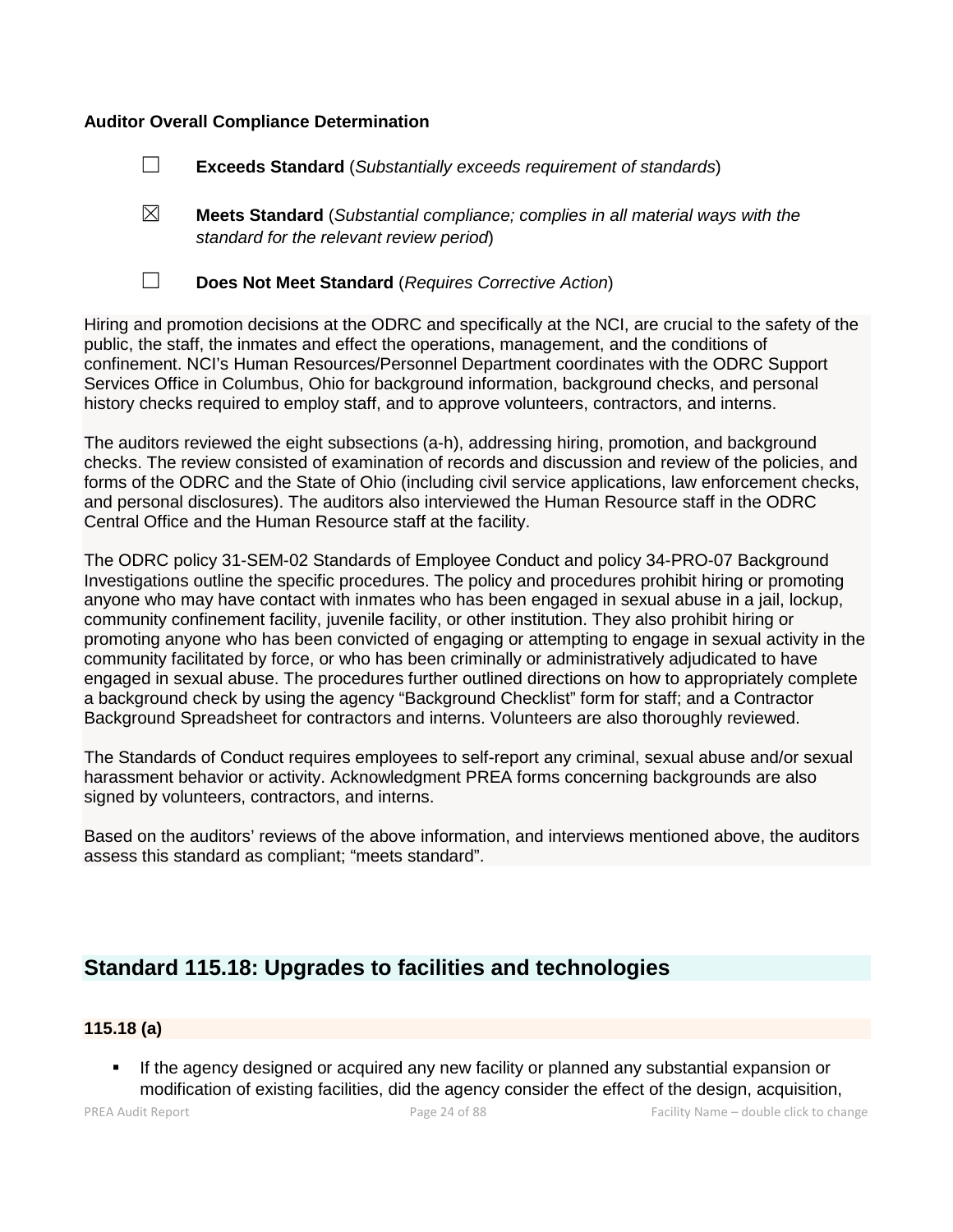expansion, or modification upon the agency's ability to protect inmates from sexual abuse? (N/A if agency/facility has not acquired a new facility or made a substantial expansion to existing facilities since August 20, 2012, or since the last PREA audit, whichever is later.)  $\boxtimes$  Yes  $\Box$  No  $\Box$  NA

# **115.18 (b)**

 If the agency installed or updated a video monitoring system, electronic surveillance system, or other monitoring technology, did the agency consider how such technology may enhance the agency's ability to protect inmates from sexual abuse? (N/A if agency/facility has not installed or updated a video monitoring system, electronic surveillance system, or other monitoring technology since August 20, 2012, or since the last PREA audit, whichever is later.)  $\boxtimes$  Yes  $\Box$  No  $\Box$  NA

# **Auditor Overall Compliance Determination**

- ☐ **Exceeds Standard** (*Substantially exceeds requirement of standards*)
- ☒ **Meets Standard** (*Substantial compliance; complies in all material ways with the standard for the relevant review period*)
- ☐ **Does Not Meet Standard** (*Requires Corrective Action*)

The auditors reviewed the pre-audit file folders, including the following:

- 1) Statement of Status.
- 2) PREA Staffing Plan

There has been no substantial modification or expansion of existing facilities at NCI. This attested by a "Statement of Fact" signed by the Warden, the PAQ, and review of the previous PREA audits and ACA reports.

There are 215 cameras at the facility and some proposed cameras are being requested. This is a medium, minimum facility and use of technology and any expansion of technology as requested is assessed as appropriate by the audit team. The audit team reviewed camera logs, schematics and placement of existing and proposed cameras, and camera video retention/pan/tilt/zoom use. Cameras are continually updated, and their use reviewed by staff and specifically by the Sexual Abuse Response Team (SART).

The audit team assesses Standard 115.18 as "meets standard".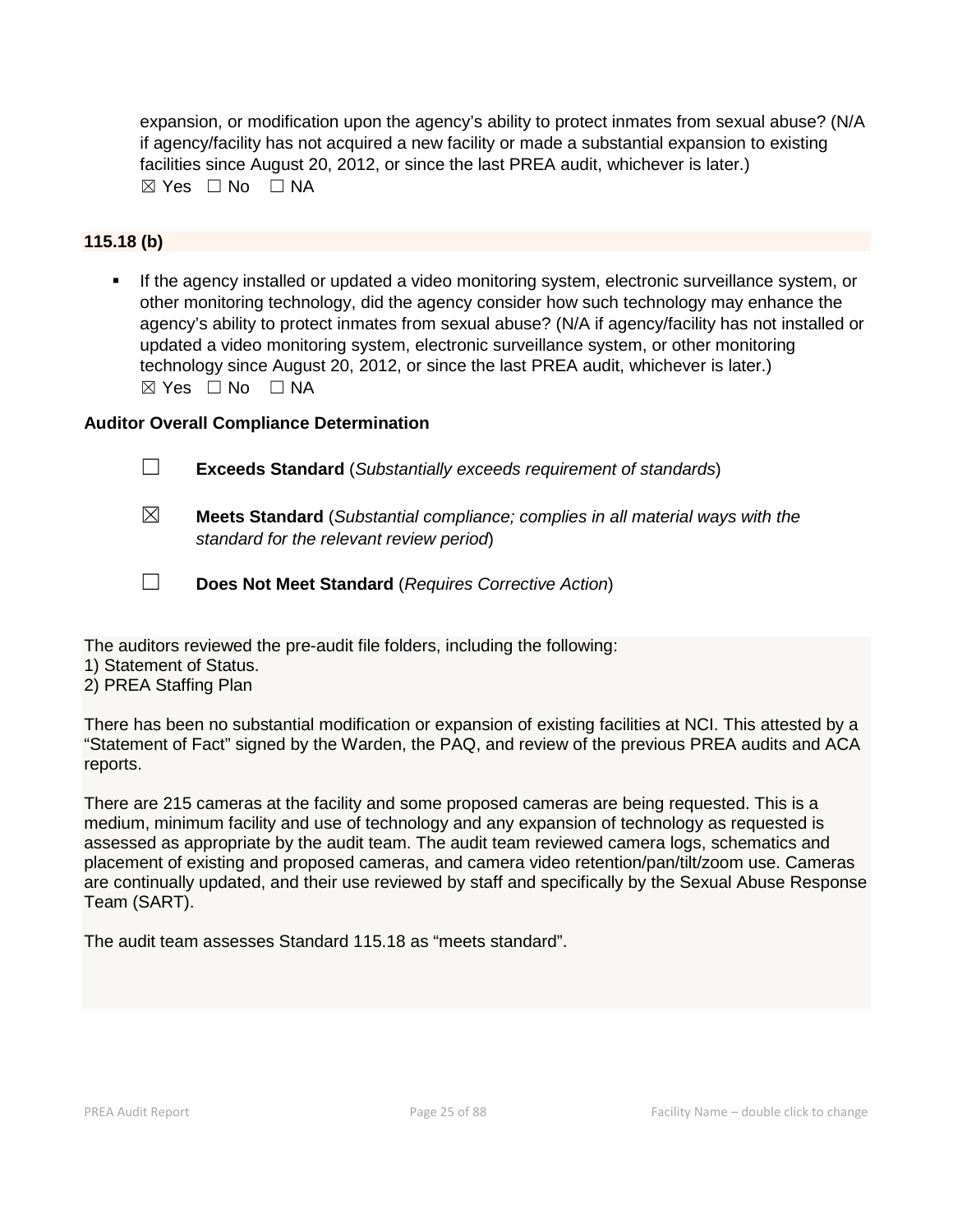# **RESPONSIVE PLANNING**

# **Standard 115.21: Evidence protocol and forensic medical examinations**

# **115.21 (a)**

 If the agency is responsible for investigating allegations of sexual abuse, does the agency follow a uniform evidence protocol that maximizes the potential for obtaining usable physical evidence for administrative proceedings and criminal prosecutions? (N/A if the agency/facility is not responsible for conducting any form of criminal OR administrative sexual abuse investigations.)  $\boxtimes$  Yes  $\Box$  No  $\Box$  NA

# **115.21 (b)**

- Is this protocol developmentally appropriate for youth where applicable? (N/A if the agency/facility is not responsible for conducting any form of criminal OR administrative sexual abuse investigations.)  $\boxtimes$  Yes  $\Box$  No  $\Box$  NA
- Is this protocol, as appropriate, adapted from or otherwise based on the most recent edition of the U.S. Department of Justice's Office on Violence Against Women publication, "A National Protocol for Sexual Assault Medical Forensic Examinations, Adults/Adolescents," or similarly comprehensive and authoritative protocols developed after 2011? (N/A if the agency/facility is not responsible for conducting any form of criminal OR administrative sexual abuse investigations.)  $\boxtimes$  Yes  $\Box$  No  $\Box$  NA

# **115.21 (c)**

- Does the agency offer all victims of sexual abuse access to forensic medical examinations, whether on-site or at an outside facility, without financial cost, where evidentiarily or medically appropriate? ⊠ Yes □ No
- Are such examinations performed by Sexual Assault Forensic Examiners (SAFEs) or Sexual Assault Nurse Examiners (SANEs) where possible?  $\boxtimes$  Yes  $\Box$  No
- If SAFEs or SANEs cannot be made available, is the examination performed by other qualified medical practitioners (they must have been specifically trained to conduct sexual assault forensic exams)?  $\boxtimes$  Yes  $\Box$  No
- Has the agency documented its efforts to provide SAFEs or SANEs?  $\boxtimes$  Yes  $\Box$  No

#### **115.21 (d)**

Does the agency attempt to make available to the victim a victim advocate from a rape crisis center?  $$\boxtimes$  Yes  $\Box$  No$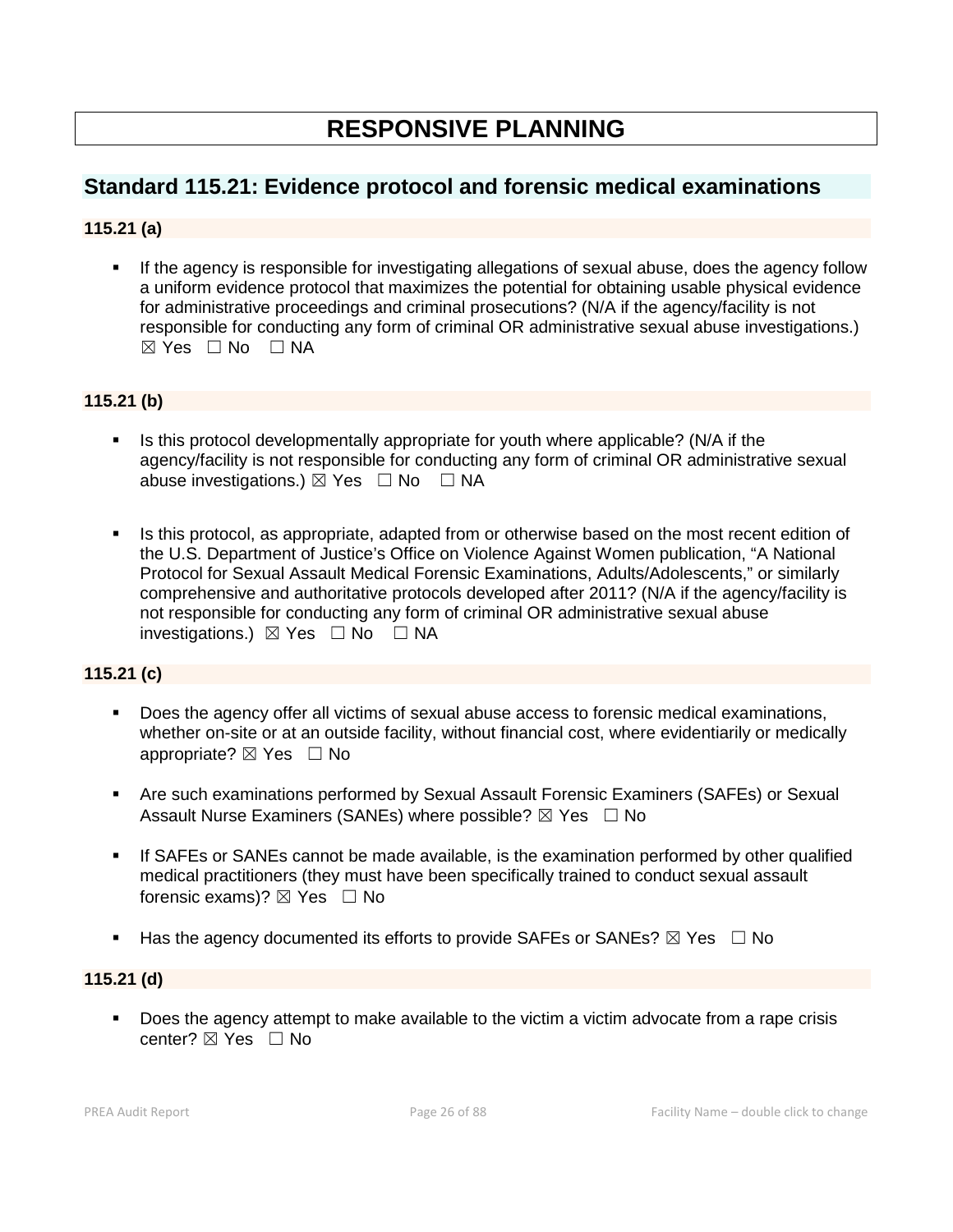- If a rape crisis center is not available to provide victim advocate services, does the agency make available to provide these services a qualified staff member from a community-based organization, or a qualified agency staff member?  $\boxtimes$  Yes  $\Box$  No
- Has the agency documented its efforts to secure services from rape crisis centers?  $\boxtimes$  Yes  $\Box$  No

# **115.21 (e)**

- As requested by the victim, does the victim advocate, qualified agency staff member, or qualified community-based organization staff member accompany and support the victim through the forensic medical examination process and investigatory interviews?  $\boxtimes$  Yes  $\Box$  No
- As requested by the victim, does this person provide emotional support, crisis intervention, information, and referrals?  $\boxtimes$  Yes  $\Box$  No

#### **115.21 (f)**

 If the agency itself is not responsible for investigating allegations of sexual abuse, has the agency requested that the investigating entity follow the requirements of paragraphs (a) through (e) of this section? (N/A if the agency/facility is responsible for conducting criminal AND administrative sexual abuse investigations.)  $\boxtimes$  Yes  $\Box$  No  $\Box$  NA

#### **115.21 (g)**

Auditor is not required to audit this provision.

# **115.21 (h)**

 If the agency uses a qualified agency staff member or a qualified community-based staff member for the purposes of this section, has the individual been screened for appropriateness to serve in this role and received education concerning sexual assault and forensic examination issues in general? [N/A if agency attempts to make a victim advocate from a rape crisis center available to victims per 115.21(d) above.]  $\boxtimes$  Yes  $\Box$  No  $\Box$  NA

#### **Auditor Overall Compliance Determination**

- ☒ **Exceeds Standard** (*Substantially exceeds requirement of standards*)
- ☐ **Meets Standard** (*Substantial compliance; complies in all material ways with the standard for the relevant review period*)



☐ **Does Not Meet Standard** (*Requires Corrective Action*)

The auditors reviewed the pre-audit information, including the following:

1) ODRC policies 79-ISA-01 Prison Rape Elimination and 79 ISA-02 Prison Sexual Misconduct, Reporting, Response, Investigation, and Prevention of Retaliation;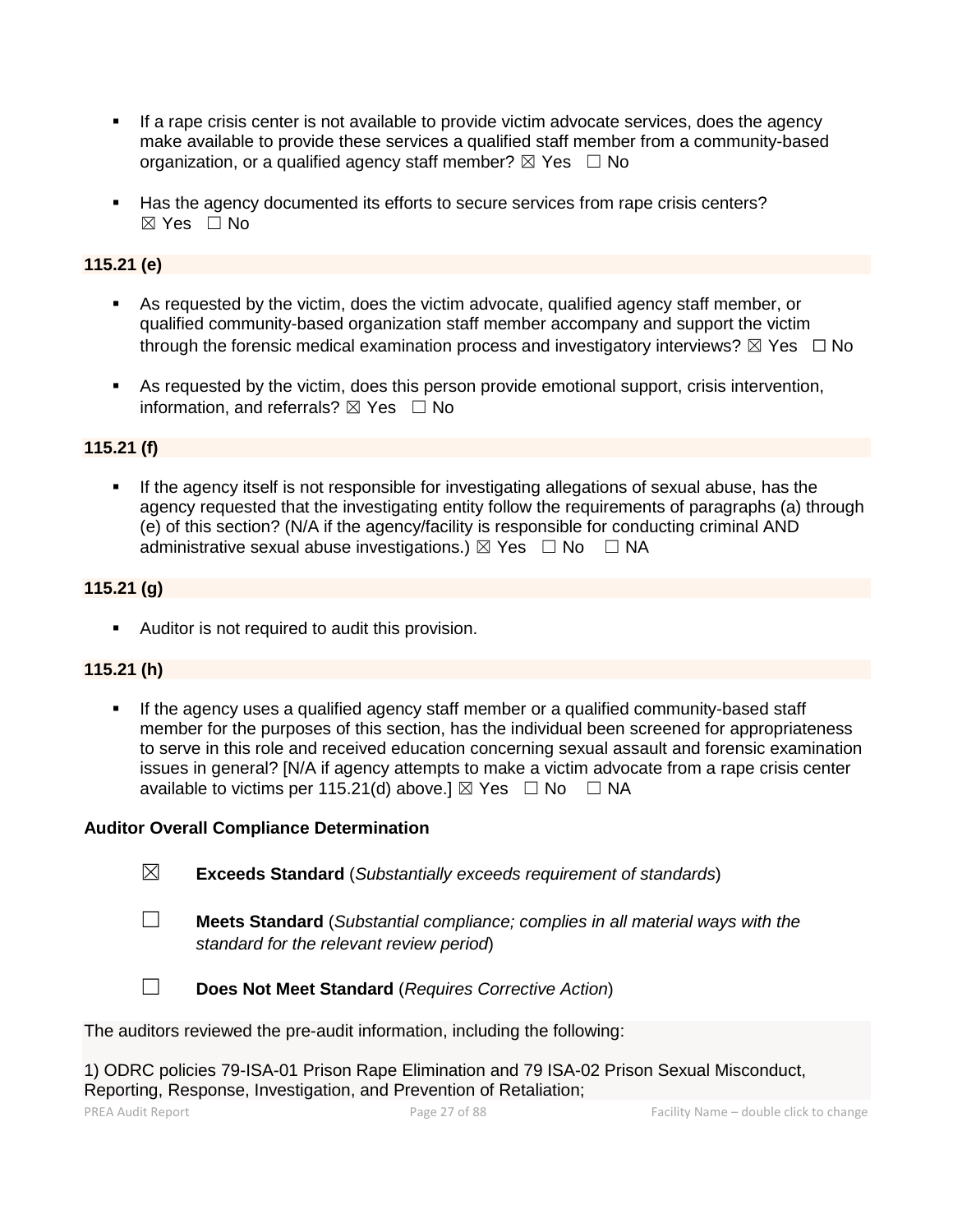2) Medical Service Agreement between Ohio State University Hospital and the ODRC stipulating forensic examinations;

3) the memo to all concerned (institutions) and a Statement of Fact that the ODRC does not conduct forensic examinations, and appropriate and lawful forensic examinations will be performed at local hospitals or the Ohio State University Hospital for ODRC;

4) Victim Support Persons (VSPs), training lists, lesson plans, and activity reports with detailed support services documented;

5) Memorandum of Understanding between the ODRC and the Ohio State Highway Patrol (OSHP) outlining investigative responsibilities;

6) OSHP evidence protocol directions/outline;

7) OSHP Investigative Policy, and

8) Haven of Hope (rape crisis center) and Noble Correctional Institution Memorandum of Understanding.

The auditors reviewed standard 115.21 Evidence Protocol and Forensic Medical Examinations beginning with the Memorandums of Understanding (MOU's) between the ODRC and the Ohio State Highway Patrol (OSHP); the major forensic hospital, Ohio State University (OSU) Hospital; the Southeastern Regional Medical Center and local hospitals. The auditors then reviewed the ODRC policies 79-ISA-01, Prison Rape Elimination; 79-ISA-02, Prison Sexual Misconduct, Reporting, Response, Investigation, and Prevention of Retaliation, and appendix A of this policy that addresses investigator protocol, adhering to the National Protocol for Sexual Assault Medical Forensic Exams. Forensic medical exams are accomplished at OSU Hospital or the local hospital in emergency situations. No medical exams are performed at NCI. In the past 12 months, there were no forensic medical exams performed (this information obtained from the PAQ).

The auditors also reviewed the OSHP guidelines: a) Investigative Policy, and b) Evidence Protocol; which are used by this law enforcement investigative agency. Every allegation of sexual abuse and sexual harassment is investigated. Each begins with notification to the OSHP.

Further information concerning this standard was viewed including Victim Support Persons (VSPs) training logs; VSP certificates; lesson plans for VSP training; and incident reports. There are 14 VSPs at NCI to assist with victim support services as outlined in policy.

Services are provided without cost to sexual abuse and harassment victims.

The auditors interviewed numerous specialized staff, including the Warden, the OSHP, the VSPs, and the Institutional PREA Manager all of whom were very positive in their commitment to the prevention, detection, and response to sexual abuse and harassment in prison.

The auditors were impressed with the efforts made by the ODRC, the OSHP, the OSU Hospital, the local crisis and help centers, the VSPs at the facility, and the staff at the facility to help eliminate rape in prison.

The auditors assess this standard as "exceeds standard".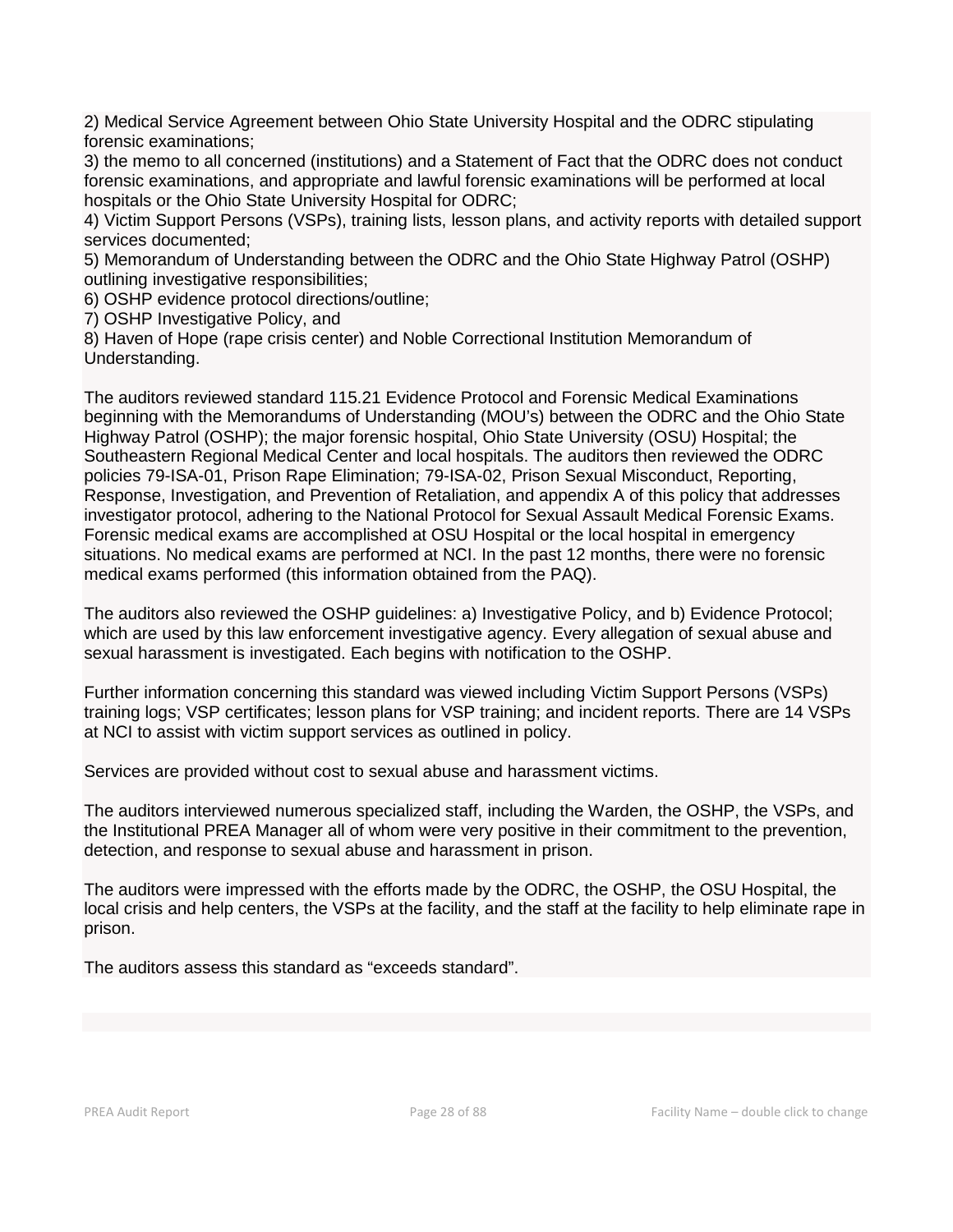# **Standard 115.22: Policies to ensure referrals of allegations for investigations**

# **115.22 (a)**

- Does the agency ensure an administrative or criminal investigation is completed for all allegations of sexual abuse?  $\boxtimes$  Yes  $\Box$  No
- Does the agency ensure an administrative or criminal investigation is completed for all allegations of sexual harassment?  $\boxtimes$  Yes  $\Box$  No

# **115.22 (b)**

- Does the agency have a policy and practice in place to ensure that allegations of sexual abuse or sexual harassment are referred for investigation to an agency with the legal authority to conduct criminal investigations, unless the allegation does not involve potentially criminal behavior? **⊠** Yes □ No
- Has the agency published such policy on its website or, if it does not have one, made the policy available through other means?  $\boxtimes$  Yes  $\Box$  No
- Does the agency document all such referrals?  $\boxtimes$  Yes  $\Box$  No

# **115.22 (c)**

 If a separate entity is responsible for conducting criminal investigations, does such publication describe the responsibilities of both the agency and the investigating entity? [N/A if the agency/facility is responsible for criminal investigations. See 115.21(a).]  $\boxtimes$  Yes  $\Box$  No  $\Box$  NA

# **115.22 (d)**

**Auditor is not required to audit this provision.** 

# **115.22 (e)**

Auditor is not required to audit this provision.

# **Auditor Overall Compliance Determination**

- ☐ **Exceeds Standard** (*Substantially exceeds requirement of standards*)
- ☒ **Meets Standard** (*Substantial compliance; complies in all material ways with the standard for the relevant review period*)
- ☐ **Does Not Meet Standard** (*Requires Corrective Action*)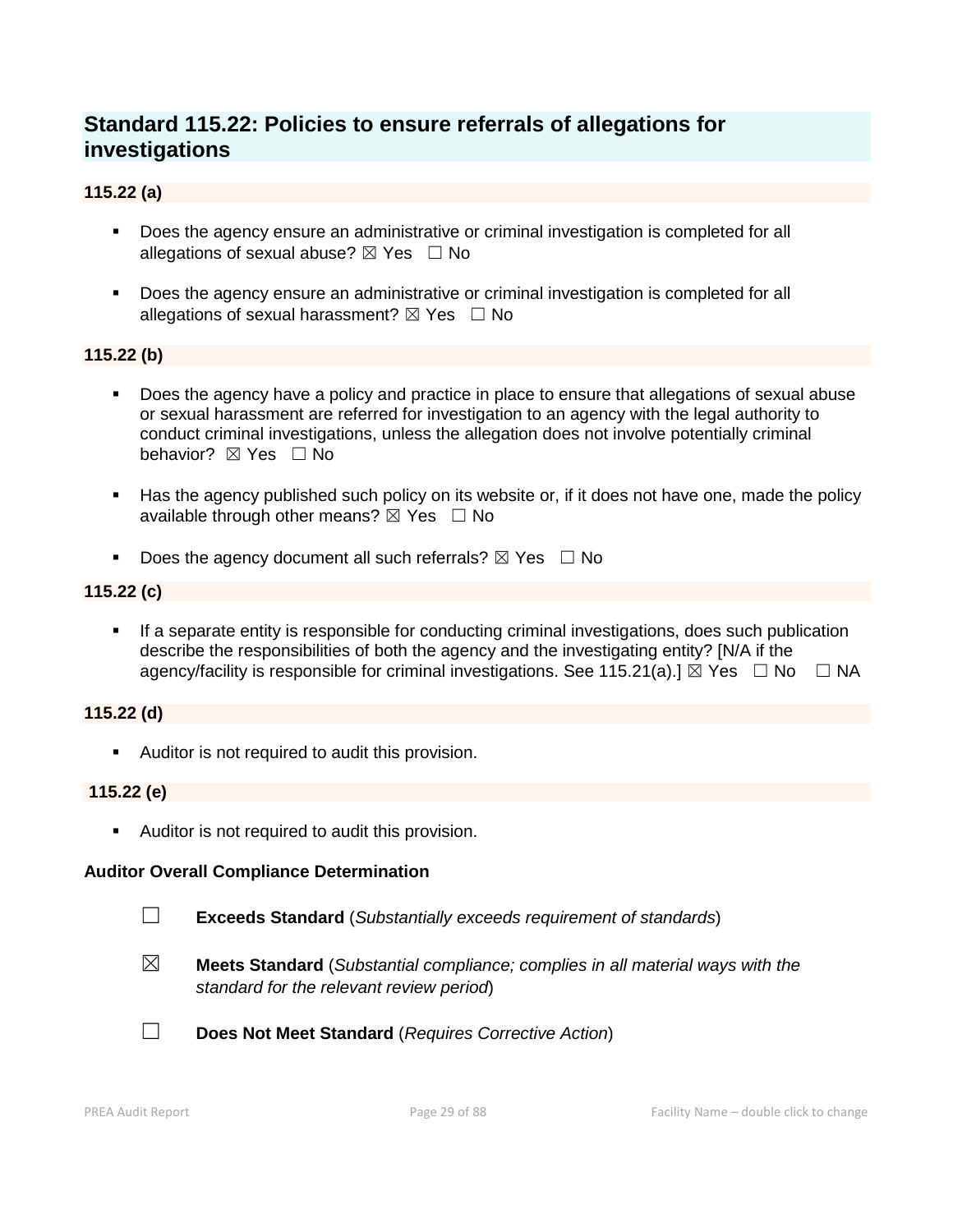The auditors reviewed the pre-audit information, including the following:

- 1) ODRC policy 79-ISA-02
- 2) Investigative Summary Report
- 3) e-mail message alerts
- 4) ODRC investigative protocol
- 5) OSHP investigative protocol
- 6), Ohio administrative code incident reporting and investigation

The agency policies 79-ISA-01 Prison Rape Elimination and 79-ISA-02 Prison Sexual Misconduct, Reporting, Response, Investigation, and Prevention of Retaliation, direct the duty and actions for security and non-security first responders. There is a checklist attached to these policies and the checklist itself is a step-by-step action process that is thorough and comprehensive and helps ensure appropriate referrals. The above procedures and policies also help address and ensure that all allegations are properly investigated.

All allegations of sexual abuse and sexual harassment at NCI are investigated.

When an allegation is made, the first responders follow the protocols for reporting this process through the appropriate channels to immediate and higher level supervisors, the Medical and Mental Health Departments, Victim Support Services, the Institutional Investigator, the Ohio State Highway Patrol, and the PREA Compliance Manager at the facility. There is a "PREA incident packet" for staff to complete as designated by the above noted checklist. The checklist also includes notifications to victims.

During the past 12 months there have been 13 number of allegations of sexual abuse and sexual harassment that were received. Of these 13 allegations, 13 resulted in an administrative or criminal investigation (these numbers from the Noble CI PAQ).

Based on the above information and review of the allegations of sexual misconduct and interviews with staff and inmates, this standard is assessed as "meets standard".

# **TRAINING AND EDUCATION**

# **Standard 115.31: Employee training**

# **115.31 (a)**

- **Does the agency train all employees who may have contact with inmates on its zero-tolerance** policy for sexual abuse and sexual harassment?  $\boxtimes$  Yes  $\Box$  No
- **Does the agency train all employees who may have contact with inmates on how to fulfill their** responsibilities under agency sexual abuse and sexual harassment prevention, detection, reporting, and response policies and procedures?  $\boxtimes$  Yes  $\Box$  No
- Does the agency train all employees who may have contact with inmates on inmates' right to be free from sexual abuse and sexual harassment  $\boxtimes$  Yes  $\Box$  No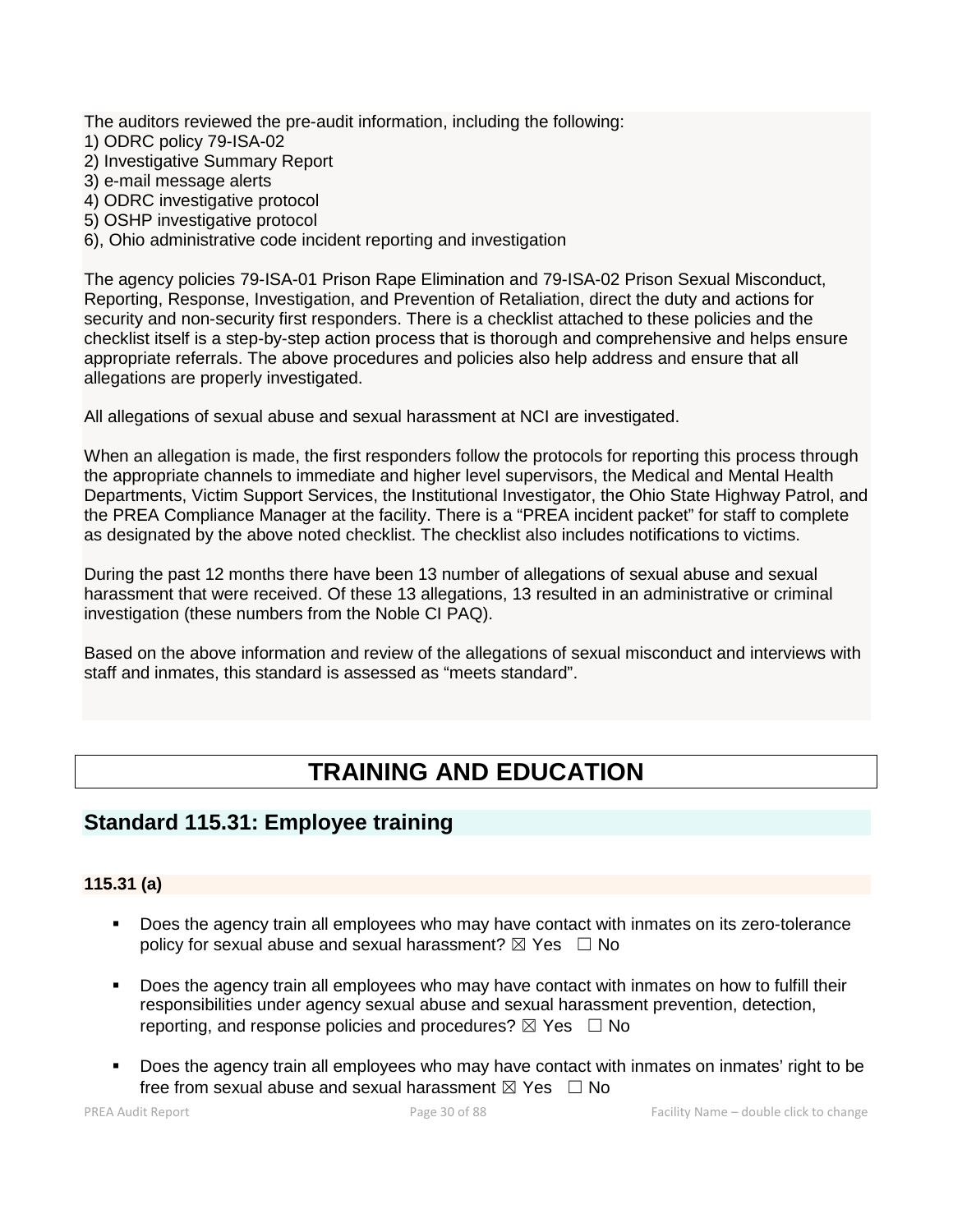- Does the agency train all employees who may have contact with inmates on the right of inmates and employees to be free from retaliation for reporting sexual abuse and sexual harassment? ☒ Yes ☐ No
- **Does the agency train all employees who may have contact with inmates on the dynamics of** sexual abuse and sexual harassment in confinement?  $\boxtimes$  Yes  $\Box$  No
- Does the agency train all employees who may have contact with inmates on the common reactions of sexual abuse and sexual harassment victims?  $\boxtimes$  Yes  $\Box$  No
- Does the agency train all employees who may have contact with inmates on how to detect and respond to signs of threatened and actual sexual abuse?  $\boxtimes$  Yes  $\Box$  No
- Does the agency train all employees who may have contact with inmates on how to avoid inappropriate relationships with inmates?  $\boxtimes$  Yes  $\Box$  No
- Does the agency train all employees who may have contact with inmates on how to communicate effectively and professionally with inmates, including lesbian, gay, bisexual, transgender, intersex, or gender nonconforming inmates?  $\boxtimes$  Yes  $\Box$  No
- Does the agency train all employees who may have contact with inmates on how to comply with relevant laws related to mandatory reporting of sexual abuse to outside authorities? ☒ Yes ☐ No

# **115.31 (b)**

- Is such training tailored to the gender of the inmates at the employee's facility?  $\boxtimes$  Yes  $\Box$  No
- Have employees received additional training if reassigned from a facility that houses only male inmates to a facility that houses only female inmates, or vice versa?  $\boxtimes$  Yes  $\Box$  No

# **115.31 (c)**

- Have all current employees who may have contact with inmates received such training? ☒ Yes ☐ No
- Does the agency provide each employee with refresher training every two years to ensure that all employees know the agency's current sexual abuse and sexual harassment policies and procedures? ⊠ Yes □ No
- In years in which an employee does not receive refresher training, does the agency provide refresher information on current sexual abuse and sexual harassment policies?  $\boxtimes$  Yes  $\Box$  No

# **115.31 (d)**

 Does the agency document, through employee signature or electronic verification, that employees understand the training they have received?  $\boxtimes$  Yes  $\Box$  No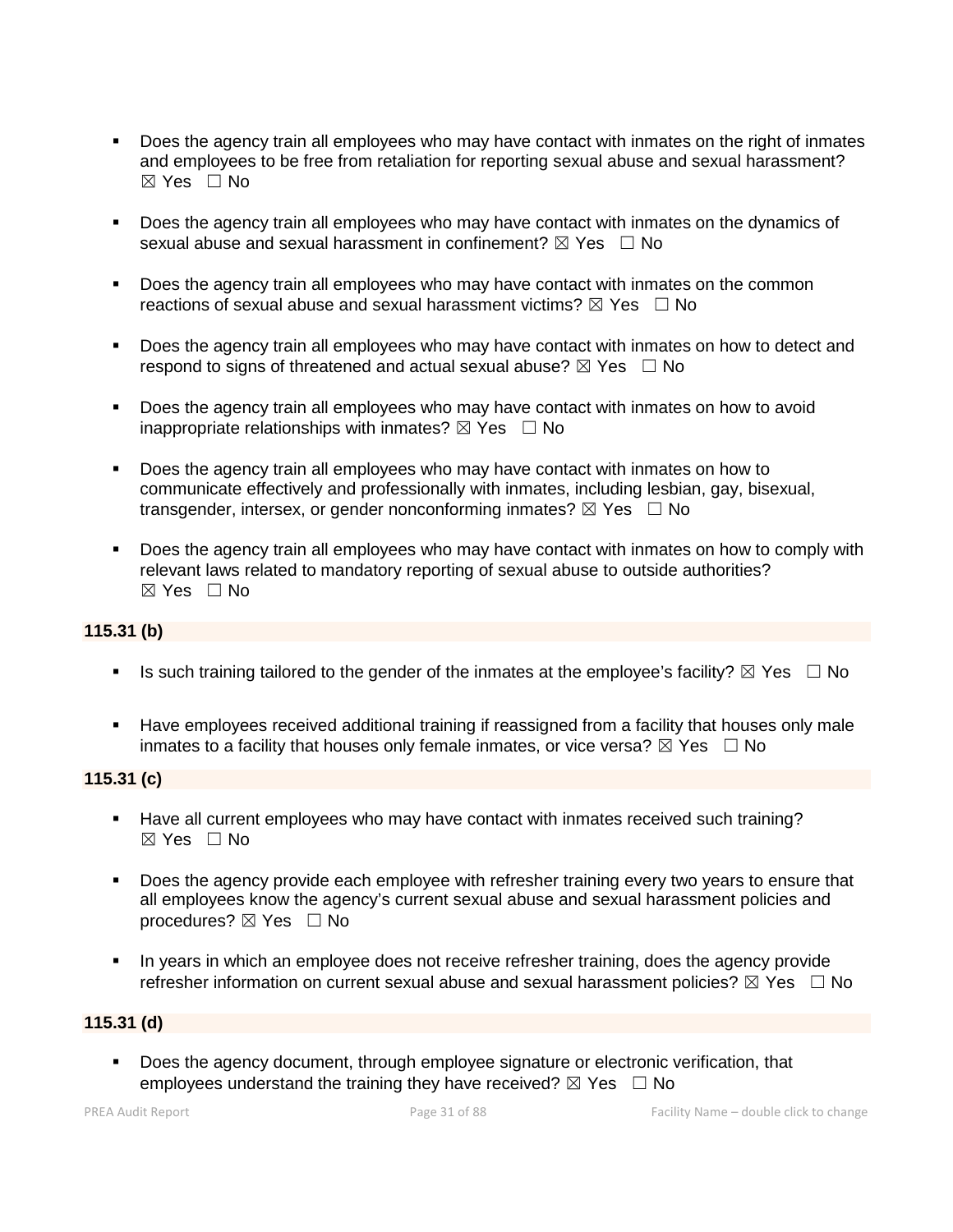# **Auditor Overall Compliance Determination**

| $\boxtimes$ | <b>Exceeds Standard</b> (Substantially exceeds requirement of standards)                                                          |
|-------------|-----------------------------------------------------------------------------------------------------------------------------------|
|             | <b>Meets Standard</b> (Substantial compliance; complies in all material ways with the<br>standard for the relevant review period) |
|             | Does Not Meet Standard (Requires Corrective Action)                                                                               |

The auditors reviewed the pre-audit information, including the following:

- 1) ODRC policy. 39-TRN-18 Employee Orientation Training;
- 2) ODRC policy 79-ISA-01 Prison Rape Elimination, (section, employee training);
- 3) EXCEL/e-learning training log logs with dates, scores, titles, and names;
- 4) Statement of Status (no transfers from an all female facility);
- 5) PREA training for all staff, video script, video, and the curriculum-fiscal year 2018;
- 6) Intranet Web ODRC PREA Information; and
- 7) Lesson outline-appropriate supervision of the LGBTI and sex offender population.

Staff training was expert and this standard compliance is assessed as exceeds based on the random staff interviews, staff testing scores, and the observation of the facility's daily operations. Specifically, staff were knowledgeable concerning the following:

- 1) agency Zero-Tolerance Policy,
- 2) how to fulfill PREA responsibilities,
- 3) inmates' right to be free from sexual abuse,
- 5) the dynamics of sexual abuse in confinement,
- 6) common reactions of sexual abuse/sexual harassment victims,
- 7) how to detect and respond to signs of threatened and actual sexual abuse,
- 8) how to avoid inappropriate relationships,

9) how to communicate effectively and professionally with inmates including lesbian, gay, bisexual, transgender, and intersex inmates, and

10) how to comply with relevant laws related to mandatory reporting of sexual abuse.

There is annual in-service training, new employee orientation training, intranet training, and continuous briefings and alerts for employees at Noble Correctional Institution. Training is tailored to the gender of the inmates at the facility (male) and, in the past 12 months, 395 staff were employed by the facility who may have contact with inmates and all were trained. This information obtained from the PAQ.

It was noted by the auditors that staff felt safe, were knowledgeable in contingency and emergency plans, and were positive in their attitudes towards the performance of their duties and responsibilities. Based on this information and the many formal and informal interviews conducted with staff and inmates throughout the facility, the auditors assess this employee training as "exceeds standard".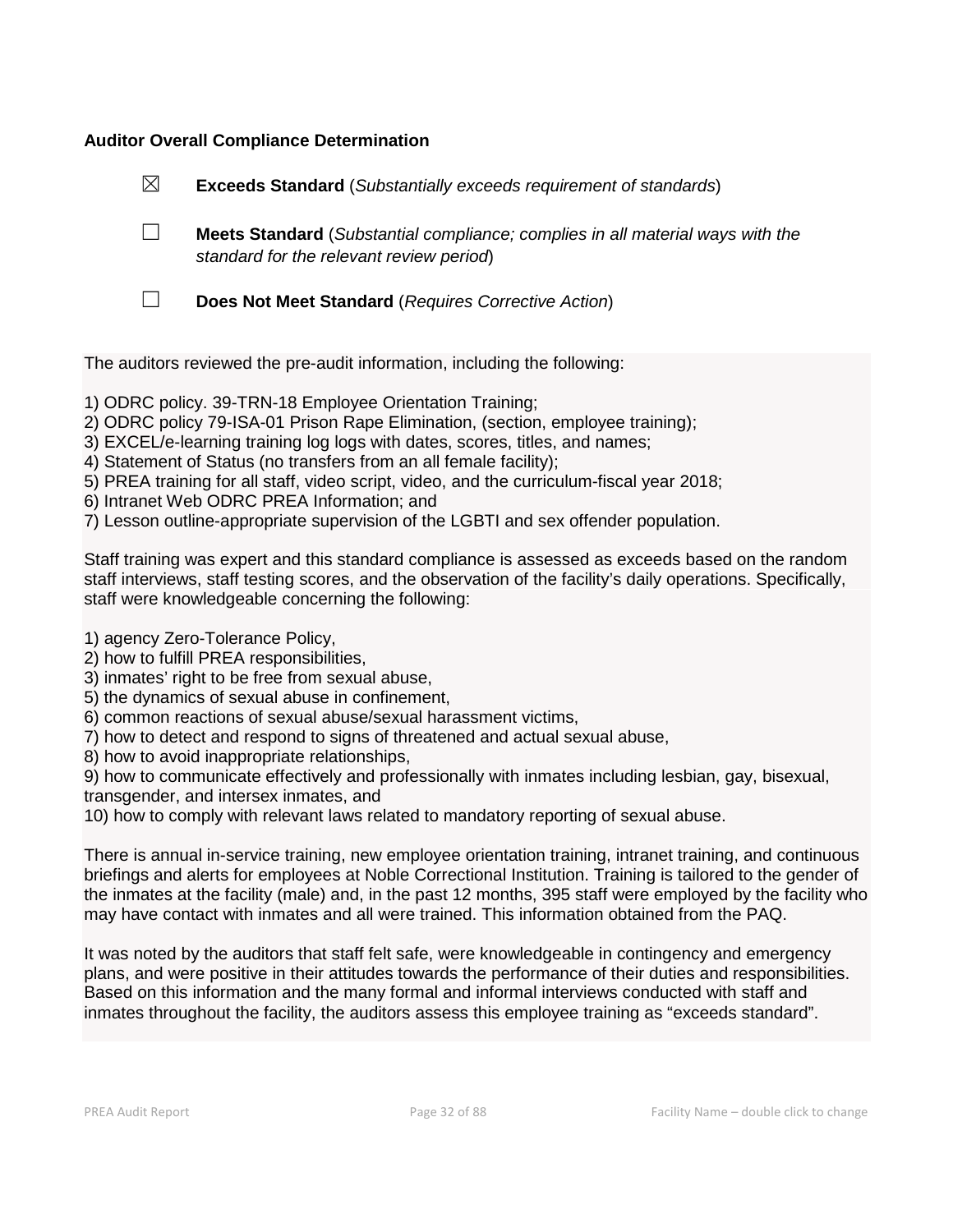# **Standard 115.32: Volunteer and contractor training**

# **115.32 (a)**

 Has the agency ensured that all volunteers and contractors who have contact with inmates have been trained on their responsibilities under the agency's sexual abuse and sexual harassment prevention, detection, and response policies and procedures?  $\boxtimes$  Yes  $\Box$  No

# **115.32 (b)**

 Have all volunteers and contractors who have contact with inmates been notified of the agency's zero-tolerance policy regarding sexual abuse and sexual harassment and informed how to report such incidents (the level and type of training provided to volunteers and contractors shall be based on the services they provide and level of contact they have with inmates)?  $\boxtimes$  Yes  $\Box$  No

#### **115.32 (c)**

 Does the agency maintain documentation confirming that volunteers and contractors understand the training they have received?  $\boxtimes$  Yes  $\Box$  No

#### **Auditor Overall Compliance Determination**

☐ **Exceeds Standard** (*Substantially exceeds requirement of standards*) ☒ **Meets Standard** (*Substantial compliance; complies in all material ways with the standard for the relevant review period*) ☐ **Does Not Meet Standard** (*Requires Corrective Action*)

The auditors reviewed the following, pre-audit information:

- 1) volunteer/contractors training module,
- 2) PREA contractors training session report,
- 3) contractors and volunteers acknowledgment form and
- 4) training script from the contractor and volunteers video, and the Zero Tolerance Training Policy for contractors, volunteers and interns.

In the past 12 months there have been 50 volunteers who have been trained regarding sexual abuse and sexual harassment prevention, detection and response. Training is documented.

Based on interviews with volunteers and contractors, and based on interviews with staff and inmates, and review of the above information, this standard is assessed as compliant, "meets standard".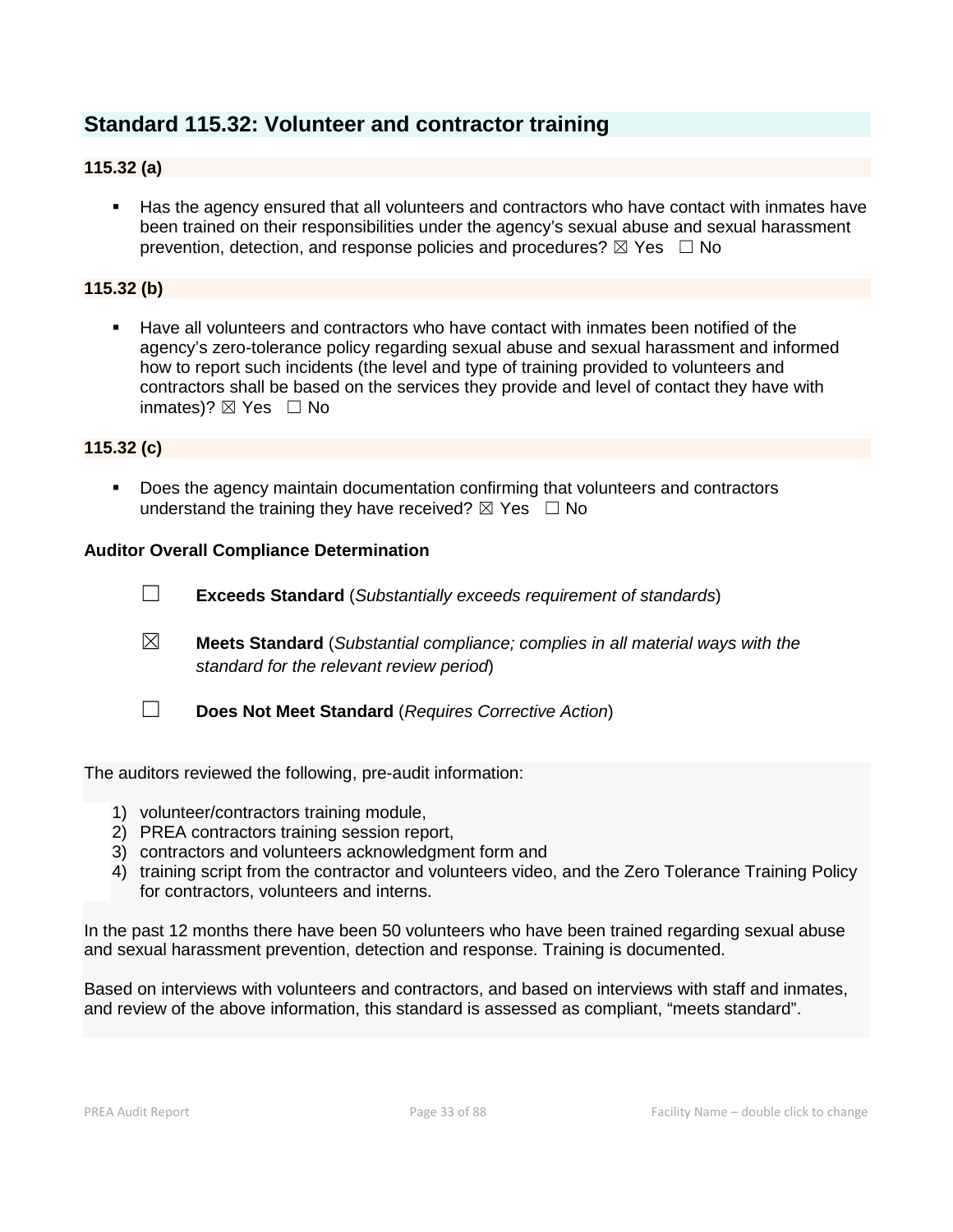# **Standard 115.33: Inmate education**

# **115.33 (a)**

- During intake, do inmates receive information explaining the agency's zero-tolerance policy regarding sexual abuse and sexual harassment?  $\boxtimes$  Yes  $\Box$  No
- During intake, do inmates receive information explaining how to report incidents or suspicions of sexual abuse or sexual harassment?  $\boxtimes$  Yes  $\Box$  No

# **115.33 (b)**

- Within 30 days of intake, does the agency provide comprehensive education to inmates either in person or through video regarding: Their rights to be free from sexual abuse and sexual harassment? ⊠ Yes □ No
- Within 30 days of intake, does the agency provide comprehensive education to inmates either in person or through video regarding: Their rights to be free from retaliation for reporting such incidents? ⊠ Yes □ No
- Within 30 days of intake, does the agency provide comprehensive education to inmates either in person or through video regarding: Agency policies and procedures for responding to such incidents? ☒ Yes ☐ No

# **115.33 (c)**

- **Have all inmates received such education?**  $\boxtimes$  Yes  $\Box$  No
- Do inmates receive education upon transfer to a different facility to the extent that the policies and procedures of the inmate's new facility differ from those of the previous facility? ☒ Yes ☐ No

#### **115.33 (d)**

- Does the agency provide inmate education in formats accessible to all inmates including those who are limited English proficient?  $\boxtimes$  Yes  $\Box$  No
- **Does the agency provide inmate education in formats accessible to all inmates including those** who are deaf?  $\boxtimes$  Yes  $\Box$  No
- **Does the agency provide inmate education in formats accessible to all inmates including those** who are visually impaired?  $\boxtimes$  Yes  $\Box$  No
- **Does the agency provide inmate education in formats accessible to all inmates including those** who are otherwise disabled?  $\boxtimes$  Yes  $\Box$  No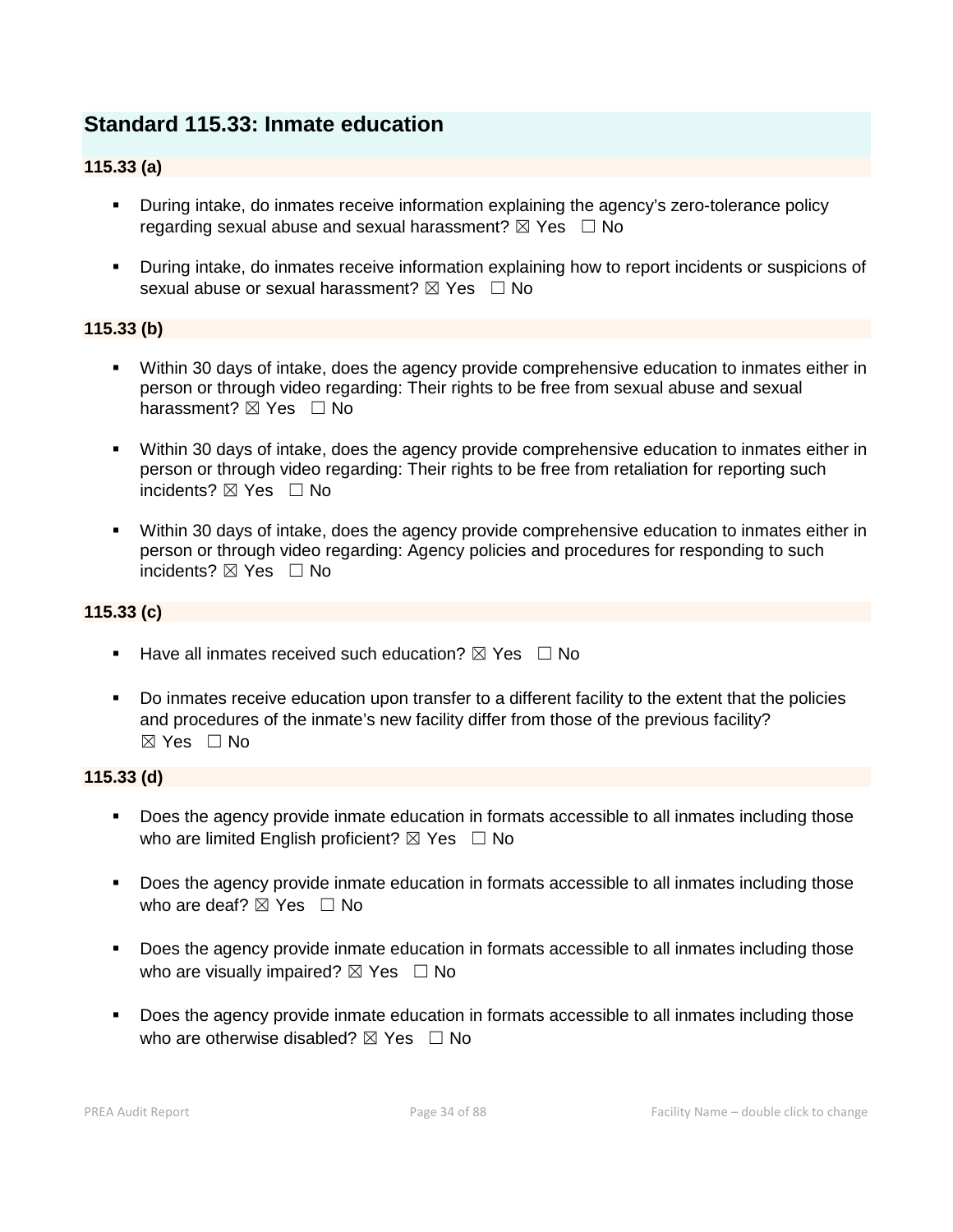Does the agency provide inmate education in formats accessible to all inmates including those who have limited reading skills?  $\boxtimes$  Yes  $\Box$  No

**115.33 (e)**

 Does the agency maintain documentation of inmate participation in these education sessions?  $\boxtimes$  Yes  $\Box$  No

# **115.33 (f)**

 In addition to providing such education, does the agency ensure that key information is continuously and readily available or visible to inmates through posters, inmate handbooks, or other written formats?  $\boxtimes$  Yes  $\Box$  No

# **Auditor Overall Compliance Determination**

- ☐ **Exceeds Standard** (*Substantially exceeds requirement of standards*)
- ☒ **Meets Standard** (*Substantial compliance; complies in all material ways with the standard for the relevant review period*)
- ☐ **Does Not Meet Standard** (*Requires Corrective Action*)
- 12 items of pre-audit information were reviewed by the auditors, including the following:
	- 1) posted PREA information/how to report/and various bulletins and posters,
	- 2) inmate orientation, including documentation of all inmates orientation,
	- 3) the inmate orientation checklist completed on each inmate,
	- 4) the inmate education video,
	- 5) the inmate handbook, including appendix A and the inmate handbook in Spanish,
	- 6) the inmate transfer list and,
	- 7) policy 79-ISA-01, outlining inmate education, policies outlining the availability of education, including inmates who are limited English proficient, deaf, visually impaired, limited in their reading skills, or who are otherwise disabled.

In the past 12 months, 2202 inmates were given intake information at NCI. Additionally, these 2202 inmates (whose length of stay in the facility was more than 30 days) received comprehensive education. It is noted that zero (0) number of inmates at the facility as of the date of the audit did not receive comprehensive education within 30. This information obtained from the PAQ.

Based on the auditors' reviews of the policies and documents, the inmate handbook, and interviews of the inmates throughout the facility, both formal and informal, this standard is assessed as "meets standard".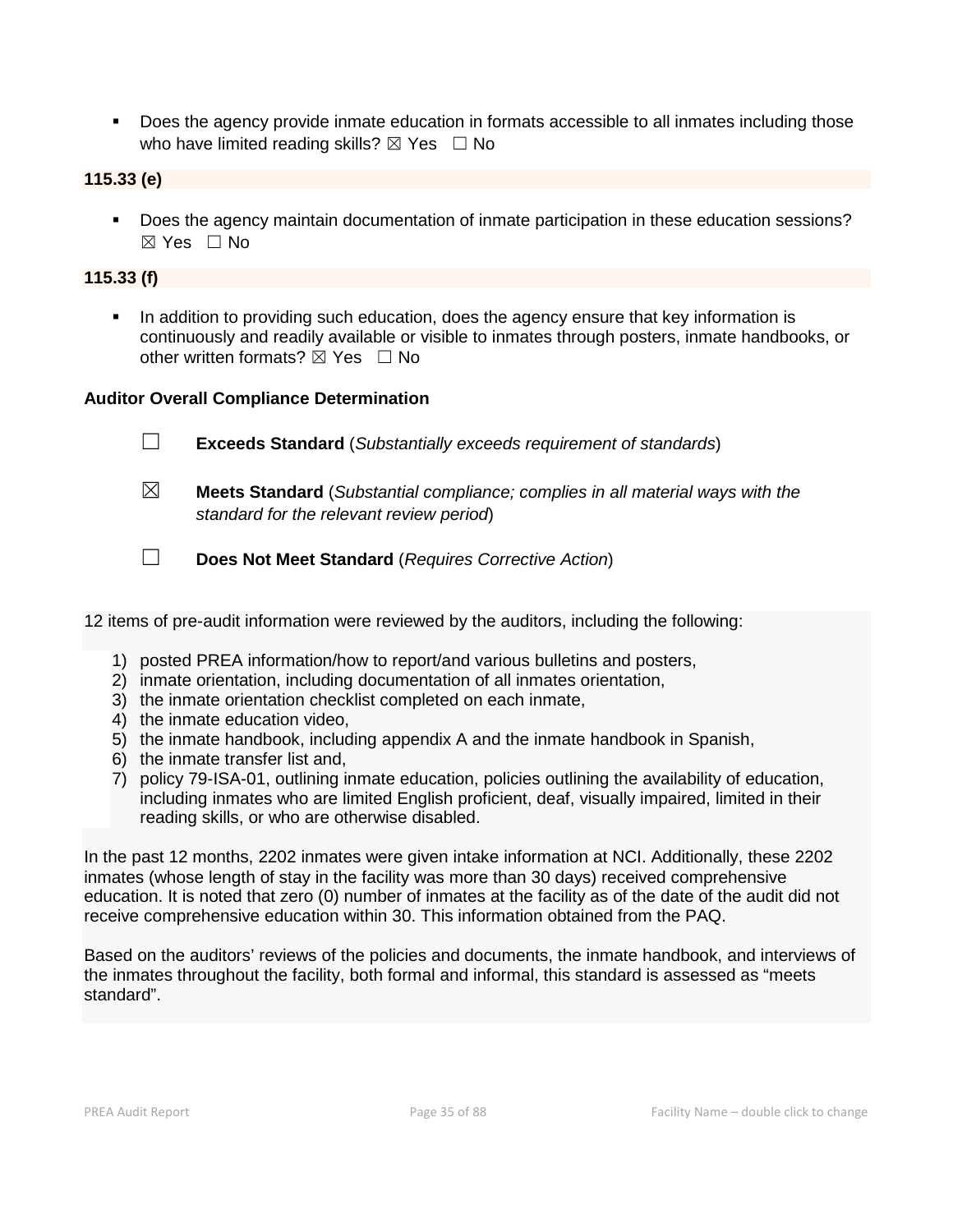# **Standard 115.34: Specialized training: Investigations**

# **115.34 (a)**

 In addition to the general training provided to all employees pursuant to §115.31, does the agency ensure that, to the extent the agency itself conducts sexual abuse investigations, its investigators have received training in conducting such investigations in confinement settings? (N/A if the agency does not conduct any form of administrative or criminal sexual abuse investigations. See 115.21(a).)  $\boxtimes$  Yes  $\Box$  No  $\Box$  NA

# **115.34 (b)**

- Does this specialized training include techniques for interviewing sexual abuse victims? [N/A if the agency does not conduct any form of administrative or criminal sexual abuse investigations. See 115.21(a).] ⊠ Yes □ No □ NA
- Does this specialized training include proper use of Miranda and Garrity warnings? [N/A if the agency does not conduct any form of administrative or criminal sexual abuse investigations. See 115.21(a).]  $\boxtimes$  Yes  $\Box$  No  $\Box$  NA
- Does this specialized training include sexual abuse evidence collection in confinement settings? [N/A if the agency does not conduct any form of administrative or criminal sexual abuse investigations. See 115.21(a).]  $\boxtimes$  Yes  $\Box$  No  $\Box$  NA
- Does this specialized training include the criteria and evidence required to substantiate a case for administrative action or prosecution referral? [N/A if the agency does not conduct any form of administrative or criminal sexual abuse investigations. See 115.21(a).]  $\boxtimes$  Yes  $\Box$  No  $\Box$  NA

# **115.34 (c)**

 Does the agency maintain documentation that agency investigators have completed the required specialized training in conducting sexual abuse investigations? [N/A if the agency does not conduct any form of administrative or criminal sexual abuse investigations. See 115.21(a).]  $\boxtimes$  Yes  $\Box$  No  $\Box$  NA

# **115.34 (d)**

**Auditor is not required to audit this provision.**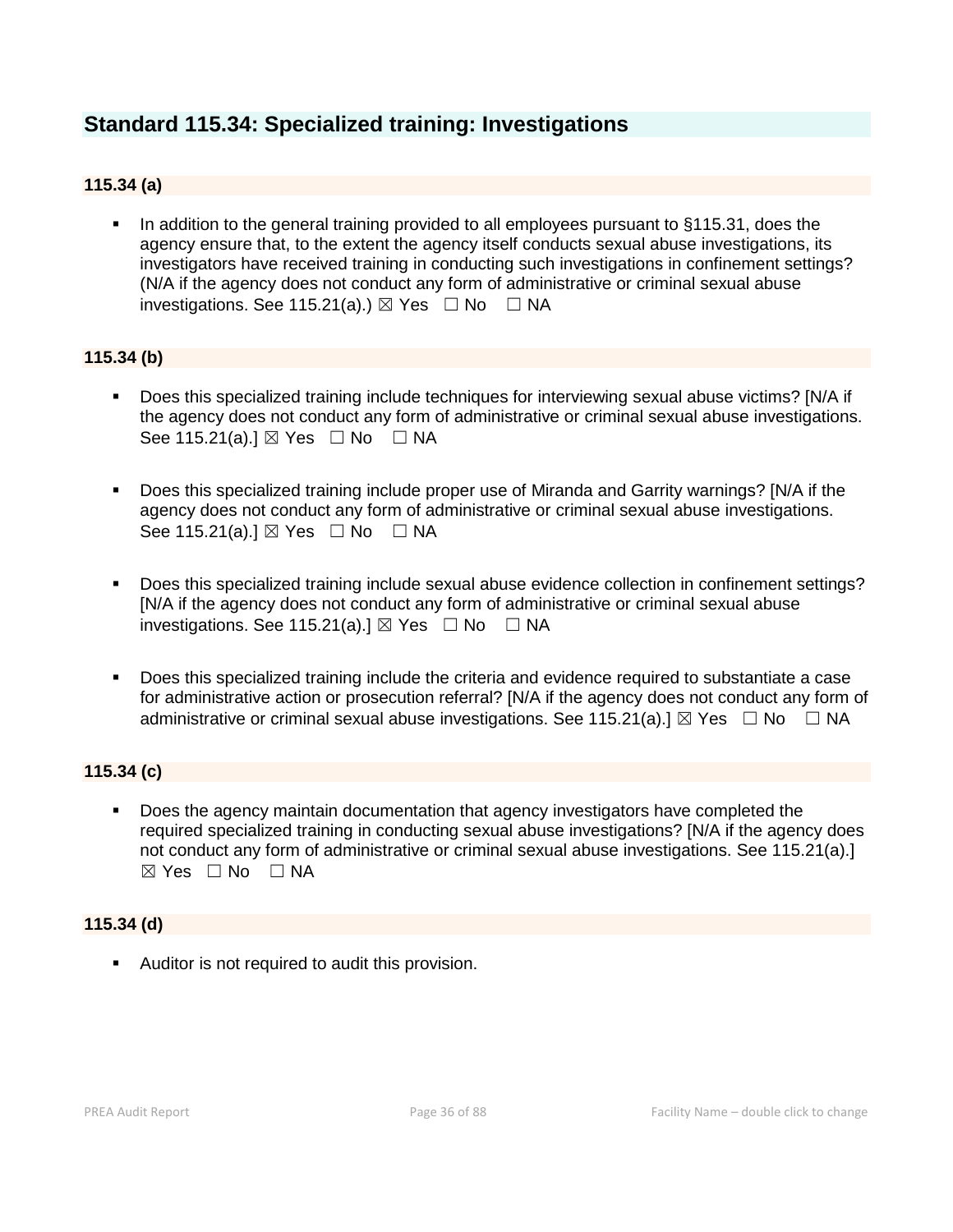#### **Auditor Overall Compliance Determination**



Six items of the pre-audit documentation and policy/procedure information were reviewed by the auditors, including the following:

- 1) agency and institutional policy 79-ISA-01 PREA,
- 2) three National Institute of Corrections (NIC) training certificates,
- 3) NIC PREA video/slide training, and
- 4) specialized training agenda (three days of training for investigators).

NIC training is extended to, and required for, Ohio State Highway Patrol investigators who are stationed (have an office) at each correctional facility. This NIC training addresses: investigating sexual abuse in confinement settings and supplements OSHP investigative training.

Specialized training from the ODRC includes training for interviewing techniques of sexual abuse victims, proper use of Miranda and Garrity warnings, sexual abuse evidence collection, and the criteria and evidence required to substantiate any case for administrative action or prosecution referral. Specialized training is divided into modules that assist in understanding the unique nature of sexual abuse investigation in correctional settings, legal issues, agency liability, first response, the audit process, forensic exams, evidence collection, and investigative scenarios.

There is a Memorandum of Understanding (MOU) between the ODRC and the OSHP concerning the cooperative effort and eliminating rape in prison. Both investigative staff of the ODRC and the OSHP were interviewed.

Based on the interviews above, the MOU, the training curriculum, investigations, and the documentation of training, the auditors assess this standard as "meets standard".

# **Standard 115.35: Specialized training: Medical and mental health care**

#### **115.35 (a)**

 Does the agency ensure that all full- and part-time medical and mental health care practitioners who work regularly in its facilities have been trained in how to detect and assess signs of sexual abuse and sexual harassment?  $\boxtimes$  Yes  $\Box$  No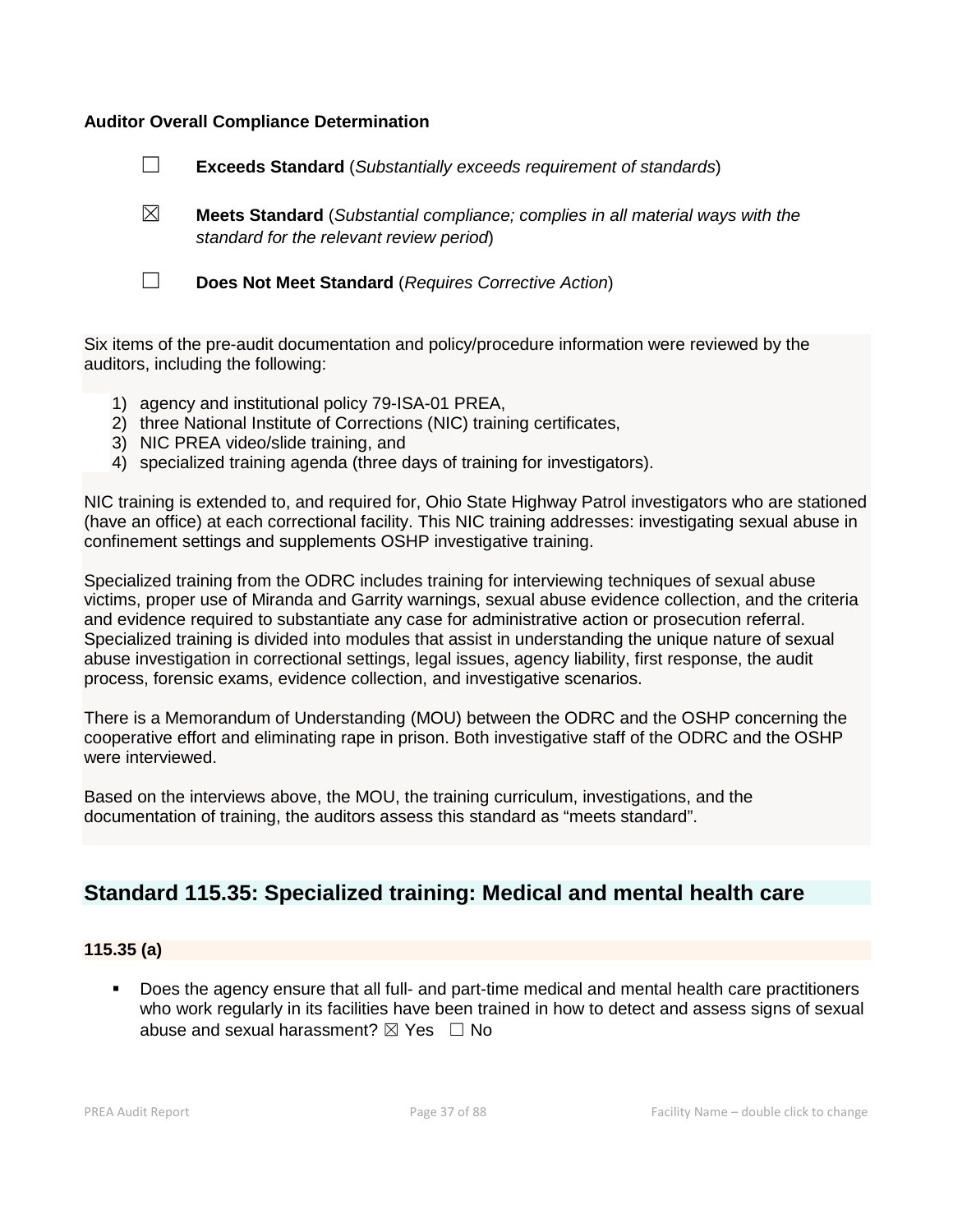- Does the agency ensure that all full- and part-time medical and mental health care practitioners who work regularly in its facilities have been trained in how to preserve physical evidence of sexual abuse? ⊠ Yes □ No
- Does the agency ensure that all full- and part-time medical and mental health care practitioners who work regularly in its facilities have been trained in how to respond effectively and professionally to victims of sexual abuse and sexual harassment?  $\boxtimes$  Yes  $\Box$  No
- Does the agency ensure that all full- and part-time medical and mental health care practitioners who work regularly in its facilities have been trained in how and to whom to report allegations or suspicions of sexual abuse and sexual harassment?  $\boxtimes$  Yes  $\Box$  No

## **115.35 (b)**

 If medical staff employed by the agency conduct forensic examinations, do such medical staff receive appropriate training to conduct such examinations? (N/A if agency medical staff at the facility do not conduct forensic exams.)  $\boxtimes$  Yes  $\Box$  No  $\Box$  NA

#### **115.35 (c)**

 Does the agency maintain documentation that medical and mental health practitioners have received the training referenced in this standard either from the agency or elsewhere?  $\boxtimes$  Yes  $\Box$  No

### **115.35 (d)**

- Do medical and mental health care practitioners employed by the agency also receive training mandated for employees by §115.31?  $\boxtimes$  Yes  $\Box$  No
- Do medical and mental health care practitioners contracted by and volunteering for the agency also receive training mandated for contractors and volunteers by §115.32?  $\boxtimes$  Yes  $\Box$  No

#### **Auditor Overall Compliance Determination**

- ☐ **Exceeds Standard** (*Substantially exceeds requirement of standards*)
- ☒ **Meets Standard** (*Substantial compliance; complies in all material ways with the standard for the relevant review period*)
- ☐ **Does Not Meet Standard** (*Requires Corrective Action*)

#### **Instructions for Overall Compliance Determination Narrative**

The auditors reviewed ODRC Policy 79-ISA-01 Prison Rape Elimination which directs the following: "all full-time and part-time medical and mental health staff, and contractors receive specialized training to include, but not limited to: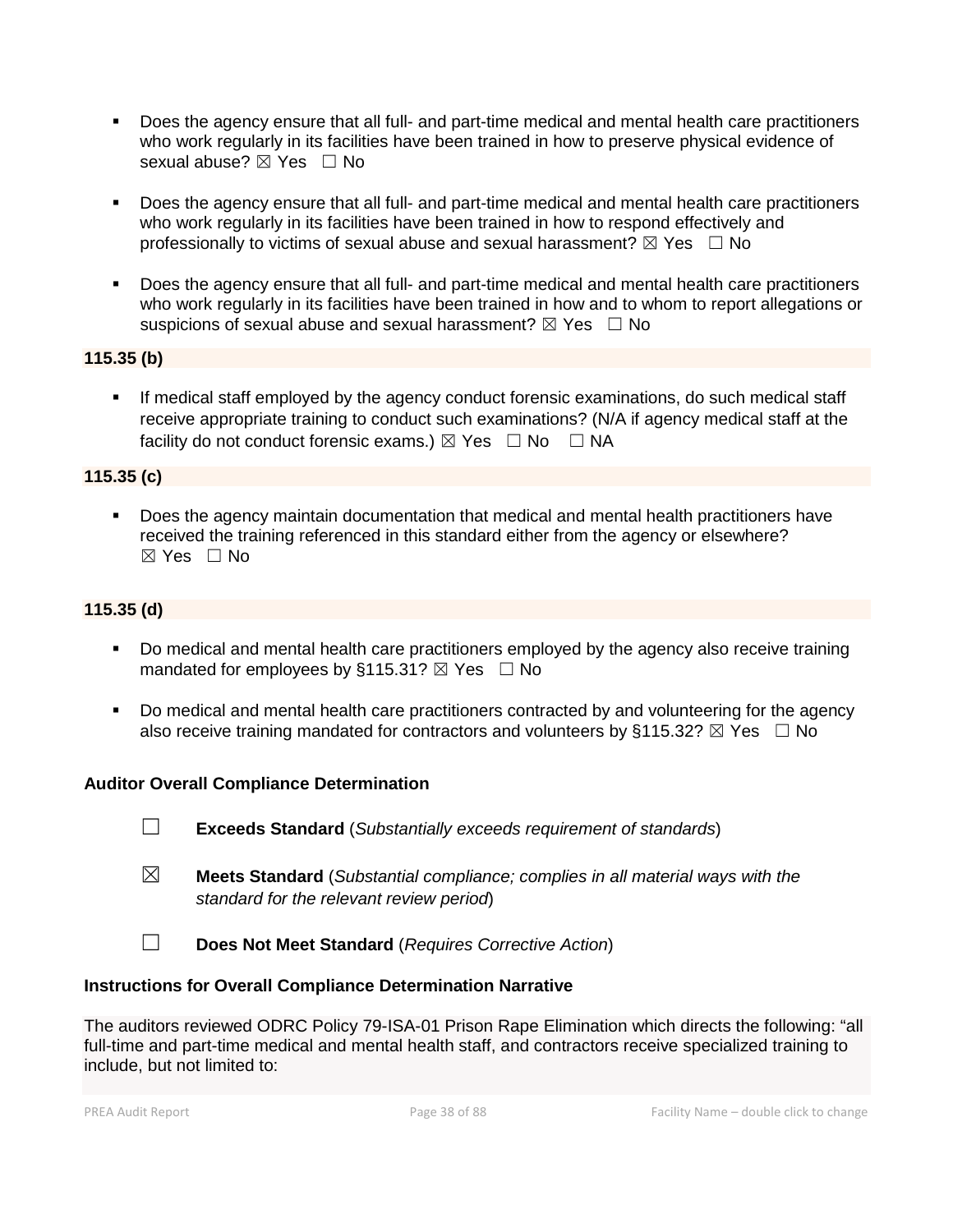- a. How to detect and assess signs of sexual misconduct;
- b. How to preserve physical evidence of sexual abuse;
- c. How to respond effectively and professionally to victims of sexual misconduct; and
- d. How and to whom to report allegations or suspicions of sexual misconduct."

Further, this policy emphasizes zero tolerance of sexual abuse and sexual harassment in prison and the agency's commitment to preventing, detecting, and responding to sexual abuse and sexual harassment in prison.

The auditors also reviewed the following:

- a. specialized mental health training (2-training, attendance documented),
- b. memo Statement of Status (no forensic exams at NCI/ODRC),
- c. e-learning report,
- d. contractor/volunteer/intern training acknowledgment form,
- e. ODRC Policies 79-ISA-01, 02, 03, 04, and 05, and
- f. PREA Medical and Mental Health Specialized Training and pre-test FY 2018.

During the on-site visit, the auditors reviewed healthcare operations and interviewed staff and inmates about healthcare that was extended to the inmate population. Healthcare was assessed to be comparable or better than the community level of healthcare. Based on this information, and the specialized interviews of medical and mental health practitioners, administrative healthcare staff, and random facility staff, the auditors assess this standard as compliant, "meets standard."

# **SCREENING FOR RISK OF SEXUAL VICTIMIZATION AND ABUSIVENESS**

## **Standard 115.41: Screening for risk of victimization and abusiveness**

#### **115.41 (a)**

- Are all inmates assessed during an intake screening for their risk of being sexually abused by other inmates or sexually abusive toward other inmates?  $\boxtimes$  Yes  $\Box$  No
- Are all inmates assessed upon transfer to another facility for their risk of being sexually abused by other inmates or sexually abusive toward other inmates?  $\boxtimes$  Yes  $\Box$  No

#### **115.41 (b)**

 Do intake screenings ordinarily take place within 72 hours of arrival at the facility? ☒ Yes ☐ No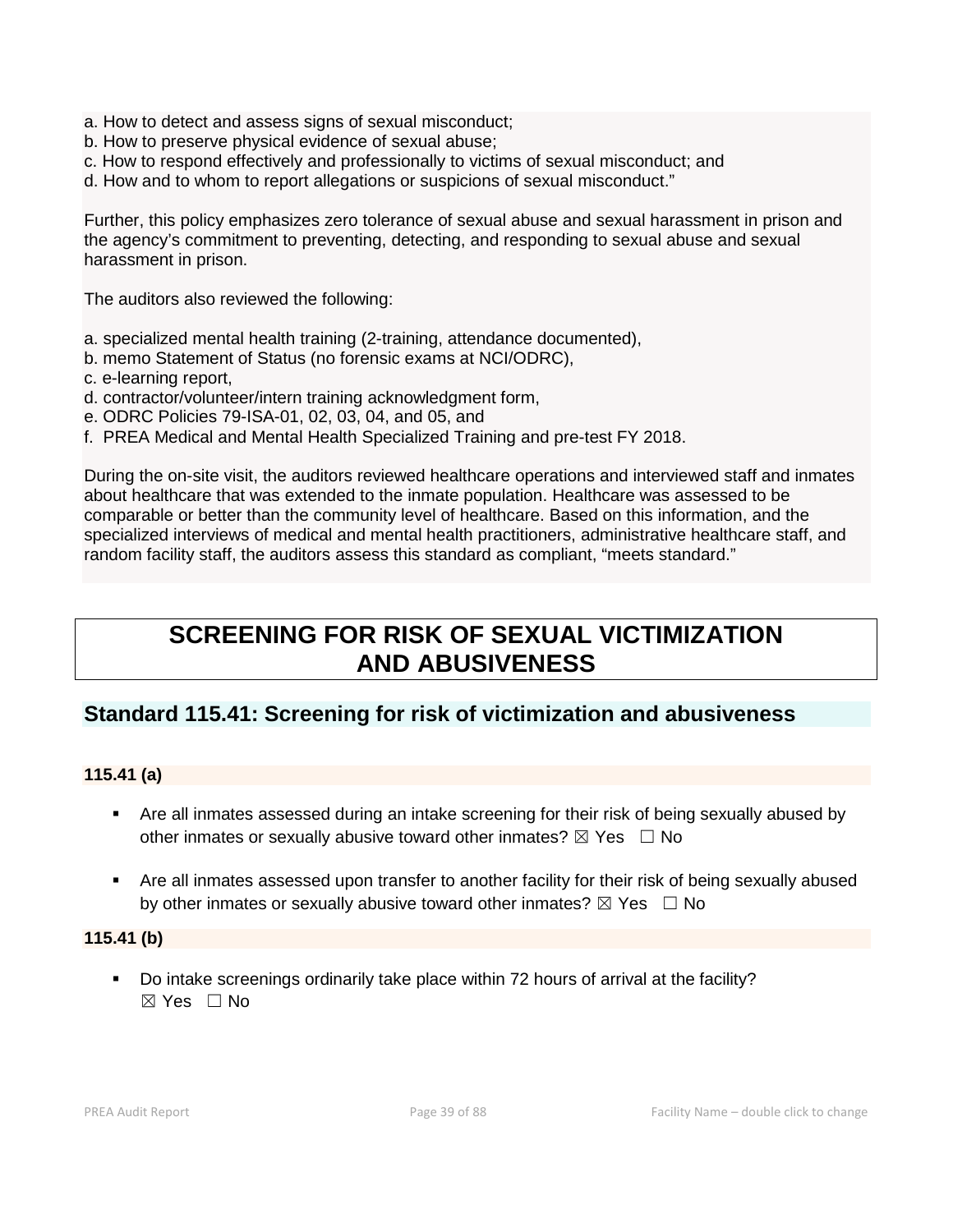#### **115.41 (c)**

 Are all PREA screening assessments conducted using an objective screening instrument? ☒ Yes ☐ No

#### **115.41 (d)**

- Does the intake screening consider, at a minimum, the following criteria to assess inmates for risk of sexual victimization: (1) Whether the inmate has a mental, physical, or developmental disability?  $\boxtimes$  Yes  $\Box$  No
- Does the intake screening consider, at a minimum, the following criteria to assess inmates for risk of sexual victimization: (2) The age of the inmate?  $\boxtimes$  Yes  $\Box$  No
- **Does the intake screening consider, at a minimum, the following criteria to assess inmates for** risk of sexual victimization: (3) The physical build of the inmate?  $\boxtimes$  Yes  $\Box$  No
- Does the intake screening consider, at a minimum, the following criteria to assess inmates for risk of sexual victimization: (4) Whether the inmate has previously been incarcerated? ☒ Yes ☐ No
- **Does the intake screening consider, at a minimum, the following criteria to assess inmates for** risk of sexual victimization: (5) Whether the inmate's criminal history is exclusively nonviolent? ☒ Yes ☐ No
- Does the intake screening consider, at a minimum, the following criteria to assess inmates for risk of sexual victimization: (6) Whether the inmate has prior convictions for sex offenses against an adult or child?  $\boxtimes$  Yes  $\Box$  No
- Does the intake screening consider, at a minimum, the following criteria to assess inmates for risk of sexual victimization: (7) Whether the inmate is or is perceived to be gay, lesbian, bisexual, transgender, intersex, or gender nonconforming (the facility affirmatively asks the inmate about his/her sexual orientation and gender identity AND makes a subjective determination based on the screener's perception whether the inmate is gender non-conforming or otherwise may be perceived to be LGBTI)?  $\boxtimes$  Yes  $\Box$  No
- Does the intake screening consider, at a minimum, the following criteria to assess inmates for risk of sexual victimization: (8) Whether the inmate has previously experienced sexual victimization? **⊠** Yes □ No
- Does the intake screening consider, at a minimum, the following criteria to assess inmates for risk of sexual victimization: (9) The inmate's own perception of vulnerability?  $\boxtimes$  Yes  $\Box$  No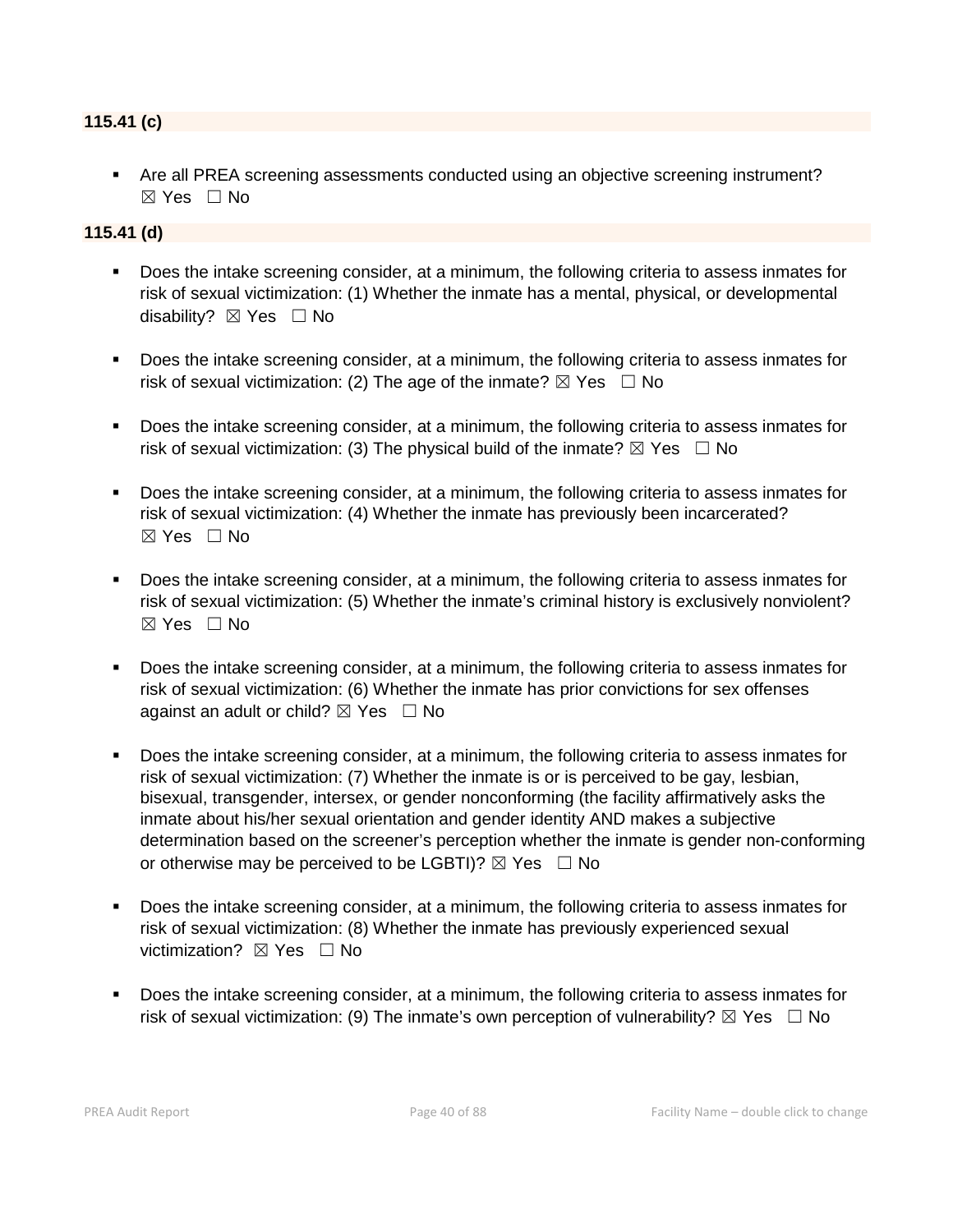Does the intake screening consider, at a minimum, the following criteria to assess inmates for risk of sexual victimization: (10) Whether the inmate is detained solely for civil immigration purposes? ⊠ Yes □ No

## **115.41 (e)**

- In assessing inmates for risk of being sexually abusive, does the initial PREA risk screening consider, when known to the agency: prior acts of sexual abuse?  $\boxtimes$  Yes  $\Box$  No
- In assessing inmates for risk of being sexually abusive, does the initial PREA risk screening consider, when known to the agency: prior convictions for violent offenses?  $\boxtimes$  Yes  $\Box$  No
- In assessing inmates for risk of being sexually abusive, does the initial PREA risk screening consider, when known to the agency: history of prior institutional violence or sexual abuse? ☒ Yes ☐ No

#### **115.41 (f)**

 Within a set time period not more than 30 days from the inmate's arrival at the facility, does the facility reassess the inmate's risk of victimization or abusiveness based upon any additional, relevant information received by the facility since the intake screening?  $\boxtimes$  Yes  $\Box$  No

#### **115.41 (g)**

- Does the facility reassess an inmate's risk level when warranted due to a: Referral? ☒ Yes ☐ No
- **Does the facility reassess an inmate's risk level when warranted due to a: Request?**  $\boxtimes$  Yes  $\Box$  No
- Does the facility reassess an inmate's risk level when warranted due to a: Incident of sexual abuse?  $\boxtimes$  Yes  $\Box$  No
- Does the facility reassess an inmate's risk level when warranted due to a: Receipt of additional information that bears on the inmate's risk of sexual victimization or abusiveness?  $\boxtimes$  Yes  $\Box$  No

#### **115.41 (h)**

Is it the case that inmates are not ever disciplined for refusing to answer, or for not disclosing complete information in response to, questions asked pursuant to paragraphs (d)(1), (d)(7), (d)(8), or (d)(9) of this section?  $\boxtimes$  Yes  $\Box$  No

#### **115.41 (i)**

 Has the agency implemented appropriate controls on the dissemination within the facility of responses to questions asked pursuant to this standard in order to ensure that sensitive information is not exploited to the inmate's detriment by staff or other inmates?  $\boxtimes$  Yes  $\Box$  No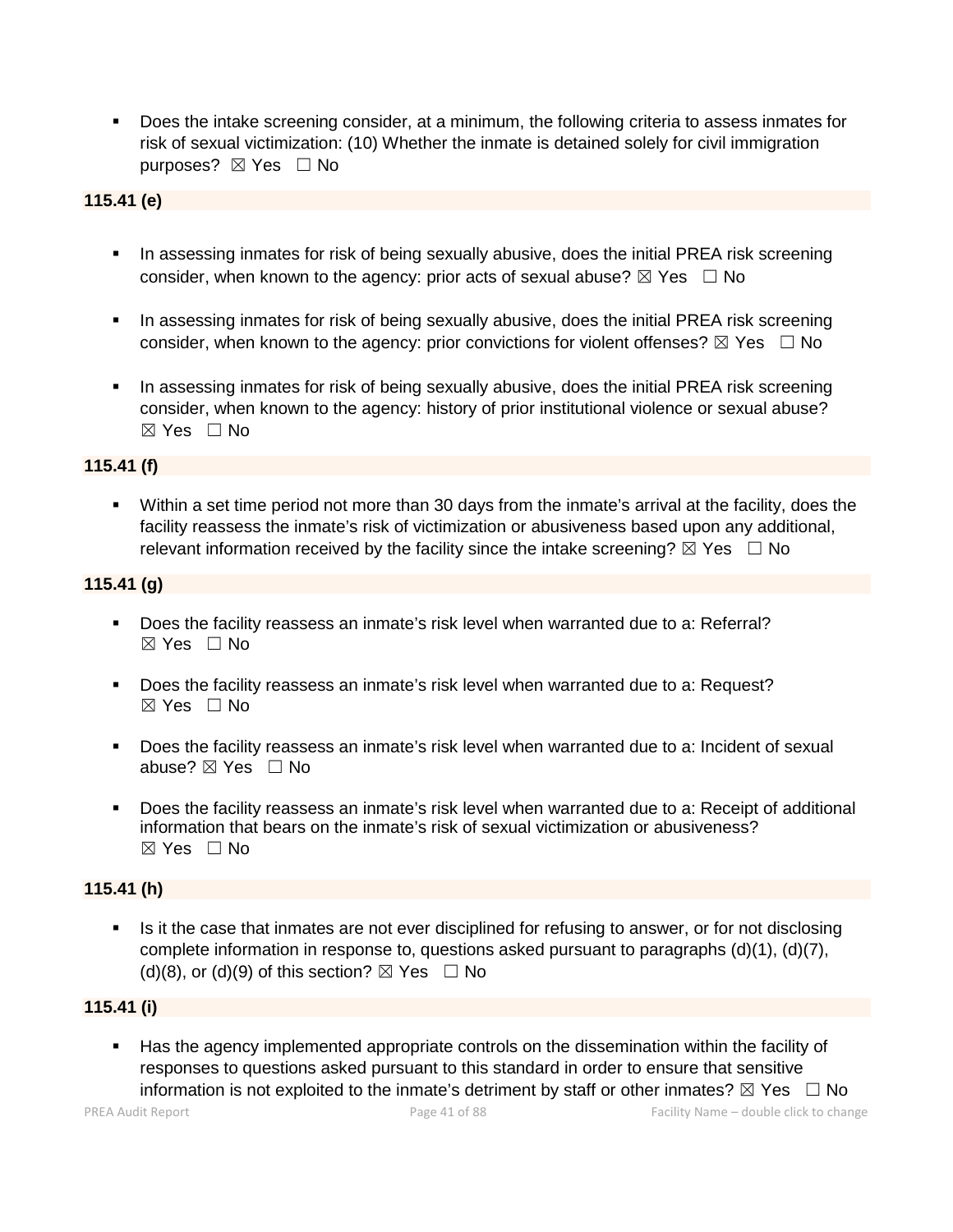#### **Auditor Overall Compliance Determination**

|   | Does Not Meet Standard (Requires Corrective Action)                                                                               |
|---|-----------------------------------------------------------------------------------------------------------------------------------|
|   | <b>Meets Standard</b> (Substantial compliance; complies in all material ways with the<br>standard for the relevant review period) |
| ⊠ | <b>Exceeds Standard</b> (Substantially exceeds requirement of standards)                                                          |

The auditors reviewed eight items of pre-audit information and documentation concerning screening for risk of victimization and abusiveness which included the following:

- 1) PREA Risk Assessment and Accommodation Strategies, ODRC Policy 79-ISA-04,
- 2) inmate transfer list form,
- 3) inmate transfer list video screen,
- 4) PREA Assessment screen,
- 5) PREA Assessment form (medical or case manager form),
- 6) inmate transfer list screen,
- 7) Incident Report and supplemental attachments, and
- 8) PREA Assessment Process (directions, information and PREA classifications).

The auditors' review of the assessment process that is used throughout the ODRC and their review of the agency's policy, PREA Risk Assessment and Accommodation Strategies, as well as in-depth interviews with Unit Management staff and with inmates, supported an exceeds assessment of this standard. Certainly no assessment is perfect when it comes to predicting human behavior, but the professional evaluations accomplished by the staff at Noble Correctional Institution and their emphasis on individual treatment, as well as making this facility a safe and secure facility for both staff and inmates, was impressive.

The screening requires that inmates are screened within 72 hours of intake, 2202 inmates were screened at NCI. Additionally, 2202 inmates who were at the facility for more than 30 days, were reassessed if additional information was received. This information obtained from the PAQ.

Inmates are not disciplined for refusing to answer or for not disclosing their own perception of gender, previous victimization or information about their own perception of vulnerability. Staff is well-trained concerning PREA and the dynamics of sexual victimization/sexual harassment.

Based on the interviews with staff and inmates, based on the quality of the screening instrument, based on the fact that the instrument is a multidisciplinary format beginning with the review by medical and mental health staff, followed up with Unit Management staff, and appropriate security staff; and based on the ODRC classification system, Departmental Offender Tracking System (DOTS), the auditors assess this standard as "exceeds standard".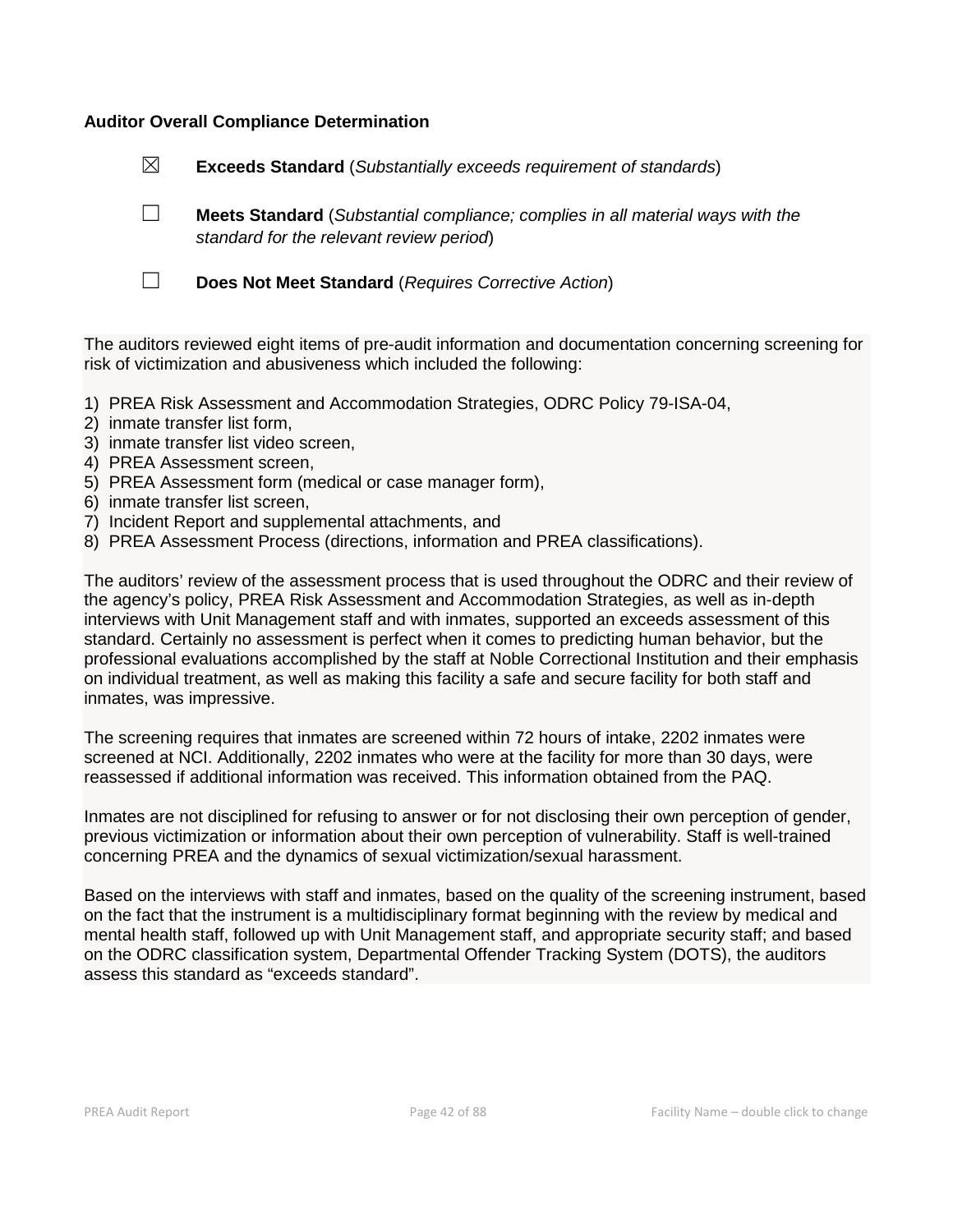# **Standard 115.42: Use of screening information**

## **115.42 (a)**

- Does the agency use information from the risk screening required by § 115.41, with the goal of keeping separate those inmates at high risk of being sexually victimized from those at high risk of being sexually abusive, to inform: Housing Assignments?  $\boxtimes$  Yes  $\Box$  No
- Does the agency use information from the risk screening required by § 115.41, with the goal of keeping separate those inmates at high risk of being sexually victimized from those at high risk of being sexually abusive, to inform: Bed assignments?  $\boxtimes$  Yes  $\Box$  No
- Does the agency use information from the risk screening required by § 115.41, with the goal of keeping separate those inmates at high risk of being sexually victimized from those at high risk of being sexually abusive, to inform: Work Assignments?  $\boxtimes$  Yes  $\Box$  No
- Does the agency use information from the risk screening required by  $\S$  115.41, with the goal of keeping separate those inmates at high risk of being sexually victimized from those at high risk of being sexually abusive, to inform: Education Assignments?  $\boxtimes$  Yes  $\Box$  No
- Does the agency use information from the risk screening required by § 115.41, with the goal of keeping separate those inmates at high risk of being sexually victimized from those at high risk of being sexually abusive, to inform: Program Assignments?  $\boxtimes$  Yes  $\Box$  No

#### **115.42 (b)**

**Does the agency make individualized determinations about how to ensure the safety of each** inmate? ⊠ Yes □ No

#### **115.42 (c)**

- When deciding whether to assign a transgender or intersex inmate to a facility for male or female inmates, does the agency consider on a case-by-case basis whether a placement would ensure the inmate's health and safety, and whether a placement would present management or security problems (NOTE: if an agency by policy or practice assigns inmates to a male or female facility on the basis of anatomy alone, that agency is not in compliance with this standard)? ⊠ Yes □ No
- When making housing or other program assignments for transgender or intersex inmates, does the agency consider on a case-by-case basis whether a placement would ensure the inmate's health and safety, and whether a placement would present management or security problems? ☒ Yes ☐ No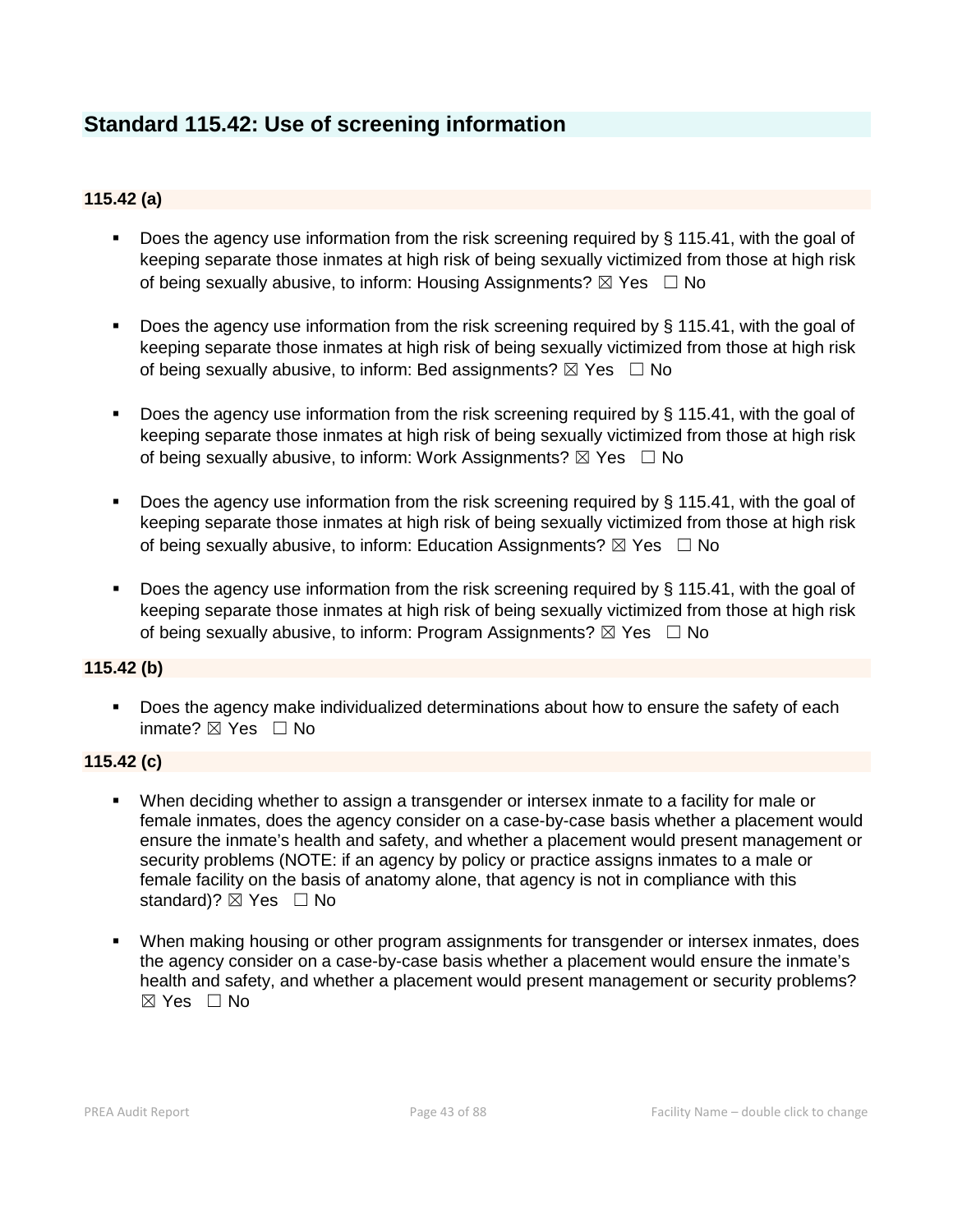#### **115.42 (d)**

 Are placement and programming assignments for each transgender or intersex inmate reassessed at least twice each year to review any threats to safety experienced by the inmate?  $\boxtimes$  Yes  $\Box$  No

#### **115.42 (e)**

 Are each transgender or intersex inmate's own views with respect to his or her own safety given serious consideration when making facility and housing placement decisions and programming assignments?  $\boxtimes$  Yes  $\Box$  No

#### **115.42 (f)**

 Are transgender and intersex inmates given the opportunity to shower separately from other inmates? ⊠ Yes □ No

#### **115.42 (g)**

- Unless placement is in a dedicated facility, unit, or wing established in connection with a consent decree, legal settlement, or legal judgment for the purpose of protecting lesbian, gay, bisexual, transgender, or intersex inmates, does the agency always refrain from placing: lesbian, gay, and bisexual inmates in dedicated facilities, units, or wings solely on the basis of such identification or status?  $\boxtimes$  Yes  $\Box$  No
- Unless placement is in a dedicated facility, unit, or wing established in connection with a consent decree, legal settlement, or legal judgment for the purpose of protecting lesbian, gay, bisexual, transgender, or intersex inmates, does the agency always refrain from placing: transgender inmates in dedicated facilities, units, or wings solely on the basis of such identification or status?  $\boxtimes$  Yes  $\Box$  No
- Unless placement is in a dedicated facility, unit, or wing established in connection with a consent decree, legal settlement, or legal judgment for the purpose of protecting lesbian, gay, bisexual, transgender, or intersex inmates, does the agency always refrain from placing: intersex inmates in dedicated facilities, units, or wings solely on the basis of such identification or status?  $\boxtimes$  Yes  $\Box$  No

#### **Auditor Overall Compliance Determination**

- ☐ **Exceeds Standard** (*Substantially exceeds requirement of standards*)
- ☒ **Meets Standard** (*Substantial compliance; complies in all material ways with the standard for the relevant review period*)
- ☐ **Does Not Meet Standard** (*Requires Corrective Action*)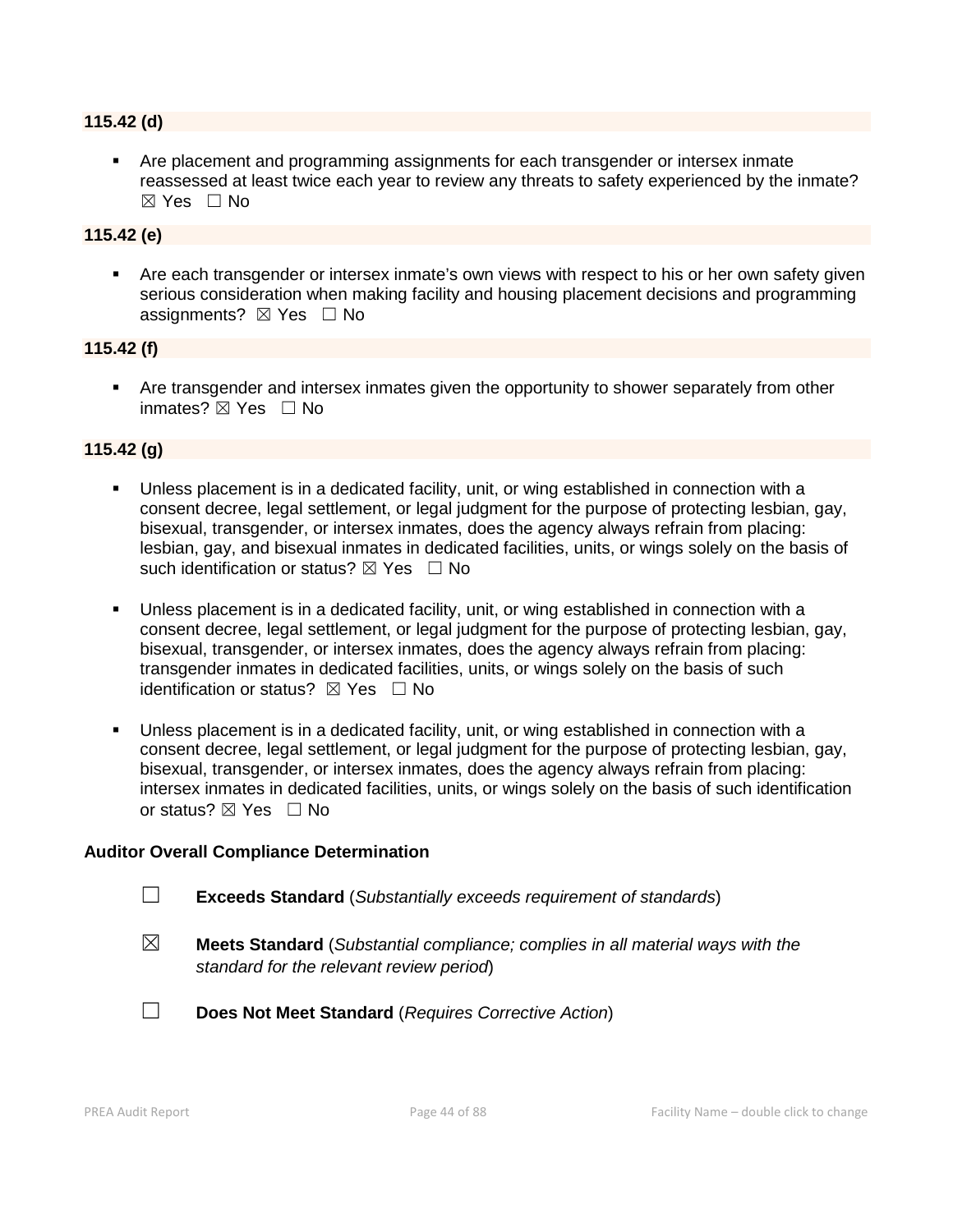The auditors' pre-audit review included these seven items of policy, procedure and practice:

1) the policy PREA Risk Assessments and Accommodation Strategies 79-ISA-04,

- 2) 79-ISA-05 Lesbian, Gay, Bisexual, Transgender, and Intersex (LGBTI) Policy,
- 3) PREA Assessment Process instructions,
- 4) PREA Accommodation Strategies Team (PAST) computer review screen,
- 5) Statement of Fact memo (indicating no transgender or intersex inmates),
- 6) lists of LGBTI inmates (as applicable), and
- 7) PREA classification reports, computer screen.

The assessment tool, as developed by the ODRC and addressed in standard 115.41, is clearly used in preventing, detecting, reporting, and eliminating rape in prison. Moreover, this key document used by the Unit Management Teams in conjunction with the Security Department assists in individual treatment, and individual security of each and every inmate at the facility. The information is used by authorized individuals (security and password-protected information) to assist in screening inmates for proper placement in housing locations, work locations, and program assignments, and to identify special needs inmates, and special accommodations that are required to accomplish this safety, custody, care and control of all inmates at Noble Correctional Institution.

NCI makes determinations on how to insure the safety of each inmate on an individual basis. The Unit Management Teams make assignments for inmates on an individual basis and specifically address transgender and intersex inmates on a case to case basis, also giving consideration to the inmates' opinions and perceptions of their own safety and vulnerability.

Based on the auditors' review of the above policies, procedures, and documents, and their interviews with Unit Management staff, and specialty interviews with intake and assessment staff, as well as interviews with random inmates and random staff, this standard is assessed as compliant "meets standard".

# **Standard 115.43: Protective Custody**

## **115.43 (a)**

- Does the facility always refrain from placing inmates at high risk for sexual victimization in involuntary segregated housing unless an assessment of all available alternatives has been made, and a determination has been made that there is no available alternative means of separation from likely abusers?  $\boxtimes$  Yes  $\Box$  No
- If a facility cannot conduct such an assessment immediately, does the facility hold the inmate in involuntary segregated housing for less than 24 hours while completing the assessment?  $\boxtimes$  Yes  $\Box$  No

## **115.43 (b)**

 Do inmates who are placed in segregated housing because they are at high risk of sexual victimization have access to: Programs to the extent possible?  $\boxtimes$  Yes  $\Box$  No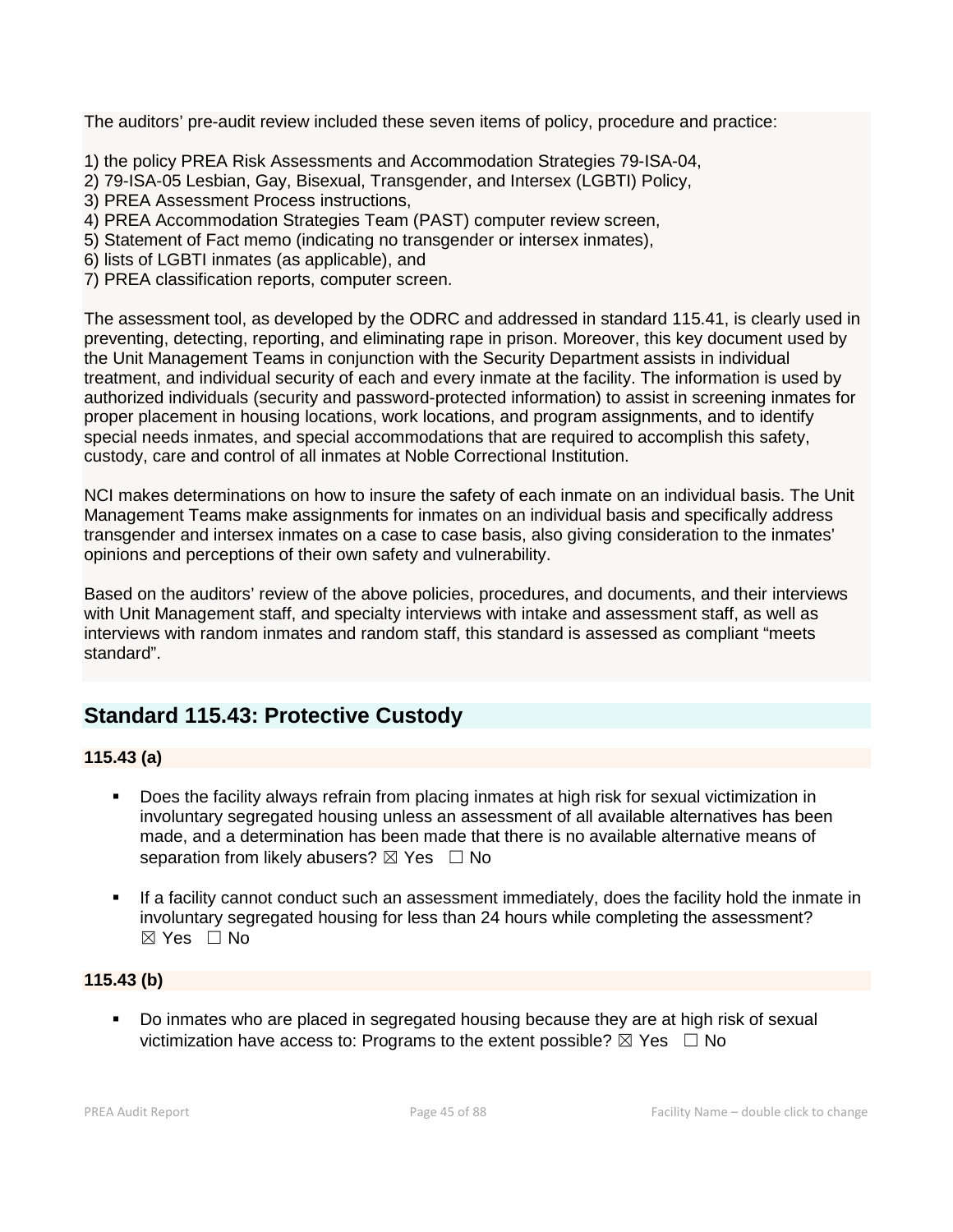- Do inmates who are placed in segregated housing because they are at high risk of sexual victimization have access to: Privileges to the extent possible?  $\boxtimes$  Yes  $\Box$  No
- Do inmates who are placed in segregated housing because they are at high risk of sexual victimization have access to: Education to the extent possible?  $\boxtimes$  Yes  $\Box$  No
- Do inmates who are placed in segregated housing because they are at high risk of sexual victimization have access to: Work opportunities to the extent possible?  $\boxtimes$  Yes  $\Box$  No
- If the facility restricts access to programs, privileges, education, or work opportunities, does the facility document: The opportunities that have been limited?  $\boxtimes$  Yes  $\Box$  No
- If the facility restricts access to programs, privileges, education, or work opportunities, does the facility document: The duration of the limitation?  $\boxtimes$  Yes  $\Box$  No
- If the facility restricts access to programs, privileges, education, or work opportunities, does the facility document: The reasons for such limitations?  $\boxtimes$  Yes  $\Box$  No

## **115.43 (c)**

- Does the facility assign inmates at high risk of sexual victimization to involuntary segregated housing only until an alternative means of separation from likely abusers can be arranged? ☒ Yes ☐ No
- Does such an assignment not ordinarily exceed a period of 30 days?  $\boxtimes$  Yes  $\Box$  No

#### **115.43 (d)**

- If an involuntary segregated housing assignment is made pursuant to paragraph (a) of this section, does the facility clearly document: The basis for the facility's concern for the inmate's safety? ⊠ Yes □ No
- If an involuntary segregated housing assignment is made pursuant to paragraph (a) of this section, does the facility clearly document: The reason why no alternative means of separation can be arranged?  $\boxtimes$  Yes  $\Box$  No

#### **115.43 (e)**

In the case of each inmate who is placed in involuntary segregation because he/she is at high risk of sexual victimization, does the facility afford a review to determine whether there is a continuing need for separation from the general population EVERY 30 DAYS?  $\boxtimes$  Yes  $\Box$  No

#### **Auditor Overall Compliance Determination**

☐ **Exceeds Standard** (*Substantially exceeds requirement of standards*)





☒ **Meets Standard** (*Substantial compliance; complies in all material ways with the standard for the relevant review period*)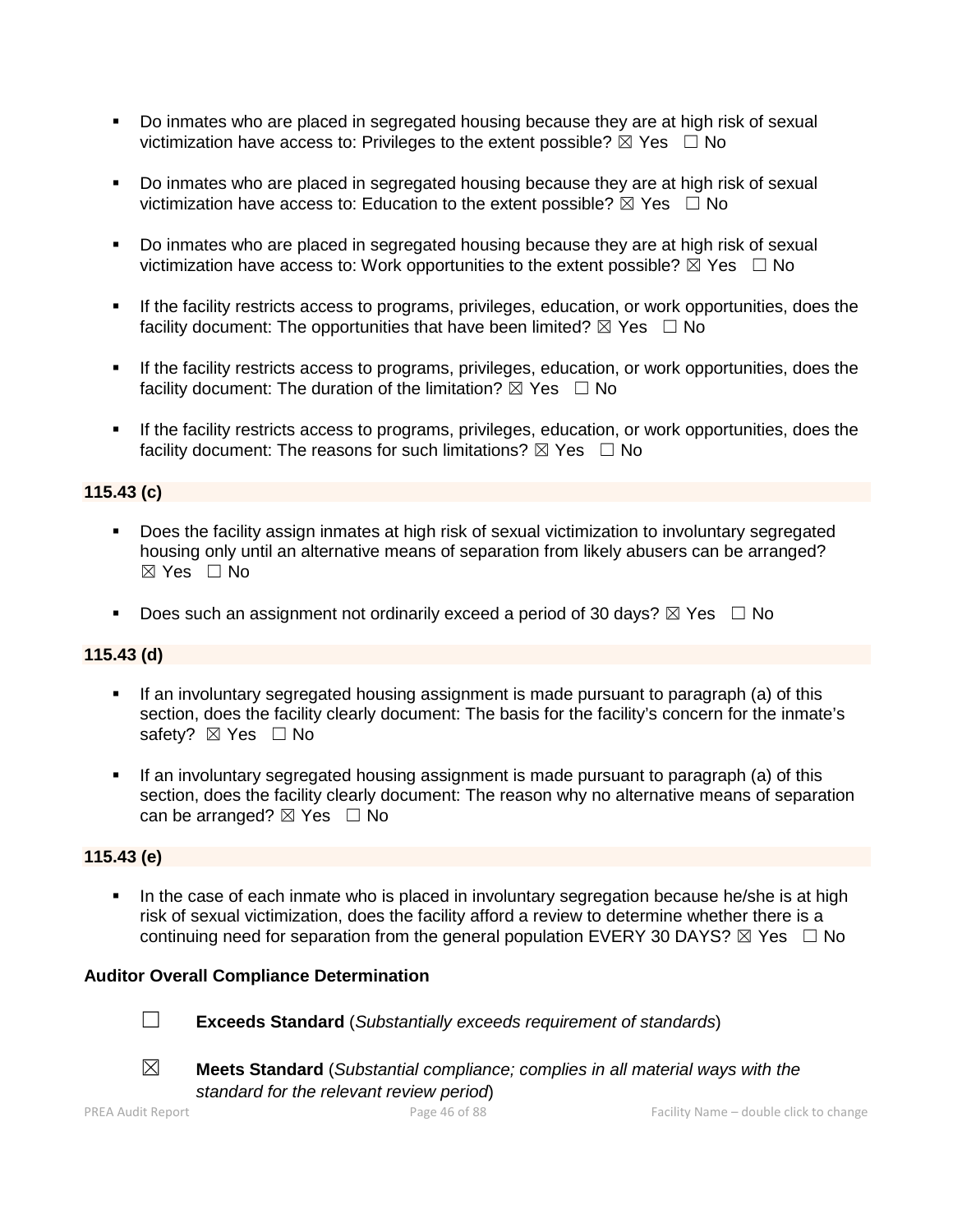## ☐ **Does Not Meet Standard** (*Requires Corrective Action*)

Inmates at high risk for sexual victimization shall not be placed in involuntary segregated housing unless an assessment of all available alternatives has been made. This prohibition against the placement of inmates in protective involuntary segregated housing unless this assessment is made as outlined in ODRC policy 79-ISA-04 Risk Assessment and Accommodation Strategy. This policy indicates that if any inmate is placed in involuntary segregated housing, each inmate will be reviewed at least every 30 days to assess whether there is a need for separation from the general population. Further, this policy outlines that all available alternatives will be reviewed and considered before placement in involuntary segregated housing. This was confirmed by interviews with key administrative staff, and security staff throughout the facility. It is also noted that the NCI has limited security cells and use of involuntary segregation is minimal.

In the past 12 months, there were zero (0) number of inmates at risk of sexual victimization who were held in involuntary segregated housing for any amount of time.

The auditors assess this standard as compliant "meets standard" based on the review of policies and procedures, the review of the segregated housing, and interviews with staff and inmates, including those staff who work in segregation and inmates who have been placed in segregation.

# **REPORTING**

# **Standard 115.51: Inmate reporting**

#### **115.51 (a)**

- Does the agency provide multiple internal ways for inmates to privately report: Sexual abuse and sexual harassment?  $\boxtimes$  Yes  $\Box$  No
- Does the agency provide multiple internal ways for inmates to privately report: Retaliation by other inmates or staff for reporting sexual abuse and sexual harassment?  $\boxtimes$  Yes  $\Box$  No
- Does the agency provide multiple internal ways for inmates to privately report: Staff neglect or violation of responsibilities that may have contributed to such incidents?  $\boxtimes$  Yes  $\Box$  No

#### **115.51 (b)**

 Does the agency also provide at least one way for inmates to report sexual abuse or sexual harassment to a public or private entity or office that is not part of the agency?  $\boxtimes$  Yes  $\Box$  No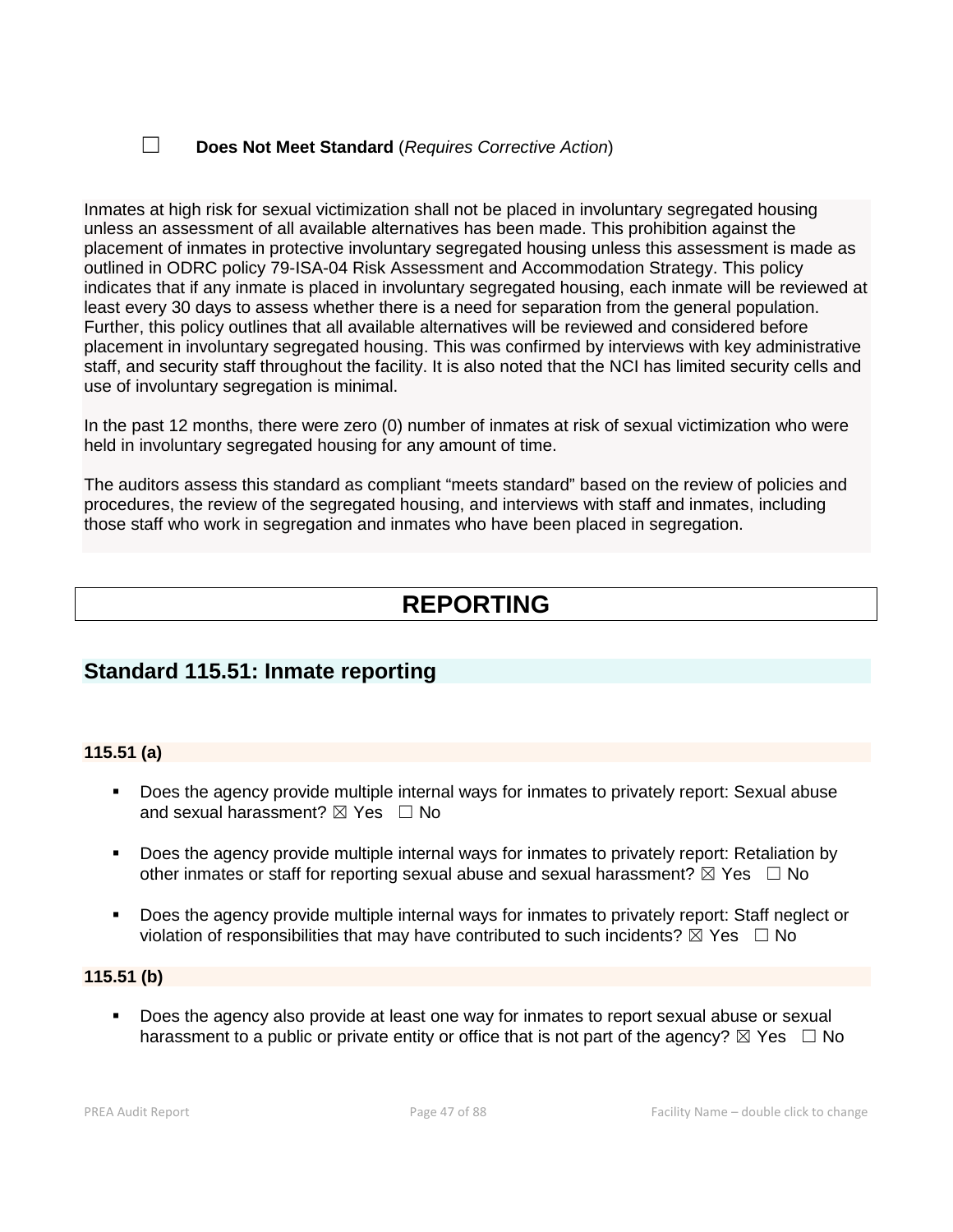- Is that private entity or office able to receive and immediately forward inmate reports of sexual abuse and sexual harassment to agency officials?  $\boxtimes$  Yes  $\Box$  No
- Does that private entity or office allow the inmate to remain anonymous upon request?  $\boxtimes$  Yes  $\Box$  No
- Are inmates detained solely for civil immigration purposes provided information on how to contact relevant consular officials and relevant officials at the Department of Homeland Security? ⊠ Yes □ No

## **115.51 (c)**

- Does staff accept reports of sexual abuse and sexual harassment made verbally, in writing, anonymously, and from third parties?  $\boxtimes$  Yes  $\Box$  No
- Does staff promptly document any verbal reports of sexual abuse and sexual harassment?  $\boxtimes$  Yes  $\Box$  No

## **115.51 (d)**

 Does the agency provide a method for staff to privately report sexual abuse and sexual harassment of inmates?  $\boxtimes$  Yes  $\Box$  No

#### **Auditor Overall Compliance Determination**

- ☒ **Exceeds Standard** (*Substantially exceeds requirement of standards*)
- ☐ **Meets Standard** (*Substantial compliance; complies in all material ways with the standard for the relevant review period*)
- ☐ **Does Not Meet Standard** (*Requires Corrective Action*)

The auditors reviewed 11 items of pre-audit policy, information, documents, and practices, including the following:

- 1) pictures of PREA posters,
- 2) departmental Rehabilitation and Correction Policy 52-RCP-10 information for inmate handbook,

3) 79-ISA-02 Prison Sexual Misconduct, Reporting, Response, Investigation, and Prevention of Retaliation,

- 4) Incident Report form,
- 5) actual incident report,
- 6) MOU between the ODRC and the Ohio Department of Youth Services (DYS), for reporting,
- 7) the inmate video training script,
- 8) the Inmate Handbook,
- 9) MOU detailing reporting to an entity not part of the ODRC,
- 10) staff training (first responder training), and
- 11) intranet staff training handbook (for and including inmate reporting options).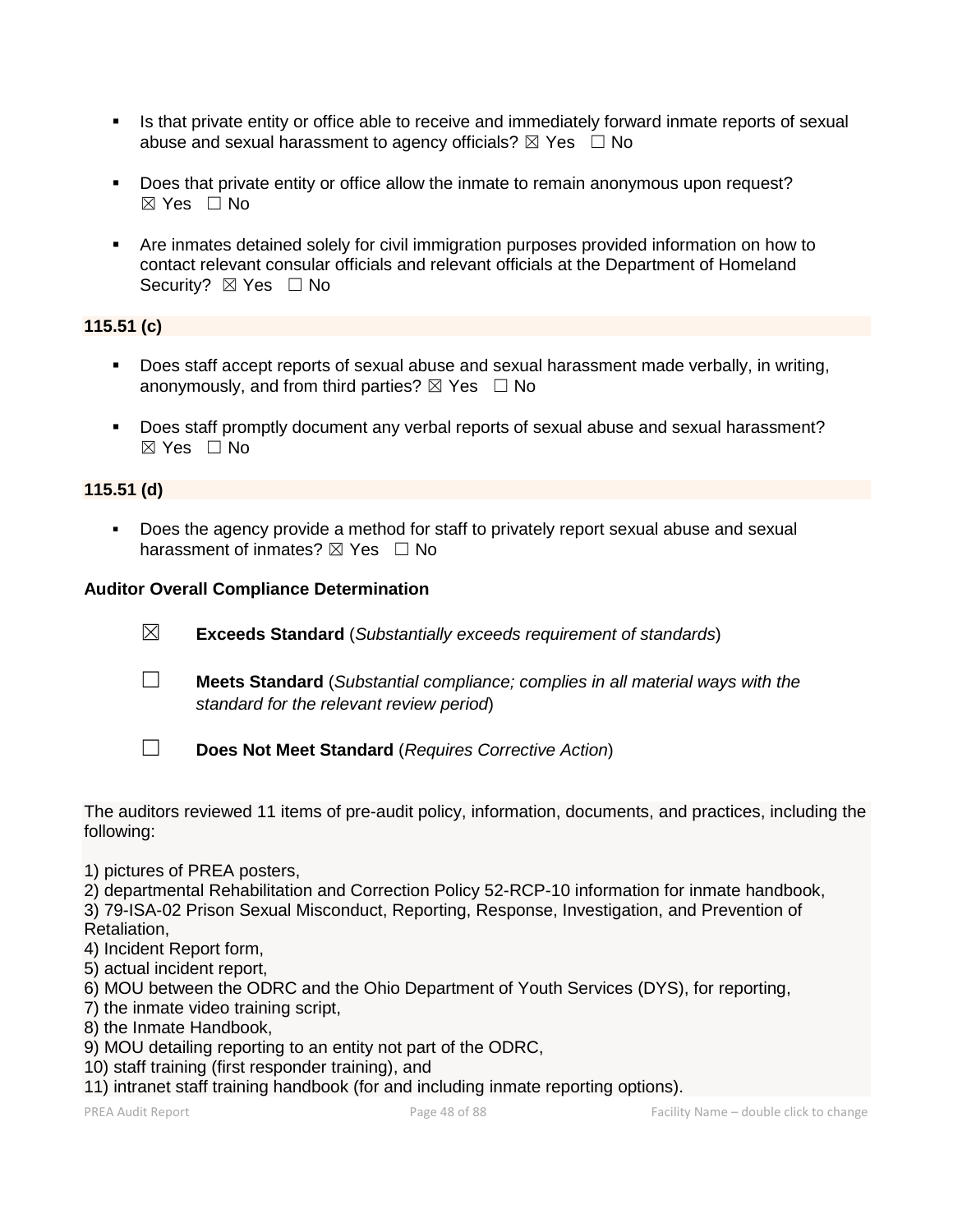While on-site, the auditors took many opportunities to review inmate reporting procedures. Internal, external and anonymous ways to report include the following:

>verbally to any staff member, >in writing to any staff member, >the operations support center, >the outside agency hotline phone \* 89, and >in writing to the Ohio Bureau Chief of the Office of Quality Assurance and Improvement, Department of Youth Services. The auditors used the \* 89, number to anonymously call (the test case was successfully accomplished).

The agency requires documentation of reports of sexual abuse and sexual harassment, whether made verbally, in writing, anonymously, or from third parties. Staff can also report, privately, sexual abuse and sexual harassment of inmates.

The auditors were especially impressed with the ODRC's commitment to PREA reporting and their specific commitment to "Breaking the Silence" i.e. changing the culture of violence in prison. ODRC is clearly making efforts to prevent, detect, respond, and to eliminate rape in prison.

Based on the above information, and interviews with staff and inmates at the facility, this standard is assessed as "exceeds standard".

# **Standard 115.52: Exhaustion of administrative remedies**

#### **115.52 (a)**

 Is the agency exempt from this standard? NOTE: The agency is exempt ONLY if it does not have administrative procedures to address inmate grievances regarding sexual abuse. This does not mean the agency is exempt simply because an inmate does not have to or is not ordinarily expected to submit a grievance to report sexual abuse. This means that as a matter of explicit policy, the agency does not have an administrative remedies process to address sexual abuse. ⊠ Yes □ No □ NA

## **115.52 (b)**

- Does the agency permit inmates to submit a grievance regarding an allegation of sexual abuse without any type of time limits? (The agency may apply otherwise-applicable time limits to any portion of a grievance that does not allege an incident of sexual abuse.) (N/A if agency is exempt from this standard.)  $\boxtimes$  Yes  $\Box$  No  $\Box$  NA
- Does the agency always refrain from requiring an inmate to use any informal grievance process, or to otherwise attempt to resolve with staff, an alleged incident of sexual abuse? (N/A if agency is exempt from this standard.)  $\boxtimes$  Yes  $\Box$  No  $\Box$  NA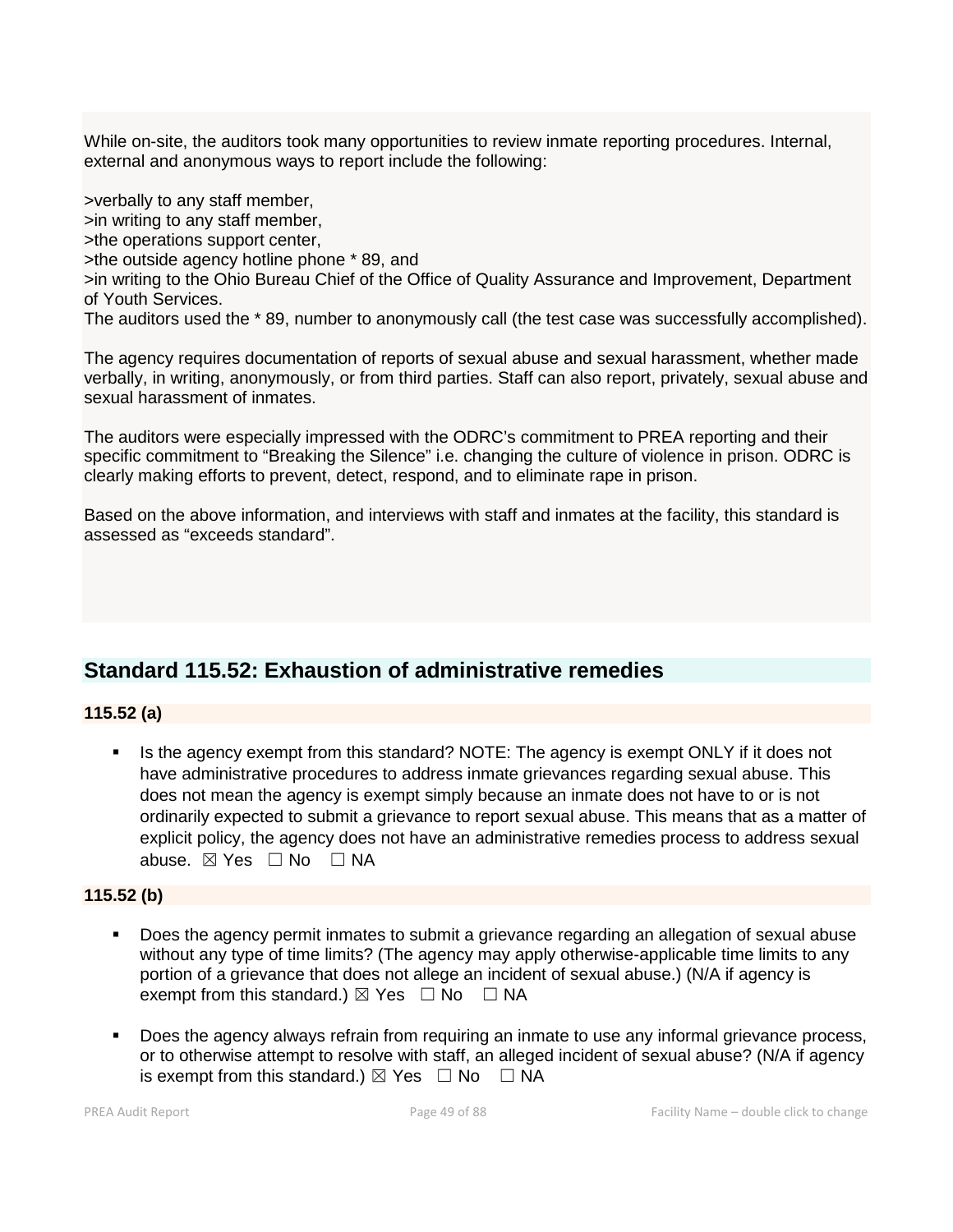## **115.52 (c)**

- Does the agency ensure that: An inmate who alleges sexual abuse may submit a grievance without submitting it to a staff member who is the subject of the complaint? (N/A if agency is exempt from this standard.)  $\boxtimes$  Yes  $\Box$  No  $\Box$  NA
- Does the agency ensure that: Such grievance is not referred to a staff member who is the subject of the complaint? (N/A if agency is exempt from this standard.)  $\boxtimes$  Yes  $\Box$  No  $\Box$  NA

#### **115.52 (d)**

- Does the agency issue a final agency decision on the merits of any portion of a grievance alleging sexual abuse within 90 days of the initial filing of the grievance? (Computation of the 90-day time period does not include time consumed by inmates in preparing any administrative appeal.) (N/A if agency is exempt from this standard.)  $\boxtimes$  Yes  $\Box$  No  $\Box$  NA
- If the agency claims the maximum allowable extension of time to respond of up to 70 days per 115.52(d)(3) when the normal time period for response is insufficient to make an appropriate decision, does the agency notify the inmate in writing of any such extension and provide a date by which a decision will be made? (N/A if agency is exempt from this standard.)  $\boxtimes$  Yes  $\Box$  No  $\Box$  NA
- At any level of the administrative process, including the final level, if the inmate does not receive a response within the time allotted for reply, including any properly noticed extension, may an inmate consider the absence of a response to be a denial at that level? (N/A if agency is exempt from this standard.)  $\boxtimes$  Yes  $\Box$  No  $\Box$  NA

#### **115.52 (e)**

- Are third parties, including fellow inmates, staff members, family members, attorneys, and outside advocates, permitted to assist inmates in filing requests for administrative remedies relating to allegations of sexual abuse? (N/A if agency is exempt from this standard.) ☒ Yes ☐ No ☐ NA
- Are those third parties also permitted to file such requests on behalf of inmates? (If a third-party files such a request on behalf of an inmate, the facility may require as a condition of processing the request that the alleged victim agree to have the request filed on his or her behalf, and may also require the alleged victim to personally pursue any subsequent steps in the administrative remedy process.) (N/A if agency is exempt from this standard.)  $\boxtimes$  Yes  $\Box$  No  $\Box$  NA
- If the inmate declines to have the request processed on his or her behalf, does the agency document the inmate's decision? (N/A if agency is exempt from this standard.)  $\boxtimes$  Yes  $\Box$  No  $\Box$  NA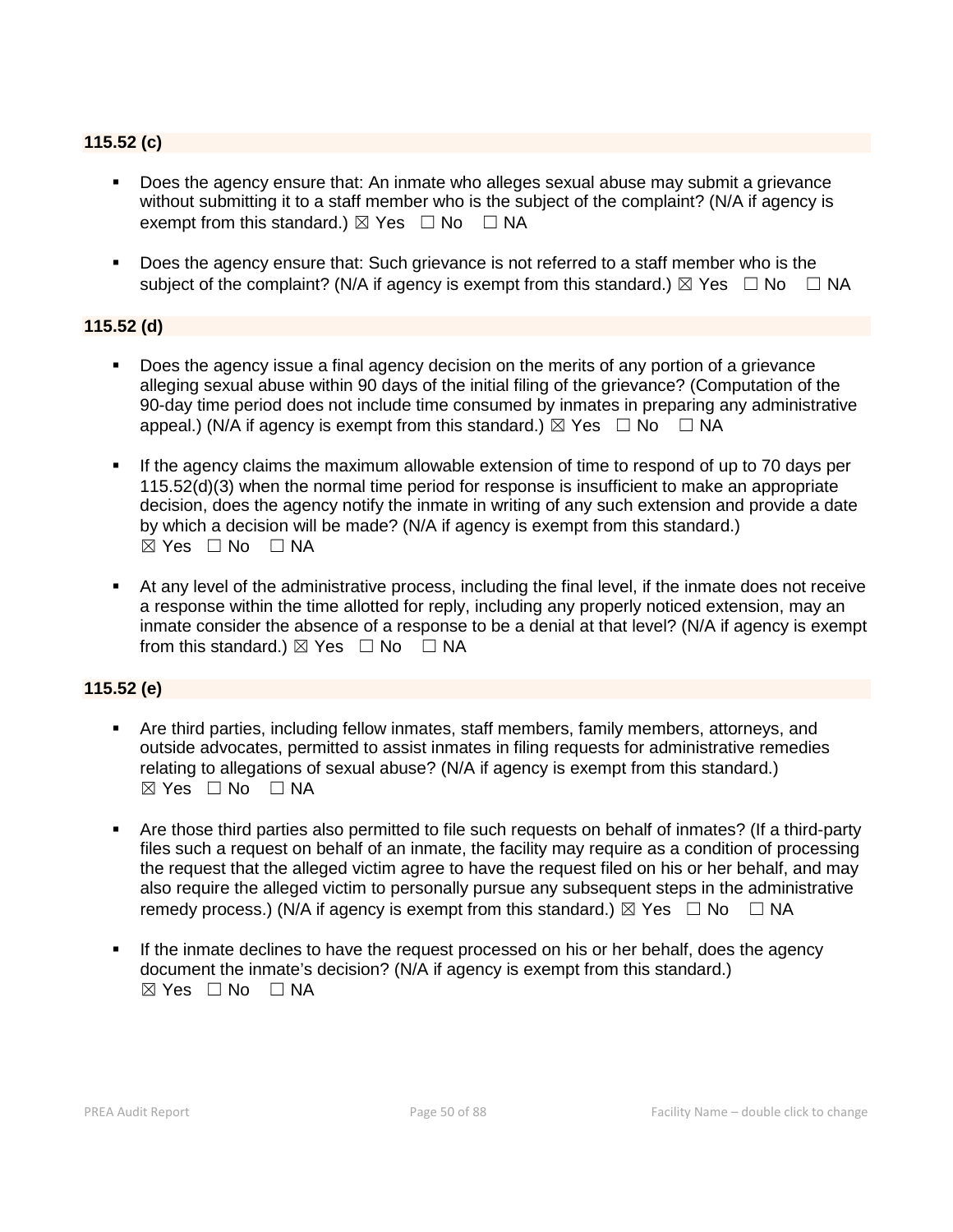#### **115.52 (f)**

- Has the agency established procedures for the filing of an emergency grievance alleging that an inmate is subject to a substantial risk of imminent sexual abuse? (N/A if agency is exempt from this standard.)  $\boxtimes$  Yes  $\Box$  No  $\Box$  NA
- After receiving an emergency grievance alleging an inmate is subject to a substantial risk of imminent sexual abuse, does the agency immediately forward the grievance (or any portion thereof that alleges the substantial risk of imminent sexual abuse) to a level of review at which immediate corrective action may be taken? (N/A if agency is exempt from this standard.).  $\boxtimes$  Yes  $\Box$  No  $\Box$  NA
- After receiving an emergency grievance described above, does the agency provide an initial response within 48 hours? (N/A if agency is exempt from this standard.)  $\boxtimes$  Yes  $\Box$  No  $\Box$  NA
- After receiving an emergency grievance described above, does the agency issue a final agency decision within 5 calendar days? (N/A if agency is exempt from this standard.)  $\boxtimes$  Yes  $\Box$  No  $\Box$  NA
- **Does the initial response and final agency decision document the agency's determination** whether the inmate is in substantial risk of imminent sexual abuse? (N/A if agency is exempt from this standard.)  $\boxtimes$  Yes  $\Box$  No  $\Box$  NA
- Does the initial response document the agency's action(s) taken in response to the emergency grievance? (N/A if agency is exempt from this standard.)  $\boxtimes$  Yes  $\Box$  No  $\Box$  NA
- Does the agency's final decision document the agency's action(s) taken in response to the emergency grievance? (N/A if agency is exempt from this standard.)  $\boxtimes$  Yes  $\Box$  No  $\Box$  NA

### **115.52 (g)**

 If the agency disciplines an inmate for filing a grievance related to alleged sexual abuse, does it do so ONLY where the agency demonstrates that the inmate filed the grievance in bad faith? (N/A if agency is exempt from this standard.)  $\Box$  Yes  $\Box$  No  $\boxtimes$  NA

#### **Auditor Overall Compliance Determination**

- ☐ **Exceeds Standard** (*Substantially exceeds requirement of standards*)
- ☒ **Meets Standard** (*Substantial compliance; complies in all material ways with the standard for the relevant review period*)
- ☐ **Does Not Meet Standard** (*Requires Corrective Action*)

PREA Audit Report Page 51 of 88 Facility Name – double click to change The ODRC does not use an inmate grievance process for reports of allegations of sexual abuse or sexual harassment. A memo from the Agency PREA Coordinator details the process for reporting, and the timeframes required to comply with PREA. The ODRC does educate inmates that forms filled out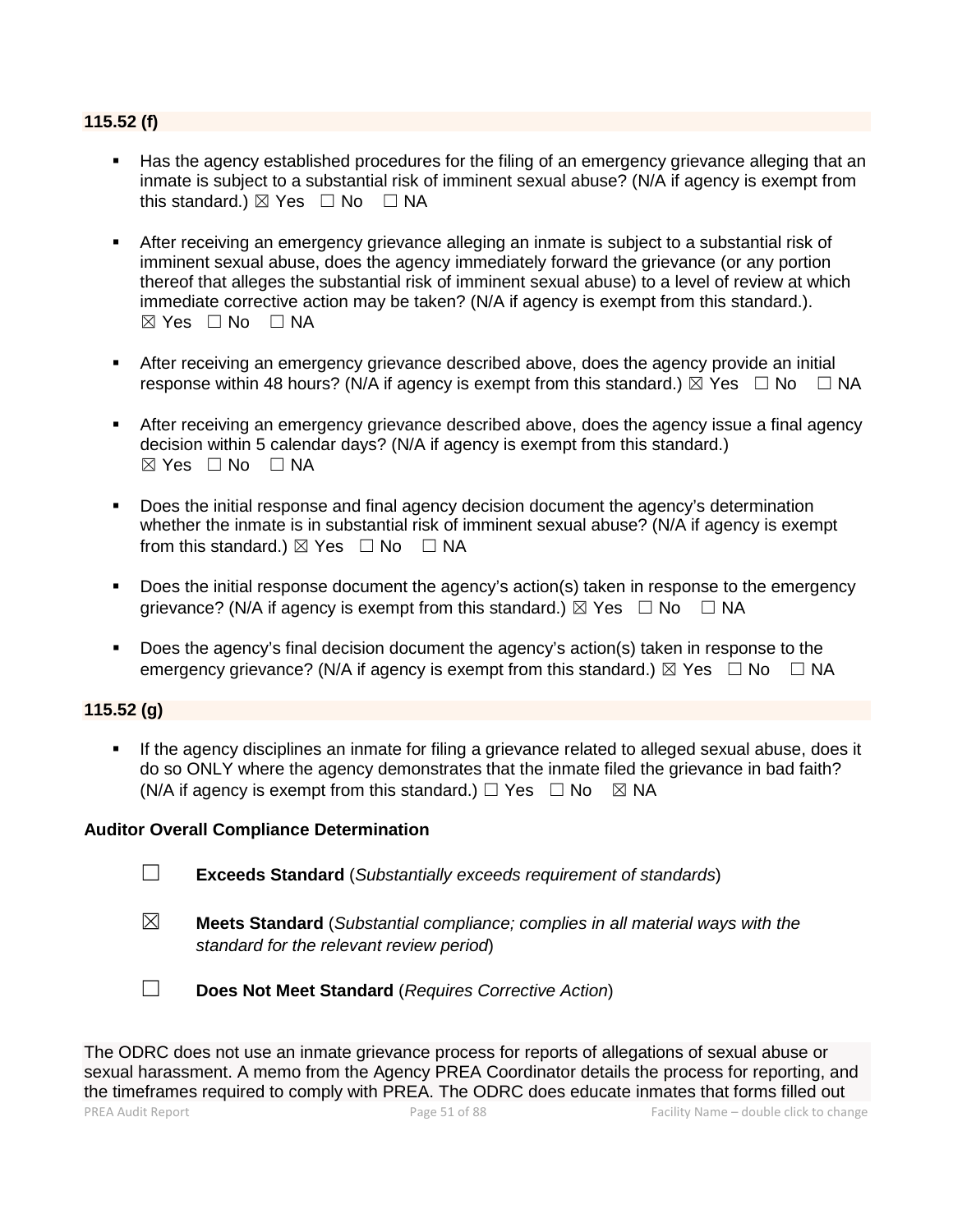will immediately be channeled to the Institutional Investigator for proper handling and not through the grievance process. This standard is non-applicable and thus "meets standard" as assessed by the auditors. Please note that the previous standard 115.51 Inmate Reporting is assessed as exceeds.

## **Standard 115.53: Inmate access to outside confidential support services**

## **115.53 (a)**

- Does the facility provide inmates with access to outside victim advocates for emotional support services related to sexual abuse by giving inmates mailing addresses and telephone numbers, including toll-free hotline numbers where available, of local, State, or national victim advocacy or rape crisis organizations?  $\boxtimes$  Yes  $\Box$  No
- **Does the facility provide persons detained solely for civil immigration purposes mailing** addresses and telephone numbers, including toll-free hotline numbers where available of local, State, or national immigrant services agencies?  $\boxtimes$  Yes  $\Box$  No
- **Does the facility enable reasonable communication between inmates and these organizations** and agencies, in as confidential a manner as possible?  $\boxtimes$  Yes  $\Box$  No

#### **115.53 (b)**

 Does the facility inform inmates, prior to giving them access, of the extent to which such communications will be monitored and the extent to which reports of abuse will be forwarded to authorities in accordance with mandatory reporting laws?  $\boxtimes$  Yes  $\Box$  No

#### **115.53 (c)**

- Does the agency maintain or attempt to enter into memoranda of understanding or other agreements with community service providers that are able to provide inmates with confidential emotional support services related to sexual abuse?  $\boxtimes$  Yes  $\Box$  No
- Does the agency maintain copies of agreements or documentation showing attempts to enter into such agreements?  $\boxtimes$  Yes  $\Box$  No

#### **Auditor Overall Compliance Determination**

- ☐ **Exceeds Standard** (*Substantially exceeds requirement of standards*)
- 
- ☒ **Meets Standard** (*Substantial compliance; complies in all material ways with the standard for the relevant review period*)
- ☐ **Does Not Meet Standard** (*Requires Corrective Action*)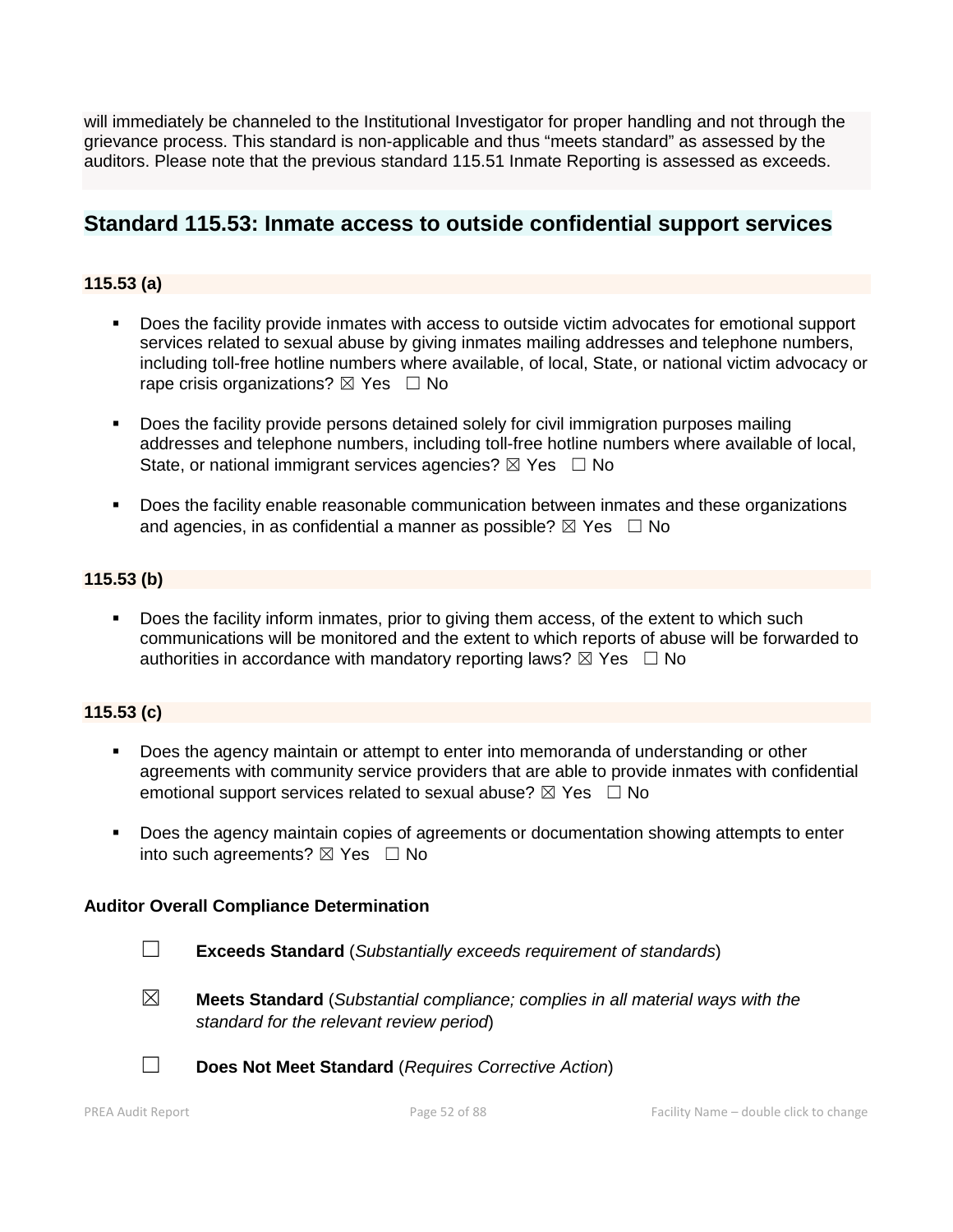Noble Correctional Institution is directed by the ODRC policy 79-ISA-01 Prison Rape Elimination, to furnish the inmate population, addresses and phone numbers for access to outside confidential support services. This is accomplished by posters throughout the facility, information in the inmate handbook, verbally and in written handouts at intake, and by direction through the medical and mental health staff at the facility.

The auditors reviewed the following:

- 1) the above agency policy,
- 2) MOU between Noble CI and the Haven of Hope (rape crisis center, with phone number), and
- 3) the posters and Inmate Handbook outlining access to these sources of confidential support services.

Confidential support services are offered through nationwide and area wide phone numbers and addresses, institutional victim support services from the facility, Haven of Hope Rape Crisis Center, \*89 confidential phone number, and the Bureau Chief of the Office of Quality Assurance and Improvement.

Based on the above, and based on the inmate and staff knowledge of confidential reporting, the auditors assess this standard as compliant, "meets standard".

# **Standard 115.54: Third-party reporting**

#### **115.54 (a)**

- Has the agency established a method to receive third-party reports of sexual abuse and sexual harassment? ⊠ Yes □ No
- Has the agency distributed publicly information on how to report sexual abuse and sexual harassment on behalf of an inmate?  $\boxtimes$  Yes  $\Box$  No

#### **Auditor Overall Compliance Determination**

- ☐ **Exceeds Standard** (*Substantially exceeds requirement of standards*)
- ☒ **Meets Standard** (*Substantial compliance; complies in all material ways with the standard for the relevant review period*)
- ☐ **Does Not Meet Standard** (*Requires Corrective Action*)

Inmate reporting can be accomplished through a third-party simply by having a friend or a relative/family member, contact the agency through the PREA reporting number (614) 995-3584 or by emailing the ODRC at the website available on the Internet.

One of the questions asked by the auditors when interviewing random inmates was whether are not they knew they could have a friend or relative make a "report for you" (taken directly from the scripted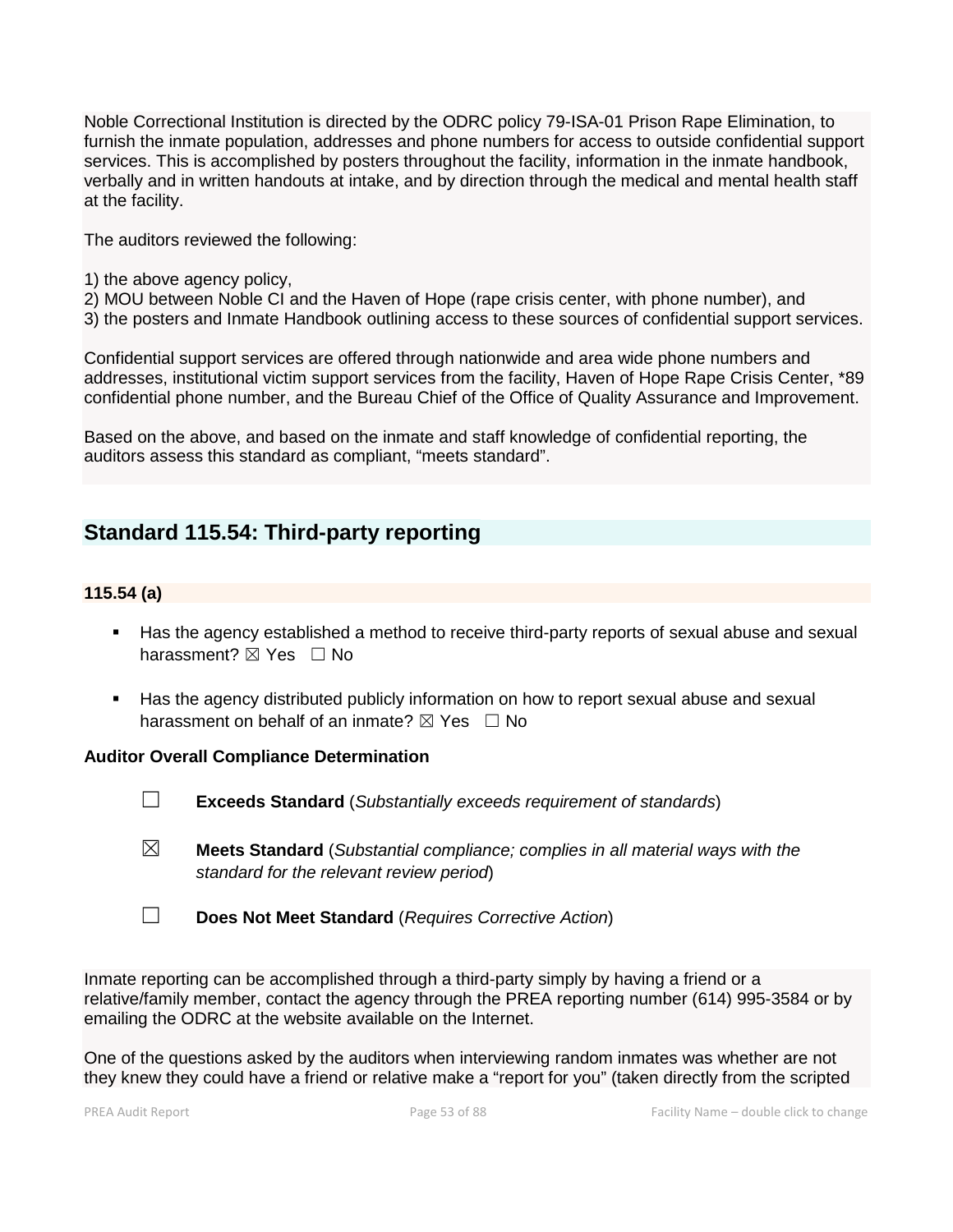questions provided by the PREA Resource Center). The inmates answered this question positively. Additionally, third-party reporting is posted in the inmate visitor area and is accessible through visitor information (printed information and website postings).

Based on the above, the review of policy and procedures, the website, and interviews with staff and inmates, the auditors assess this standard as compliant, "meets standard".

# **OFFICIAL RESPONSE FOLLOWING AN INMATE REPORT**

# **Standard 115.61: Staff and agency reporting duties**

## **115.61 (a)**

- Does the agency require all staff to report immediately and according to agency policy any knowledge, suspicion, or information regarding an incident of sexual abuse or sexual harassment that occurred in a facility, whether or not it is part of the agency?  $\boxtimes$  Yes  $\Box$  No
- Does the agency require all staff to report immediately and according to agency policy any knowledge, suspicion, or information regarding retaliation against inmates or staff who reported an incident of sexual abuse or sexual harassment?  $\boxtimes$  Yes  $\Box$  No
- Does the agency require all staff to report immediately and according to agency policy any knowledge, suspicion, or information regarding any staff neglect or violation of responsibilities that may have contributed to an incident of sexual abuse or sexual harassment or retaliation?  $\boxtimes$  Yes  $\Box$  No

## **115.61 (b)**

 Apart from reporting to designated supervisors or officials, does staff always refrain from revealing any information related to a sexual abuse report to anyone other than to the extent necessary, as specified in agency policy, to make treatment, investigation, and other security and management decisions?  $\boxtimes$  Yes  $\Box$  No

## **115.61 (c)**

- Unless otherwise precluded by Federal, State, or local law, are medical and mental health practitioners required to report sexual abuse pursuant to paragraph (a) of this section? ☒ Yes ☐ No
- Are medical and mental health practitioners required to inform inmates of the practitioner's duty to report, and the limitations of confidentiality, at the initiation of services?  $\boxtimes$  Yes  $\Box$  No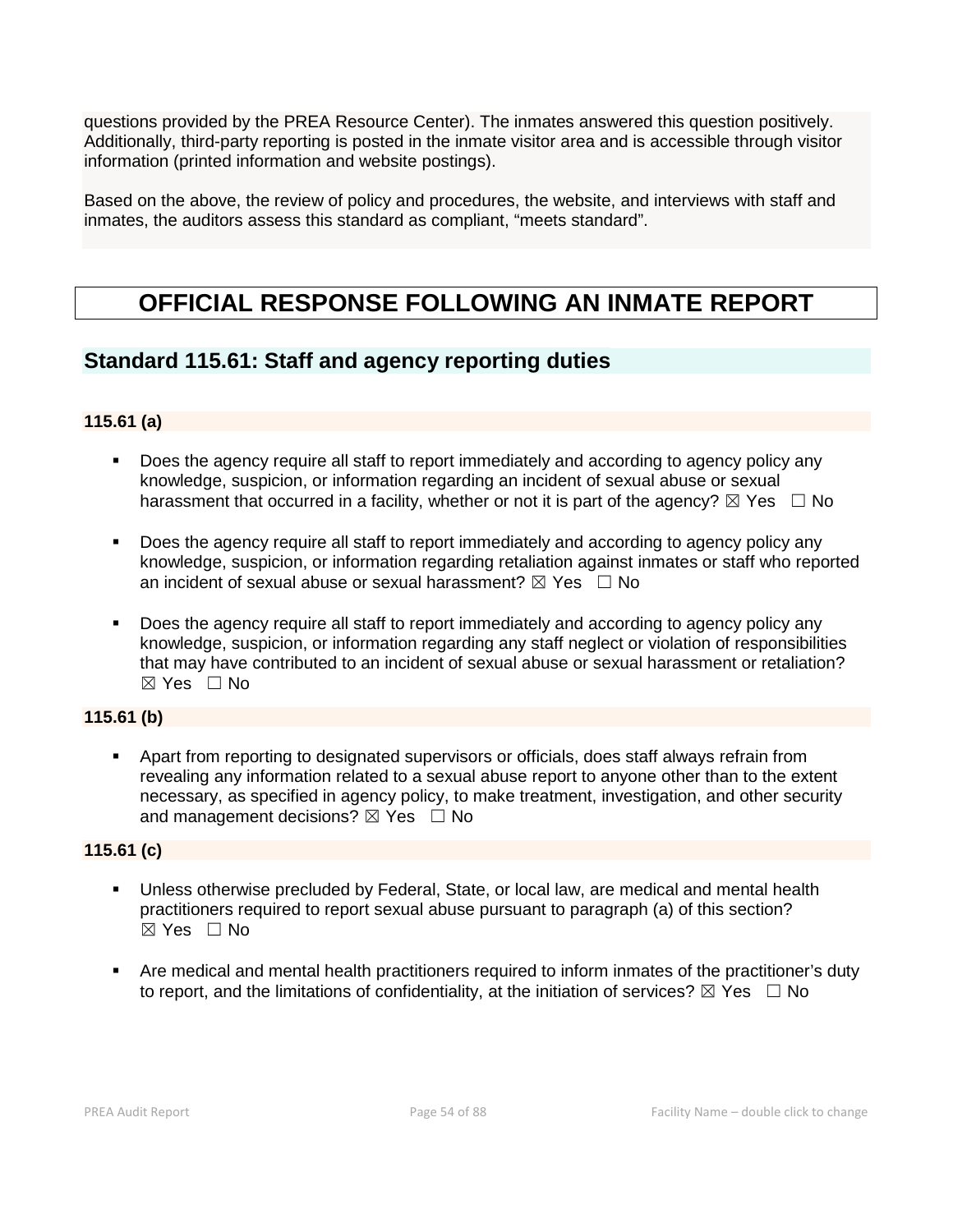#### **115.61 (d)**

 If the alleged victim is under the age of 18 or considered a vulnerable adult under a State or local vulnerable persons statute, does the agency report the allegation to the designated State or local services agency under applicable mandatory reporting laws?  $\boxtimes$  Yes  $\Box$  No

#### **115.61 (e)**

 Does the facility report all allegations of sexual abuse and sexual harassment, including thirdparty and anonymous reports, to the facility's designated investigators?  $\boxtimes$  Yes  $\Box$  No

#### **Auditor Overall Compliance Determination**

☐ **Exceeds Standard** (*Substantially exceeds requirement of standards*) ☒ **Meets Standard** (*Substantial compliance; complies in all material ways with the standard for the relevant review period*) ☐ **Does Not Meet Standard** (*Requires Corrective Action*)

The auditors reviewed the following pre-audit materials, documents, and policies which assisted them in making a compliance determination concerning staff and agency reporting duties: 1) ODRC policy 79-ISA-02 Prison Sexual Misconduct, Reporting, Response, Investigation, and Prevention of Retaliation,

2) ODRC form documenting "informed consent",

- 3) Statement of Status regarding third-party reports (none), and anonymous reports (none), and
- 4) Statement of Status regarding reporting by inmates with developmental disabilities (none).

The ODRC and Noble Correctional Institution (as with all ODRC facilities) requires all staff to report immediately and according to policy 79-ISA-02, any knowledge, suspicion, or information they receive regarding an incident of sexual abuse or sexual harassment that occurs at the facility. The report must be made immediately. This policy also stipulates that retaliation and third-party and anonymous reports shall be reported to the Institutional Investigator and to the OSHP.

NCI/ODRC has a zero tolerance for sexual abuse and sexual harassment. The facility and the agency's commitment to zero tolerance is outlined in the agency policy 79-ISA-01 PREA, which has been discussed in standards noted earlier.

The staff interviewed included specialized staff consisting of higher level staff, administrative staff, health care staff, intake and assessment staff, and all were aware of their "duty to report". Again, all staff are to report immediately and according to policy any knowledge, suspicion, or information regarding an incident of sexual abuse or sexual harassment.

Based on the formal and informal staff interviews and discussions with staff during the on-site visit and their responses that clearly indicated that staff were committed to zero tolerance, the audit team determines this standard to be compliant, "meets standard".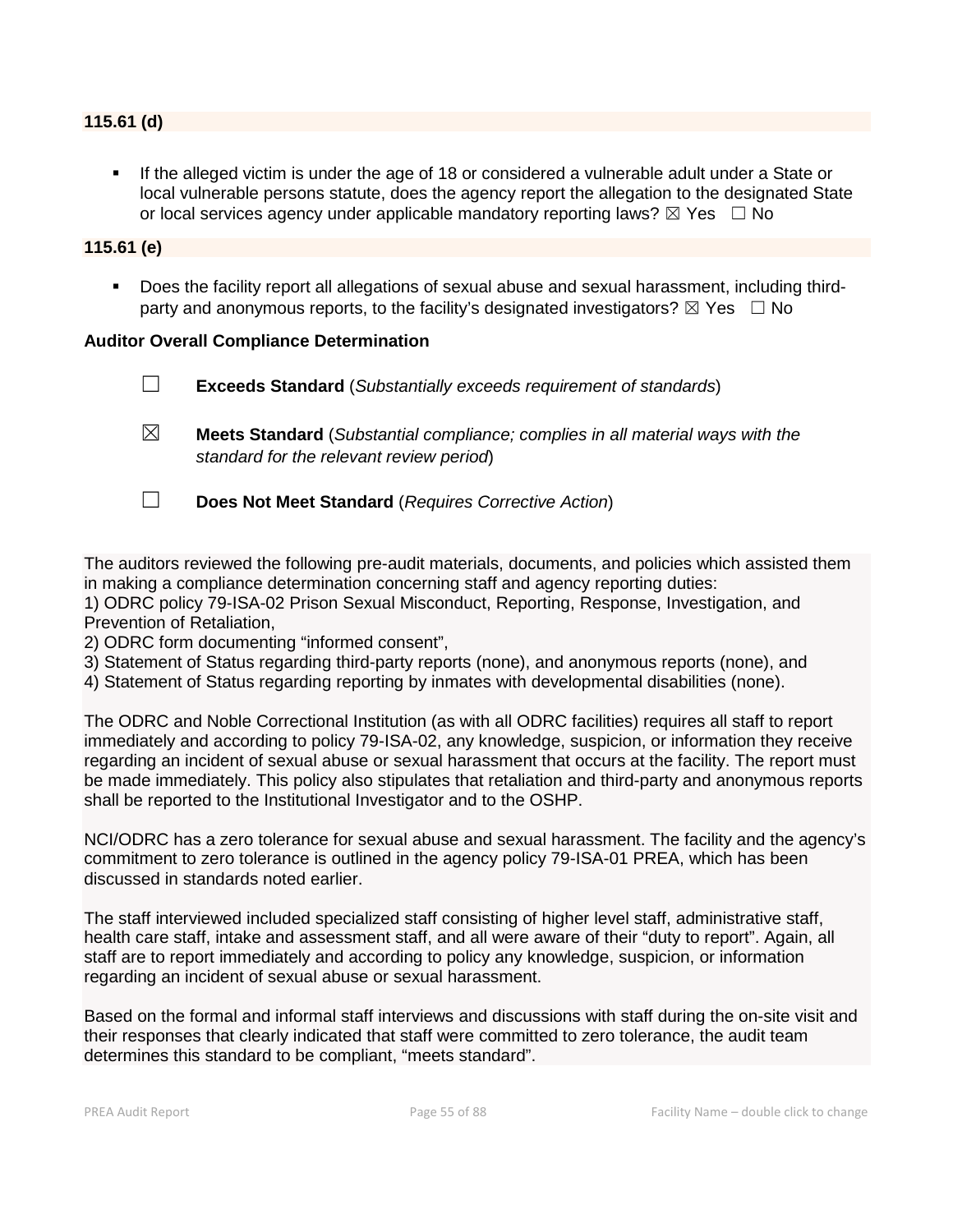# **Standard 115.62: Agency protection duties**

## **115.62 (a)**

 When the agency learns that an inmate is subject to a substantial risk of imminent sexual abuse, does it take immediate action to protect the inmate?  $\boxtimes$  Yes  $\Box$  No

### **Auditor Overall Compliance Determination**

- ☐ **Exceeds Standard** (*Substantially exceeds requirement of standards*)
- ☒ **Meets Standard** (*Substantial compliance; complies in all material ways with the standard for the relevant review period*)
- ☐ **Does Not Meet Standard** (*Requires Corrective Action*)

The agency policy 79-ISA-02 Prison Sexual Misconduct, Reporting, Response, Investigation, and Prevention of Retaliation states in Section F, page 13, how to handle reports of substantial risk of imminent sexual abuse. All reports require immediate action to protect the inmate. (It is noted that it takes some action to assess and implement appropriate protective measures without unreasonable delay.) The following is outlined from the above policy:

1). All reports shall immediately be forwarded to the Investigator, the Unit Management Chief, and the Shift Supervisor.

2) When considering the protection of staff or inmates, staff shall consider housing changes, transfers, and/or removal of alleged staff or abusers.

3) The risk of imminent sexual abuse shall be investigated by a staff member assigned by the managing officer.

4) Inmates shall not be placed in involuntary segregation unless there is no alternative.

5) Appropriate paperwork will be completed.

6) The managing officer's designee shall provide a documented response within 48 hours.

7) A documented final decision shall be made within five calendar days.

8) The imminent risk of sexual abuse form will be sent to the Unit Management Team for special screening.

In the past 12 months, there has been zero (0) number of times that the facility NCI has determined that an inmate was subject to substantial risk of imminent sexual abuse. This information obtained from the PAQ.

Based on the ODRC policy and procedures, and based on interviews with inmates and staff, including the Warden and the PREA Manager, this standard is assessed as compliant, "meets standard".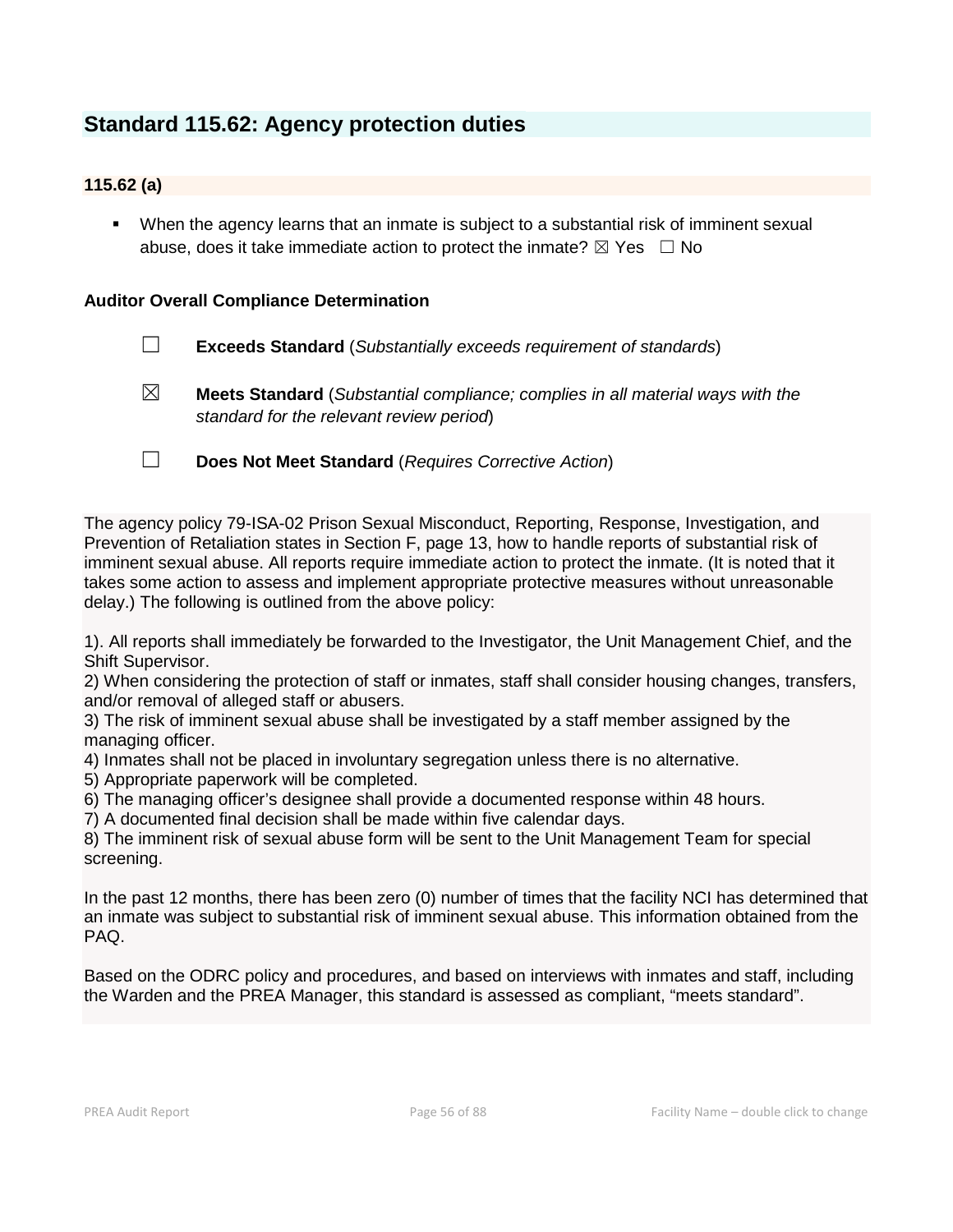# **Standard 115.63: Reporting to other confinement facilities**

## **115.63 (a)**

 Upon receiving an allegation that an inmate was sexually abused while confined at another facility, does the head of the facility that received the allegation notify the head of the facility or appropriate office of the agency where the alleged abuse occurred?  $\boxtimes$  Yes  $\Box$  No

#### **115.63 (b)**

Is such notification provided as soon as possible, but no later than 72 hours after receiving the allegation?  $\boxtimes$  Yes  $\Box$  No

#### **115.63 (c)**

Does the agency document that it has provided such notification?  $\boxtimes$  Yes  $\Box$  No

#### **115.63 (d)**

**Does the facility head or agency office that receives such notification ensure that the allegation** is investigated in accordance with these standards?  $\boxtimes$  Yes  $\Box$  No

#### **Auditor Overall Compliance Determination**

- ☐ **Exceeds Standard** (*Substantially exceeds requirement of standards*)
- ☒ **Meets Standard** (*Substantial compliance; complies in all material ways with the standard for the relevant review period*)
- ☐ **Does Not Meet Standard** (*Requires Corrective Action*)

The ODRC policy 79-ISA-02 Prison Sexual Misconduct, Reporting, Response, Investigation, and Prevention of Retaliation, requires that upon receiving an allegation of sexual abuse while confined at another facility, the head of the receiving facility/designee must notify the head of the facility or appropriate office of the agency facility where the sexual abuse is alleged to have occurred.

During the past 12 months there have been zero (0) number of allegations the facility received that an inmate was abused while confined at another facility. A statement of status indicates that there have been zero (0) number of allegations that the facility has received any allegation that an inmate was abused while confined at another facility.

In the past 12 months there have been two (2) allegations of sexual abuse the facility received from other facilities. Agency policy requires that allegations received from other facilities are investigated in accordance with the PREA standards. These allegations have been investigated and the documentation was reviewed by the auditor team.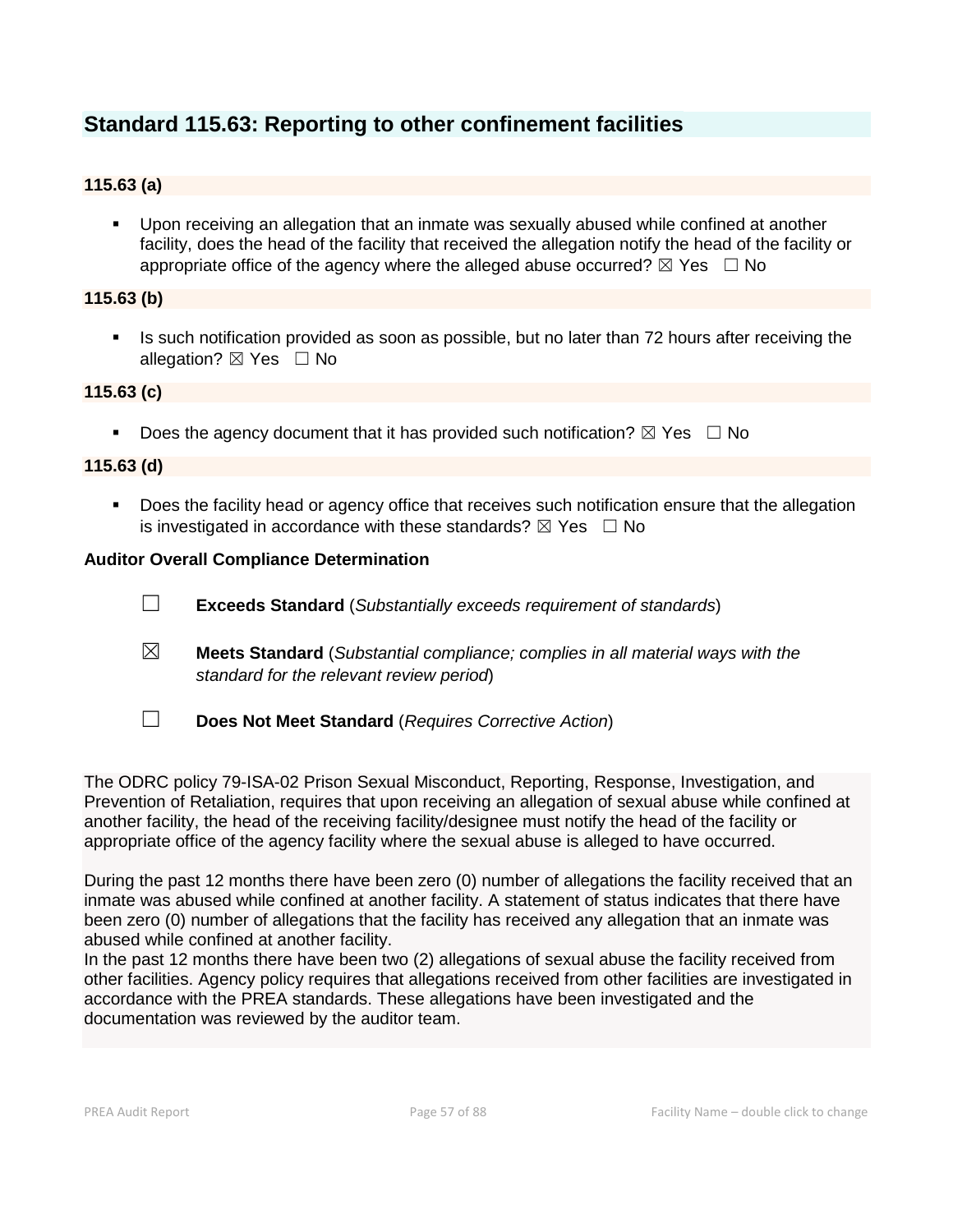Based on the policy and procedures, review of investigations, and documents and interviews with the Institutional Investigator, the PREA Compliance Manager, and the Warden, this standard is assessed as compliant, "meets standards".

## **Standard 115.64: Staff first responder duties**

#### **115.64 (a)**

- Upon learning of an allegation that an inmate was sexually abused, is the first security staff member to respond to the report required to: Separate the alleged victim and abuser? ☒ Yes ☐ No
- Upon learning of an allegation that an inmate was sexually abused, is the first security staff member to respond to the report required to: Preserve and protect any crime scene until appropriate steps can be taken to collect any evidence?  $\boxtimes$  Yes  $\Box$  No
- Upon learning of an allegation that an inmate was sexually abused, is the first security staff member to respond to the report required to: Request that the alleged victim not take any actions that could destroy physical evidence, including, as appropriate, washing, brushing teeth, changing clothes, urinating, defecating, smoking, drinking, or eating, if the abuse occurred within a time period that still allows for the collection of physical evidence?  $\boxtimes$  Yes  $\Box$  No
- Upon learning of an allegation that an inmate was sexually abused, is the first security staff member to respond to the report required to: Ensure that the alleged abuser does not take any actions that could destroy physical evidence, including, as appropriate, washing, brushing teeth, changing clothes, urinating, defecating, smoking, drinking, or eating, if the abuse occurred within a time period that still allows for the collection of physical evidence?  $\boxtimes$  Yes  $\Box$  No

#### **115.64 (b)**

If the first staff responder is not a security staff member, is the responder required to request that the alleged victim not take any actions that could destroy physical evidence, and then notify security staff?  $\boxtimes$  Yes  $\Box$  No

#### **Auditor Overall Compliance Determination**

- ☐ **Exceeds Standard** (*Substantially exceeds requirement of standards*)
- ☒ **Meets Standard** (*Substantial compliance; complies in all material ways with the standard for the relevant review period*)
- ☐ **Does Not Meet Standard** (*Requires Corrective Action*)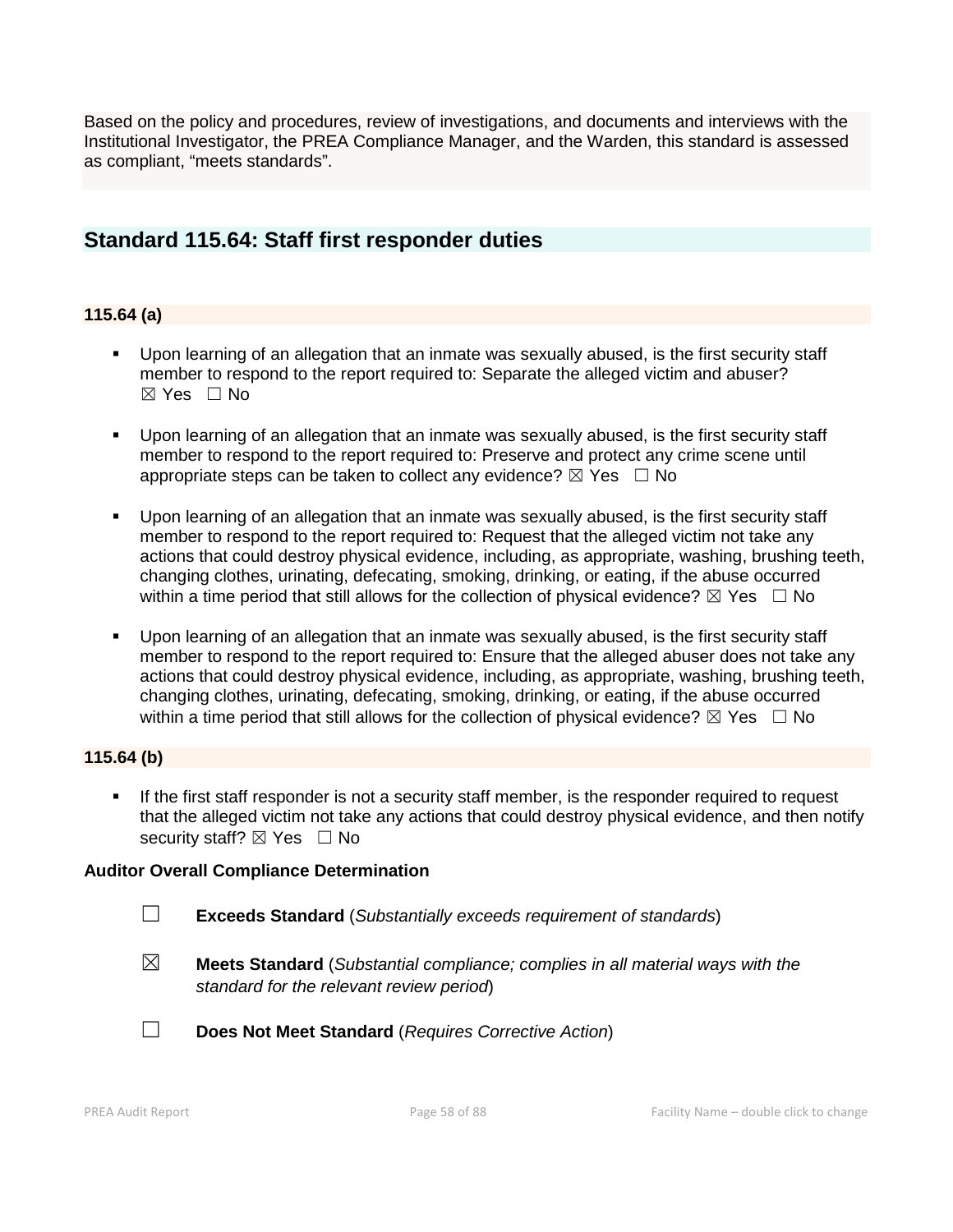The auditors' pre-audit review included the following five items:

1) ODRC policy 79-ISA-02 (specifically addressing reporting and response),

2) First Response, Noble CI policy,

3) First Response Checklist,

4) PREA Incident Report, and

5) Statement of Status, no reports in the past 12 months that an inmate was sexually abused made to a non-security member who was the first responder.

Staff first responder duties are clearly outlined in ODRC policy 79-ISA-01 Prison Rape Elimination. The policy indicates the following duties upon receipt of a report of an allegation of inmate sexual abuse:

1) the first responder, non-security, separate victim and abuser, advise the victim not to destroy any evidence, and notifies the shift supervisor (completes incident report),

2) the first responder, security, will separate victim and abuser, preserve and protect the crime scene, review time periods, contact medical services, notify the Institutional Investigator/OSHP, notify the PREA Manager, notify victim support, and complete the incident reports. These steps taken from the policy.

It is noted that the staff, when interviewed, responded with answers that closely resembled or paraphrased the above first responder duties and responsibilities. Training records support first responder training. Annual training, e-learning, and supplemental briefings and information were all reviewed by the audit team.

Based on the above policy and procedures and interviews with staff, the auditors assess this standard as compliant, "meets standard".

# **Standard 115.65: Coordinated response**

#### **115.65 (a)**

 Has the facility developed a written institutional plan to coordinate actions among staff first responders, medical and mental health practitioners, investigators, and facility leadership taken in response to an incident of sexual abuse?  $\boxtimes$  Yes  $\Box$  No

#### **Auditor Overall Compliance Determination**

- ☐ **Exceeds Standard** (*Substantially exceeds requirement of standards*)
- ☒ **Meets Standard** (*Substantial compliance; complies in all material ways with the standard for the relevant review period*)
- ☐ **Does Not Meet Standard** (*Requires Corrective Action*)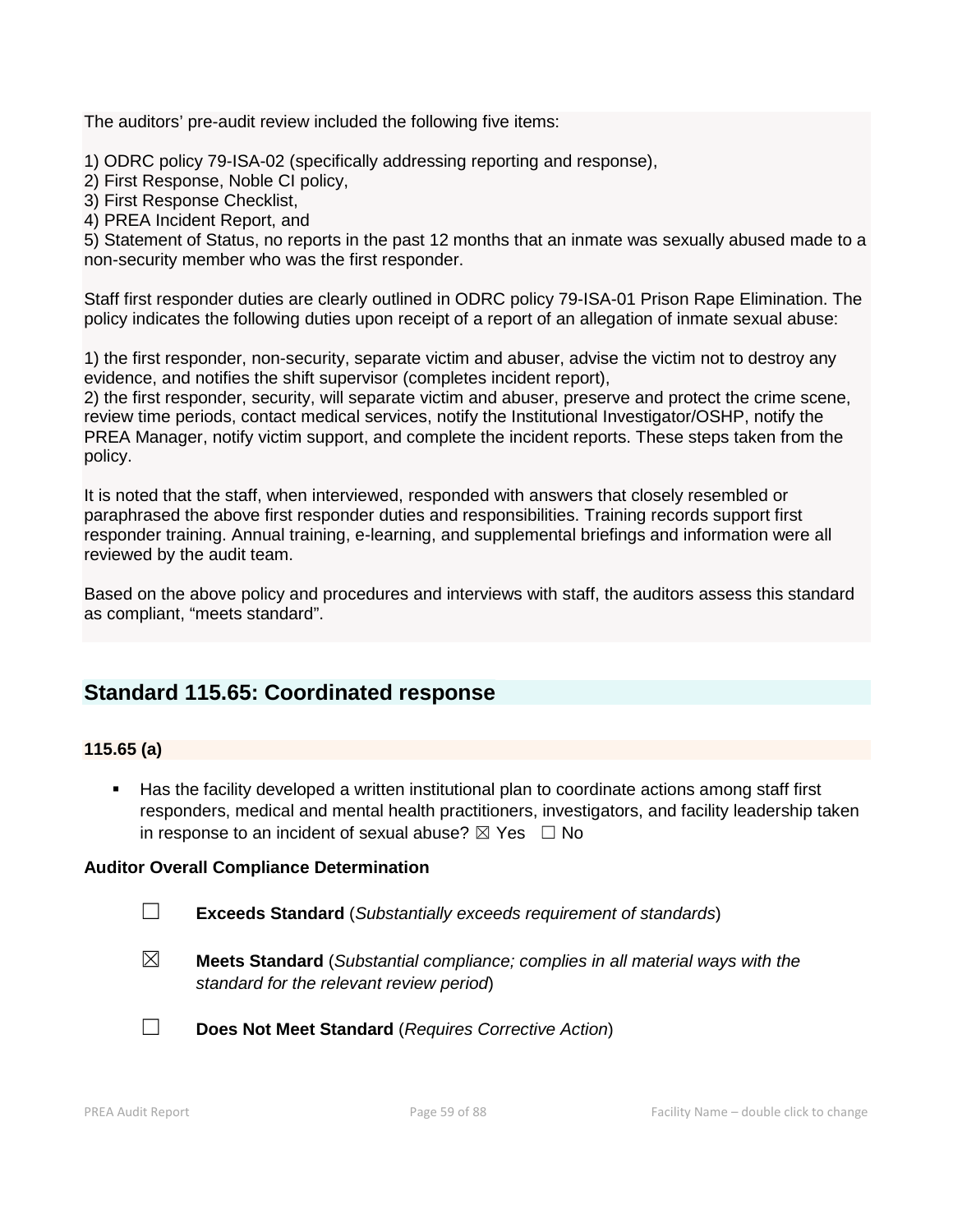Noble Correctional Institution has a policy number 03E-02 Prison Sexual Misconduct (12 pages), the purpose of which is "to establish the facility's coordinated actions taken in response to an incident of sexual abuse, among staff first responders, medical and mental health staff, investigators, and institutional leadership. This plan shall be used as a supplement to the Department policy 79-ISA-02 Prison Sexual Misconduct, Reporting, Response, Investigation, and Prevention of Retaliation."

The policy, addresses the following:

- > first responders,
- > medical responsibilities,
- > mental health responsibilities,
- > investigations,
- > retaliation,
- > institutional, Sexual Abuse Response Team (SART),
- > SART procedure,
- > PREA accommodation strategy, and
- > facility leadership.

All of these, outline actions and procedures, and help accomplish the goal of preventing, detecting, responding to, and eliminating sexual abuse and sexual harassment in prison.

Based on the above information, review of operational procedures, and interviews with the Warden, the specialized staff including SART members, and the Agency Director, this standard is assessed as compliant, "meets standard".

# **Standard 115.66: Preservation of ability to protect inmates from contact with abusers**

## **115.66 (a)**

 Are both the agency and any other governmental entities responsible for collective bargaining on the agency's behalf prohibited from entering into or renewing any collective bargaining agreement or other agreement that limits the agency's ability to remove alleged staff sexual abusers from contact with any inmates pending the outcome of an investigation or of a determination of whether and to what extent discipline is warranted?  $\boxtimes$  Yes  $\Box$  No

#### **115.66 (b)**

Auditor is not required to audit this provision.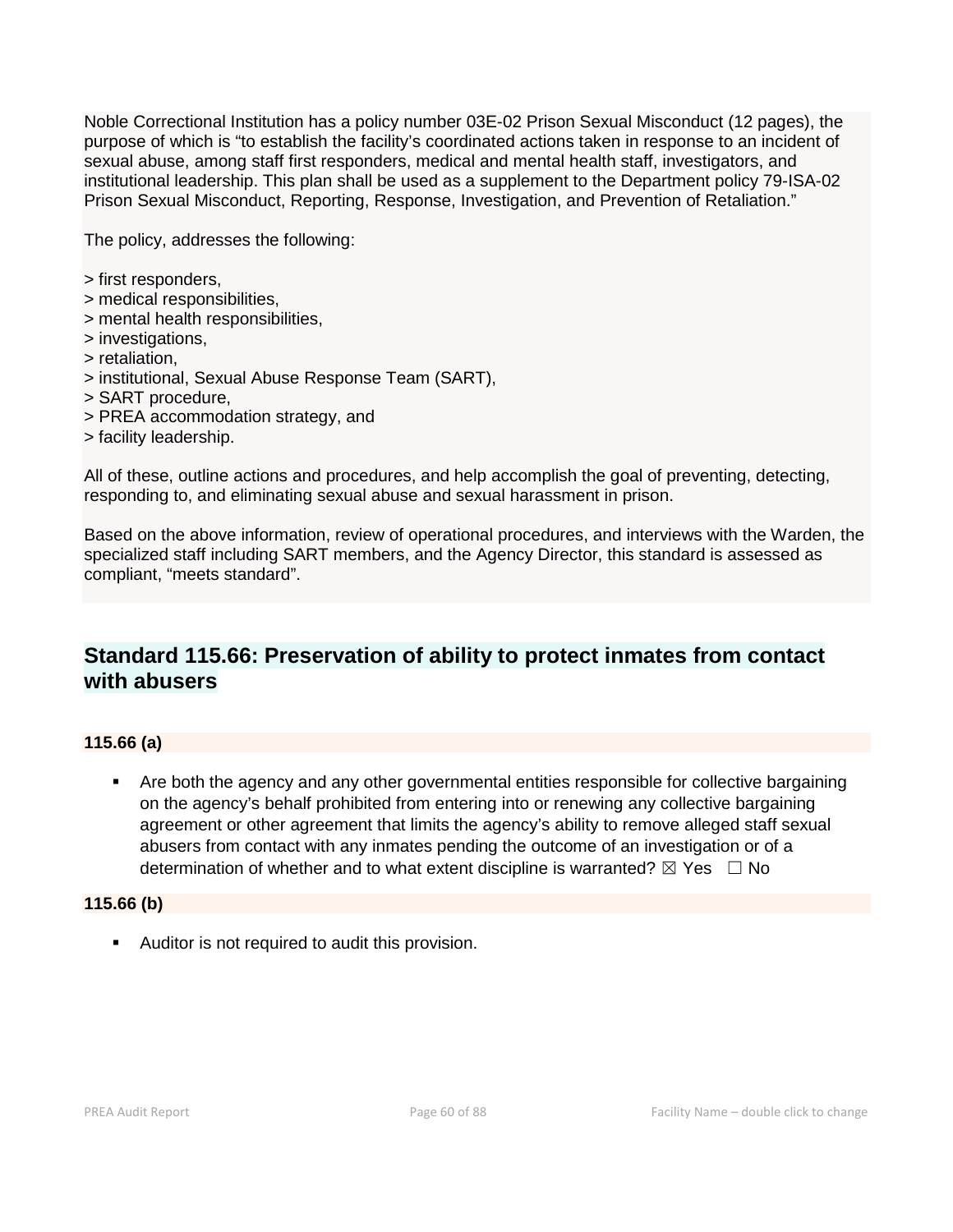#### **Auditor Overall Compliance Determination**

☐ **Exceeds Standard** (*Substantially exceeds requirement of standards*)

☒ **Meets Standard** (*Substantial compliance; complies in all material ways with the standard for the relevant review period*)



☐ **Does Not Meet Standard** (*Requires Corrective Action*)

A memo to the PREA auditor from the Agency PREA Coordinator (Chief, Bureau of Agency Policy and Operational Compliance) referencing standard 115.66 "preservation of ability to protect inmates from contact with abusers" details and directs the following:

"The Ohio Department of Rehabilitation and Correction has entered into a new or renewed collective bargaining agreement since August 20, 2012. Effective July 1, 2015 the below listed unions have entered into a new collective bargaining agreement with the Ohio Department of Rehabilitation and Correction.

OEA/NEA; OCSEA/AFSCME; SEIU/1199"

The auditor reviewed the agreements and discussed them with the Warden, the Agency PREA Coordinator, and the Institutional PREA Manager. All agreed that these contracts, as outlined in the Management's Right section of the contract, preserve the agency's ability to protect inmates from contact with abusers.

The auditors assess this standard as compliant based on the above, contracts, and interviews, "meets standard".

# **Standard 115.67: Agency protection against retaliation**

#### **115.67 (a)**

- Has the agency established a policy to protect all inmates and staff who report sexual abuse or sexual harassment or cooperate with sexual abuse or sexual harassment investigations from retaliation by other inmates or staff?  $\boxtimes$  Yes  $\Box$  No
- Has the agency designated which staff members or departments are charged with monitoring retaliation? **⊠** Yes □ No

#### **115.67 (b)**

 Does the agency employ multiple protection measures, such as housing changes or transfers for inmate victims or abusers, removal of alleged staff or inmate abusers from contact with victims, and emotional support services for inmates or staff who fear retaliation for reporting sexual abuse or sexual harassment or for cooperating with investigations?  $\boxtimes$  Yes  $\Box$  No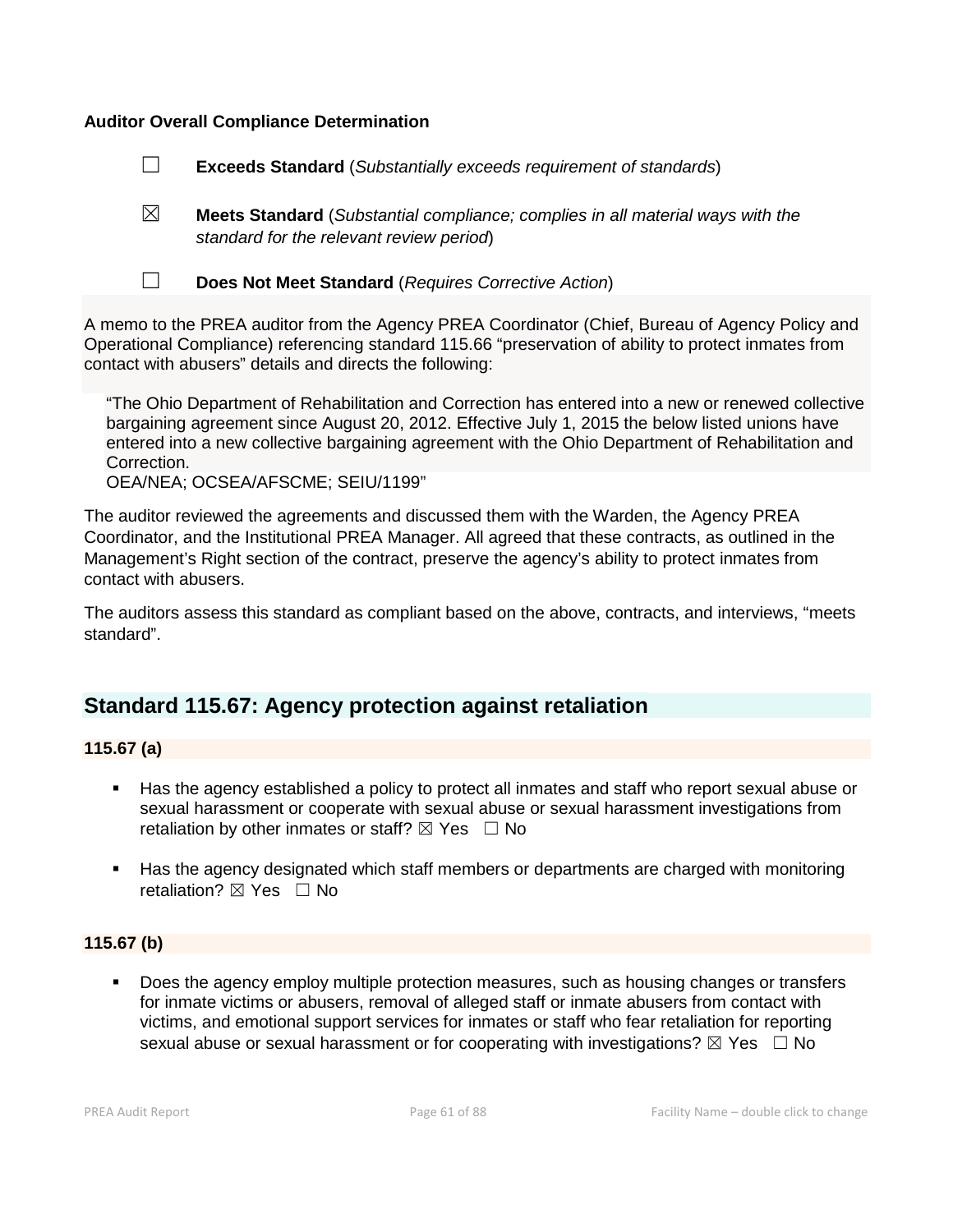#### **115.67 (c)**

- Except in instances where the agency determines that a report of sexual abuse is unfounded, for at least 90 days following a report of sexual abuse, does the agency: Monitor the conduct and treatment of residents or staff who reported the sexual abuse to see if there are changes that may suggest possible retaliation by inmates or staff?  $\boxtimes$  Yes  $\Box$  No
- Except in instances where the agency determines that a report of sexual abuse is unfounded, for at least 90 days following a report of sexual abuse, does the agency: Monitor the conduct and treatment of inmates who were reported to have suffered sexual abuse to see if there are changes that may suggest possible retaliation by inmates or staff?  $\boxtimes$  Yes  $\Box$  No
- Except in instances where the agency determines that a report of sexual abuse is unfounded, for at least 90 days following a report of sexual abuse, does the agency: Act promptly to remedy any such retaliation?  $\boxtimes$  Yes  $\Box$  No
- Except in instances where the agency determines that a report of sexual abuse is unfounded, for at least 90 days following a report of sexual abuse, does the agency: Monitor any inmate disciplinary reports?  $\boxtimes$  Yes  $\Box$  No
- Except in instances where the agency determines that a report of sexual abuse is unfounded, for at least 90 days following a report of sexual abuse, does the agency: Monitor inmate housing changes? ⊠ Yes □ No
- Except in instances where the agency determines that a report of sexual abuse is unfounded, for at least 90 days following a report of sexual abuse, does the agency: Monitor inmate program changes?  $\boxtimes$  Yes  $\Box$  No
- Except in instances where the agency determines that a report of sexual abuse is unfounded, for at least 90 days following a report of sexual abuse, does the agency: Monitor negative performance reviews of staff?  $\boxtimes$  Yes  $\Box$  No
- Except in instances where the agency determines that a report of sexual abuse is unfounded, for at least 90 days following a report of sexual abuse, does the agency: Monitor reassignments of staff?  $\boxtimes$  Yes  $\Box$  No
- Does the agency continue such monitoring beyond 90 days if the initial monitoring indicates a continuing need?  $\boxtimes$  Yes  $\Box$  No

#### **115.67 (d)**

In the case of inmates, does such monitoring also include periodic status checks?  $\boxtimes$  Yes  $\Box$  No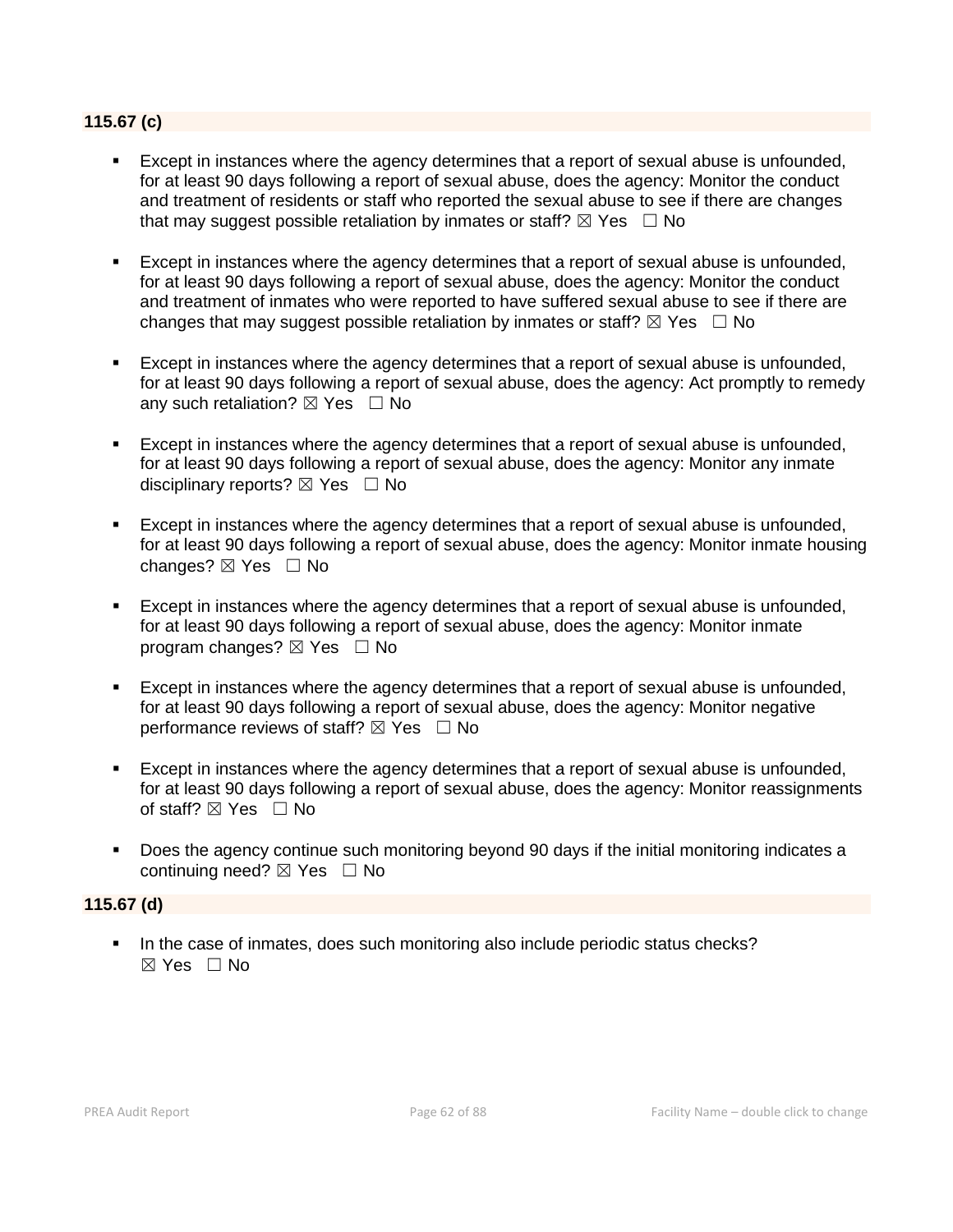#### **115.67 (e)**

 If any other individual who cooperates with an investigation expresses a fear of retaliation, does the agency take appropriate measures to protect that individual against retaliation?  $\boxtimes$  Yes  $\Box$  No

#### **115.67 (f)**

Auditor is not required to audit this provision.

#### **Auditor Overall Compliance Determination**

- ☐ **Exceeds Standard** (*Substantially exceeds requirement of standards*)
- ☒ **Meets Standard** (*Substantial compliance; complies in all material ways with the standard for the relevant review period*)
- ☐ **Does Not Meet Standard** (*Requires Corrective Action*)

The pre--audit review included the following:

1) ODRC policy 79-ISA-02 Prison Sexual Misconduct, Reporting, Response, Investigation, and Prevention of Retaliation,

2) PREA Incident Reports, and

3) PREA Investigative Notifications to inmates.

The above policy protects inmates and staff who report sexual abuse or sexual harassment or who cooperate with sexual abuse or sexual harassment investigations from retaliation by other inmates or staff.

NCI reacts promptly to remedy any retaliation in accordance with the ODRC policy. The policy at NCI designates the Institutional Investigator and the Institutional PREA Coordinator the responsibility for monitoring possible retaliation. Those who monitor retaliation are also instructed to ensure 30, 60, and 90 day status checks of suspected retaliation (this is more than the 90 day review period required by PREA). The agency/institution also continues monitoring beyond 90 days, if warranted.

The auditors' interviews with the Warden, the Institutional Investigator, the Institutional PREA Manager, and random staff and the auditors' review of allegations, investigations, and investigative notification, confirm compliance, "meets standard".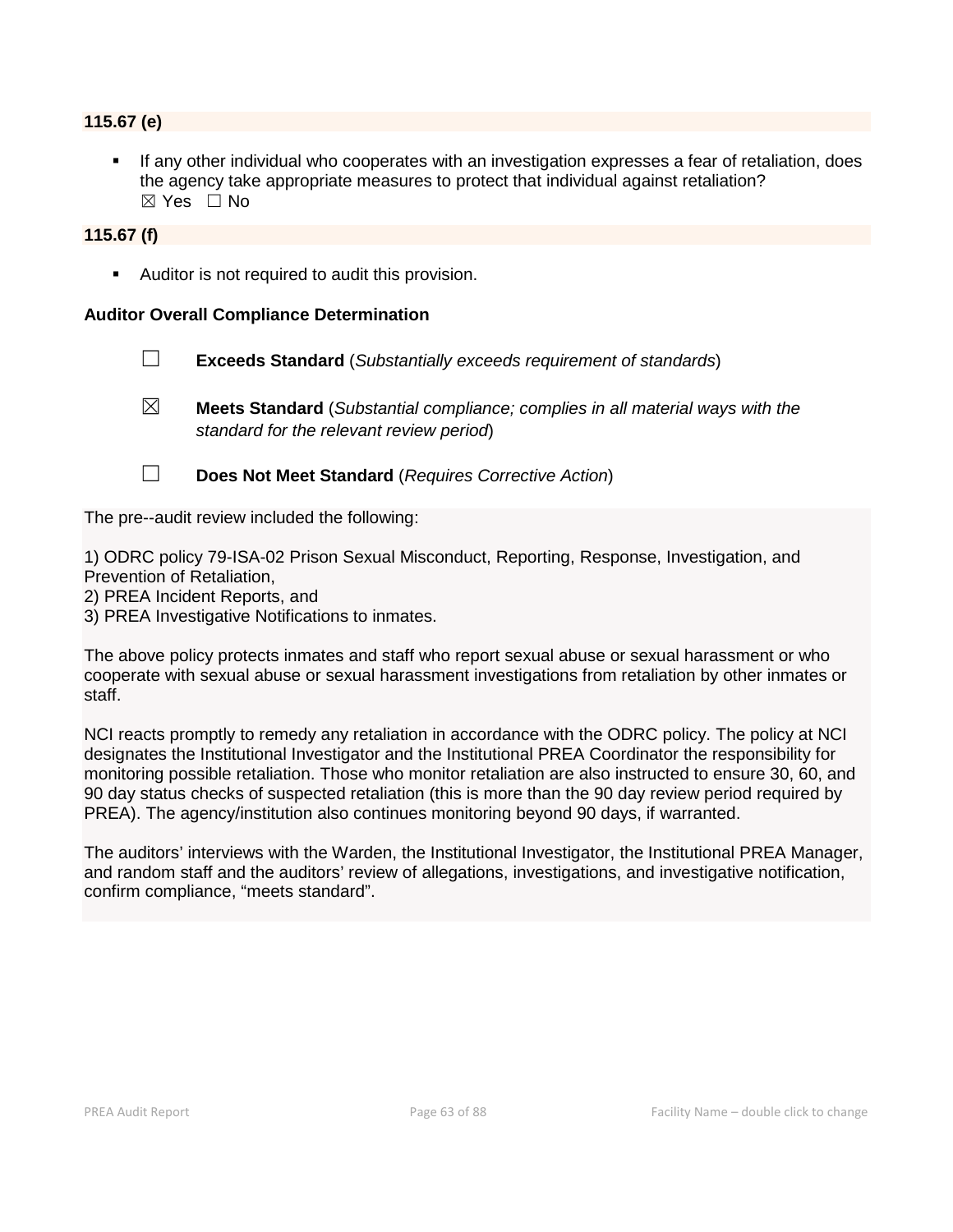# **Standard 115.68: Post-allegation protective custody**

## **115.68 (a)**

 Is any and all use of segregated housing to protect an inmate who is alleged to have suffered sexual abuse subject to the requirements of § 115.43?  $\boxtimes$  Yes  $\Box$  No

#### **Auditor Overall Compliance Determination**

- ☐ **Exceeds Standard** (*Substantially exceeds requirement of standards*)
- ☒ **Meets Standard** (*Substantial compliance; complies in all material ways with the standard for the relevant review period*)
- ☐ **Does Not Meet Standard** (*Requires Corrective Action*)

The pre-audit review included the following two items:

1) ODRC Policy 79-ISA-04 Risk Assessment and Accommodation Strategies and

2) ODRC classification screen information referencing inmates previously held in involuntary segregation.

Involuntary segregation is used only as a last resort for protection. The above policy states "inmates at high risk for victimization shall not be placed in involuntary Transitional Program Unit under Restricted Housing or Limited Privilege Housing conditions, unless an assessment of all available alternatives has been made and a determination has been made that there is no available alternative means of separation from likely abusers." The policy also indicates that if an inmate is held in the involuntary segregated housing, there is a review every 30 days.

Unit Management Teams individually assess inmates and appropriately screen all inmates to ensure safety, custody, care, and control. The auditors reviewed assessment screens and the assessment process. There is limited segregation cell space at NCI, moreover, the PAQ reflects that there have been zero (0) number of inmates who allege to have suffered sexual abuse, who were held in involuntary segregated housing in the past 12 months for any period of time.

The ODRC system classification screen for inmates previously in involuntary segregation from the most recent screen printout reveals zero (0).

Based on the above policy, classification information, and based on interviews with Unit Management staff, assessment staff, and other specialized staff, this standard is assessed as compliant, "meets standard".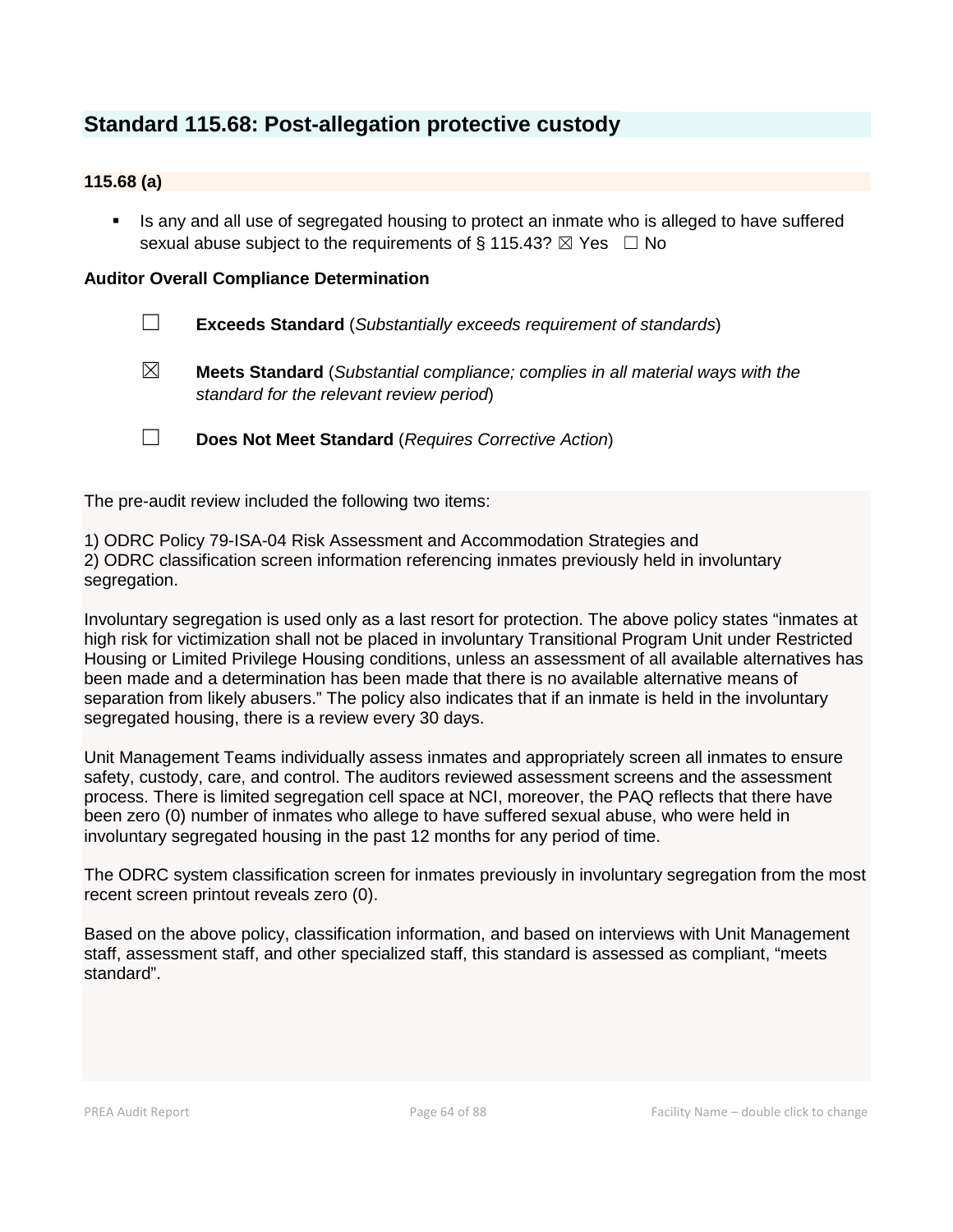# **INVESTIGATIONS**

# **Standard 115.71: Criminal and administrative agency investigations**

## **115.71 (a)**

- When the agency conducts its own investigations into allegations of sexual abuse and sexual harassment, does it do so promptly, thoroughly, and objectively? [N/A if the agency/facility is not responsible for conducting any form of criminal OR administrative sexual abuse investigations. See 115.21(a).]  $\boxtimes$  Yes  $\Box$  No  $\Box$  NA
- Does the agency conduct such investigations for all allegations, including third party and anonymous reports? [N/A if the agency/facility is not responsible for conducting any form of criminal OR administrative sexual abuse investigations. See 115.21(a).]  $\boxtimes$  Yes  $\Box$  No  $\Box$  NA

## **115.71 (b)**

 Where sexual abuse is alleged, does the agency use investigators who have received specialized training in sexual abuse investigations as required by 115.34?  $\boxtimes$  Yes  $\Box$  No

#### **115.71 (c)**

- Do investigators gather and preserve direct and circumstantial evidence, including any available physical and DNA evidence and any available electronic monitoring data?  $\boxtimes$  Yes  $\Box$  No
- Do investigators interview alleged victims, suspected perpetrators, and witnesses? ☒ Yes ☐ No
- Do investigators review prior reports and complaints of sexual abuse involving the suspected perpetrator? ⊠ Yes □ No

## **115.71 (d)**

 When the quality of evidence appears to support criminal prosecution, does the agency conduct compelled interviews only after consulting with prosecutors as to whether compelled interviews may be an obstacle for subsequent criminal prosecution?  $\boxtimes$  Yes  $\Box$  No

### **115.71 (e)**

- Do agency investigators assess the credibility of an alleged victim, suspect, or witness on an individual basis and not on the basis of that individual's status as inmate or staff?  $\boxtimes$  Yes  $\Box$  No
- **Does the agency investigate allegations of sexual abuse without requiring an inmate who** alleges sexual abuse to submit to a polygraph examination or other truth-telling device as a condition for proceeding?  $\boxtimes$  Yes  $\Box$  No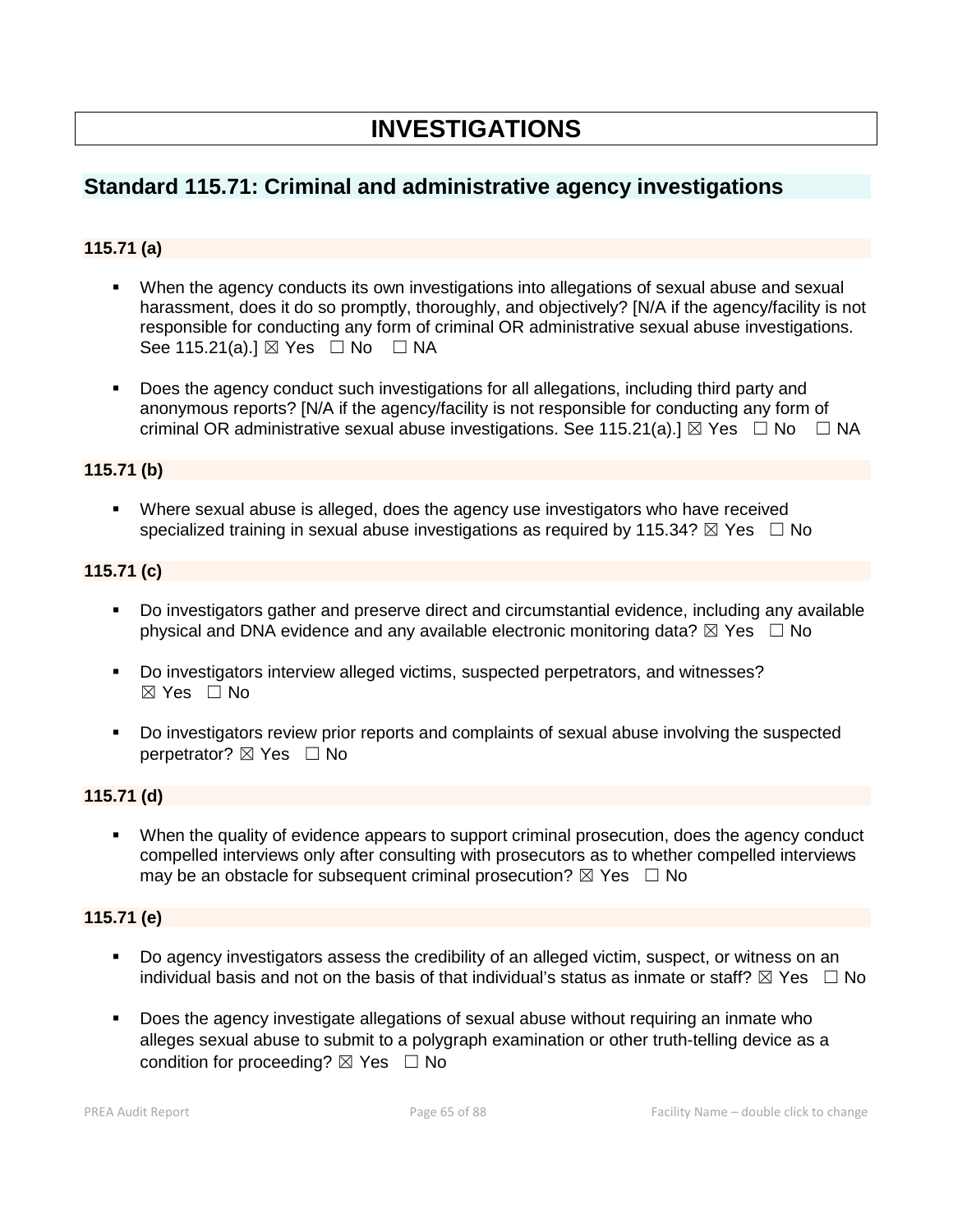#### **115.71 (f)**

- Do administrative investigations include an effort to determine whether staff actions or failures to act contributed to the abuse?  $\boxtimes$  Yes  $\Box$  No
- Are administrative investigations documented in written reports that include a description of the physical evidence and testimonial evidence, the reasoning behind credibility assessments, and investigative facts and findings?  $\boxtimes$  Yes  $\Box$  No

## **115.71 (g)**

 Are criminal investigations documented in a written report that contains a thorough description of the physical, testimonial, and documentary evidence and attaches copies of all documentary evidence where feasible?  $\boxtimes$  Yes  $\Box$  No

#### **115.71 (h)**

 Are all substantiated allegations of conduct that appears to be criminal referred for prosecution? ☒ Yes ☐ No

#### **115.71 (i)**

Does the agency retain all written reports referenced in 115.71(f) and (q) for as long as the alleged abuser is incarcerated or employed by the agency, plus five years?  $\boxtimes$  Yes  $\Box$  No

#### **115.71 (j)**

 Does the agency ensure that the departure of an alleged abuser or victim from the employment or control of the agency does not provide a basis for terminating an investigation? ☒ Yes ☐ No

#### **115.71 (k)**

Auditor is not required to audit this provision.

#### **115.71 (l)**

 When an outside entity investigates sexual abuse, does the facility cooperate with outside investigators and endeavor to remain informed about the progress of the investigation? (N/A if an outside agency does not conduct administrative or criminal sexual abuse investigations. See 115.21(a).) ⊠ Yes □ No □ NA

#### **Auditor Overall Compliance Determination**



☒ **Exceeds Standard** (*Substantially exceeds requirement of standards*)



☐ **Meets Standard** (*Substantial compliance; complies in all material ways with the* 

*standard for the relevant review period*)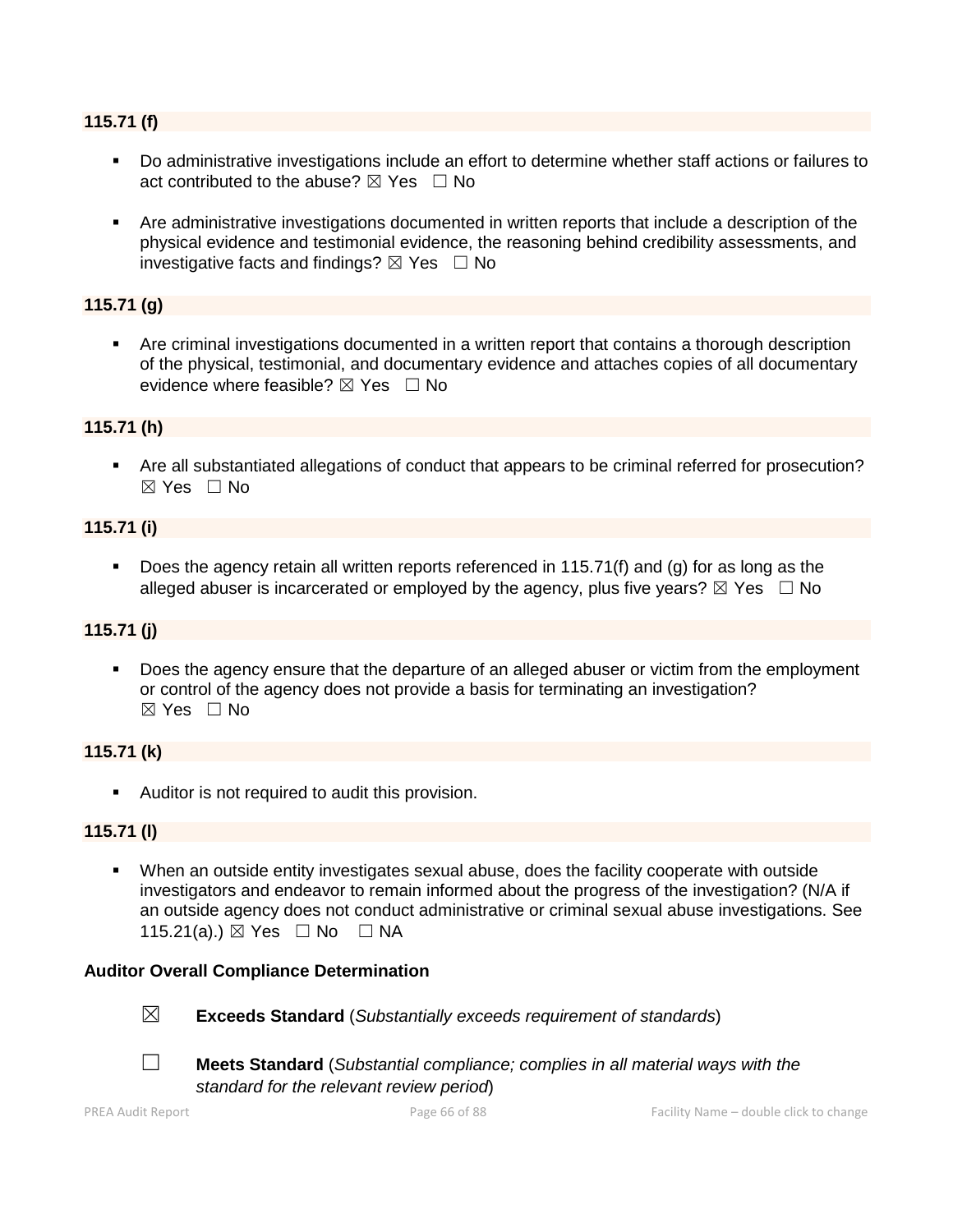## ☐ **Does Not Meet Standard** (*Requires Corrective Action*)

OSHP and NCI investigators were interviewed by the auditors and found to be very cooperative, informative, professional, and knowledgeable concerning criminal and administrative PREA investigations. ODRC policy 79-ISA-01 Prison Rape Elimination, and ODRC policy 79-ISA-02 Prison Sexual Misconduct, Reporting, Response, Investigation, and Prevention of Retaliation are very thorough and comprehensive. The policies alone address procedures such that investigations are accomplished successfully.

Every allegation of sexual abuse and sexual harassment is investigated in the ODRC.

There is a Memorandum of Understanding (MOU) between the OSHP and the ODRC that further outlines and details the professional collaboration of the Highway Patrol and the ODRC investigators concerning criminal and agency administrative investigations. The following categories are addressed and detailed, and procedures outlined:

#### 1) PREA incident investigations

- 2) victim of sexual abuse examinations
- 3) victim advocate/rape crisis center assistance
- 4) specialized training
- 5) investigator evidence collection
- 6) investigator interviews
- 7) credibility of victims, witnesses
- 8) documentation
- 9) substantiated allegation referral
- 10) departure of victim or abuser from employment or control of the facility.

The OSHP has an office at NCI as part of the Institutional Investigator's office and interview office/conference/area. Simply, there is a special relationship and a very professional cooperation between OSHP and ODRC.

Substantiated allegations that appear to be criminal are referred for prosecution. There were zero (0) number of sustained allegations that appear to be criminal during this audit. The agency retains written reports concerning all investigations. These reports are retained for 10 years after an inmate has reached final release or 10 years after an employee is no longer employed by the agency. The OSHP requires that records are to be maintained indefinitely for all criminal investigations.

Based on the above information, and interviews with specialized staff at NCI, the auditors assess this standard as "exceeds standard".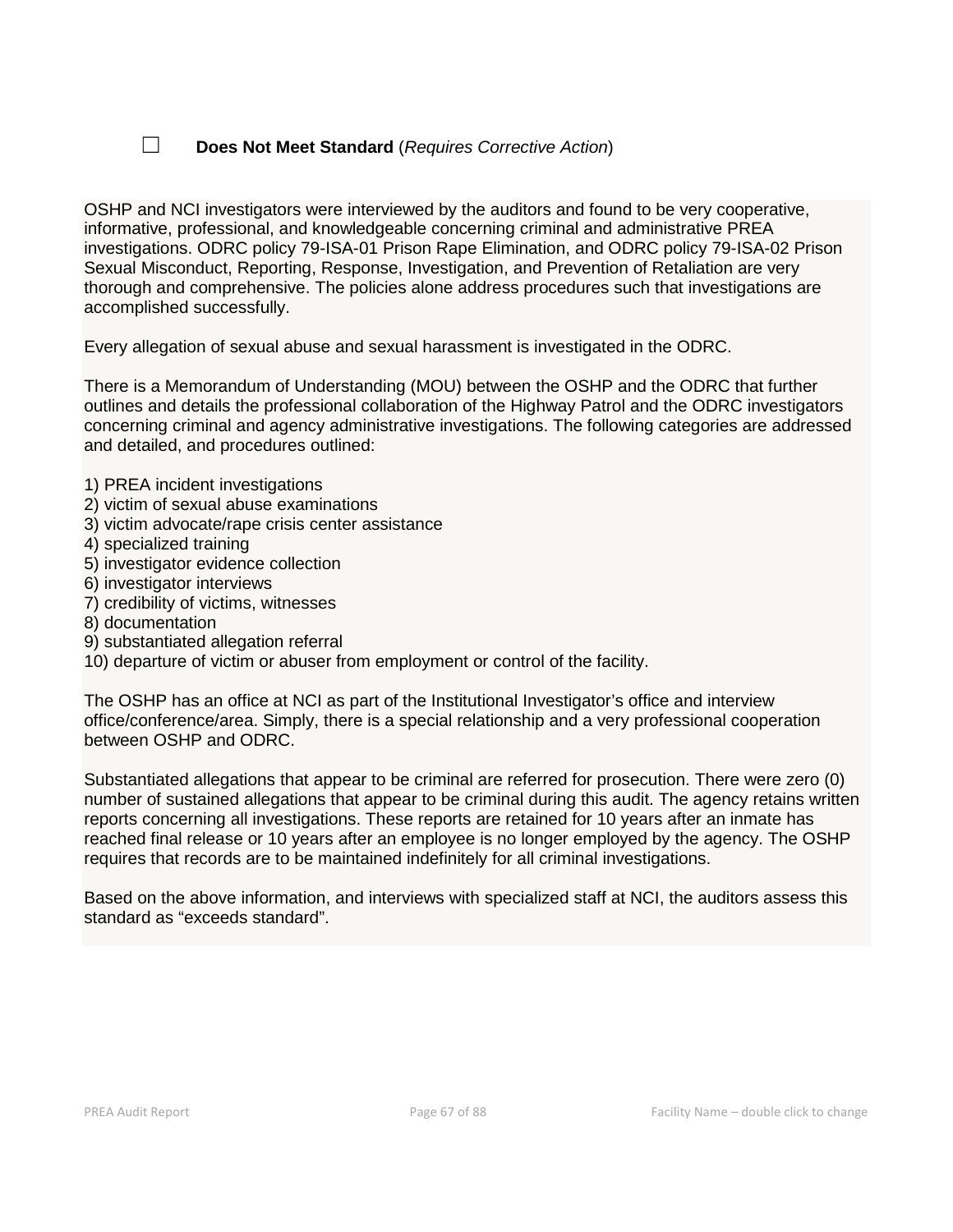# **Standard 115.72: Evidentiary standard for administrative investigations**

## **115.72 (a)**

Is it true that the agency does not impose a standard higher than a preponderance of the evidence in determining whether allegations of sexual abuse or sexual harassment are substantiated? ⊠ Yes □ No

#### **Auditor Overall Compliance Determination**

- ☐ **Exceeds Standard** (*Substantially exceeds requirement of standards*)
- ☒ **Meets Standard** (*Substantial compliance; complies in all material ways with the standard for the relevant review period*)
- ☐ **Does Not Meet Standard** (*Requires Corrective Action*)

As part of the pre-audit process, the following were reviewed:

- 1) ODRC policy 79-ISA-02, and
- 2) Investigative Summary Report, Administrative Investigation.

The ODRC policy mentioned above, 79-ISA-02 Prison Sexual Misconduct, Reporting, Response, Investigations, and Prevention of Retaliation, directs that the agency "imposes a standard no higher than a preponderance of the evidence for administrative investigations".

The agency policy and interviews with the Warden, the Institutional Investigator, and the Institutional PREA Manager supports compliance, assessed as "meets standard".

# **Standard 115.73: Reporting to inmates**

#### **115.73 (a)**

 Following an investigation into an inmate's allegation that he or she suffered sexual abuse in an agency facility, does the agency inform the inmate as to whether the allegation has been determined to be substantiated, unsubstantiated, or unfounded?  $\boxtimes$  Yes  $\Box$  No

### **115.73 (b)**

 If the agency did not conduct the investigation into an inmate's allegation of sexual abuse in an agency facility, does the agency request the relevant information from the investigative agency in order to inform the inmate? (N/A if the agency/facility is responsible for conducting administrative and criminal investigations.)  $\boxtimes$  Yes  $\Box$  No  $\Box$  NA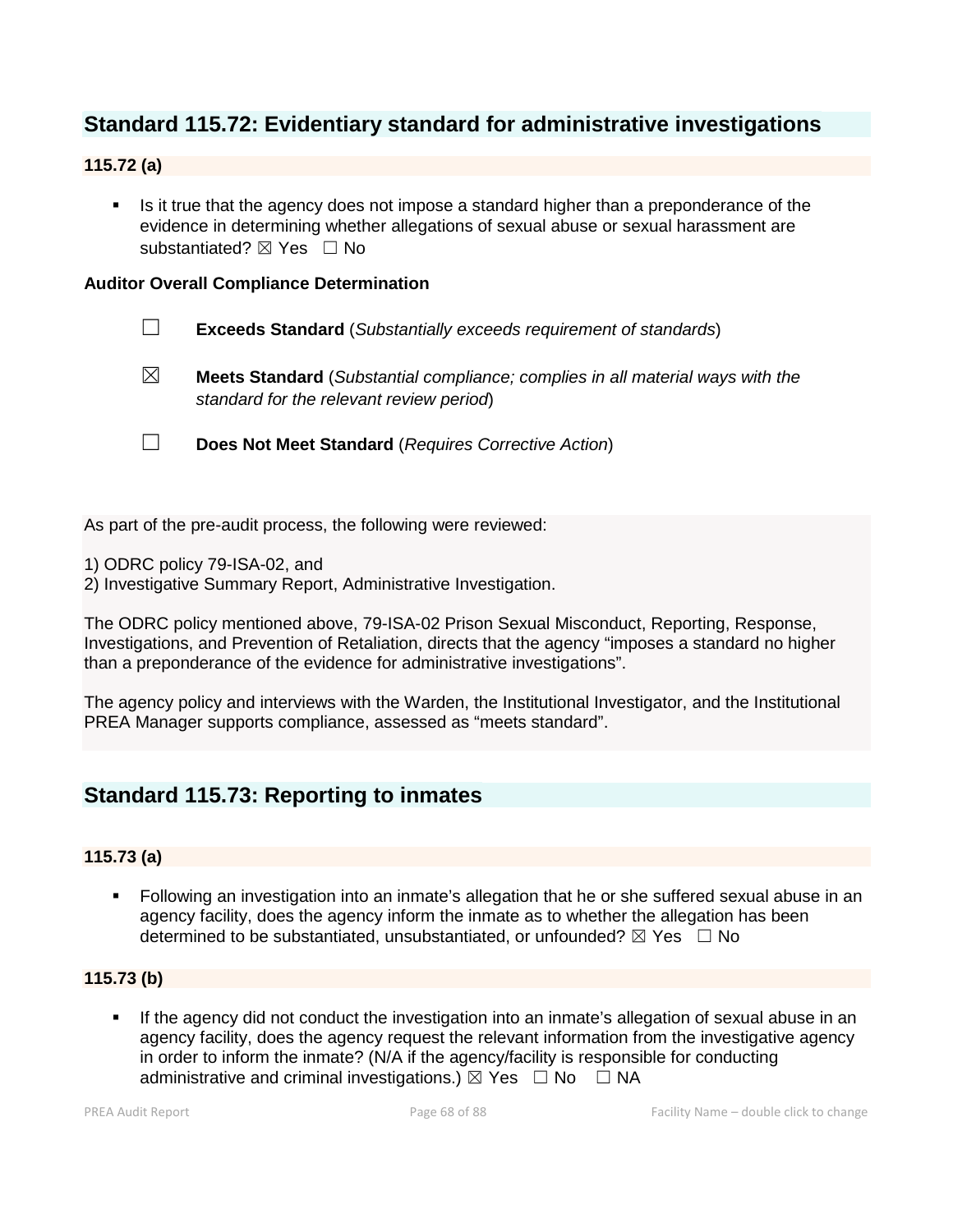## **115.73 (c)**

- Following an inmate's allegation that a staff member has committed sexual abuse against the resident, unless the agency has determined that the allegation is unfounded, or unless the resident has been released from custody, does the agency subsequently inform the resident whenever: The staff member is no longer posted within the inmate's unit?  $\boxtimes$  Yes  $\Box$  No
- Following an inmate's allegation that a staff member has committed sexual abuse against the resident, unless the agency has determined that the allegation is unfounded, or unless the resident has been released from custody, does the agency subsequently inform the resident whenever: The staff member is no longer employed at the facility?  $\boxtimes$  Yes  $\Box$  No
- Following an inmate's allegation that a staff member has committed sexual abuse against the resident, unless the agency has determined that the allegation is unfounded, or unless the resident has been released from custody, does the agency subsequently inform the resident whenever: The agency learns that the staff member has been indicted on a charge related to sexual abuse in the facility?  $\boxtimes$  Yes  $\Box$  No
- Following an inmate's allegation that a staff member has committed sexual abuse against the resident, unless the agency has determined that the allegation is unfounded, or unless the resident has been released from custody, does the agency subsequently inform the resident whenever: The agency learns that the staff member has been convicted on a charge related to sexual abuse within the facility?  $\boxtimes$  Yes  $\Box$  No

#### **115.73 (d)**

- Following an inmate's allegation that he or she has been sexually abused by another inmate, does the agency subsequently inform the alleged victim whenever: The agency learns that the alleged abuser has been indicted on a charge related to sexual abuse within the facility?  $\boxtimes$  Yes  $\Box$  No
- Following an inmate's allegation that he or she has been sexually abused by another inmate, does the agency subsequently inform the alleged victim whenever: The agency learns that the alleged abuser has been convicted on a charge related to sexual abuse within the facility?  $\boxtimes$  Yes  $\Box$  No

#### **115.73 (e)**

Does the agency document all such notifications or attempted notifications?  $\boxtimes$  Yes  $\Box$  No

#### **115.73 (f)**

Auditor is not required to audit this provision.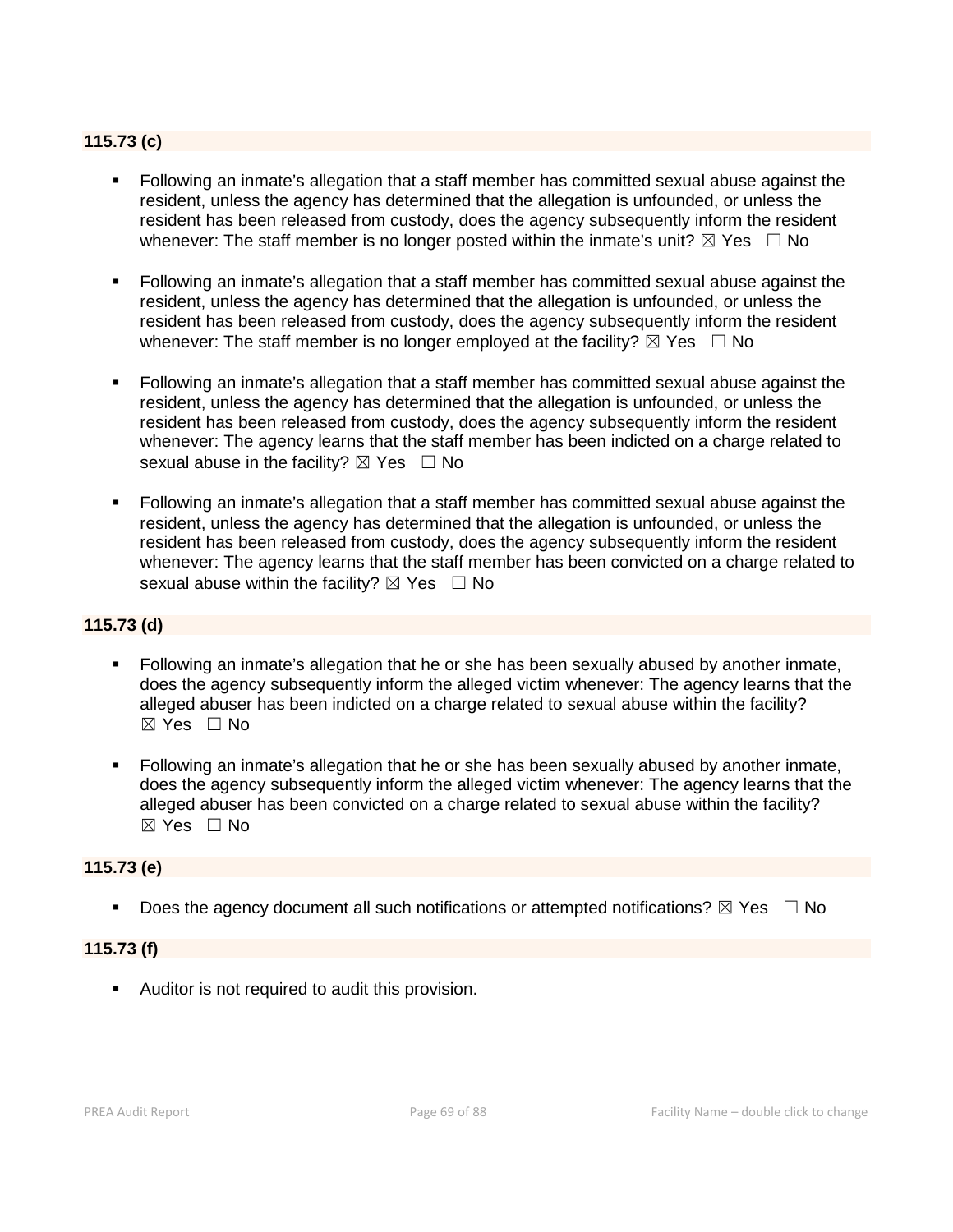#### **Auditor Overall Compliance Determination**



- ☒ **Meets Standard** (*Substantial compliance; complies in all material ways with the standard for the relevant review period*)
- 
- ☐ **Does Not Meet Standard** (*Requires Corrective Action*)

The ODRC policy 79-ISA-02 Prison Sexual Misconduct, Reporting, Response, Investigation, and Prevention of Retaliation requires that when an inmate makes an allegation of sexual abuse, he is informed verbally or in writing as to whether the allegation has been determined to be substantiated, unsubstantiated, or unfounded following an investigation.

Noble Correctional Institution abides by this policy and informs inmates, as to whether the allegation has been determined to be substantiated, unsubstantiated, or unfounded following an investigation.

There have been five (5) criminal or administrative investigations of alleged inmate sexual abuse in the past 12 months. In the past 12 months, the number of notifications to inmates that were provided pursuant to this standard were five (5). All five of the notifications have been documented.

The auditors reviewed incident reports, PREA incident packets, documentation of notification, and interviewed the Warden, the investigative staff, and the specialty staff. This standard is assessed as compliant, "meets standard".

# **DISCIPLINE**

# **Standard 115.76: Disciplinary sanctions for staff**

#### **115.76 (a)**

 Are staff subject to disciplinary sanctions up to and including termination for violating agency sexual abuse or sexual harassment policies?  $\boxtimes$  Yes  $\Box$  No

#### **115.76 (b)**

Is termination the presumptive disciplinary sanction for staff who have engaged in sexual abuse? ☒ Yes ☐ No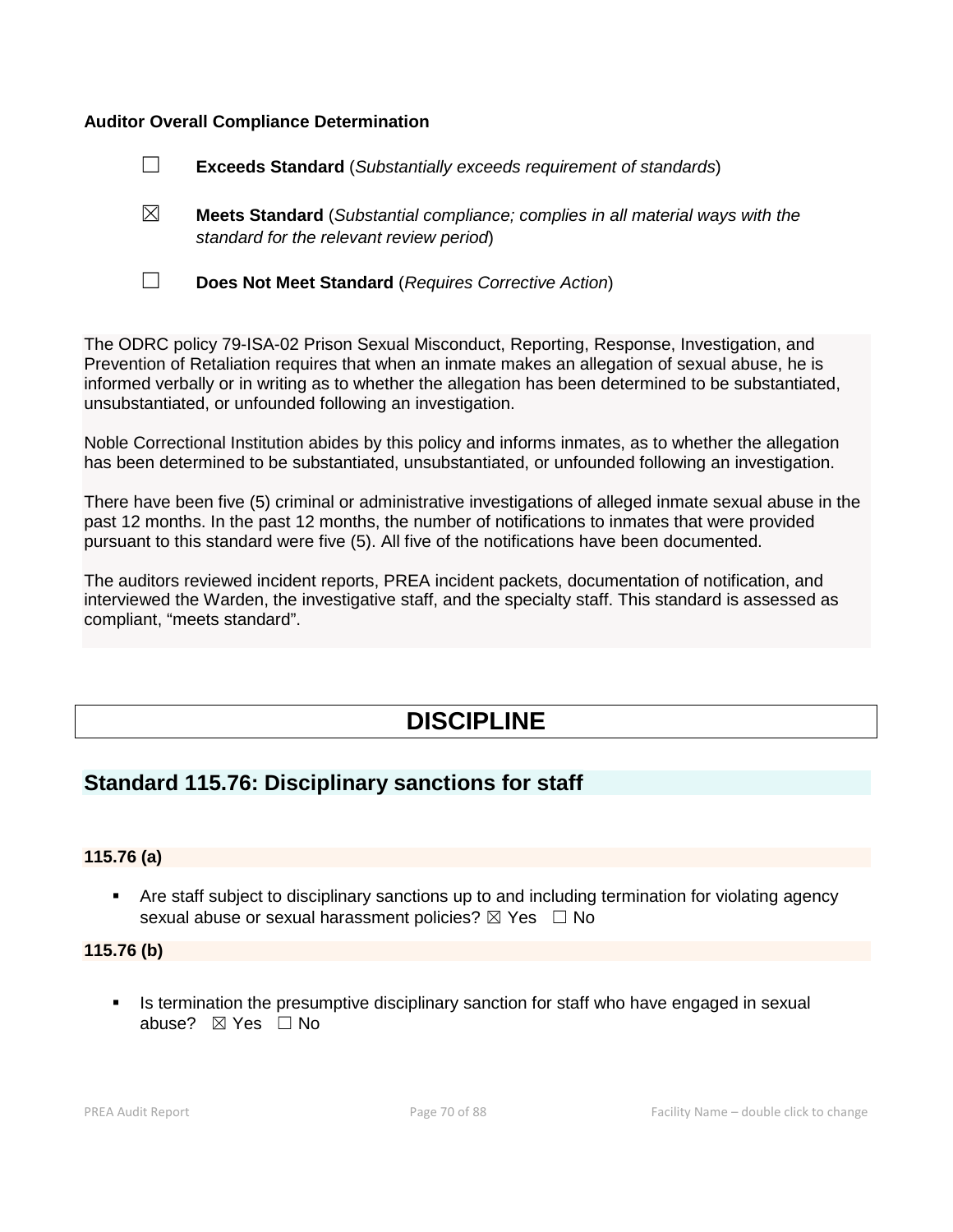#### **115.76 (c)**

 Are disciplinary sanctions for violations of agency policies relating to sexual abuse or sexual harassment (other than actually engaging in sexual abuse) commensurate with the nature and circumstances of the acts committed, the staff member's disciplinary history, and the sanctions imposed for comparable offenses by other staff with similar histories?  $\boxtimes$  Yes  $\Box$  No

#### **115.76 (d)**

- Are all terminations for violations of agency sexual abuse or sexual harassment policies, or resignations by staff who would have been terminated if not for their resignation, reported to: Law enforcement agencies (unless the activity was clearly not criminal)?  $\boxtimes$  Yes  $\Box$  No
- Are all terminations for violations of agency sexual abuse or sexual harassment policies, or resignations by staff who would have been terminated if not for their resignation, reported to: Relevant licensing bodies?  $\boxtimes$  Yes  $\Box$  No

#### **Auditor Overall Compliance Determination**

- ☐ **Exceeds Standard** (*Substantially exceeds requirement of standards*)
- ☒ **Meets Standard** (*Substantial compliance; complies in all material ways with the standard for the relevant review period*)
- ☐ **Does Not Meet Standard** (*Requires Corrective Action*)

The ODRC policy 79-ISA-01 Prison Rape Elimination and Personnel policy 31 SEM 02 Standards of Employee Conduct, and 31 SEM 07 Unauthorized Relationships, stipulate that staff is subject to disciplinary sanctions up to and including termination for violating the agency sexual abuse and sexual harassment policy.

Pursuant the Ohio Revised Code, sexual contact with an inmate or anyone under the supervision of the ODRC is considered criminal. The ODRC will refer and pursue all cases for criminal prosecution.

In the past 12 months there have been zero (0) number of staff from the facility who have been terminated or resigned prior to termination for violating sexual abuse or sexual harassment policies. In the past 12 months there have been zero (0) number of staff from the facility who have been disciplined, short of termination, for violation of agency sexual abuse or sexual harassment policies. In the past 12 months there have been zero (0) number of staff from the facility that have been reported to law enforcement or licensing boards following their termination or resignation prior to termination for violating agency sexual abuse or sexual harassment policies. This taken from the Pre-Audit Questionnaire.

Based on the above information, and review of personnel and agency policies, and interviews with the Warden, and the investigative staff, this standard is assessed as compliant, "meets standard".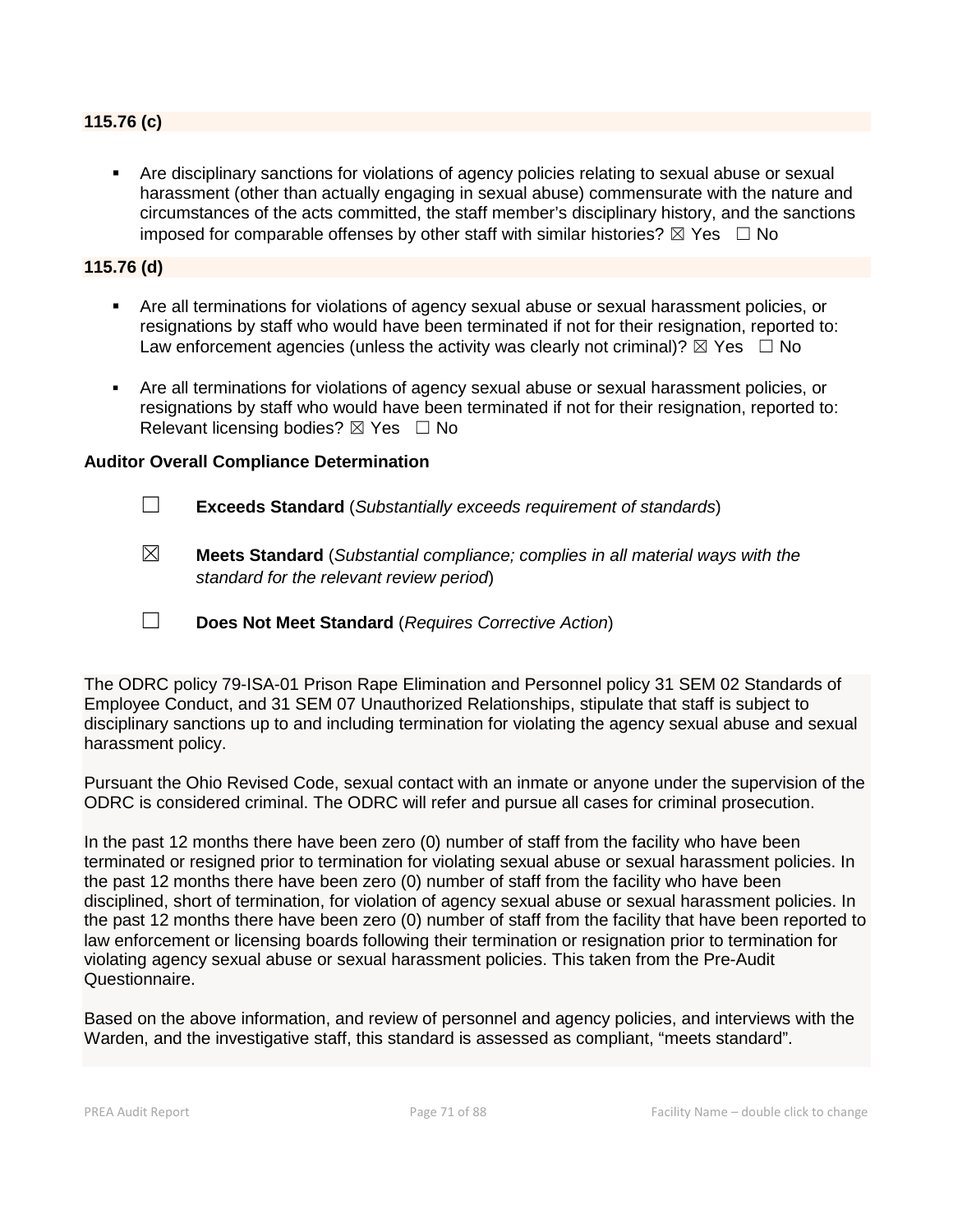# **Standard 115.77: Corrective action for contractors and volunteers**

## **115.77 (a)**

- Is any contractor or volunteer who engages in sexual abuse prohibited from contact with inmates? ☒ Yes ☐ No
- Is any contractor or volunteer who engages in sexual abuse reported to: Law enforcement agencies (unless the activity was clearly not criminal)?  $\boxtimes$  Yes  $\Box$  No
- Is any contractor or volunteer who engages in sexual abuse reported to: Relevant licensing bodies? ☒ Yes ☐ No

#### **115.77 (b)**

 In the case of any other violation of agency sexual abuse or sexual harassment policies by a contractor or volunteer, does the facility take appropriate remedial measures, and consider whether to prohibit further contact with inmates?  $\boxtimes$  Yes  $\Box$  No

#### **Auditor Overall Compliance Determination**

- ☐ **Exceeds Standard** (*Substantially exceeds requirement of standards*)
- ☒ **Meets Standard** (*Substantial compliance; complies in all material ways with the standard for the relevant review period*)
- ☐ **Does Not Meet Standard** (*Requires Corrective Action*)

Corrective action and discipline for contractors and volunteers is defined by policy 79-ISA-01 Prison Rape Elimination and 71-SOC-01, Standards of Conduct for Contractors and Volunteers. The Ohio Revised Code may also apply to contractors and volunteers. Contractors, volunteers and others who fall under the standard have been trained in and alerted to these policies, rules, and regulations.

In the past 12 months there have been no contractors or volunteers who have been reported to law enforcement agencies and/or relevant licensing boards for engaging in sexual abuse of inmates. This information taken from the PAQ. There is also a Statement of Fact that was reviewed by the auditors ending in, no volunteer or contractor has been involved in sexual abuse of an inmate.

Based on the information taken from the Pre-Audit Questionnaire, the Statement of Fact, the above policies, and based on interviews with specialized staff and volunteers, this standard is assessed as compliant, "meets standard".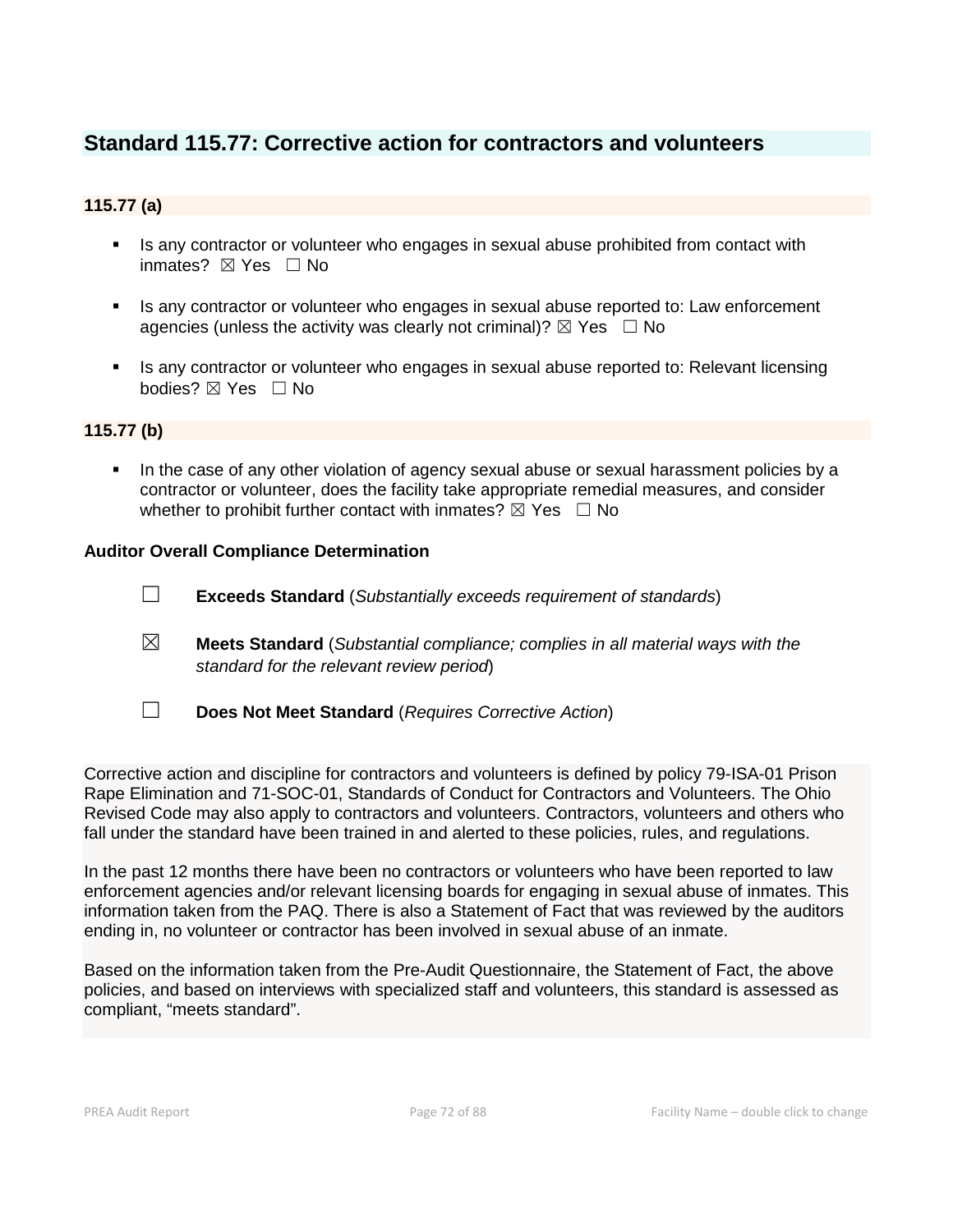# **Standard 115.78: Disciplinary sanctions for inmates**

# **115.78 (a)**

 Following an administrative finding that an inmate engaged in inmate-on-inmate sexual abuse, or following a criminal finding of guilt for inmate-on-inmate sexual abuse, are inmates subject to disciplinary sanctions pursuant to a formal disciplinary process?  $\boxtimes$  Yes  $\Box$  No

# **115.78 (b)**

 Are sanctions commensurate with the nature and circumstances of the abuse committed, the inmate's disciplinary history, and the sanctions imposed for comparable offenses by other inmates with similar histories?  $\boxtimes$  Yes  $\Box$  No

# **115.78 (c)**

 When determining what types of sanction, if any, should be imposed, does the disciplinary process consider whether an inmate's mental disabilities or mental illness contributed to his or her behavior?  $\boxtimes$  Yes  $\Box$  No

# **115.78 (d)**

 If the facility offers therapy, counseling, or other interventions designed to address and correct underlying reasons or motivations for the abuse, does the facility consider whether to require the offending inmate to participate in such interventions as a condition of access to programming and other benefits?  $\boxtimes$  Yes  $\Box$  No

# **115.78 (e)**

 Does the agency discipline an inmate for sexual contact with staff only upon a finding that the staff member did not consent to such contact?  $\boxtimes$  Yes  $\Box$  No

# **115.78 (f)**

 For the purpose of disciplinary action does a report of sexual abuse made in good faith based upon a reasonable belief that the alleged conduct occurred NOT constitute falsely reporting an incident or lying, even if an investigation does not establish evidence sufficient to substantiate the allegation?  $\boxtimes$  Yes  $\Box$  No

#### **115.78 (g)**

 Does the agency always refrain from considering non-coercive sexual activity between inmates to be sexual abuse? (N/A if the agency does not prohibit all sexual activity between inmates.)  $\boxtimes$  Yes  $\Box$  No  $\Box$  NA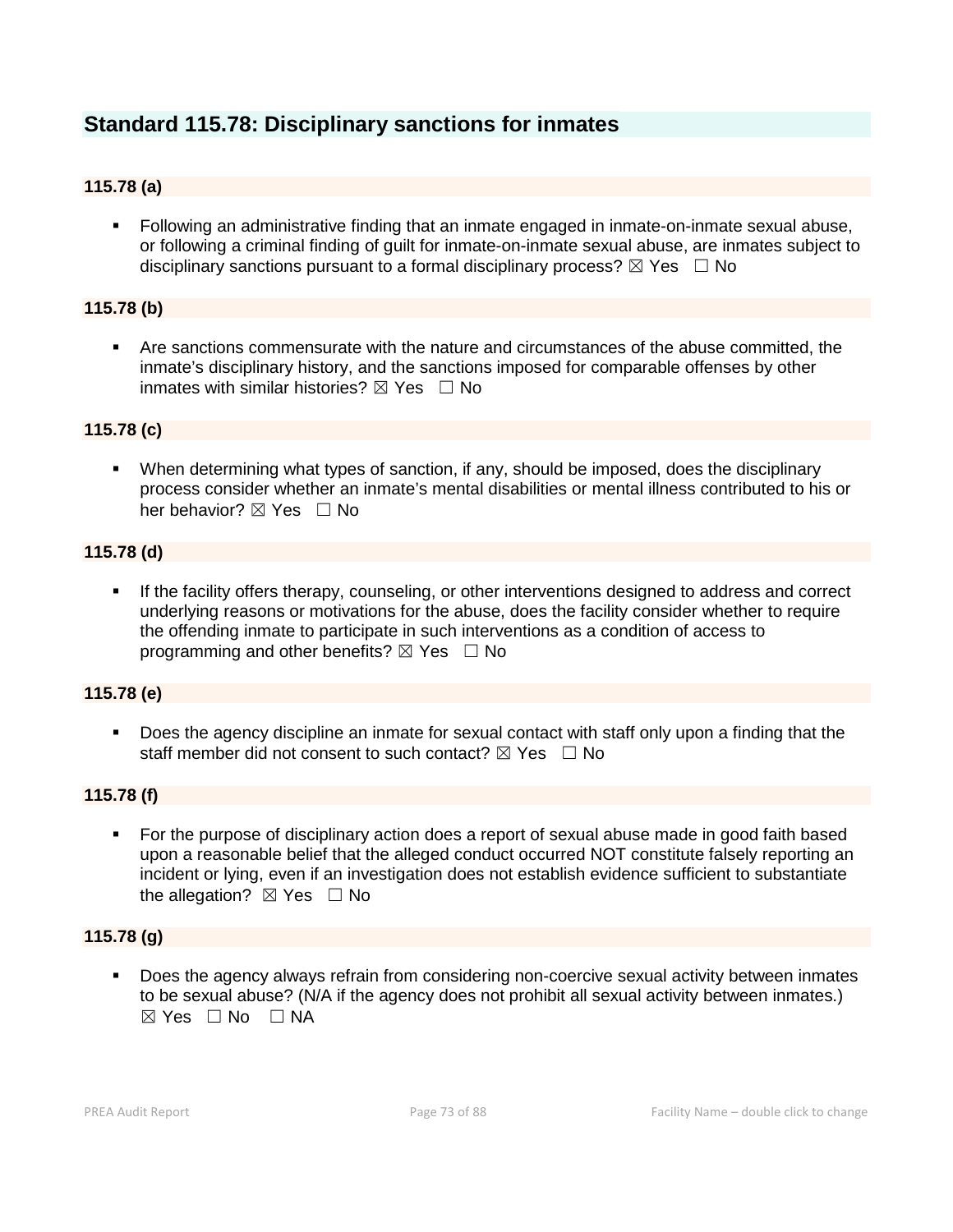### **Auditor Overall Compliance Determination**

| $\Box$ |  |  | <b>Exceeds Standard</b> (Substantially exceeds requirement of standards) |
|--------|--|--|--------------------------------------------------------------------------|
|--------|--|--|--------------------------------------------------------------------------|

- ☒ **Meets Standard** (*Substantial compliance; complies in all material ways with the standard for the relevant review period*)
- 

☐ **Does Not Meet Standard** (*Requires Corrective Action*)

Disciplinary sanctions for inmates is governed by the ODRC, by the Inmate Rules of Conduct 5120-9- 06, by the Administrative Code, by the Rules Violations/Disciplinary Violations, and by the Inmate Disciplinary Process. Further, administrative codes 5120-9-07, and 5120-9-08 define and list the Disposition of Rule Violations. This information is available through the Inmate Handbook, handouts, the law library, and the electronic kiosk machines in each dorm.

Inmates are subject to sexual abuse criminal prosecution after an investigation and referral by the OSHP to the appropriate state prosecutors/judicial authorities or administratively subject to disciplinary sanctions only pursuant to a formal disciplinary process following an administrative finding. In the past 12 months, there has been one (1) administrative finding of inmate-on-inmate abuse that occurred at the facility. There have been zero (0) number of criminal findings of guilt for inmate-on-inmate sexual abuse that have occurred at the facility.

The agency prohibits disciplinary action for a report of sexual abuse meant in good faith, based upon reasonable belief that the alleged conduct occurred. The agency prohibits sexual activity between inmates. The facility offers therapy, counseling, or other interventions designed to address the underlying reasons or motivation for sexual abuse.

Based on the auditors' review of the PREA incident report/application reports, disciplinary policies and procedures, observation of the actual disciplinary process, and based on interviews with staff and inmates, the auditors assess this standard as compliant, "meets standard".

# **MEDICAL AND MENTAL CARE**

# **Standard 115.81: Medical and mental health screenings; history of sexual abuse**

# **115.81 (a)**

 If the screening pursuant to § 115.41 indicates that a prison inmate has experienced prior sexual victimization, whether it occurred in an institutional setting or in the community, do staff ensure that the inmate is offered a follow-up meeting with a medical or mental health practitioner within 14 days of the intake screening? (N/A if the facility is not a prison.)  $\boxtimes$  Yes  $\Box$  No  $\Box$  NA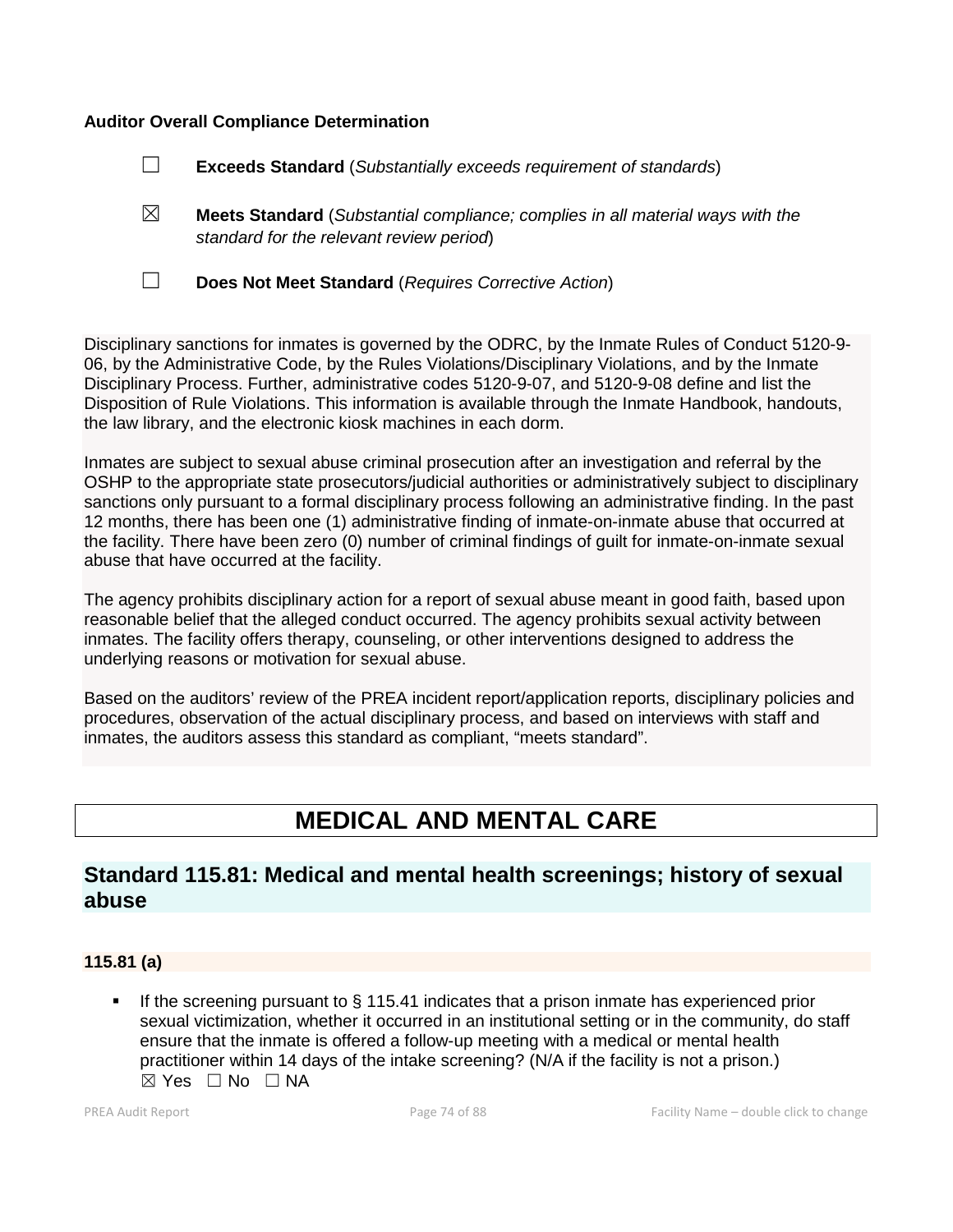# **115.81 (b)**

If the screening pursuant to  $\S$  115.41 indicates that a prison inmate has previously perpetrated sexual abuse, whether it occurred in an institutional setting or in the community, do staff ensure that the inmate is offered a follow-up meeting with a mental health practitioner within 14 days of the intake screening? (N/A if the facility is not a prison.)  $\boxtimes$  Yes  $\Box$  No  $\Box$  NA

# **115.81 (c)**

 If the screening pursuant to § 115.41 indicates that a jail inmate has experienced prior sexual victimization, whether it occurred in an institutional setting or in the community, do staff ensure that the inmate is offered a follow-up meeting with a medical or mental health practitioner within 14 days of the intake screening?  $\boxtimes$  Yes  $\Box$  No

#### **115.81 (d)**

**In any information related to sexual victimization or abusiveness that occurred in an institutional** setting strictly limited to medical and mental health practitioners and other staff as necessary to inform treatment plans and security management decisions, including housing, bed, work, education, and program assignments, or as otherwise required by Federal, State, or local law?  $\boxtimes$  Yes  $\Box$  No

# **115.81 (e)**

 Do medical and mental health practitioners obtain informed consent from inmates before reporting information about prior sexual victimization that did not occur in an institutional setting, unless the inmate is under the age of 18?  $\boxtimes$  Yes  $\Box$  No

#### **Auditor Overall Compliance Determination**

- ☐ **Exceeds Standard** (*Substantially exceeds requirement of standards*)
- ☒ **Meets Standard** (*Substantial compliance; complies in all material ways with the standard for the relevant review period*)

☐ **Does Not Meet Standard** (*Requires Corrective Action*)

The pre-audit review consisted of nine items which were reviewed by the auditors:

1) ODRC policy 79-ISA-02 Prison Sexual Misconduct, Reporting, Response, Investigation, and Prevention of Retaliation,

- 2) ODRC policy 79-ISA-04, Risk Assessments and Accommodation Strategies,
- 3) PREA assessment process forms,
- 4) PREA assessment process (case details),
- 5) PREA summary report,
- 6) referral to mental health services,
- 7) informed consent, and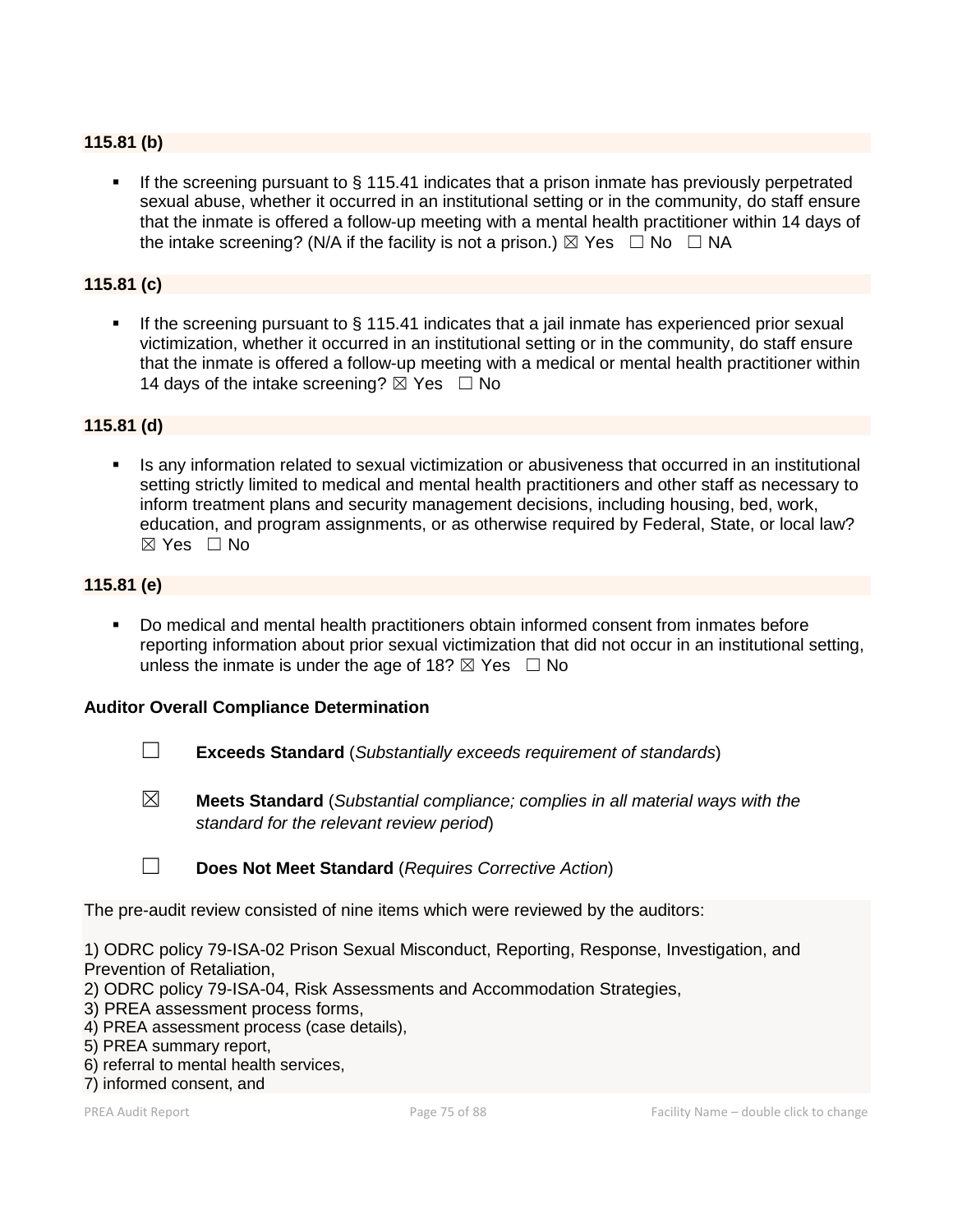9) PREA classification screen (count).

ODRC policy 79-ISA-02, addresses information related to sexual victimization or abusiveness that occurred in an institutional setting and access of such.

ODRC policy 79-ISA-04 Risk Assessment and Accommodation Strategies requires that all inmates at NCI that have disclosed any prior sexual victimization during assessment screening, pursuant standard 115.41 are offered a follow-up with a medical or mental health practitioner. It is also noted that during assessment screening, offenders who have previously perpetrated abuse as indicated in standard 115.14, are offered a follow-up meeting with a mental health practitioner. These follow-up meetings for the victim or the abuser are offered within 14 days of screening. This is a key step in changing the culture of prison incarceration and the ODRC is addressing the elimination of rape in prison as directed by the PREA.

In the past 12 months 100% of inmates who have disclosed prior victimization during screening are offered a follow-up meeting with a medical or mental health practitioner. Additionally, in the past 12 months, 100% of the inmates who have previously perpetrated sexual abuse as indicated during the screening process were offered a follow-up meeting with a mental health practitioner.

As indicated previously, the assessment process used by the ODRC is thorough and comprehensive and an institutional team effort. Information related to sexual victimization or abusiveness is strictly limited. This information is used only to make appropriate assignments for treatment, housing, and programs.

Based on review of policy and procedures, risk assessments, the intake process, and the auditors' interviews with inmates and staff, this standard is assessed as compliant, "meets standard".

# **Standard 115.82: Access to emergency medical and mental health services**

# **115.82 (a)**

 Do inmate victims of sexual abuse receive timely, unimpeded access to emergency medical treatment and crisis intervention services, the nature and scope of which are determined by medical and mental health practitioners according to their professional judgment?  $\boxtimes$  Yes  $\Box$  No

# **115.82 (b)**

- If no qualified medical or mental health practitioners are on duty at the time a report of recent sexual abuse is made, do security staff first responders take preliminary steps to protect the victim pursuant to § 115.62?  $\boxtimes$  Yes  $\Box$  No
- Do security staff first responders immediately notify the appropriate medical and mental health practitioners? ⊠ Yes □ No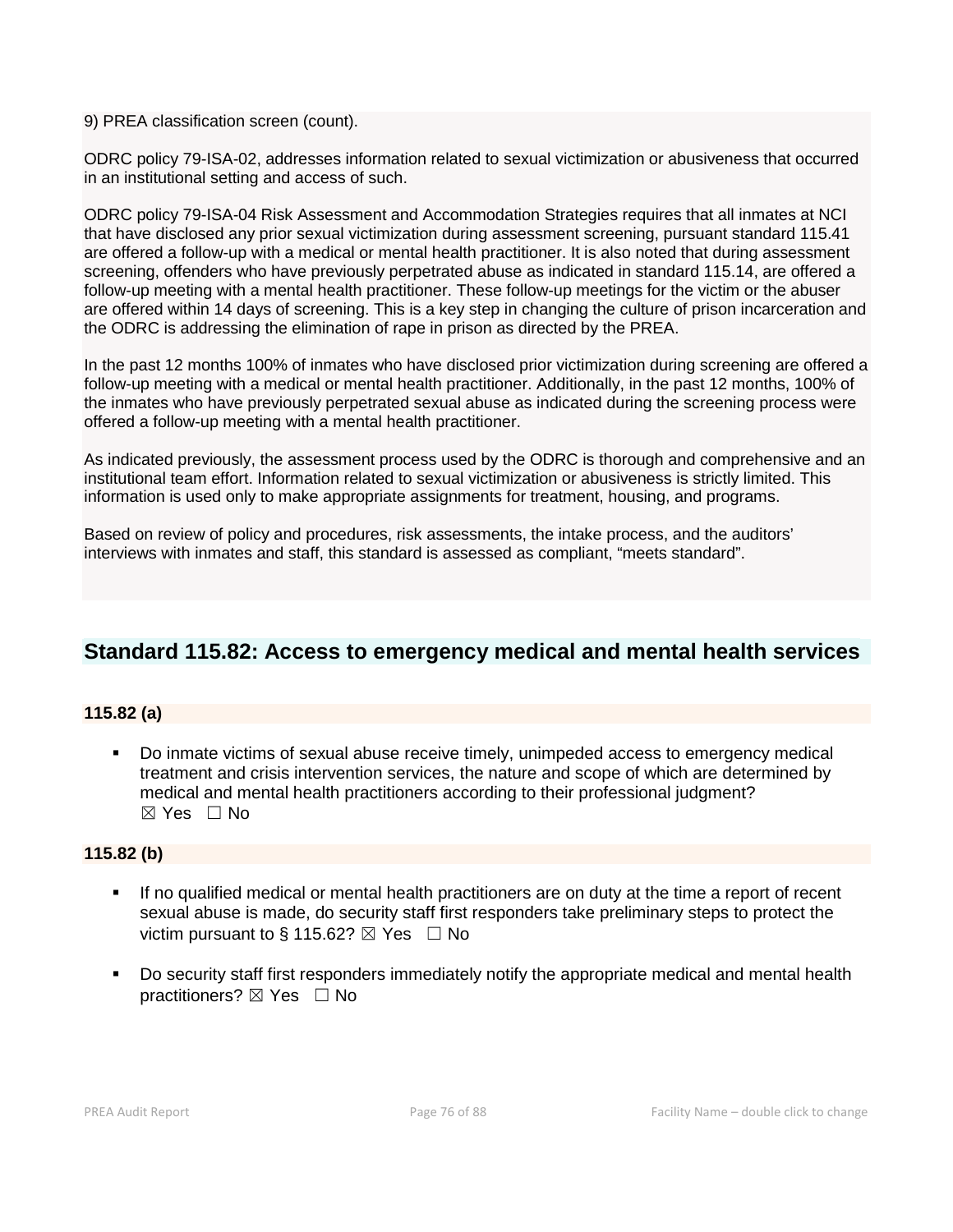#### **115.82 (c)**

 Are inmate victims of sexual abuse offered timely information about and timely access to emergency contraception and sexually transmitted infections prophylaxis, in accordance with professionally accepted standards of care, where medically appropriate?  $\boxtimes$  Yes  $\Box$  No

### **115.82 (d)**

 Are treatment services provided to the victim without financial cost and regardless of whether the victim names the abuser or cooperates with any investigation arising out of the incident?  $\boxtimes$  Yes  $\Box$  No

#### **Auditor Overall Compliance Determination**

|             | <b>Exceeds Standard</b> (Substantially exceeds requirement of standards)              |
|-------------|---------------------------------------------------------------------------------------|
| $\boxtimes$ | <b>Meets Standard</b> (Substantial compliance; complies in all material ways with the |

☐ **Does Not Meet Standard** (*Requires Corrective Action*)

*standard for the relevant review period*)

Inmates receive unimpeded access to medical and mental health treatment and crisis intervention at NCI. Medical services are available on-site at the institution, 24/7. Mental health services are available daily and for late evening, nights, and holidays, services are available on-call. For emergencies, there is an emergency transportation services 911; emergency room services at Cambridge, Ohio and Marietta Ohio (local hospitals, South Eastern Regional Medical Center).

Forensic Healthcare Services are not available at NCI but are extended to victims of sexual abuse at the above local hospitals or through Ohio State University hospital.

Treatment services are provided for every victim of sexual abuse without financial cost. Inmates of sexual abuse are provided timely information about transmitted infections prophylaxis in accordance with professionally accepted standards and with care where medically appropriate.

The following policies and documents were reviewed by the auditors, 67-MNH-09, Suicide Prevention; Medical Protocol B-11, Medical Guidelines for Sexual Conduct or Recent Sexual Abuse; Abuse Incident Report; medical exam report; on-call psychiatric schedules, and medical staff schedules.

Based on the above information, and interviews with medical and mental health care staff, specialized staff, and random staff and inmates, this standard is assessed as compliant, "meets standard".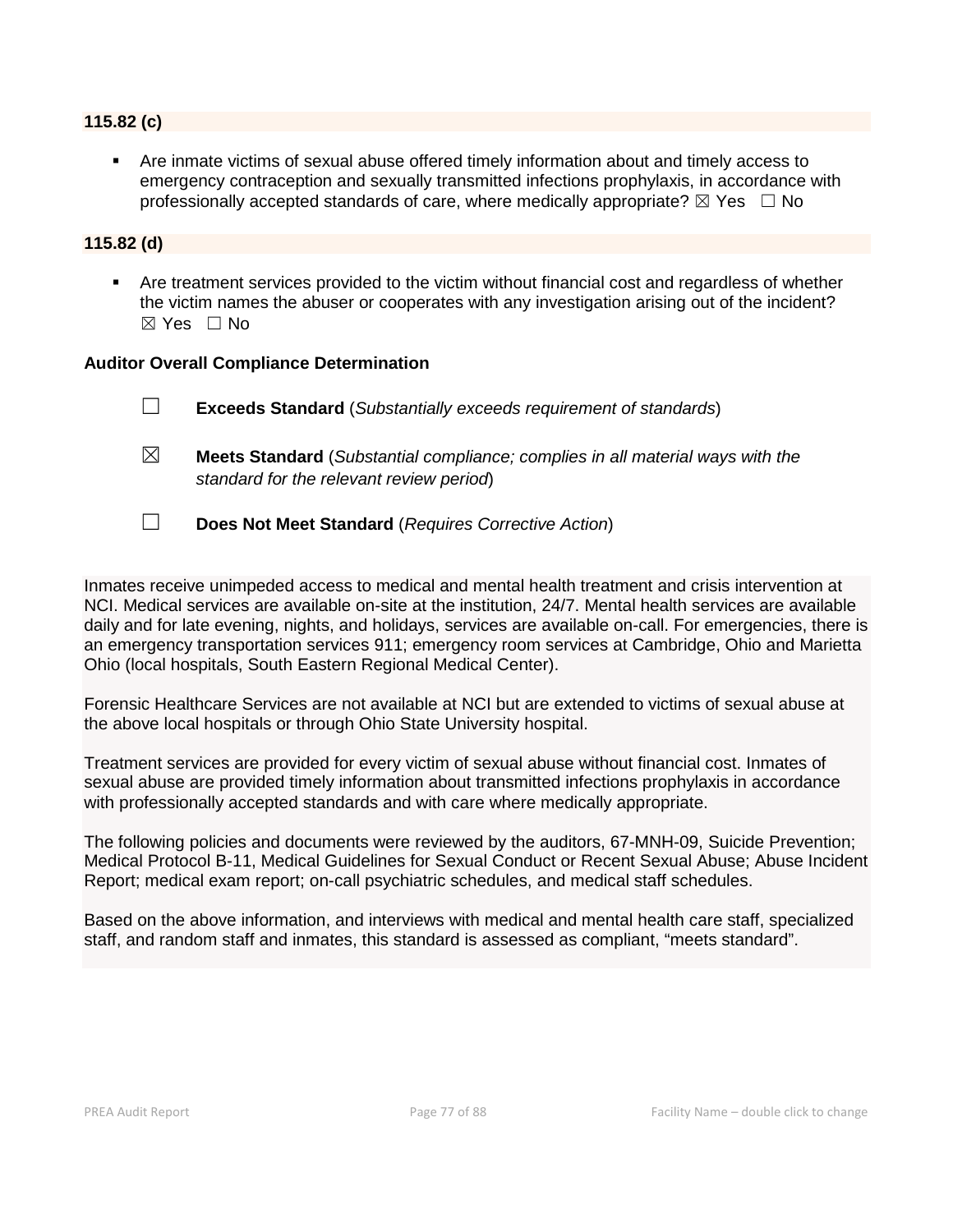# **Standard 115.83: Ongoing medical and mental health care for sexual abuse victims and abusers**

# **115.83 (a)**

 Does the facility offer medical and mental health evaluation and, as appropriate, treatment to all inmates who have been victimized by sexual abuse in any prison, jail, lockup, or juvenile facility? ⊠ Yes □ No

# **115.83 (b)**

 Does the evaluation and treatment of such victims include, as appropriate, follow-up services, treatment plans, and, when necessary, referrals for continued care following their transfer to, or placement in, other facilities, or their release from custody?  $\boxtimes$  Yes  $\Box$  No

#### **115.83 (c)**

 Does the facility provide such victims with medical and mental health services consistent with the community level of care?  $\boxtimes$  Yes  $\Box$  No

#### **115.83 (d)**

 Are inmate victims of sexually abusive vaginal penetration while incarcerated offered pregnancy tests? (N/A if all-male facility.)  $\boxtimes$  Yes  $\Box$  No  $\Box$  NA

#### **115.83 (e)**

 If pregnancy results from the conduct described in paragraph § 115.83(d), do such victims receive timely and comprehensive information about and timely access to all lawful pregnancyrelated medical services? (N/A if all-male facility.)  $\boxtimes$  Yes  $\Box$  No  $\Box$  NA

#### **115.83 (f)**

 Are inmate victims of sexual abuse while incarcerated offered tests for sexually transmitted infections as medically appropriate?  $\boxtimes$  Yes  $\Box$  No

# **115.83 (g)**

 Are treatment services provided to the victim without financial cost and regardless of whether the victim names the abuser or cooperates with any investigation arising out of the incident?  $\boxtimes$  Yes  $\Box$  No

# **115.83 (h)**

 If the facility is a prison, does it attempt to conduct a mental health evaluation of all known inmate-on-inmate abusers within 60 days of learning of such abuse history and offer treatment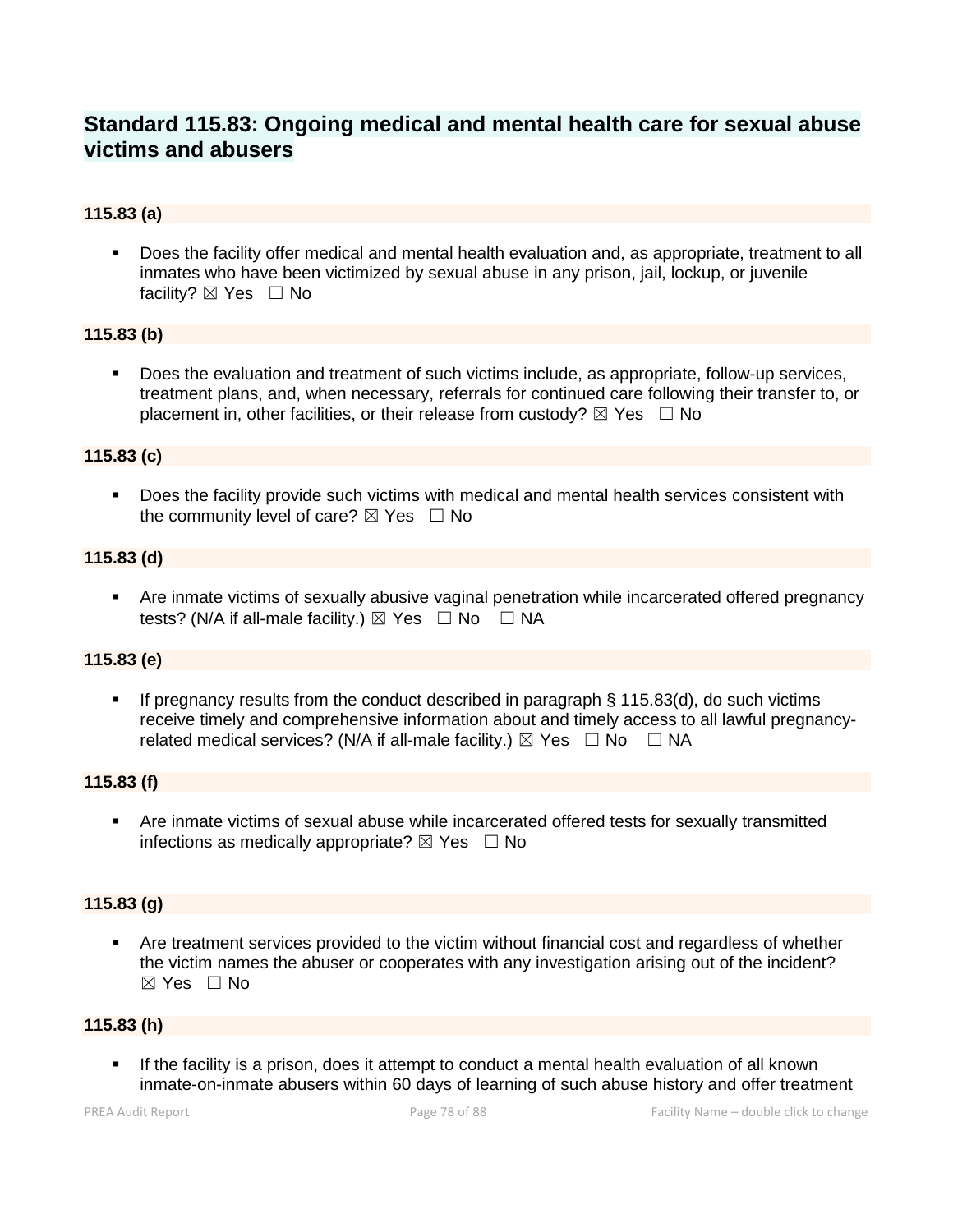when deemed appropriate by mental health practitioners? (NA if the facility is a jail.)  $\boxtimes$  Yes  $\Box$  No  $\Box$  NA

# **Auditor Overall Compliance Determination**

- ☐ **Exceeds Standard** (*Substantially exceeds requirement of standards*)
- ☒ **Meets Standard** (*Substantial compliance; complies in all material ways with the standard for the relevant review period*)
- ☐ **Does Not Meet Standard** (*Requires Corrective Action*)

The ODRC policy 79-ISA-02 Prison Sexual Misconduct, Reporting, Response, Investigation, and Prevention of Retaliation; the ODRC Medical Protocol, B-11 Medical Care Guidelines for Sexual Contact, or Recent Sexual Abuse; the ODRC policy 67-MNH-02, Mental Health Screening and Classification; the ODRC policy 67-MNH-04 Transfer and Discharge of Mental Health Caseload; and policy 67-MNH-15, Mental Health Treatment; all offer and direct medical and mental health evaluation and care, as appropriate, to all inmates who have been victimized by sexual abuse in any prison, jail, etc.

Ongoing medical and mental health care for those victimized by sexual abuse is available for inmates at NCI. Ongoing mental health treatment and evaluation of all inmate-on-inmate abusers is also available at the facility. Abusers are evaluated within 60 days of learning of such abuse history and offered treatment, as deemed appropriate by a mental health practitioner. It is noted that NCI is a level I and 2 custody/security level (less security needs than 3, 4, and 5 levels), and abusers may not be housed at this facility, unless carefully assessed.

The auditors' review of the above policies and procedures, formal and informal interviews with inmates and interviews with specialized medical and mental health staff confirmed the institution's compliance with this standard and the efforts the facility is making to care for and individually treat its inmate population. Based on the review and interviews this standard is assessed as compliant, "meets standard".

# **DATA COLLECTION AND REVIEW**

# **Standard 115.86: Sexual abuse incident reviews**

# **115.86 (a)**

 Does the facility conduct a sexual abuse incident review at the conclusion of every sexual abuse investigation, including where the allegation has not been substantiated, unless the allegation has been determined to be unfounded?  $\boxtimes$  Yes  $\Box$  No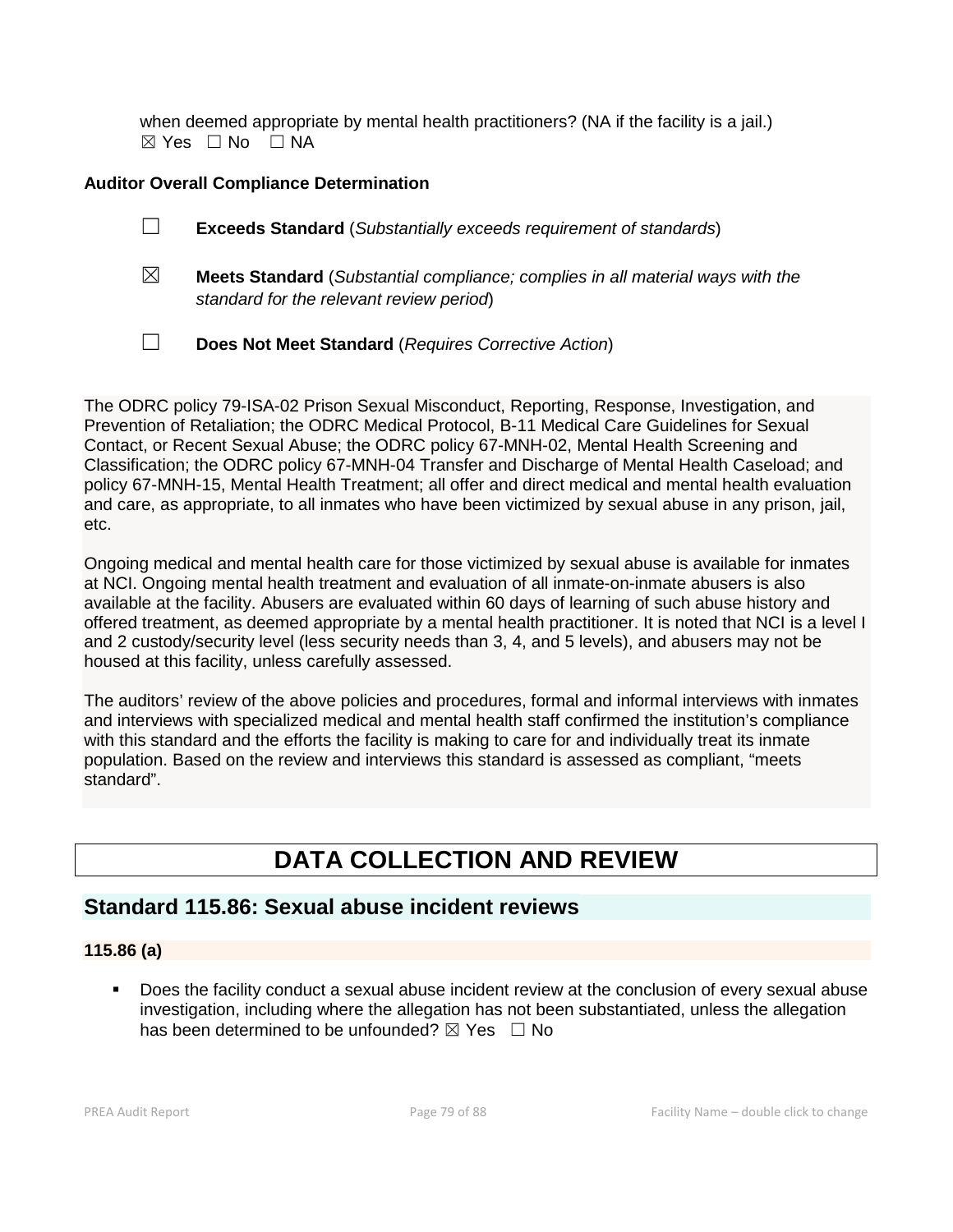#### **115.86 (b)**

**Does such review ordinarily occur within 30 days of the conclusion of the investigation?**  $\boxtimes$  Yes  $\Box$  No

#### **115.86 (c)**

 Does the review team include upper-level management officials, with input from line supervisors, investigators, and medical or mental health practitioners?  $\boxtimes$  Yes  $\Box$  No

#### **115.86 (d)**

- Does the review team: Consider whether the allegation or investigation indicates a need to change policy or practice to better prevent, detect, or respond to sexual abuse?  $\boxtimes$  Yes  $\Box$  No
- Does the review team: Consider whether the incident or allegation was motivated by race; ethnicity; gender identity; lesbian, gay, bisexual, transgender, or intersex identification, status, or perceived status; gang affiliation; or other group dynamics at the facility?  $\boxtimes$  Yes  $\Box$  No
- Does the review team: Examine the area in the facility where the incident allegedly occurred to assess whether physical barriers in the area may enable abuse?  $\boxtimes$  Yes  $\Box$  No
- Does the review team: Assess the adequacy of staffing levels in that area during different shifts? ⊠ Yes □ No
- **Does the review team: Assess whether monitoring technology should be deployed or** augmented to supplement supervision by staff?  $\boxtimes$  Yes  $\Box$  No
- Does the review team: Prepare a report of its findings, including but not necessarily limited to determinations made pursuant to §§ 115.86(d)(1) - (d)(5), and any recommendations for improvement and submit such report to the facility head and PREA compliance manager?  $\boxtimes$  Yes  $\Box$  No

#### **115.86 (e)**

 Does the facility implement the recommendations for improvement, or document its reasons for not doing so? ⊠ Yes □ No

#### **Auditor Overall Compliance Determination**

- ☐ **Exceeds Standard** (*Substantially exceeds requirement of standards*)
- ☒ **Meets Standard** (*Substantial compliance; complies in all material ways with the standard for the relevant review period*)
- 
- ☐ **Does Not Meet Standard** (*Requires Corrective Action*)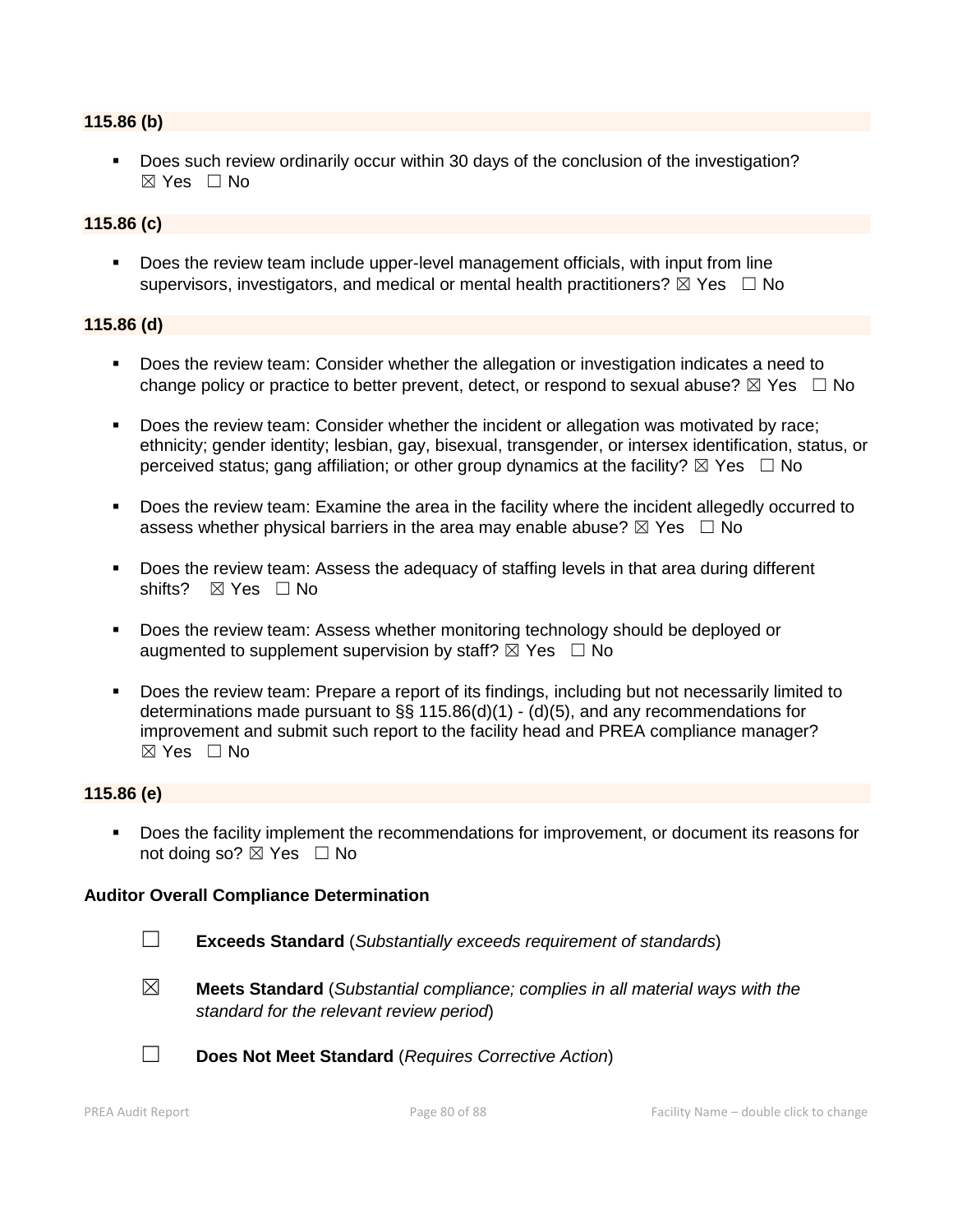Prior to the on-site visit, a pre-audit review of the following policy, and documents, was made by the audit team:

1) ODRC policy 79-ISA-03 Sexual Abuse Review Team (SART),

2) PREA Incident Report,

3) PREA Incident Report (details), and

4) PREA Incident Report, inmate notification, and SART review report (10 pages).

Noble Correctional Institution, in conjunction with the ODRC policy 79-ISA-03 Sexual Abuse Review Team, requires its key staff to review all sexual abuse incidents unless determined to be unfounded. These reviews must occur within 30 days of the conclusion of the investigation. This policy directs that the managing officer will establish a Sexual Abuse Response Team (SART) that includes, at a minimum, the following:

1) the Institutional Operation Compliance Manager-Chair,

- 2) a Deputy Warden,
- 3) an Institutional Investigator,
- 4) a designated Victim Support Person, and

5) any staff member that may have relevant input, such as unit staff, line supervisors, and medical and mental health professionals.

The team will complete the sexual abuse case review. The case review will be documented in the PREA incident reporting system.

The SART team uses a checklist such that it will consider issues in the following areas: Inmate's Concern; Committee Considerations (which include change in policy or procedure, motivation, physical barriers, inadequate staffing, and monitoring technology); Committee Recommendations; Committee Referrals; Committee Signatures; Warden's Comments/Actions Ordered; and Committee Recommendations Approved (yes or no).

In the past 12 months there have been four (4) criminal and/or administrative investigations of alleged sexual abuse completed at the facility, excluding only unfounded incidents. These four investigations of alleged sexual abuse at the facility were followed by a sexual abuse incident review within 30 days, excluding only unfounded. These reviews are documented and maintained.

Based on the review of the documents, policies, the SART reports, and interviews with SART members, and specialized staff, including the Warden, the auditors assess this standard as compliant, "meets standard".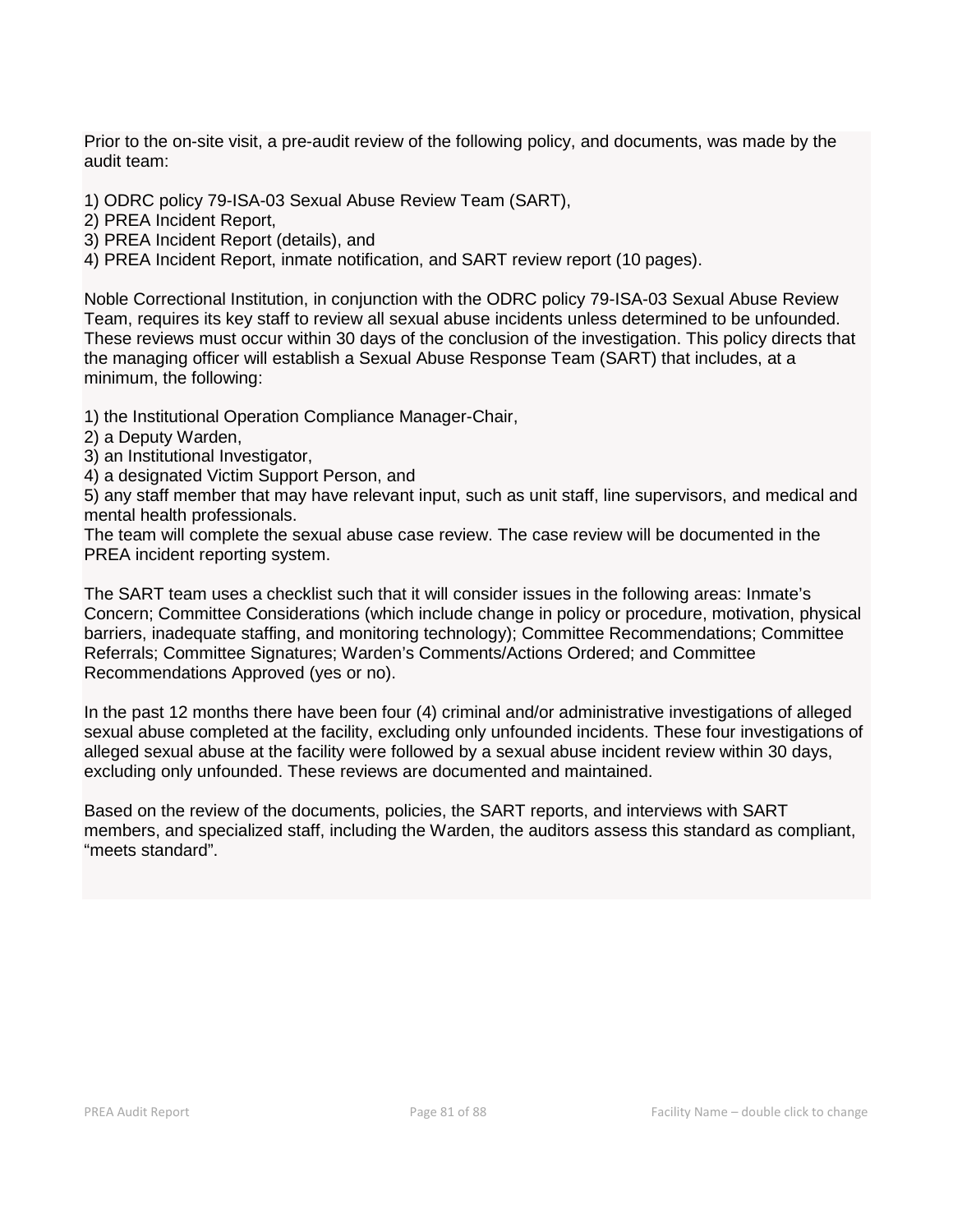# **Standard 115.87: Data collection**

# **115.87 (a)**

 Does the agency collect accurate, uniform data for every allegation of sexual abuse at facilities under its direct control using a standardized instrument and set of definitions?  $\boxtimes$  Yes  $\Box$  No

# **115.87 (b)**

 Does the agency aggregate the incident-based sexual abuse data at least annually?  $\boxtimes$  Yes  $\Box$  No

#### **115.87 (c)**

 Does the incident-based data include, at a minimum, the data necessary to answer all questions from the most recent version of the Survey of Sexual Violence conducted by the Department of Justice? ☒ Yes ☐ No

#### **115.87 (d)**

 Does the agency maintain, review, and collect data as needed from all available incident-based documents, including reports, investigation files, and sexual abuse incident reviews? ☒ Yes ☐ No

# **115.87 (e)**

 Does the agency also obtain incident-based and aggregated data from every private facility with which it contracts for the confinement of its inmates? (N/A if agency does not contract for the confinement of its inmates.)  $\boxtimes$  Yes  $\Box$  No  $\Box$  NA

#### **115.87 (f)**

 Does the agency, upon request, provide all such data from the previous calendar year to the Department of Justice no later than June 30? (N/A if DOJ has not requested agency data.)  $\boxtimes$  Yes  $\Box$  No  $\Box$  NA

#### **Auditor Overall Compliance Determination**

- ☐ **Exceeds Standard** (*Substantially exceeds requirement of standards*)
- ☒ **Meets Standard** (*Substantial compliance; complies in all material ways with the standard for the relevant review period*)



☐ **Does Not Meet Standard** (*Requires Corrective Action*)

The Ohio Department of Rehabilitation and Correction collects accurate, uniform data for every allegation of sexual abuse at facilities under its direct control.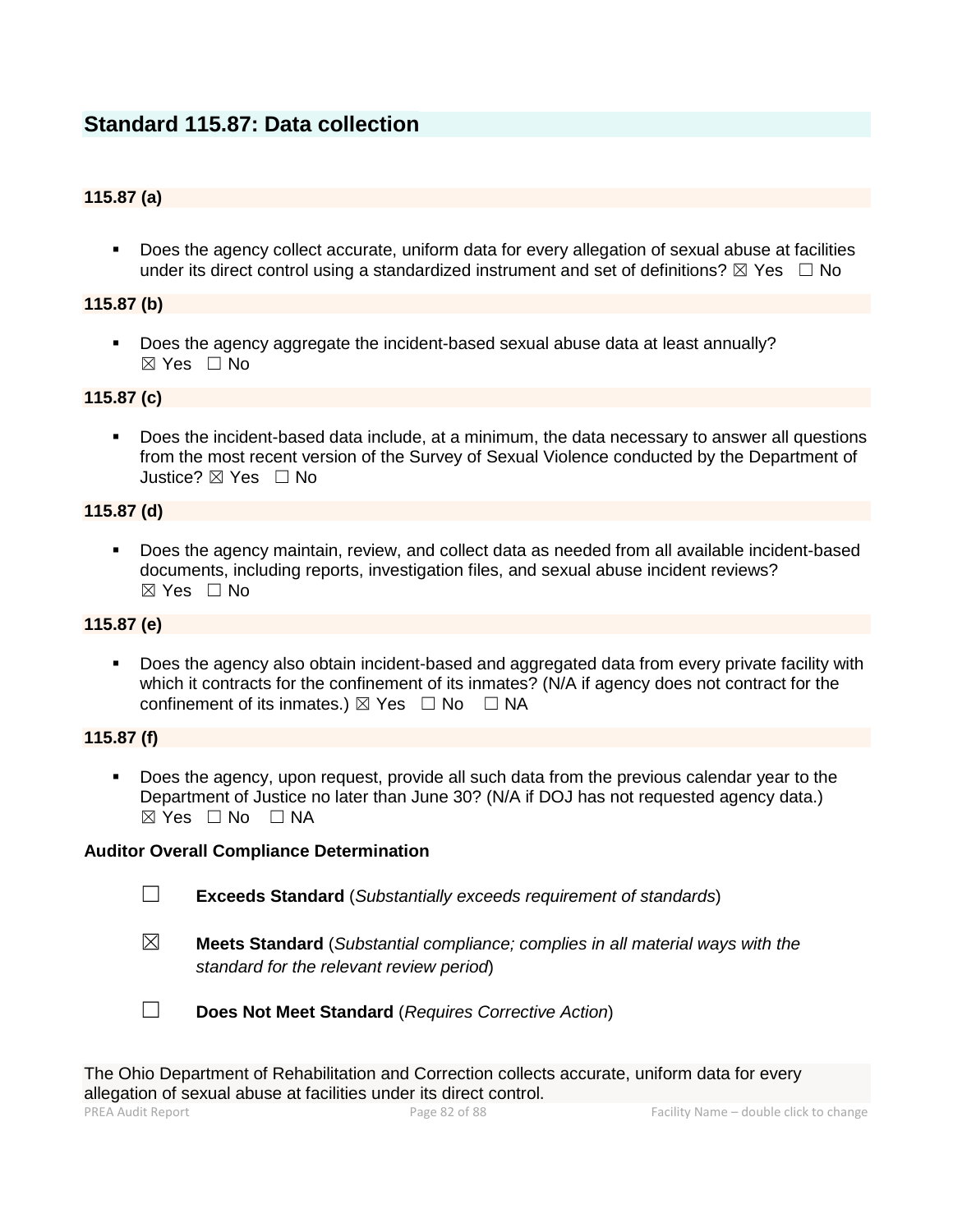ODRC policy 79-ISA-01 Prison Rape Elimination, directs eight steps of data collection and monitoring:

1) Monthly reports will be made by the Institutional Investigators.

2) The automated reporting modules shall be accurately completed and aggregated at least annually.

3) The Agency PREA Coordinator, and other employees will review the aggregated data.

4) The report shall be approved by the Director and posted on the ODRC intranet site.

5) The Agency PREA Coordinator will ensure that the aggregated data concerning sexual misconduct will be made available to the public, at least annually on the Internet site.

6) All personal identifiers will be removed from public availability.

7) The DOTS portal screens will be used to identify abusers and victims (restricted access).

8) All data of sexual misconduct, findings and recommendations, etc. will be securely retained in accordance with the ODRC Records Retention Schedule.

The auditors reviewed the ODRC policies and procedures relating to sexual misconduct; reviewed documents and investigations; reviewed the ODRC Institutional Aggregate Annual PREA Report; reviewed the Survey on Sexual Violence (SSV), and the privately operated facilities report.

Based on the auditors' review of the documents, reports, and based on interviews with the Warden, the Agency PREA Coordinator, and the Institutional PREA Manager, the standard is assessed as compliant, "meets standard".

# **Standard 115.88: Data review for corrective action**

# **115.88 (a)**

- Does the agency review data collected and aggregated pursuant to § 115.87 in order to assess and improve the effectiveness of its sexual abuse prevention, detection, and response policies, practices, and training, including by: Identifying problem areas?  $\boxtimes$  Yes  $\Box$  No
- Does the agency review data collected and aggregated pursuant to § 115.87 in order to assess and improve the effectiveness of its sexual abuse prevention, detection, and response policies, practices, and training, including by: Taking corrective action on an ongoing basis? ☒ Yes ☐ No
- Does the agency review data collected and aggregated pursuant to § 115.87 in order to assess and improve the effectiveness of its sexual abuse prevention, detection, and response policies, practices, and training, including by: Preparing an annual report of its findings and corrective actions for each facility, as well as the agency as a whole?  $\boxtimes$  Yes  $\Box$  No

# **115.88 (b)**

 Does the agency's annual report include a comparison of the current year's data and corrective actions with those from prior years and provide an assessment of the agency's progress in addressing sexual abuse  $\boxtimes$  Yes  $\Box$  No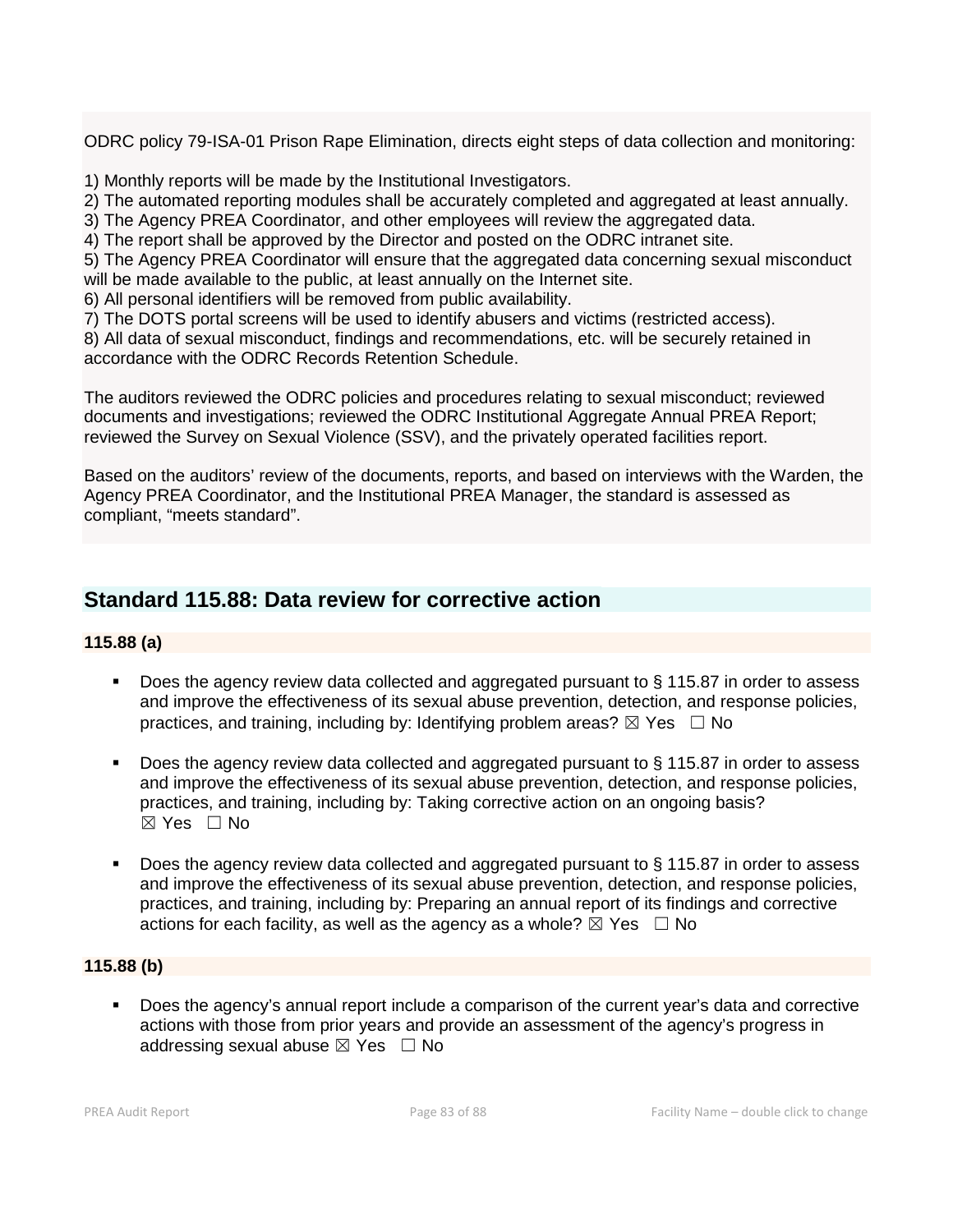#### **115.88 (c)**

 Is the agency's annual report approved by the agency head and made readily available to the public through its website or, if it does not have one, through other means?  $\boxtimes$  Yes  $\Box$  No

### **115.88 (d)**

 Does the agency indicate the nature of the material redacted where it redacts specific material from the reports when publication would present a clear and specific threat to the safety and security of a facility?  $\boxtimes$  Yes  $\Box$  No

#### **Auditor Overall Compliance Determination**

☒ **Exceeds Standard** (*Substantially exceeds requirement of standards*)

- ☐ **Meets Standard** (*Substantial compliance; complies in all material ways with the standard for the relevant review period*)
- ☐ **Does Not Meet Standard** (*Requires Corrective Action*)

The Agency PREA Coordinator has prepared the ODRC annual internal report on sexual assault data (annual report) for 2013, 2014, 2015, and 2016. The institutional information reports (including Noble Correctional Institution) contain uniform data which is sent to the agency headquarters to assist in the accumulation of aggregate data for the annual Survey of Sexual Violence (SSV), which is required by the federal government.

The annual report outlines its purpose which is to make use of this information to identify problem areas and formulate corrective measures. The report, information, and insights compiled by the ODRC and its compliance office is impressive and the auditors assess this standard as "exceeds standard". The thoroughness and completeness of the information and data as well as the corrective actions warrant this assessment.

The ODRC annual report itself was divided into four areas:

- 1) Introduction,
- 2) Data/Information,
- 3) Problem Area Identification and Corrective Measures, and

4) Conclusion with attachments/spreadsheets individually addressing each ODRC institution and detailing, at a minimum, staff on inmate contact sexual assault, and inmate on inmate confirmed sexual assault.

The report is signed by the Agency PREA Coordinator and approved by the ODRC Agency Director. Agency information and the annual report is available through the public website. The Annual Report reflects, in the auditors' judgment, the ODRC's commitment to safety and security of staff and inmates and the commitment of the agency to reduce sexual violence in prison.

Based on the interviews with the Agency Director, the Agency PREA Coordinator, the Institutional Warden, and the Institutional PREA Manager, the auditors assess this standard as "exceeds standard".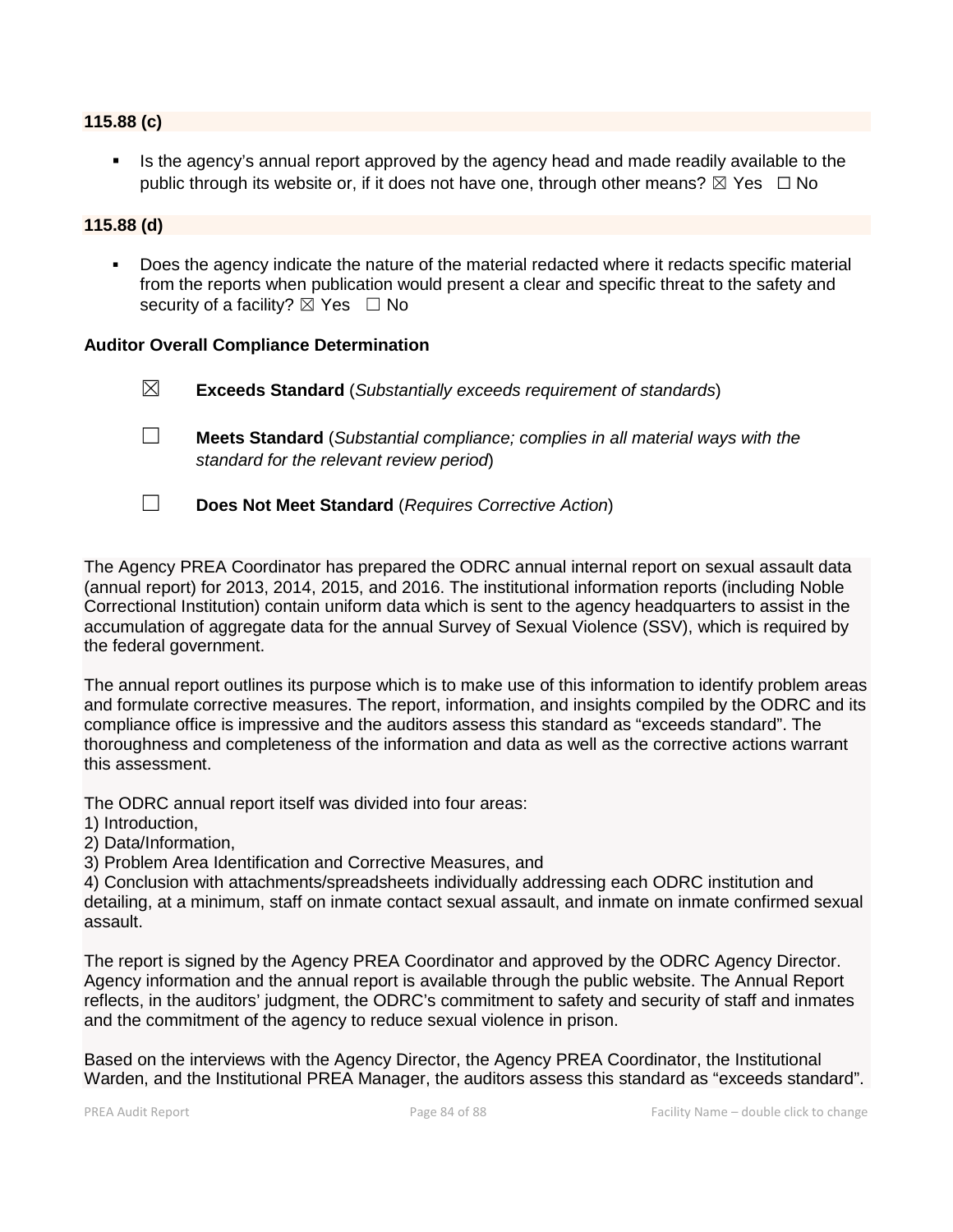# **Standard 115.89: Data storage, publication, and destruction**

# **115.89 (a)**

Does the agency ensure that data collected pursuant to § 115.87 are securely retained?  $\boxtimes$  Yes  $\Box$  No

### **115.89 (b)**

 Does the agency make all aggregated sexual abuse data, from facilities under its direct control and private facilities with which it contracts, readily available to the public at least annually through its website or, if it does not have one, through other means?  $\boxtimes$  Yes  $\Box$  No

# **115.89 (c)**

 Does the agency remove all personal identifiers before making aggregated sexual abuse data publicly available?  $\boxtimes$  Yes  $\Box$  No

#### **115.89 (d)**

 Does the agency maintain sexual abuse data collected pursuant to § 115.87 for at least 10 years after the date of the initial collection, unless Federal, State, or local law requires otherwise?  $\boxtimes$  Yes  $\Box$  No

#### **Auditor Overall Compliance Determination**

- ☐ **Exceeds Standard** (*Substantially exceeds requirement of standards*)
- ☒ **Meets Standard** (*Substantial compliance; complies in all material ways with the standard for the relevant review period*)
- ☐ **Does Not Meet Standard** (*Requires Corrective Action*)

The ODRC has a policy 79-ISA-01 Prison Rape Elimination, which outlines and directs, in its section on Data Collection and Monitoring, that all documents will be securely retained in accordance with the ODRC records and retention schedule. This retention schedule is at least 10 years.

The ODRC makes this information available through its public website: http://www.drc.ohio.gov/prea.

The agency redacts or removes all personal identifiers before making the information public.

Based on the auditors' review of the above policy, and the retention schedule (including the state retention schedule), this standard is assessed as compliant, "meets standard".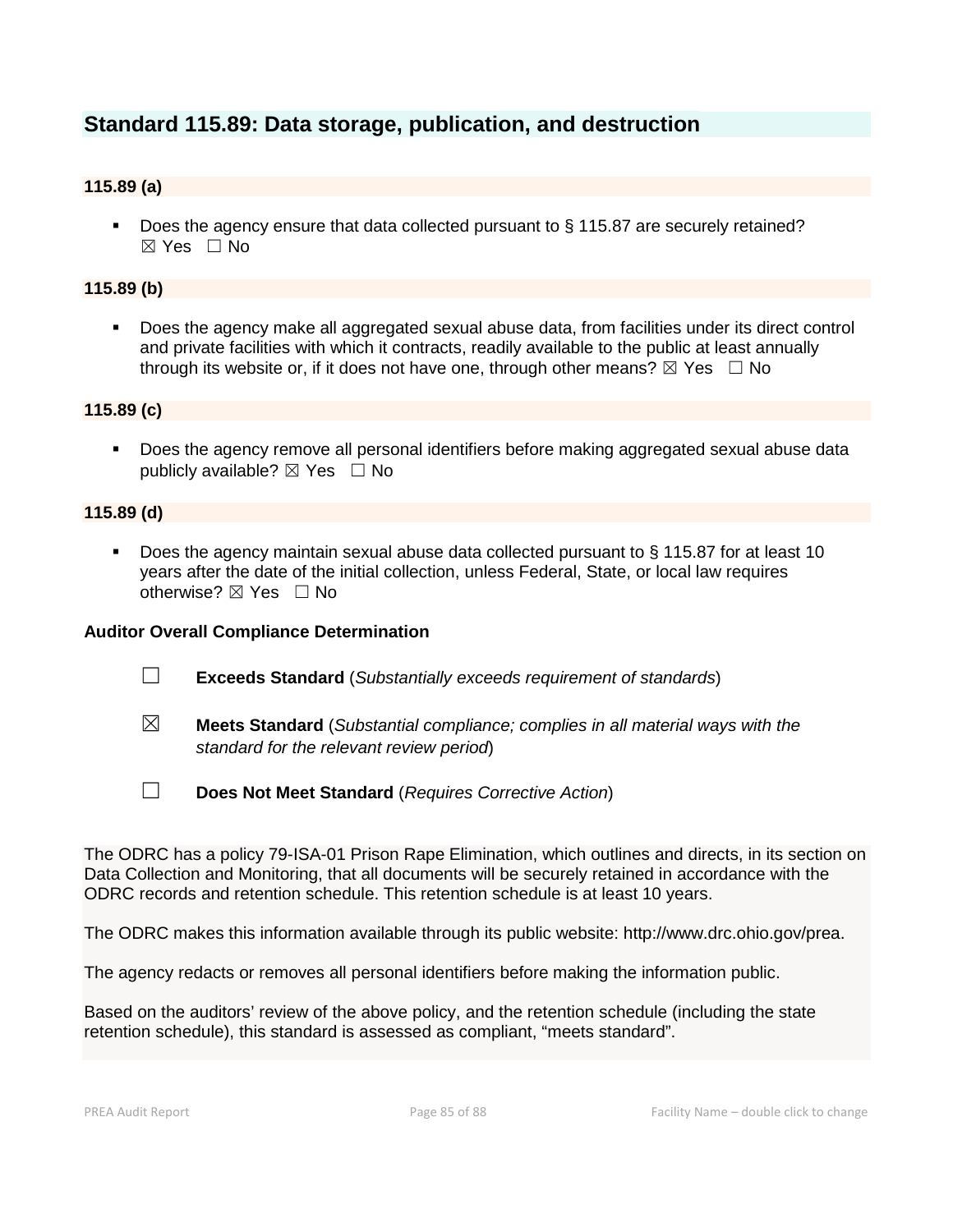# **AUDITING AND CORRECTIVE ACTION**

# **Standard 115.401: Frequency and scope of audits**

# **115.401 (a)**

 During the three-year period starting on August 20, 2013, and during each three-year period thereafter, did the agency ensure that each facility operated by the agency, or by a private organization on behalf of the agency, was audited at least once? (N/A before August 20, 2016.)  $\boxtimes$  Yes  $\Box$  No  $\Box$  NA

#### **115.401 (b)**

**During each one-year period starting on August 20, 2013, did the agency ensure that at least** one-third of each facility type operated by the agency, or by a private organization on behalf of the agency, was audited?  $\boxtimes$  Yes  $\Box$  No

#### **115.401 (h)**

Did the auditor have access to, and the ability to observe, all areas of the audited facility?  $\boxtimes$  Yes  $\Box$  No

#### **115.401 (i)**

 Was the auditor permitted to request and receive copies of any relevant documents (including electronically stored information)?  $\boxtimes$  Yes  $\Box$  No

#### **115.401 (m)**

 Was the auditor permitted to conduct private interviews with inmates, residents, and detainees?  $\boxtimes$  Yes  $\Box$  No

#### **115.401 (n)**

 Were inmates permitted to send confidential information or correspondence to the auditor in the same manner as if they were communicating with legal counsel?  $\boxtimes$  Yes  $\Box$  No

#### **Auditor Overall Compliance Determination**

- ☐ **Exceeds Standard** (*Substantially exceeds requirement of standards*)
- 
- ☒ **Meets Standard** (*Substantial compliance; complies in all material ways with the standard for the relevant review period*)
- ☐ **Does Not Meet Standard** (*Requires Corrective Action*)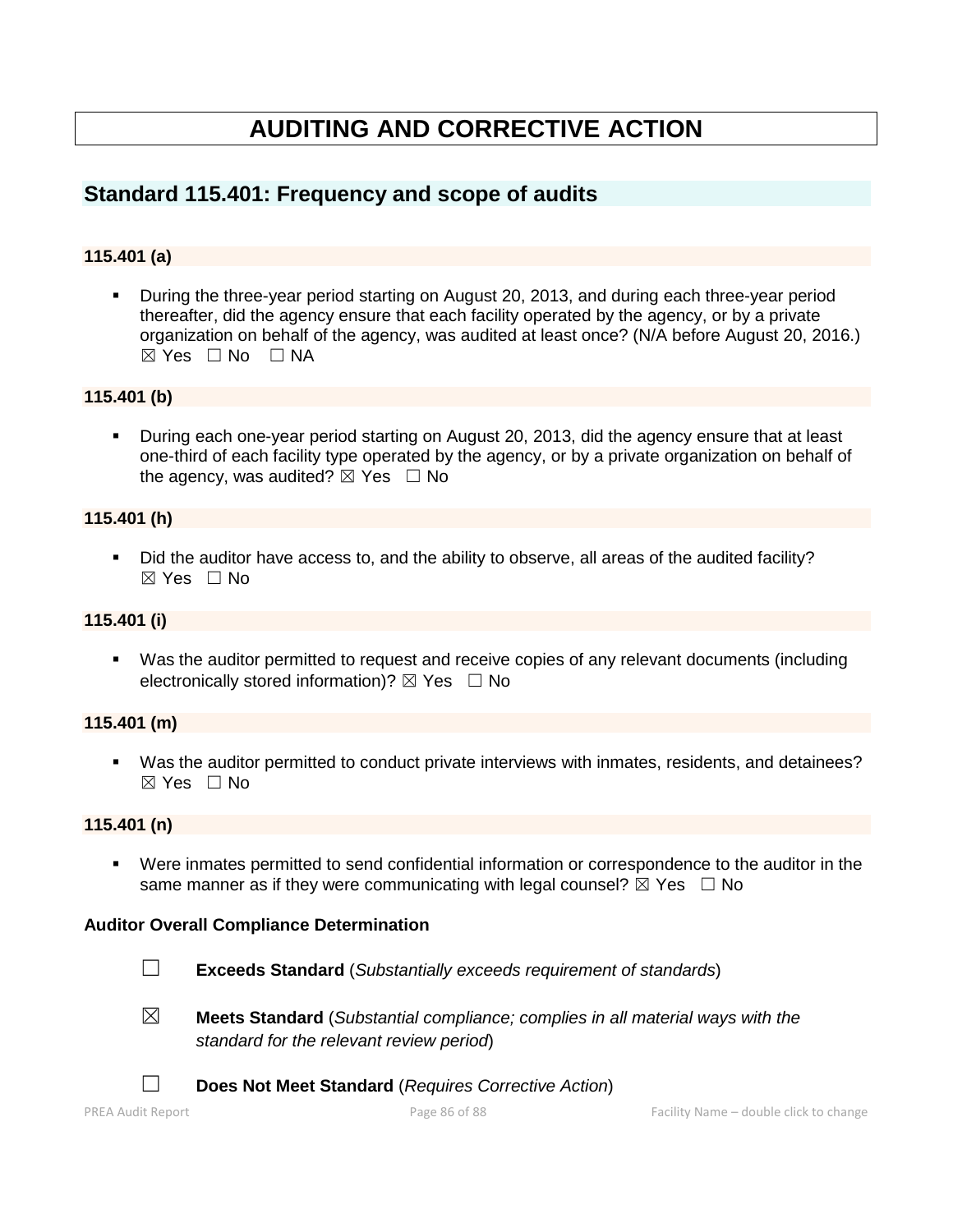The auditor reviewed subsections a, b, h, l, m, n, and can attest to their accuracy and compliance and based on his personal review or review of supporting documentation assesses this standard as "meets standard".

# **Standard 115.403: Audit contents and findings**

# **115.403 (f)**

 The agency has published on its agency website, if it has one, or has otherwise made publicly available, all Final Audit Reports within 90 days of issuance by auditor. The review period is for prior audits completed during the past three years PRECEDING THIS AGENCY AUDIT. In the case of single facility agencies, the auditor shall ensure that the facility's last audit report was published. The pendency of any agency appeal pursuant to 28 C.F.R. § 115.405 does not excuse noncompliance with this provision. (N/A if there have been no Final Audit Reports issued in the past three years, or in the case of single facility agencies that there has never been a Final Audit Report issued.)  $\boxtimes$  Yes  $\Box$  No  $\Box$  NA

# **Auditor Overall Compliance Determination**

- ☐ **Exceeds Standard** (*Substantially exceeds requirement of standards*)
- ☒ **Meets Standard** (*Substantial compliance; complies in all material ways with the standard for the relevant review period*)
- ☐ **Does Not Meet Standard** (*Requires Corrective Action*)

The auditor has reviewed the agency website, and the auditor has personally interviewed both the Agency Director and the Agency PREA Coordinator. Based on the review of the website, and the interviews. The auditor assesses compliance, "meets standard".